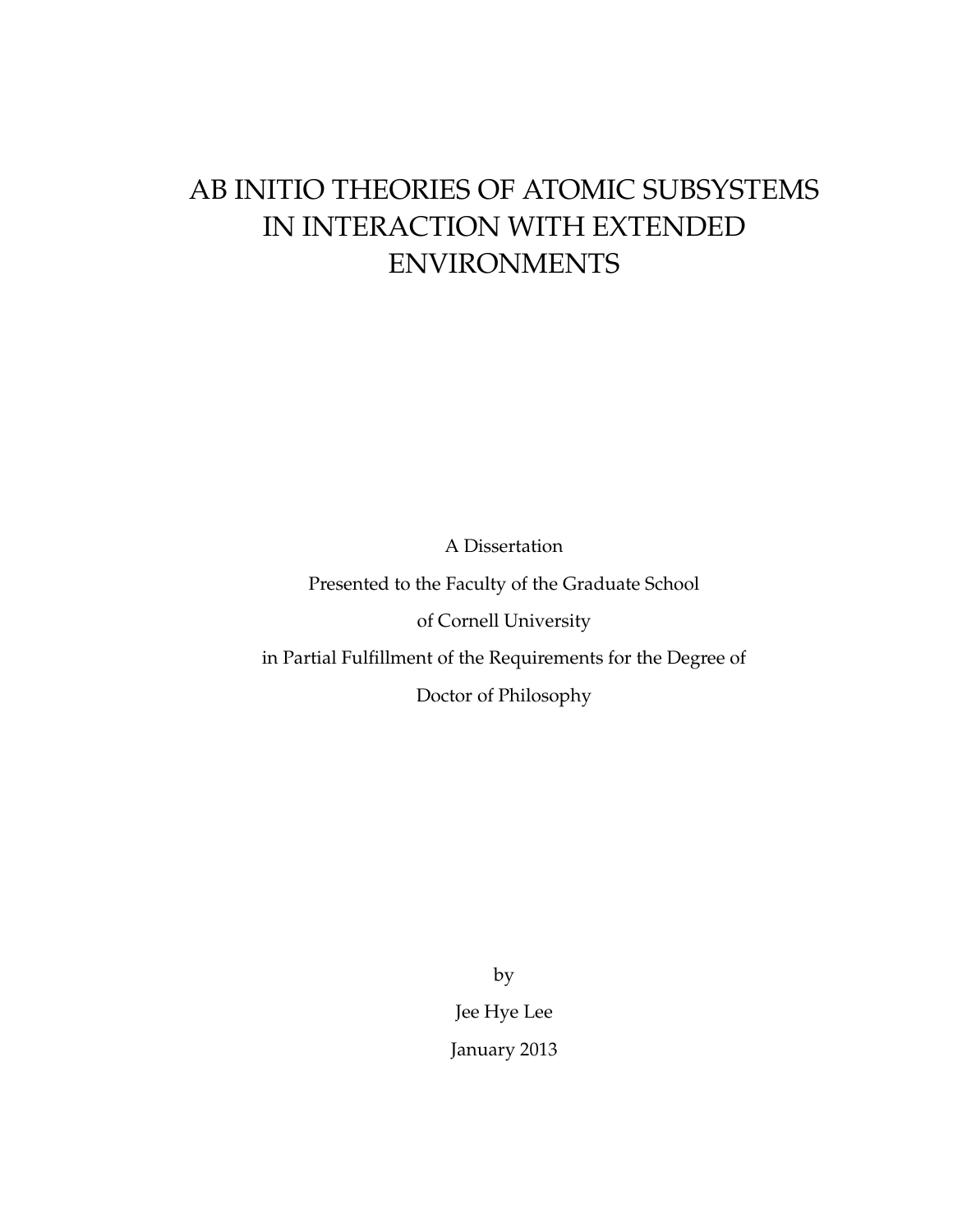$\odot$  2013 Jee Hye Lee ALL RIGHTS RESERVED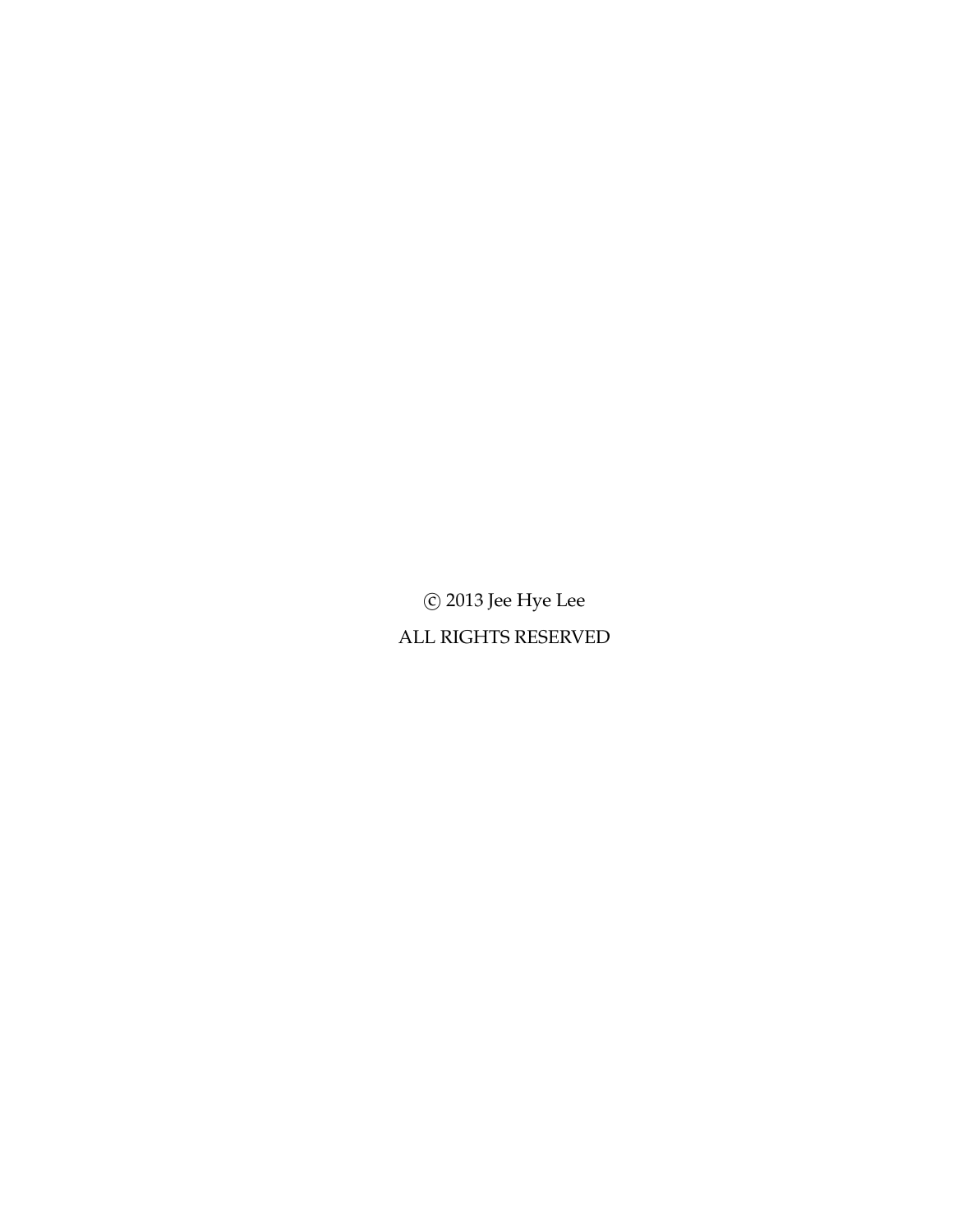## AB INITIO THEORIES OF ATOMIC SUBSYSTEMS IN INTERACTION WITH EXTENDED ENVIRONMENTS

Jee Hye Lee, Ph.D.

Cornell University 2013

In this thesis, we present *ab initio* studies on atomic subsystems in contact with extended environments. Among a large number of systems which can be treated in the subsystem-environment framework, here we consider the two typical cases of mechanical and of electronic interaction with the environment. Specifically, we consider atomic deformations in defect-containing crystals and photo-excitation processes of solvated molecules.

In the former case, the subsystem is a group of atoms involving particular microscopic displacements, which turn out to be key ingredients in understanding structural phase transitions and glass-like low-energy excitations reported to exist in certain apparent crystalline systems. In this case, the crystal surrounding the displaced atoms makes up the the environment, which couples via effective elastic strain fields to the subsystem. The subsystem itself, then, we find can be described quite accurately by a simple model Hamiltonian which captures all of the key behaviors found in the *ab initio* calculations. This approach allows us to efficiently handle complicated environments, such as stacking faults and randomly distributed dopants, which would otherwise be impractical to study directly *ab initio*. This approach then allows us to successfully predict complex glass-like system behaviors in good agreement with experimental observations.

In the latter case of photo-excitations, we focus on non-equilibrium states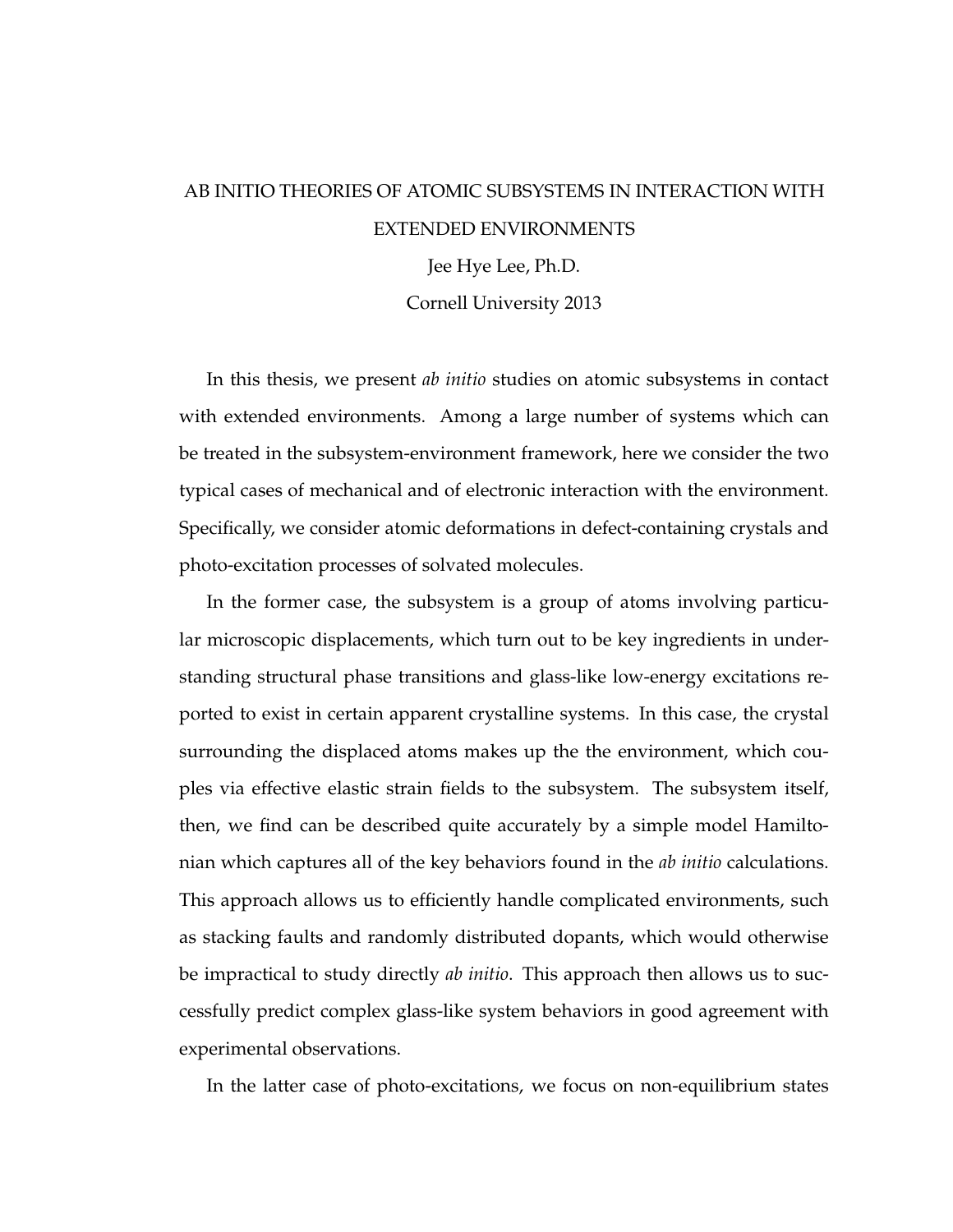of molecules in the quasiparticle framework based on the Green's function approach within the "GW" approximation. The environment in this case is made up of the surrounding polarizable liquid molecules, which we describe in this work via one of two different approaches: the classical model of a polarizable continuum (PCM method) and the chemistry-inspired cluster expansion of microscopic polarization (a new method which we introduce here.) We show that an appropriate combination of the two embedding approaches successfully captures the environmental effect. We thus bring significant improvement to the standard PCM model in computing solvation shifts of the ionization potential, while requiring much less computational power than would direct computation with the entire environment included explicitly. In addition, our approach allows us to develop a systematic improvement over state-of-the-art PCM methods, which are highly efficient computationally. Through construction of a microscopic dielectric model for the environment based on microscopic molecular polarizations, we are able to derive a non-local dielectric description which includes short-wavelength features missing in the standard treatment of the PCM method.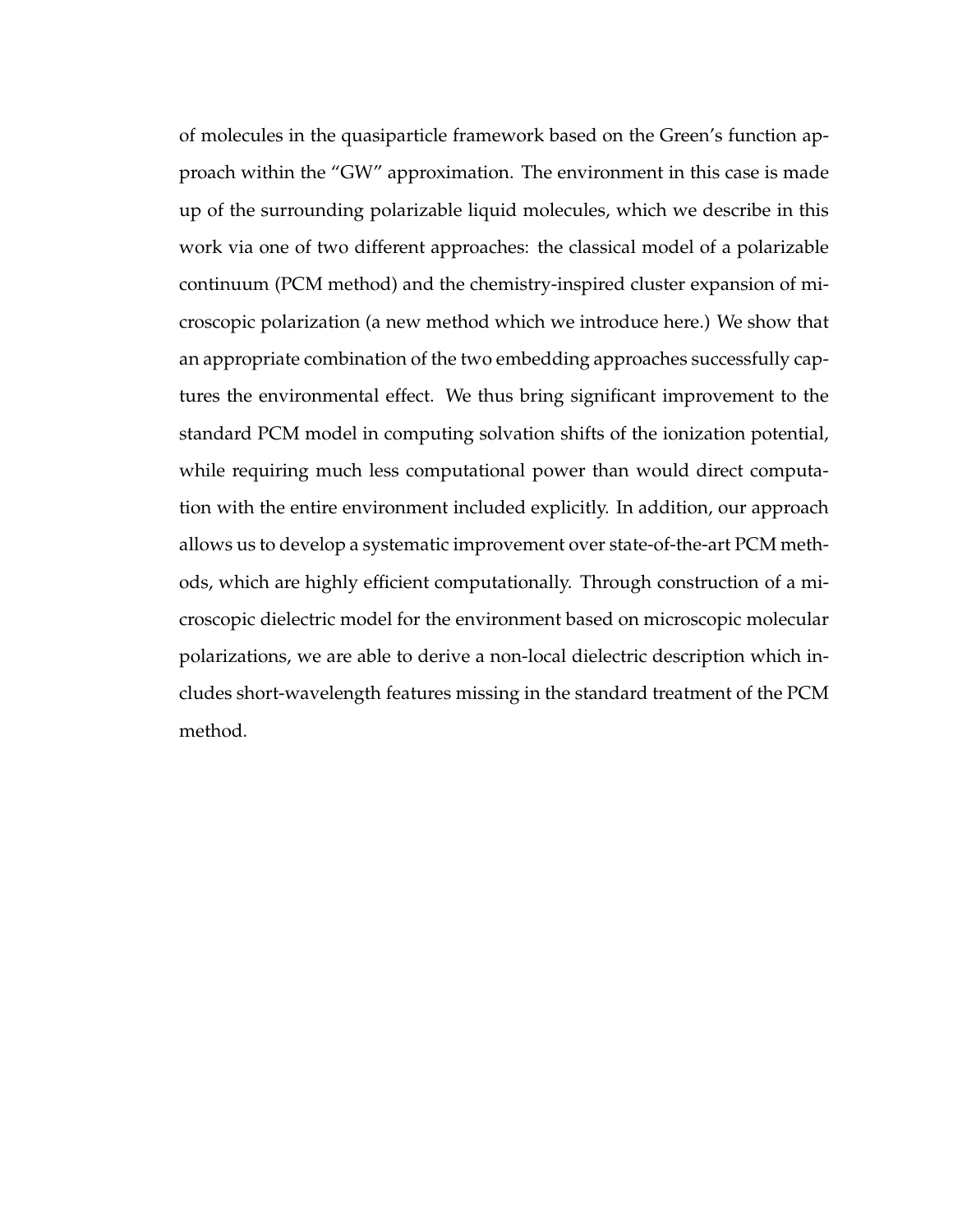### **BIOGRAPHICAL SKETCH**

Jeehye Lee was born on June 3, 1983 in Cheongyang, a small town of South Korea, as the eldest child of Namsook Shim and Bongho Lee. She went to the Korea Advanced Institute of Science and Technology in 2001, and there made her first step towards Physics. Her first research experience was as an undergraduate researcher studying laser modes in photonic crystals in Professor Yong-Hee Lee's group, where she learned the joy of research and then started to consider seriously becoming a physicist.

In 2005, she came to the United States to begin the Physics Ph.D. program at Cornell University. There she joined the computational physics group of Professor Tomás A. Arias and took her debut as a theoretical physicist. Her research was about theory developments and computational studies of nano-scaled systems in contact with various environments. After spending six years in the condensed matter physics, she decided to apply her skills and physical intuitions to study another physically interesting and also one of the most studied systems: Finance. She is currently working at a hedge fund company as a quantitative strategist.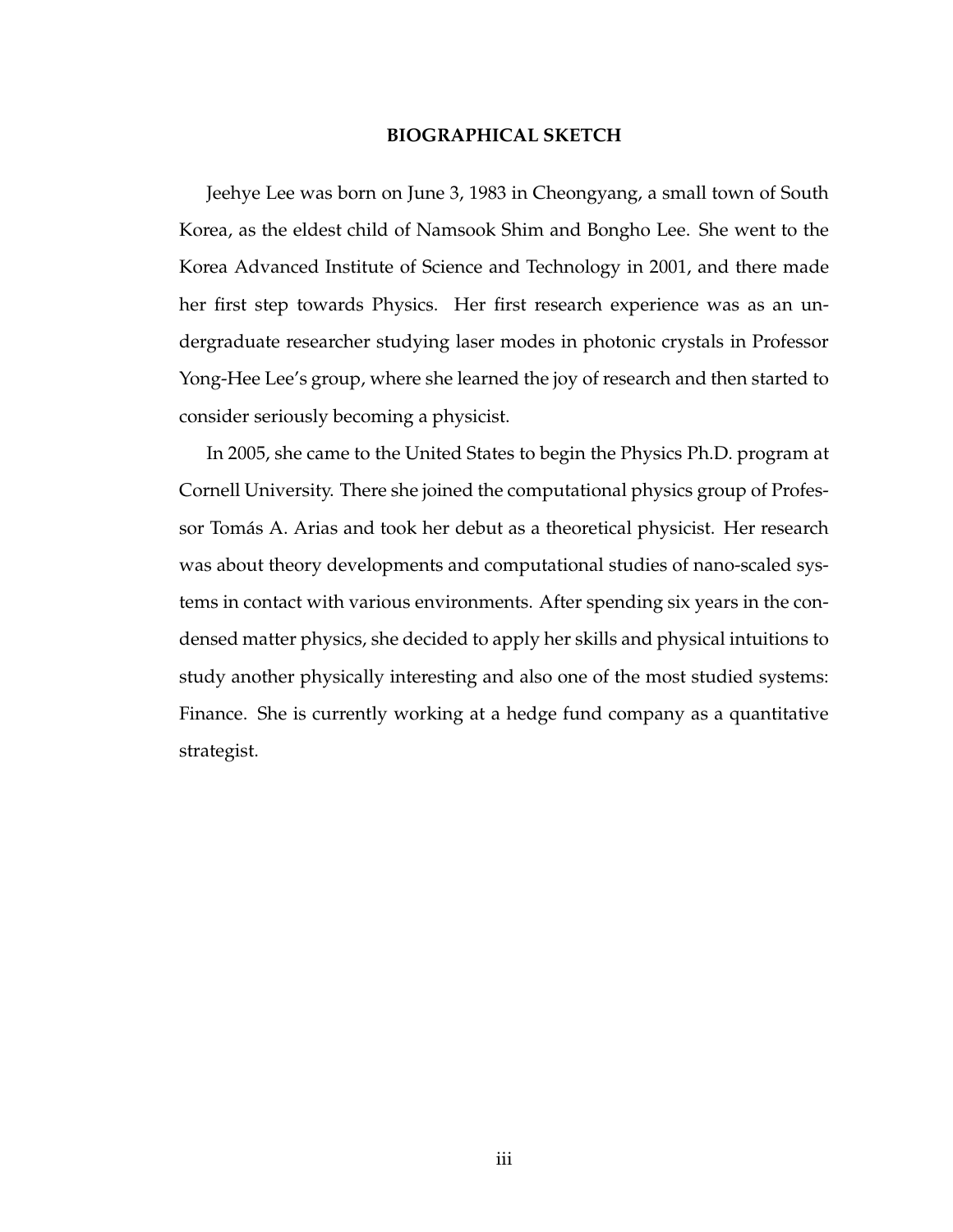To my family.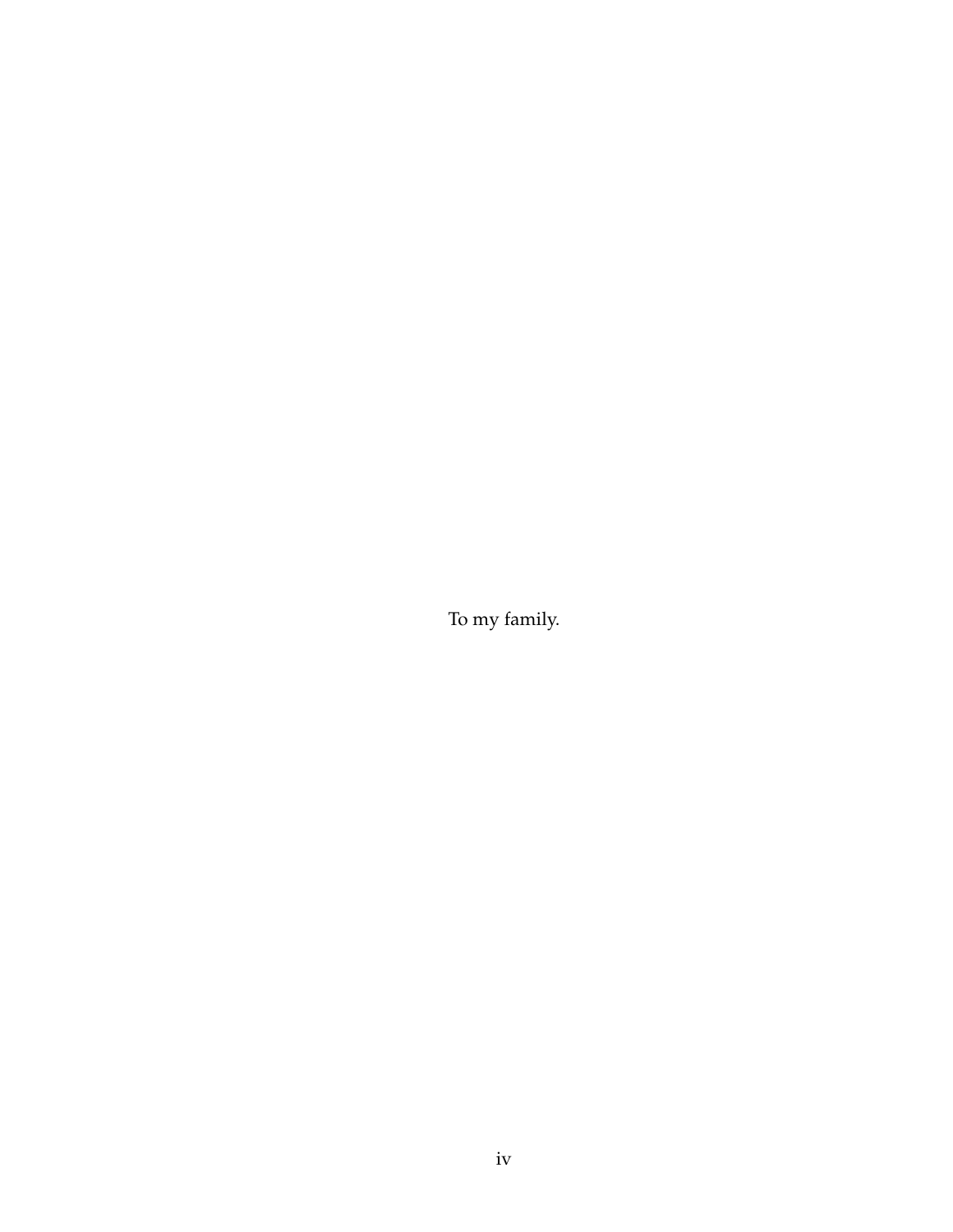#### **ACKNOWLEDGEMENTS**

I first thank to my family in Korea, my mom Namsook Shim and my dad Bongho Lee as well as my little brother Hyoungseok Lee, who gave me endless supports and loves from their hearts. I thank to my supervisor Professor Tomás A. Arias, who has guided me through this long journey and inspired me with his energy and brilliant research ideas. I also thank to Professor James P. Sethna and Professor Al J. Sievers for fruitful discussions and research advises.

I was lucky enough to have great colleagues, Kendra Letchworth-Weaver, Ravishankar Sundararaman and Katie Schwartz – we all know we had wonderful time together. At last, I thank to Woosong Choi, the love of my life and my soul mate.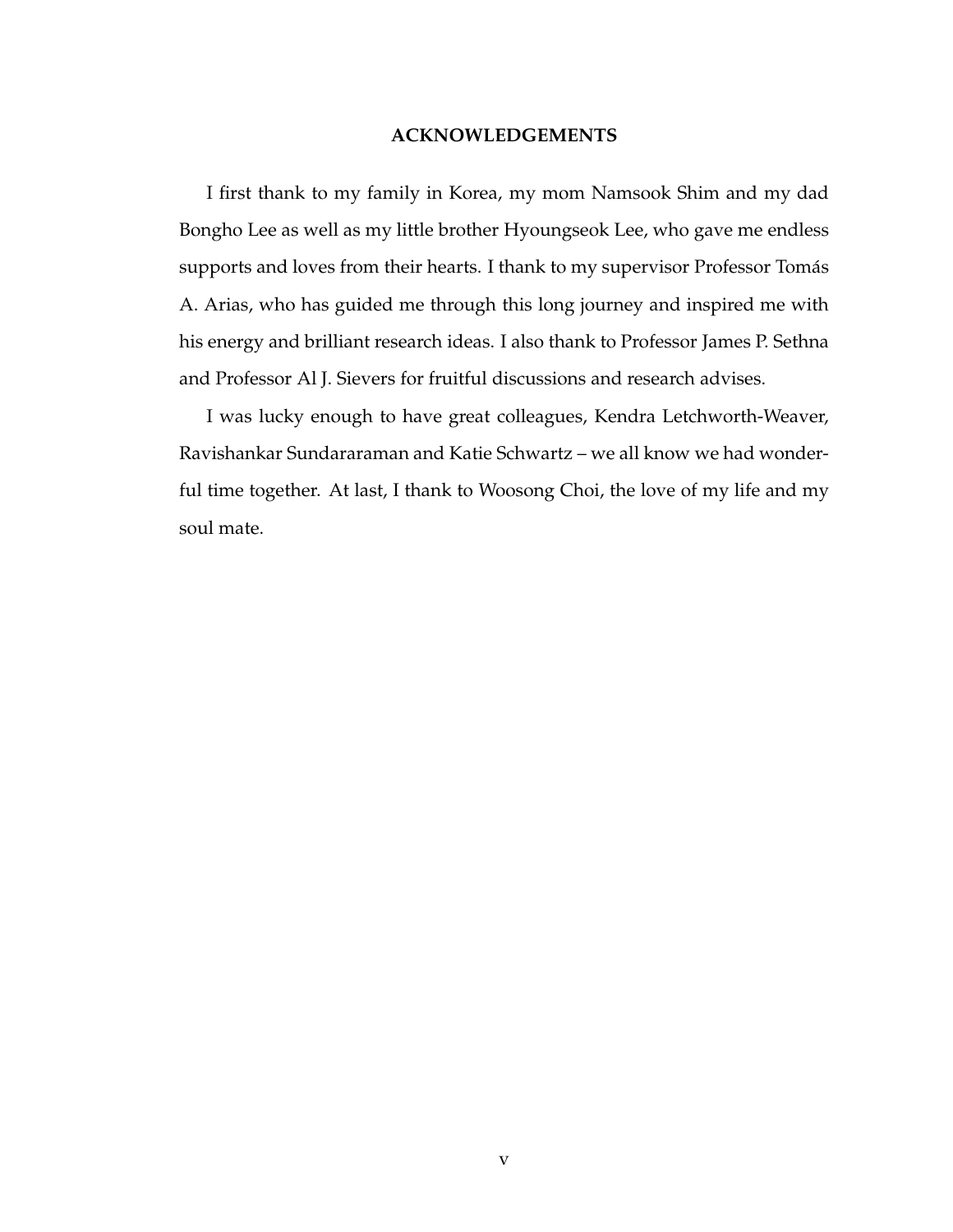|                                                                                                |     |                                                                        | iv<br>$\mathbf{V}$<br>vi<br>viii<br>ix |  |
|------------------------------------------------------------------------------------------------|-----|------------------------------------------------------------------------|----------------------------------------|--|
| $\mathbf 1$                                                                                    |     | Introduction                                                           | $\mathbf{1}$                           |  |
|                                                                                                | 1.1 |                                                                        | $\overline{4}$                         |  |
|                                                                                                |     | Structural deformations in layered complex oxide super-<br>1.1.1       |                                        |  |
|                                                                                                |     |                                                                        | $\overline{4}$                         |  |
|                                                                                                |     | Two-level transitions in minimally disordered doped<br>1.1.2           |                                        |  |
|                                                                                                |     |                                                                        | 5                                      |  |
|                                                                                                |     | Efficient modeling of electronic response functions<br>1.1.3           |                                        |  |
|                                                                                                |     | through dielectric description of environments                         | 6                                      |  |
|                                                                                                | 1.2 |                                                                        | 8                                      |  |
|                                                                                                |     | 1.2.1                                                                  | 8                                      |  |
|                                                                                                |     | Quasiparticle calculation - GW approximation<br>1.2.2                  | 10                                     |  |
| $\overline{\mathbf{2}}$                                                                        |     | Structural phase transitions in Ruddlesden-Popper phases               | 14                                     |  |
|                                                                                                | 2.1 |                                                                        | 14                                     |  |
|                                                                                                | 2.2 |                                                                        | 16<br>19                               |  |
| $Sr2TiO4, n = 1$ phase $\ldots \ldots \ldots \ldots \ldots \ldots \ldots \ldots \ldots$<br>2.3 |     |                                                                        |                                        |  |
|                                                                                                | 2.4 |                                                                        | 21                                     |  |
|                                                                                                | 2.5 |                                                                        | 25                                     |  |
|                                                                                                | 2.6 |                                                                        | 28                                     |  |
|                                                                                                | 2.7 |                                                                        | 30                                     |  |
| 3                                                                                              |     | Ab Initio Identification of Two-Level States in a Minimally Disordered |                                        |  |
|                                                                                                |     | <b>Crystals: Prediction of Density of Two-Level States</b>             | 31                                     |  |
|                                                                                                | 3.1 |                                                                        | 31                                     |  |
|                                                                                                | 3.2 |                                                                        | 34                                     |  |
|                                                                                                | 3.3 |                                                                        | 36                                     |  |
|                                                                                                | 3.4 |                                                                        | 38                                     |  |

### **TABLE OF CONTENTS**

Biographical Sketch . . . . . . . . . . . . . . . . . . . . . . . . . . . . . . iii

3.5 Multiple-minima induced by external strain . . . . . . . . . . . . . 41 3.6 Di-substitutions as two-level centers . . . . . . . . . . . . . . . . . 43 3.7 Landau analysis . . . . . . . . . . . . . . . . . . . . . . . . . . . . . 47 3.8 Spectral properties of the di-substitution . . . . . . . . . . . . . . . 49 3.9 Statistical Analysis of Strain Distribution . . . . . . . . . . . . . . 50 3.10 Conclusion . . . . . . . . . . . . . . . . . . . . . . . . . . . . . . . . 57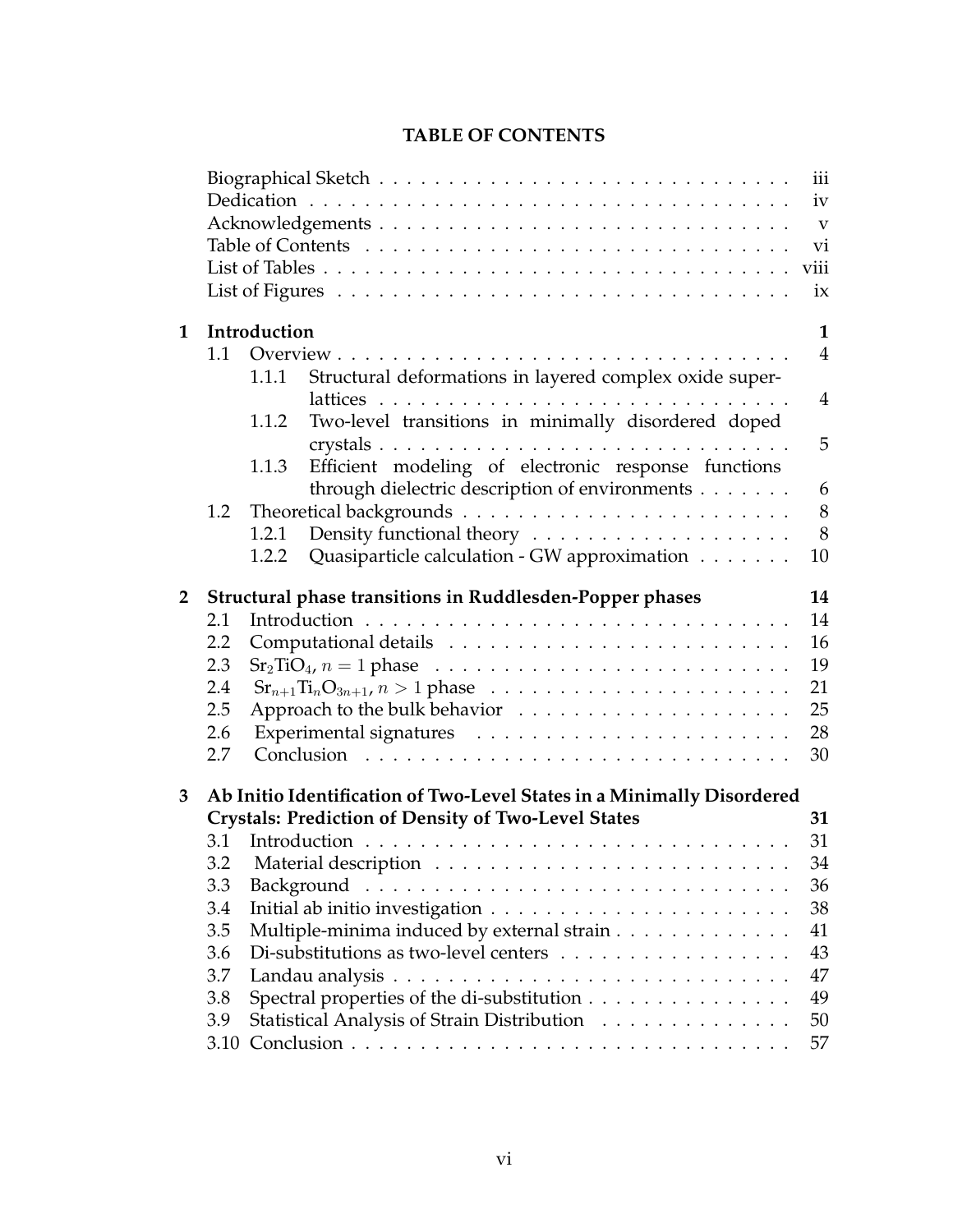| 4                                              | Efficient treatments for solvent environments in excited state calcula- |                                                                    |     |  |  |  |
|------------------------------------------------|-------------------------------------------------------------------------|--------------------------------------------------------------------|-----|--|--|--|
|                                                | tions: GW for solvated systems                                          |                                                                    |     |  |  |  |
|                                                | 4.1                                                                     |                                                                    | 60  |  |  |  |
|                                                | Continuum environment approaches<br>4.2                                 |                                                                    |     |  |  |  |
|                                                |                                                                         | 4.2.1 Overview of joint density-functional theory (JDFT)           | 63  |  |  |  |
|                                                | 4.3                                                                     |                                                                    | 65  |  |  |  |
|                                                | 4.4                                                                     | Quasiparticle calculations within continuum embedding              | 68  |  |  |  |
|                                                | 4.5                                                                     | Cluster-expanded electronic response                               | 71  |  |  |  |
|                                                | 4.6                                                                     | Test on the cluster expansion method for the electronic response   |     |  |  |  |
|                                                |                                                                         |                                                                    | 74  |  |  |  |
|                                                | 4.7                                                                     |                                                                    | 76  |  |  |  |
| Application to solvated organic molecules<br>5 |                                                                         |                                                                    |     |  |  |  |
|                                                | 5.1                                                                     | Overview of embedded GW method                                     | 79  |  |  |  |
|                                                | 5.2                                                                     |                                                                    | 81  |  |  |  |
|                                                |                                                                         |                                                                    | 81  |  |  |  |
|                                                |                                                                         | 5.2.2                                                              | 82  |  |  |  |
|                                                | 5.3                                                                     | Environmental effects on the equilibrium state $\dots \dots \dots$ | 83  |  |  |  |
|                                                | 5.4                                                                     |                                                                    | 88  |  |  |  |
|                                                | 5.5                                                                     | GW within polarizable continuum models                             | 89  |  |  |  |
|                                                | 5.6                                                                     | Molecular embedding for the excited states                         | 94  |  |  |  |
|                                                | 5.7                                                                     | Analysis of the solvent response function                          | 97  |  |  |  |
|                                                | 5.8                                                                     |                                                                    | 103 |  |  |  |
| 6                                              | <b>Summary/Future Works</b><br>105                                      |                                                                    |     |  |  |  |
|                                                | Bibliography<br>109                                                     |                                                                    |     |  |  |  |
|                                                |                                                                         | A Two-level states Hamiltonian construction                        | 116 |  |  |  |
|                                                | <b>B</b> Frequency Integral of GW method<br>121                         |                                                                    |     |  |  |  |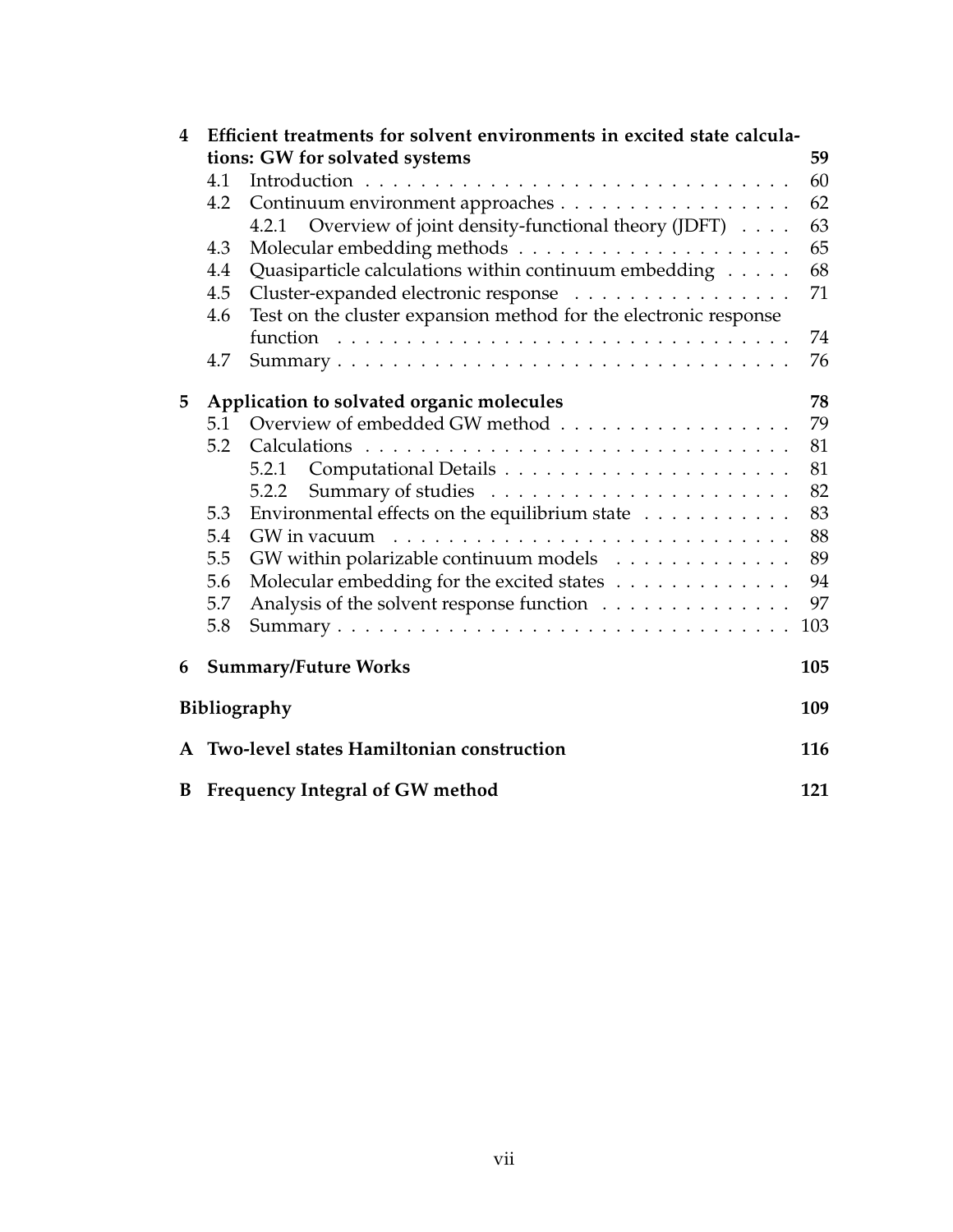## **LIST OF TABLES**

| 2.1 | <i>Ab initio</i> prediction for critical strain $\epsilon_c$ of each RP- <i>n</i> phases $\dots$ | 23 |
|-----|--------------------------------------------------------------------------------------------------|----|
| 2.2 | Ginzburg-landan expansion coefficients                                                           | 27 |
| 3.1 | Bulk properties computed within various theories                                                 | 36 |
| 3.2 |                                                                                                  | 48 |
| 4.1 | IP and HOMO-LUMO gap for five $H_2O$ cluster computed within                                     |    |
|     |                                                                                                  | 76 |
| 5.1 | DFT results for IP computed within various embedding ap-                                         |    |
|     |                                                                                                  | 87 |
| 5.2 | IP of molecules in gaseous phase computed within DFT and GW                                      | 88 |
| 5.3 | IP of solvated molecules computed within GW with continuum                                       |    |
|     |                                                                                                  | 91 |
| 5.4 | IP shifts computed within GW under continuum embedding                                           | 93 |
| 5.5 | IP of $H_2O$ molecule computed either within DFT or GW under                                     |    |
|     |                                                                                                  | 96 |
| 5.6 | IP shift of $H_2O$ molecule computed either within DFT or GW                                     |    |
|     | under various embedding approaches                                                               | 96 |
| 5.7 | IP shifts computed within molecular, continuum, and a non-                                       |    |
|     | local dielectric model embedding 102                                                             |    |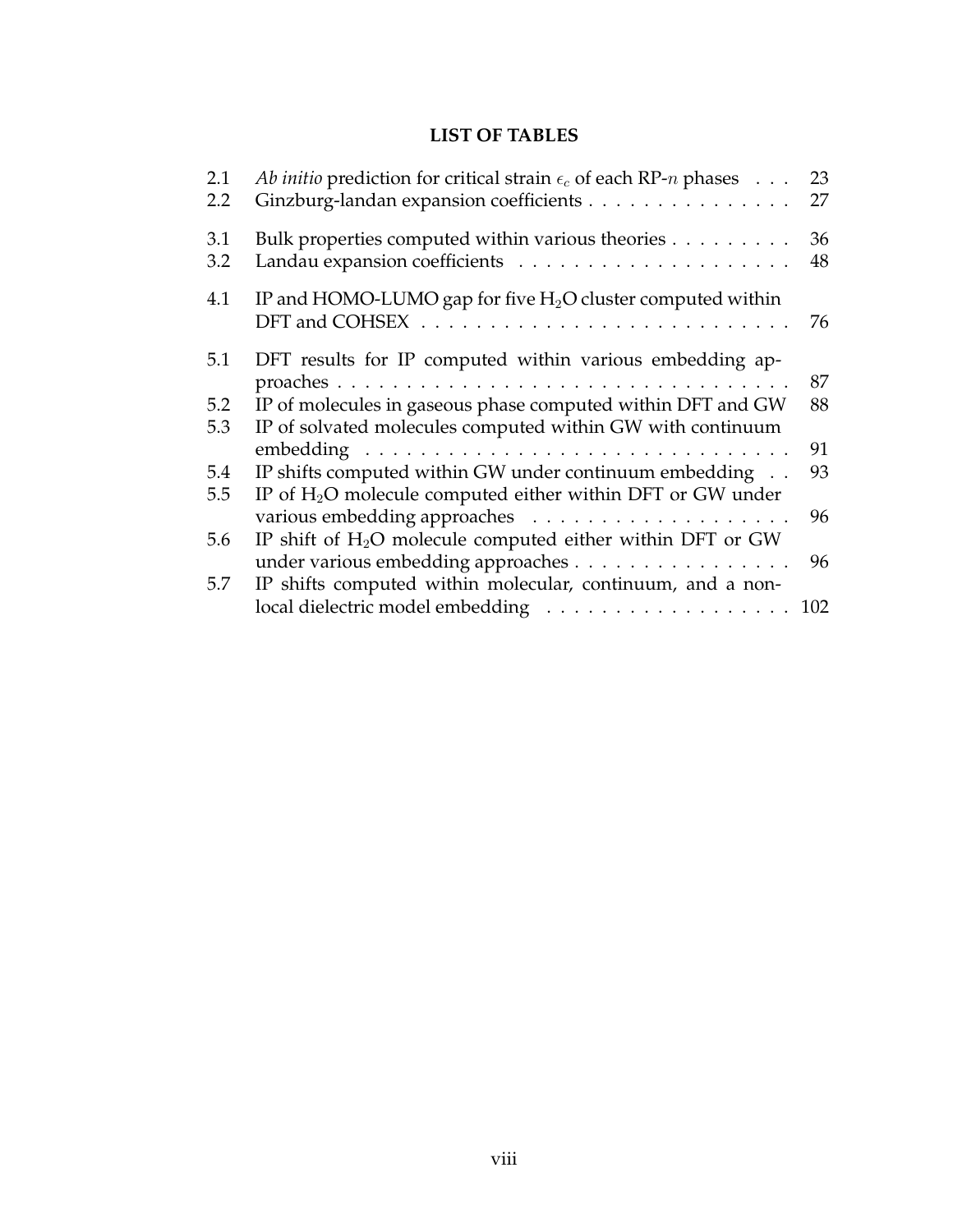## **LIST OF FIGURES**

| 2.1  | Schematic figure of $n = 2$ RP phase $\ldots \ldots \ldots \ldots \ldots$ | 15  |
|------|---------------------------------------------------------------------------|-----|
| 2.2  | Structural phase diagram of RP-n phase                                    | 18  |
| 2.3  | Rotational angles and transition energies versus epitaxial strain.        | 20  |
| 2.4  | Schematic view of deformation near stacking faults                        | 22  |
| 2.5  | Ab initio and model predictions of layer-dependent rotation angles        | 23  |
| 2.6  | Critical strain $\epsilon_c$ for various RP phases                        | 24  |
| 2.7  | Model prediction of rotation angles                                       | 28  |
| 2.8  | Ab initio prediction of out-of-plane lattice constant change under        |     |
|      |                                                                           | 29  |
| 3.1  | Measured TLS optical density of states                                    | 37  |
| 3.2  | Schematic sketch of two-level states                                      | 37  |
| 3.3  | Local minima configurations for nine defect cell                          | 40  |
| 3.4  | Local minima configurations in bulk $BaF_2$ under strain $\ldots \ldots$  | 42  |
| 3.5  | Local minima configurations of di-defect cell                             | 44  |
| 3.6  | Atomic displacements and transition energies under various strain         | 45  |
| 3.7  | Energy asymmetry under tensile strain                                     | 46  |
| 3.8  | TLS excitation energies under various strains                             | 51  |
| 3.9  |                                                                           | 53  |
| 3.10 | Cumulative probability distribution of normal strain                      | 53  |
| 3.11 | Cumulative probability distribution of shear strain                       | 54  |
| 3.12 |                                                                           | 56  |
| 4.1  | Configuration of five $H_2O$ cluster $\ldots \ldots \ldots \ldots \ldots$ | 75  |
| 5.1  | Electrostatic potential induced by continuum environment                  | 85  |
| 5.2  | Coupling potential between solute and solvent under orbital-              |     |
|      |                                                                           | 86  |
| 5.3  | Screened potential fluctuations for $H_2O$ molecule in gaseous            |     |
|      | phase and solvated within continuum embedding                             | 90  |
| 5.4  | Screened Coulomb potential of solvated $H_2O$ calculated within           |     |
|      | molecular embedding approach $\dots \dots \dots \dots \dots \dots \dots$  | 95  |
| 5.5  | Comparison of solvent response functions (weighted average)               |     |
|      | computed under continuum or molecular embedding approach.                 | 99  |
| 5.6  | Comparison of solvent response functions (diagonal compo-                 |     |
|      | nents) computed under continuum or molecular embedding ap-                |     |
|      |                                                                           | 100 |
| 5.7  | Enlarged view of solvent response functions (diagonal compo-              |     |
|      | nents) computed under continuum or molecular embedding ap-                |     |
|      |                                                                           |     |
|      |                                                                           |     |
| A.1  | Contour plot of tunneling barrier under anisotropic normal strain 119     |     |
| A.2  | Contour plot of asymmetry under anisotropic shear strain                  | 120 |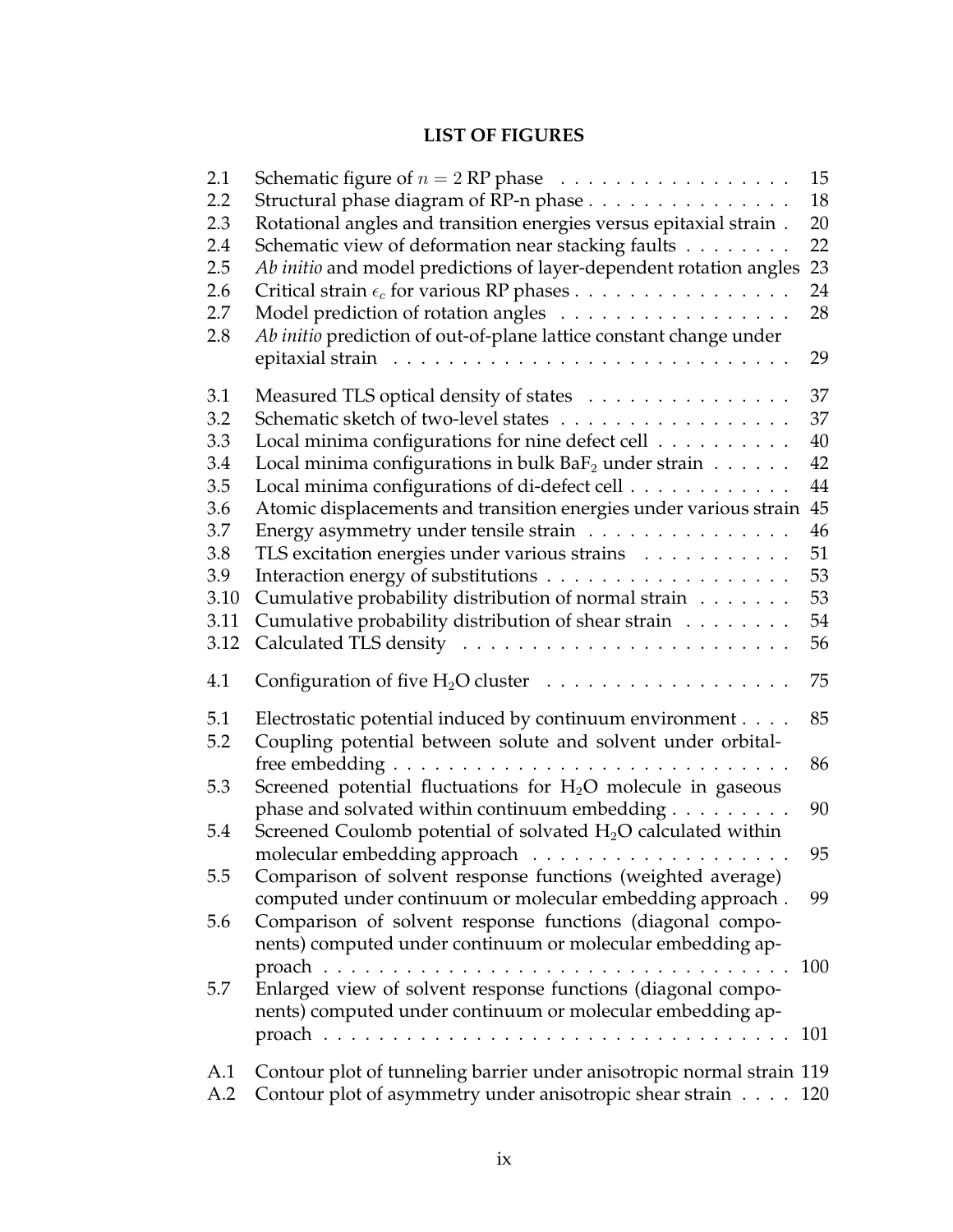|  |  |  | B.1 Screened Coulomb energy computed at various imaginary fre- |  |
|--|--|--|----------------------------------------------------------------|--|
|  |  |  |                                                                |  |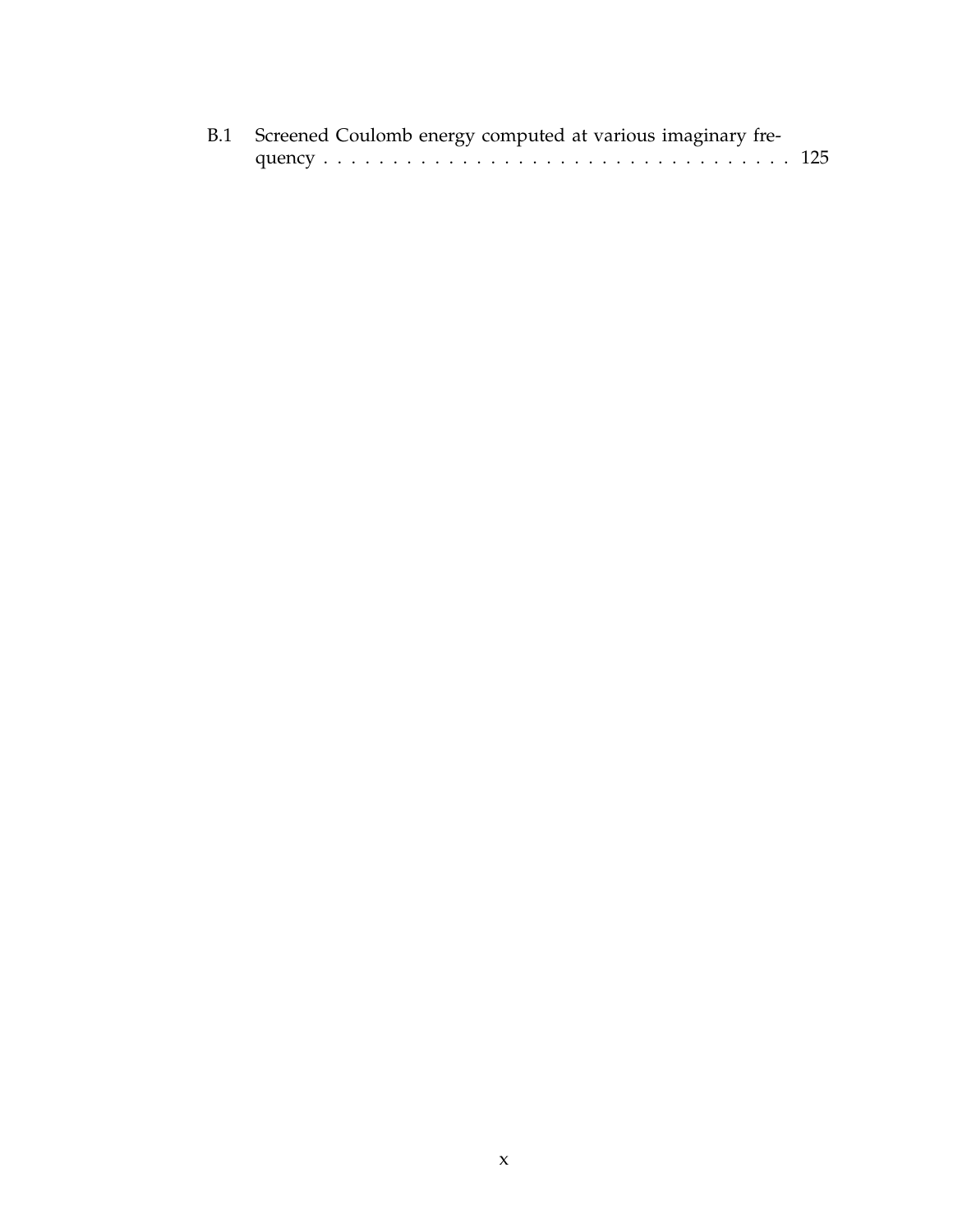## CHAPTER 1 **INTRODUCTION**

A desire to understand phenomena in nature and the physics behind them has existed since the beginning of science in ancient Greek society. In fact, the origin of the word "atom" comes from the Greek word "atomos," which means "indivisible," as the concept of an indivisible unit of matter was first proposed by the Greek philosophers. The human ambition to investigate nature beyond our eyes' ability to see has led to the development of measurement tools – for instance, microscopy and spectroscopy – which opened the door to science at, or even beyond, the scale of atoms and electrons. The deeper understanding of nature, made possible by the evolution of technology, has changed and will continue to change our everyday lives: the foundation of all electronic devices is the quantum mechanics theory of semiconductors and electron transport; wireless networks and remote controlling devices are based on our understanding of electromagnetic waves; ongoing studies on sustainable energy resources, such as fuel cells and solar cells, involve investigations of chemical compounds and their reaction mechanisms.

As the theoretical counterpart to experimental measurements, *ab initio* simulation has arisen as a powerful alternative to explore the land of new phenomena and materials. "*Ab initio*" means "from the beginning" in Latin and usually refers to computational techniques to solve many-body problems of interacting electrons without any parameter-fitting. A substantial number of *ab initio* theories have been developed, such as quantum Monte Carlo[87, 30] and Hartree-Fock[97, 6], to name a few, among which density functional theory[44] has been an especially popular choice for its relatively low computational costs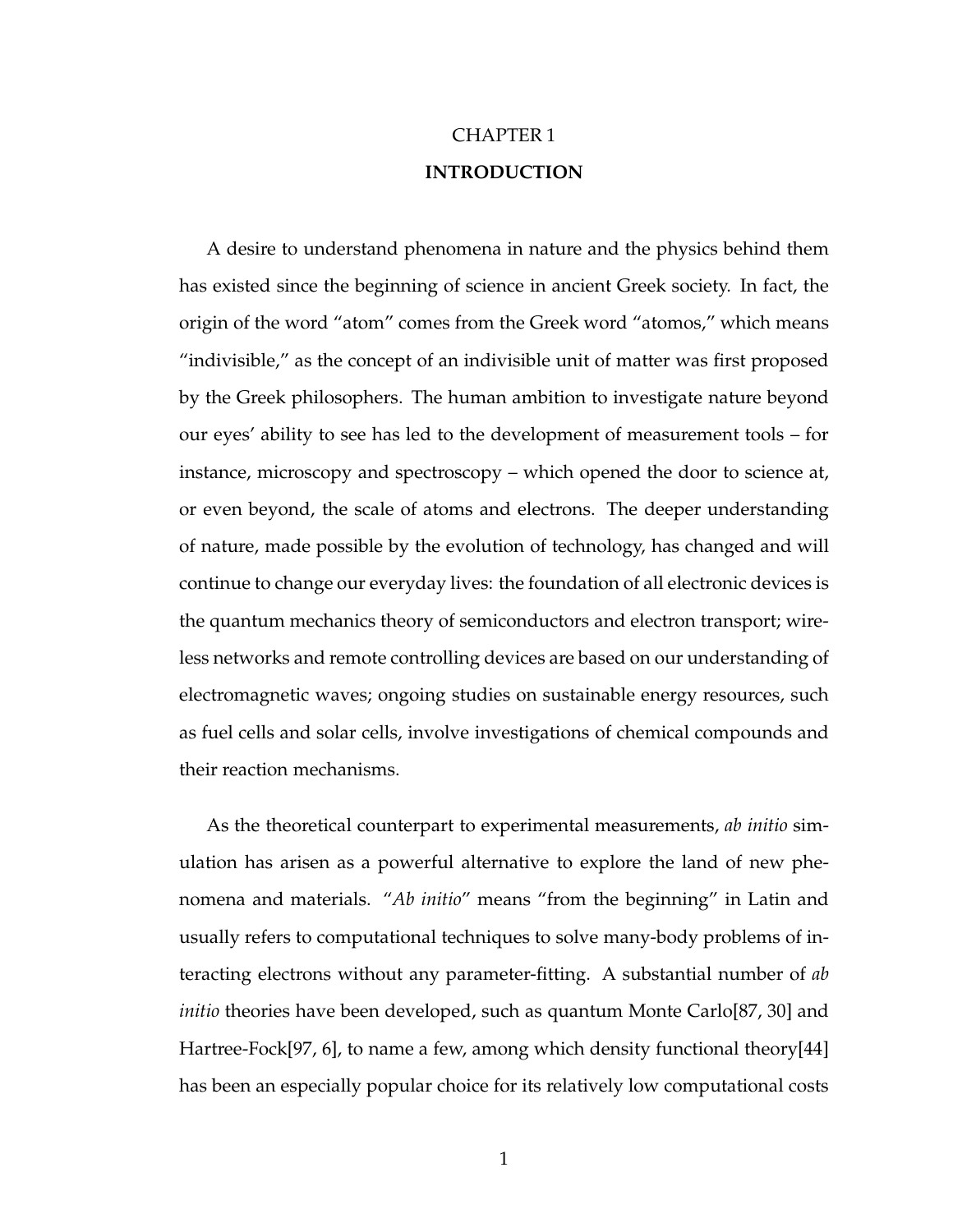and its ability to study extended systems. Within the framework introduced by Kohn and Sham[55], the interaction between electrons in density functional theory is characterized by an effective potential, and the many-body problem of interacting electrons is reduced to the single particle Schrodinger's equation. With the development of key techniques for evaluating the effective potential, such as pseudopotentials[84, 18] and approximate exchange-correlation functionals[79, 80, 9], density-functional theory requires lower computational costs[63] than any other *ab initio* method and shows excellent performance in computing various material properties, ranging from electronic band structures to elastic moduli.

Although such "computer experiments" have been successful in studying a vast number of physical systems – topological insulators[111, 112], graphene[59], glasses[20, 90], and DNA chains[99], to name a few interesting examples – the rapid scaling of the computational cost with system size is still a barrier to studying real-world examples. Even for density functional theory, which is considered the most effective among the *ab initio* methods, the computational costs become prohibitive for systems containing more than about one thousand electrons. Consequently, the application of *ab initio* theories is limited mostly to systems as small as atomic clusters and molecules, or to purely periodic systems with relatively small unit cells. For large systems containing more than a thousand atoms, which are considered infinitesimal on an experimental scale, preferable choices for simulations are empirical methods such as molecular dynamics[10, 66] or Monte Carlo methods, which rely on interatomic potential models and thus miss quantum-level effects.

Recently there have been a number of theoretical attempts to overcome this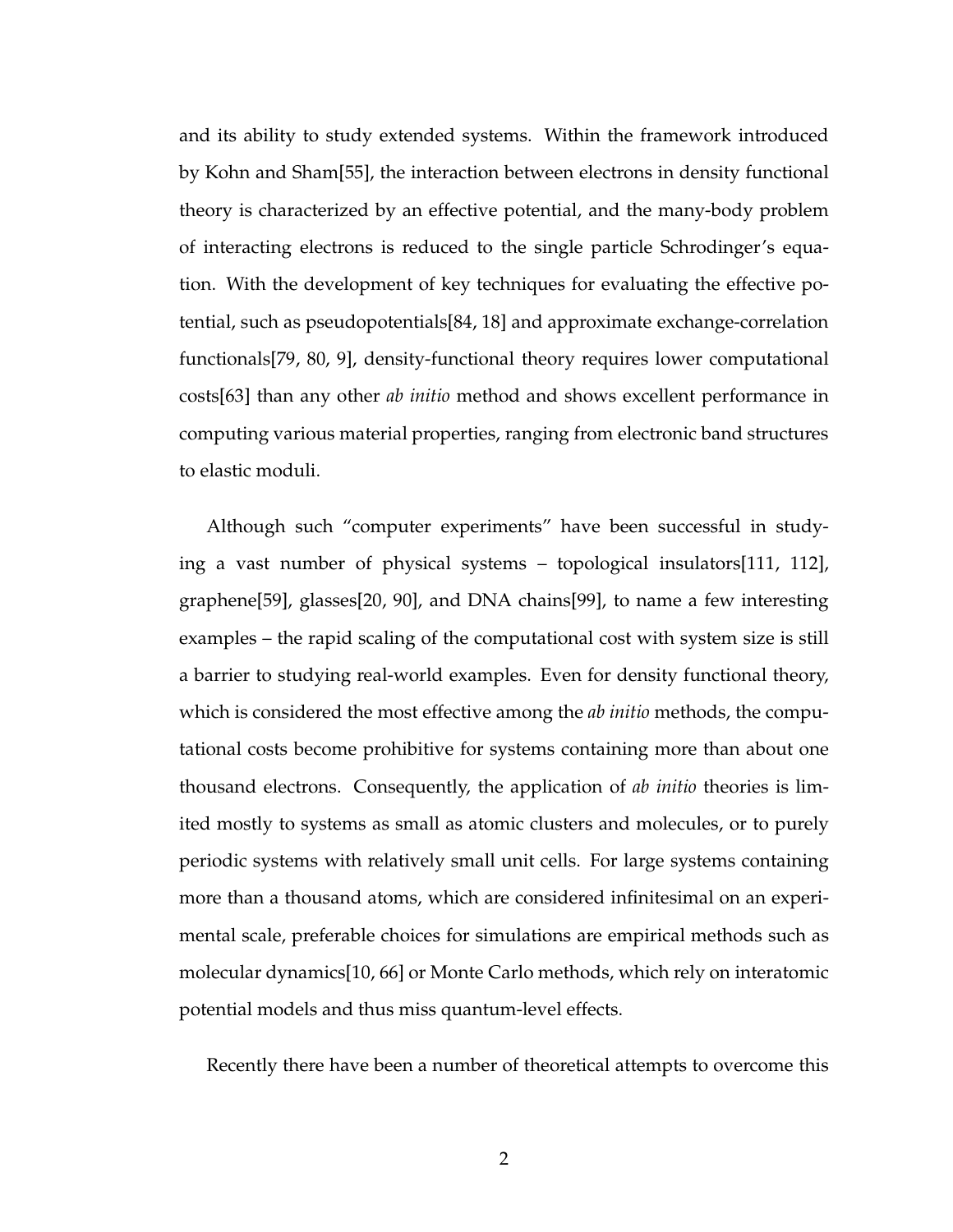technical obstacle, including the linear scaling method[96, 98] with the use of sparse density matrices and localized basis sets, and hybridization of classical models with *ab initio* simulations. In this thesis, we focus on the latter approach, which can be implemented in various ways, depending upon how the hybridization is implemented. For example, a classical model can be constructed based on *ab initio* results, with this model applied to the simulation of much larger systems. Or, one could employ a multiscale modeling technique in which the macroscopic and microscopic features, representing two subsystems (one containing relatively few atoms capturing the key microscopic features, and one containing the "environment" of the microscopic system), with the larger subsystem treated with an empirical model and the microscopic subsystem treated with an *ab initio* theory. An example of the former approach is an *ab initio*-based pair potential model[93, 28], which is often employed in molecular dynamic simulations as a way to mimic *ab initio* calculations for large systems. The latter approach has been widely used in a substantial number of quantum chemistry calculations for systems dissolved in liquid environments, which are characterized by the dielectric parameter field known as the polarizable continuum model[22, 29, 103].

In this thesis, we explore atomic subsystems in contact with extended environments under various circumstances – including defects interacting with strain fluctuations and molecules in liquid environments – all of which are difficult to treat with the standard, straight-forward *ab initio* calculations because of the numbers of atoms involved. In the succeeding chapters, we demonstrate the applicability of this methods-hybridization approach to a wide variety of systems: we consider crystalline structures, disordered crystals, and liquid systems, while studying a range of phenomena including elastic and electronic in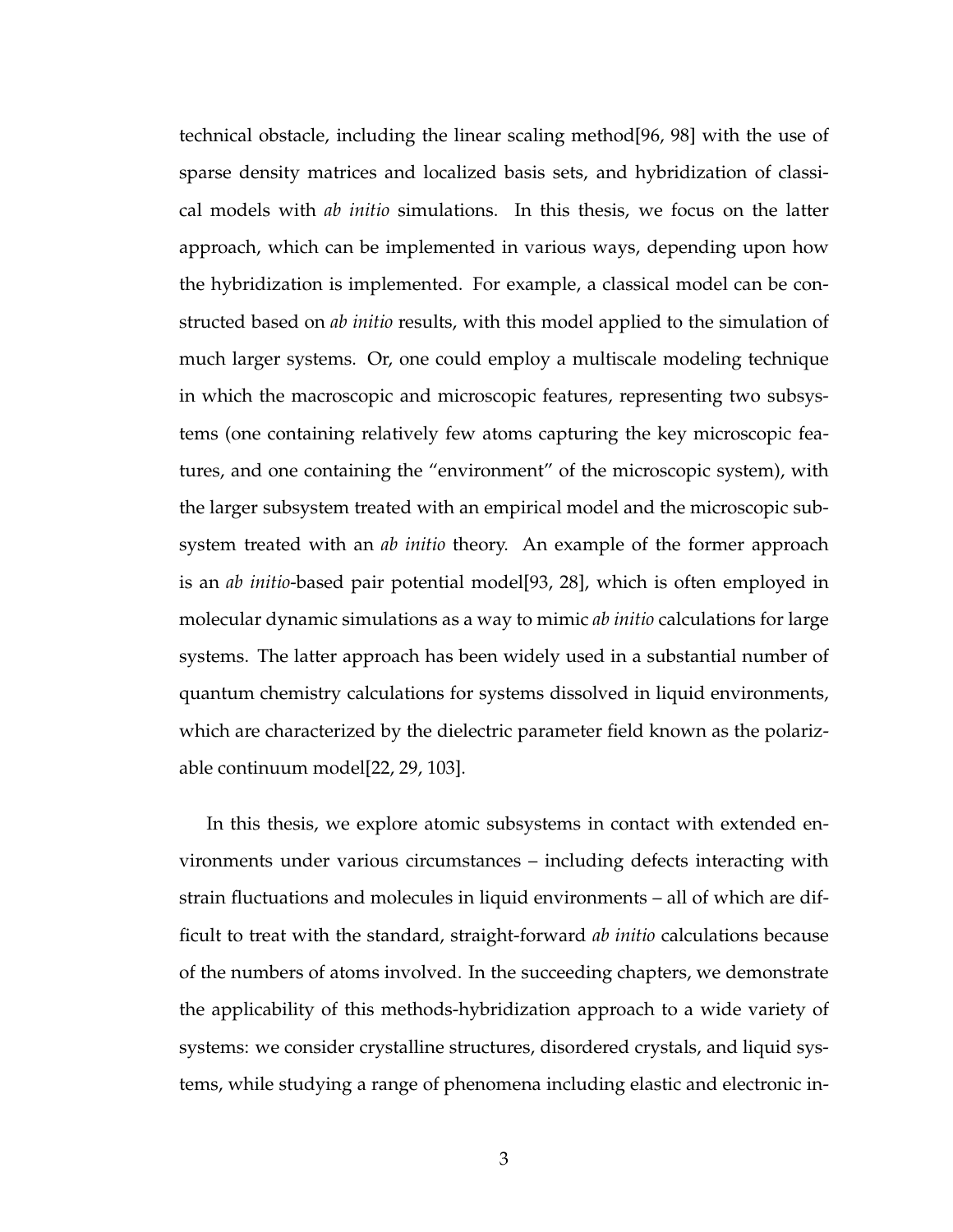teractions, for both ground- and excited-state properties.

### **1.1 Overview**

# **1.1.1 Structural deformations in layered complex oxide superlattices**

In the second chapter of this thesis, we explore strained complex oxide crystals with periodically repeated planar defects. Complex oxides, which are composed of alternate layering of transition metal oxide planes, exhibit a wide variety of superlattice structures associated with rich material properties such as ferroelectricity and superconductivity. A substantial part of these superlattices still remain unexplored on the theory side because of the complicated structural phase diagrams arising from distinct orderings of oxide layers. We choose a simple prototype structure of such superlattices, the Ruddlesden-Popper phase (RP-n), and propose a research method to systematically study the effect of superlattice interfaces on properties of complex oxides. The Ruddlesden-Popper phase, expressed in the chemical formula  $A_{n+1}B_nO_{3n+1}$ , has a whole series of structures with different phase numbers *n* ranging from 0 (A-oxide) to  $\infty$  (bulk ABO perovskite structure). This unique series of structures represents a physical interpolation between layered superlattices and bulk structures, for which we find an equation of the state within our effective model.

Specifically, in this case we study octahedral deformations in various RP-n phases of strontium titanate under epitaxial strain. Based on the *ab initio* simulation results, we develop a model Landau Hamiltonian to describe the struc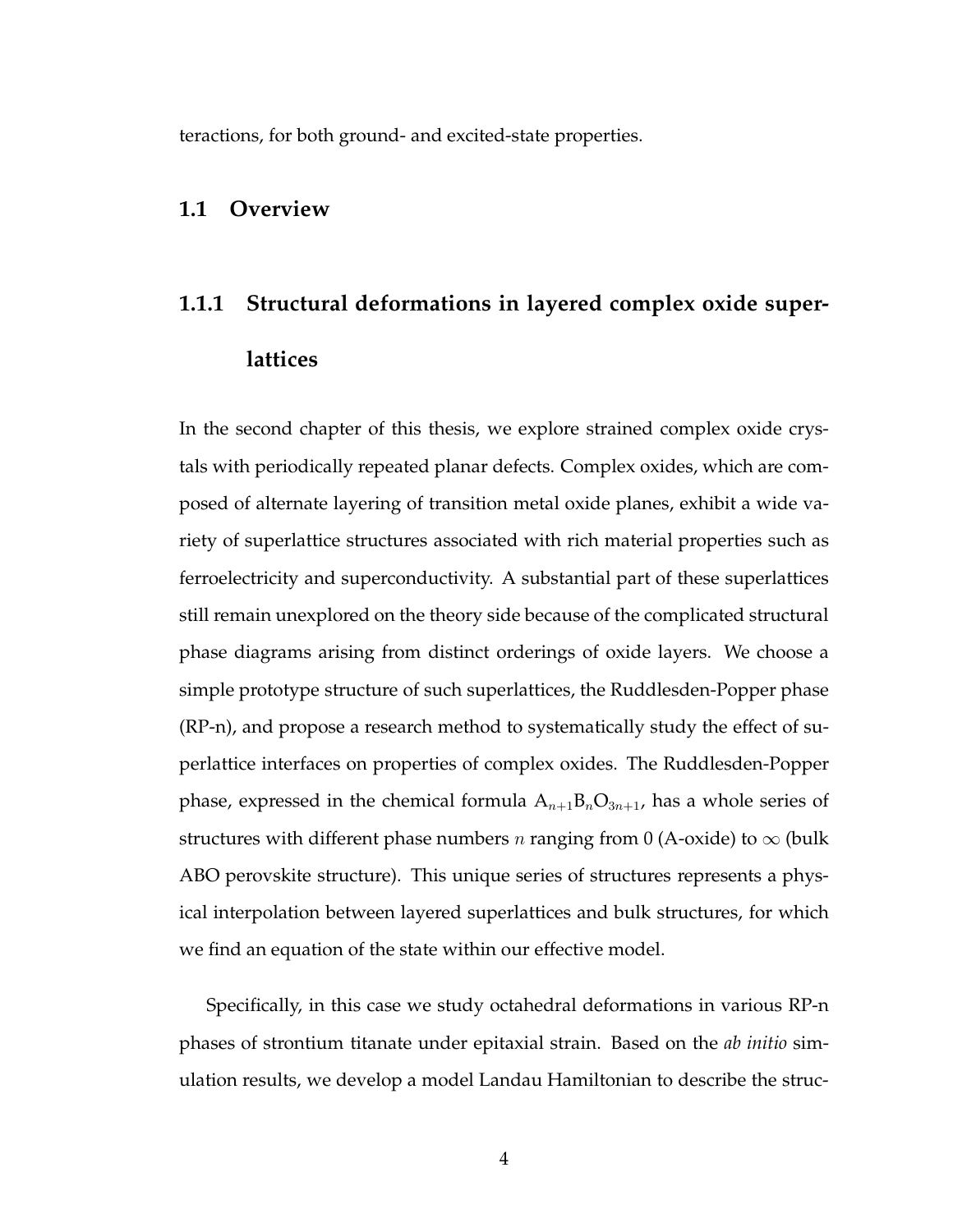tural phase transition accounting for both epitaxial strains and interactions between superlattice interfaces. In the continuum limit, we obtain from the model Hamiltonian an analytic expression of the structural phase boundary, which is consistent with our existing *ab initio* data and which allows extrapolation beyond the simulation limit through to the bulk phase.

# **1.1.2 Two-level transitions in minimally disordered doped crystals**

In the third chapter, we explore the quantum-tunneling of atomic displacements in disordered crystals with randomly distributed defects. The study of such disordered crystals is suggested by spectroscopic measurements of materials showing the presence of a two-level systems, a key ingredient in explaining the properties of glasses. Such two-level states (formed by multiple local minima in the potential energy surface of the system) result, for example, in finite entropy of glassy systems at zero temperature. Although the concept of such two-level systems has been successful in explaining distinctive thermal properties of glass materials, the *ab initio* investigation of two-level states, to date, has been done for only a few glassy systems, with analyses relying only upon *qualitative* signatures of the multiple minima.

Here, we present a detailed *quantitative* investigation of two-level states with full *ab initio* calculations of a candidate glassy fluorite system. We considered this type of doped crystal because it is mildly disordered (no topological disorder in the lattice, only substitutional disorder), so that the phase space to be explored is relatively small compared to more traditional glassy systems with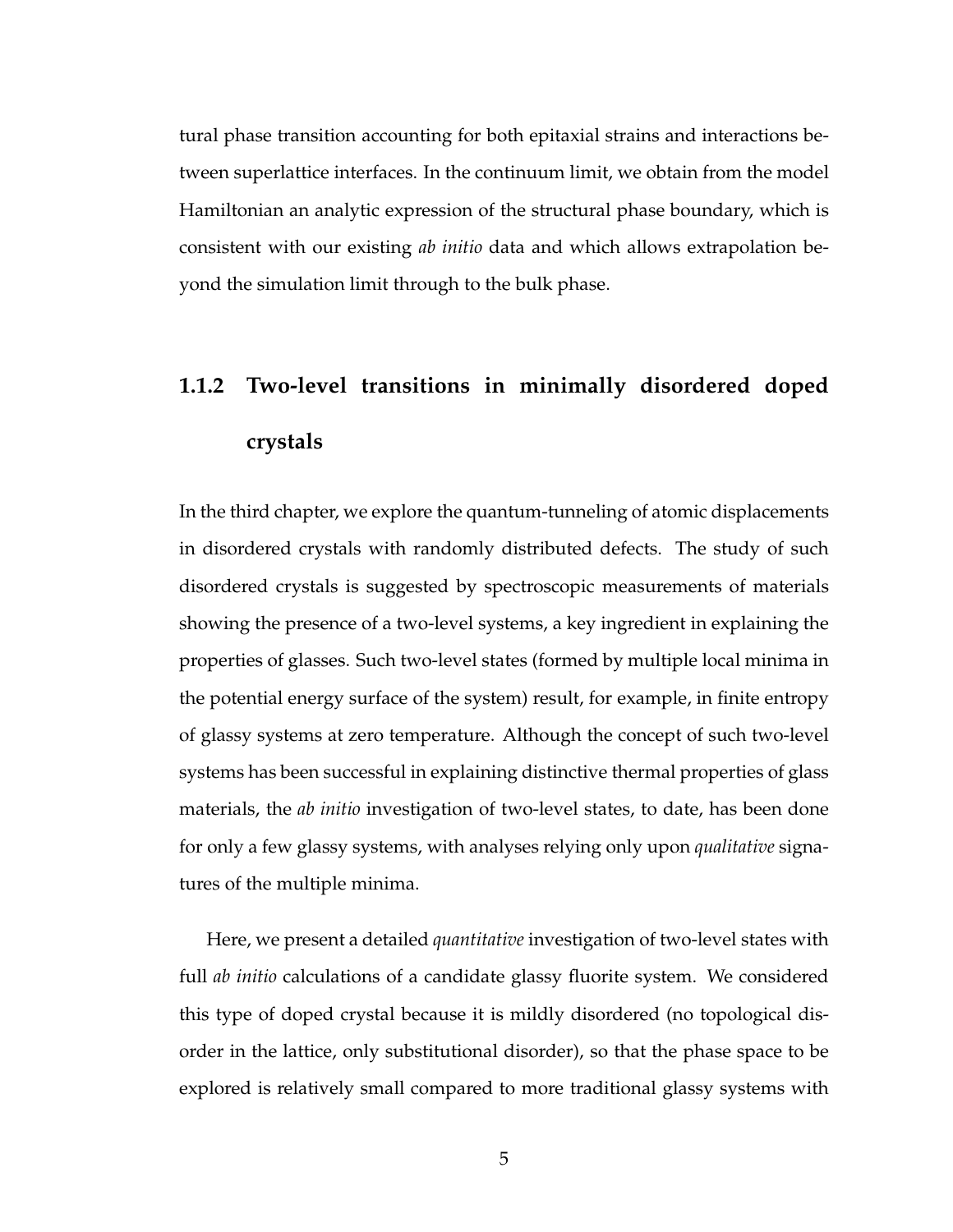amorphous structures.

Similar to our aforementioned work on Ruddlesden-Popper phases of complex oxides, we construct a Landau Hamiltonian based on *ab initio* simulation results of the local atomic structure of defects subject to local chemical strains, showing that relatively small fluctuations in local strain induce two-level systems in the target fluorite system. Building on this Hamiltonian, we then develop a statistical model to reproduce the effects of fluctuations in local chemical strain on the resulting two-level systems. In this model, we compute the longrange components of chemical strains with an interatomic potential model, with the total stain computed as a superposition of strains from randomly distributed chemical dopants. This methods-hybridization treatment of the *ab initio* theory, the statistical model and the interatomic potential model successfully predicts the spectral properties of the target system in excellent agreement with spectroscopy measurements.

# **1.1.3 Efficient modeling of electronic response functions through dielectric description of environments**

In the last two chapters of this thesis, we explore excited states of molecular systems in contact with dielectric environments with the many-body perturbation theory (MBPT) GW method, combined with effective dielectric models to characterize surrounding liquid solvent environments. In contrast to the two previous studies described above, in which the coupling to the environment is primarily *elastic* in nature, the final two research chapters focus on *electrostatic* coupling in the context of liquid solvent environments.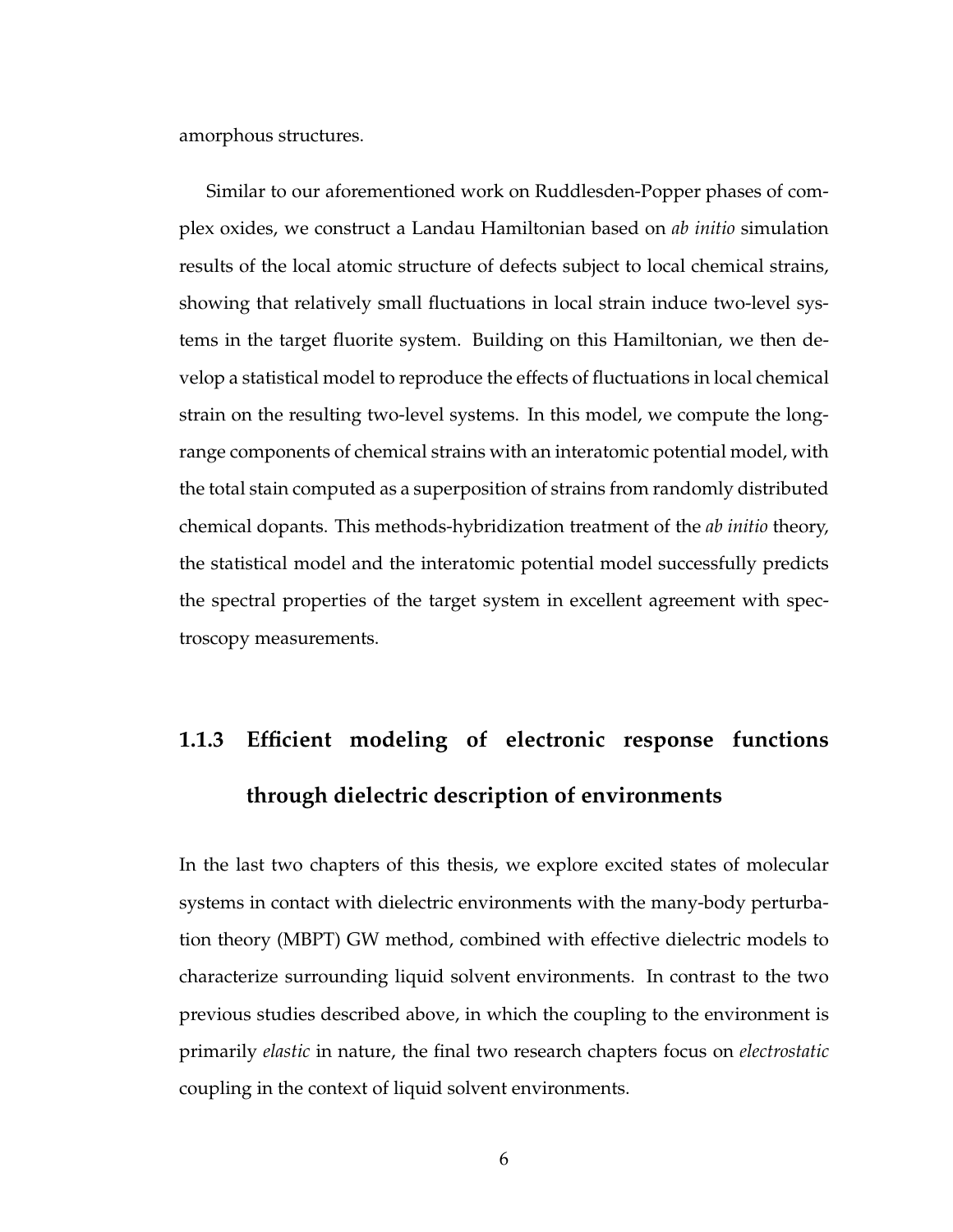For these studies, we consider organic molecules dissolved in liquid water because such systems represent prototypical solvated systems and are common subjects for excited-state calculations. The present state-of-the-art for the treatment of such systems is the "polarizable continuum model", a mean-field characterization of the environmental screening effect which is completely devoid of atomic details. To date, all previous work with this continuum model have employed excited state methods based on fluctuations in the total charge densities of the solvated molecule (e.g., time-dependent DFT [TDDFT]), and no attempt has been made to our knowledge to explore its use with more detailed excitedstate methods.

In this work, we take the polarizable continuum method (PCM) beyond TDDFT and explore its use with Green's function based description for excited states within the GW approximation. We also go beyond PCM and explore the chemistry-inspired molecular response model for the environment. We then demonstrate the reliability of the continuum model combined with the GW method by comparing the results with these two solvent models, and show how one can improve significantly upon the PCM by fitting the high-frequency (low wavelength) tail of its response function to that of the molecular response model.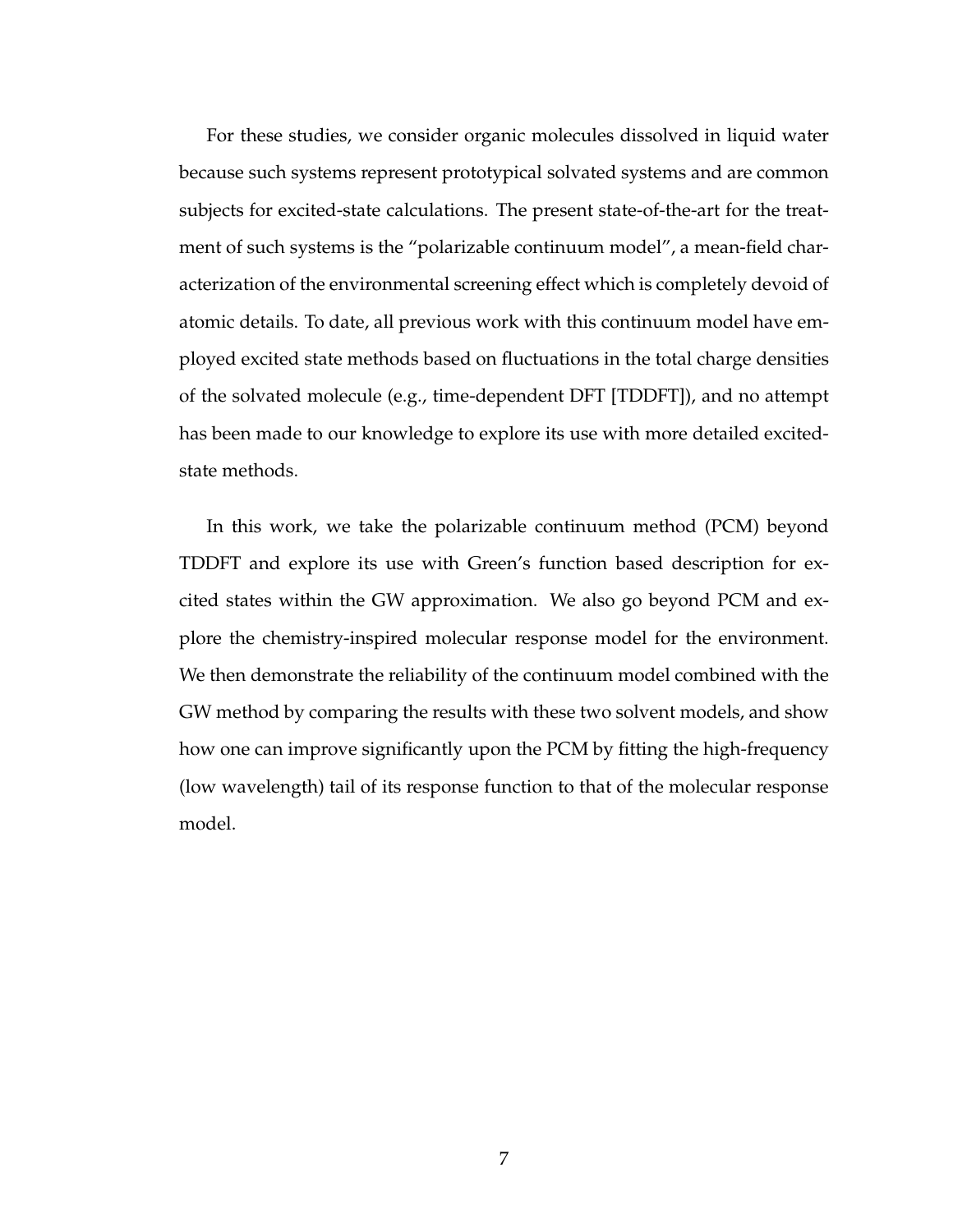## **1.2 Theoretical backgrounds**

### **1.2.1 Density functional theory**

Density functional theory is one of the most widely used electronic structure methods for solving many-body problems for interacting systems of electrons. As opposed to other methods, such as Quantum Monte Carlo[87, 30] or the quantum-chemistry coupled cluster method (CC)[85, 54], most of which compute the many-body wave functions explicitly and thus are relatively expensive, density functional theory employs an auxiliary *single-particle* Hamiltonian to solve for the ground-state energy and the electron density of the interacting system.

The modern formulation of the density functional theory is based on the two famous results[63], the Hohenberg-Kohn theorem and the Kohn-Sham *ansatz*. P. Hohenberg and W. Kohn, in their paper[44] written in 1964, showed that the electron density is the fundamental variable and sufficient to determine all the ground-state properties of a given system. The Hohenberg-Kohn theorem states the following.

(I) For any system of interacting particles, the full many-body ground state is a unique functional of the ground state electron density  $n(r)$ .

(II) There always exists an energy functional  $E[n]$  of the electron density whose global minimum gives the exact ground-state energy and electron density of the interacting system.

(III) The energy functional has the form,

$$
E[n] = G[n] + \int dr^3 V(r)n(r) + \frac{1}{2} \int \int dr^3 dr'^3 \frac{n(r)n(r')}{|r - r'|},
$$
 (1.1)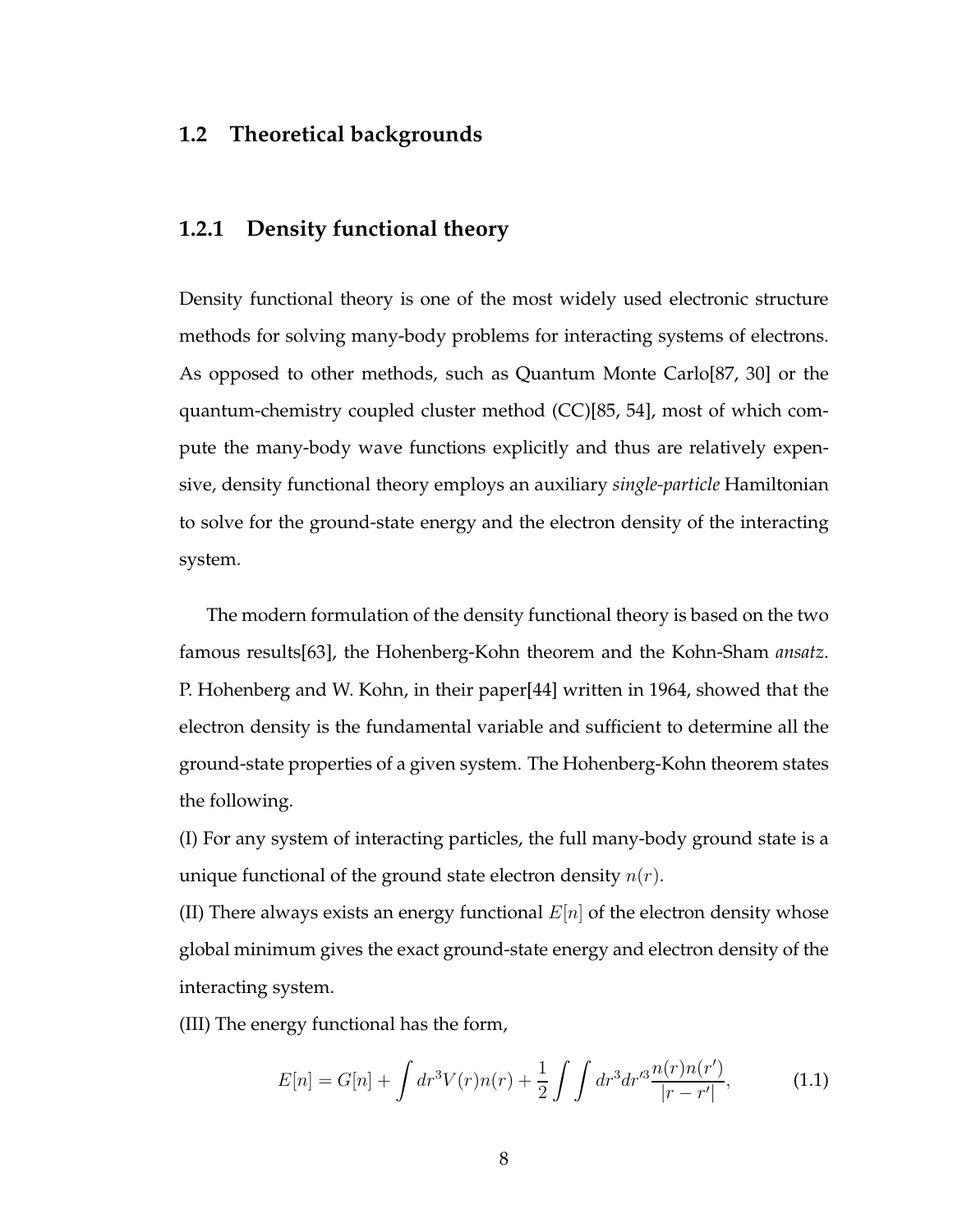where  $G[n]$  is a universal functional (completely independent of the physics or chemistry of the system under study, metal, insulator, semiconductor, molecule, etc.) that describes the internal energies of the interacting electrons.

The Hohenberg-Kohn theorem by itself, however, does not provide a direct way to study system properties by only looking at the electron density. Although the electron density is a sufficient variable to describe the ground state of any interacting system, the explicit form of the energy functional is not known in terms of the electron density. The kinetic energy, for instance, can be only determined in terms of the wave functions, derivatives of wave functions in particular, and it follows immediately that the exact functional would not be expressible in terms of the electron density in any closed form.

Such deficiencies in the density-based description were overcome by W. Kohn and L. J. Sham[55], who introduced an *ansatz* employing an auxiliary system – a system of non-interacting electrons with the same ground-state density but moving in some effective potential – which, according to the Hohenberg-Kohn theorem, guarantees an exact determination of the original ground state. In the Kohn-Sham *ansatz*, the many-body problem of the interacting particles is replaced by the single-body problem of non-interacting particles under the effective external potential  $V_{eff}$  as follows,

$$
\left(-\frac{1}{2}\nabla^2 + V(r) + V_{eff}[n(r)]\right)\psi_i(r) = \epsilon_i\psi_i(r), \ n(r) = \sum_i |\psi_i(r)|^2
$$

$$
V_{eff}[n(r)] = V_{xc}[n(r)] + \int dr'^3 \frac{n(r')}{|r - r'|} \tag{1.2}
$$

where  $V_{xc}[n(r)]$  is the exchange-correlation potential reproducing the manybody interaction in the auxiliary system. By solving these equations selfconsistently, one obtains the ground-state electron density and energy of the original interacting system, with an accuracy limited only by any approxima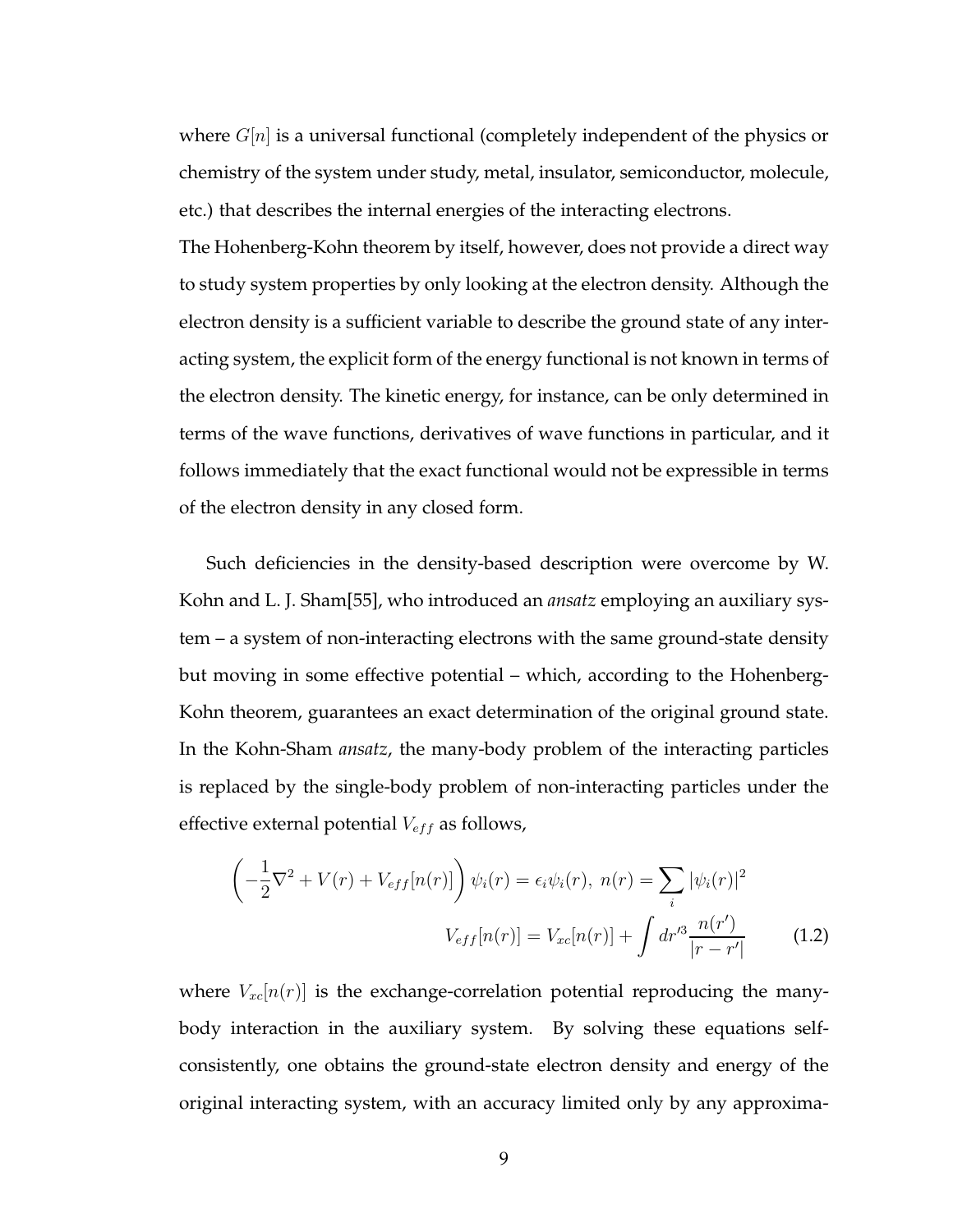tions made in expressing the exchange-correlation potential in some closed form to enable practical calculations.

## **1.2.2 Quasiparticle calculation - GW approximation**

In spite of its success in computing the ground state properties for a vast ranges of material, density-functional theory, by its very construction as a groundstate theory, gives no direct information about excited states. Nonetheless, some properties, such as band-structures (which are, formally speaking, singleparticle excitations) are often computed within density-functional theory with surprisingly good results, but with certain well known failures, such as the band gap (HOMO-LUMO gap in the case of molecules). Indeed, the Kohn-Sham band gap in the local density approximation is typically 30-50% underestimated with respect to the experimental values, as the exchange-correlation potential  $V_{xc}$  in DFT is not designed to compute such single-particle excitations.

As an effort to overcome such shortcomings of DFT, the quasiparticle formalism based on the single-particle Green's function, as formulated by Hedin[40] and Hedin and Lundqvist[41], has been proposed as a promising candidate method to capture the physics underlying electronic excitations. The key quantity in the calculation of quasiparticle energies within this framework is the nonlocal energy-dependent operator  $\Sigma(r,r';\omega)$  representing the self-energy of the particle as it interacts with the perturbation introduced by itself. Within Hedin and Lundqvist's formulation, this quantity then enters into the following quasiparticle equation[45],

$$
(T + V_{ext} + V_H)\psi_{nk}(r) + \int dr' \Sigma(r, r'; E_{nk})\psi_{nk}(r') = E_{nk}\psi_{nk}(r), \quad (1.3)
$$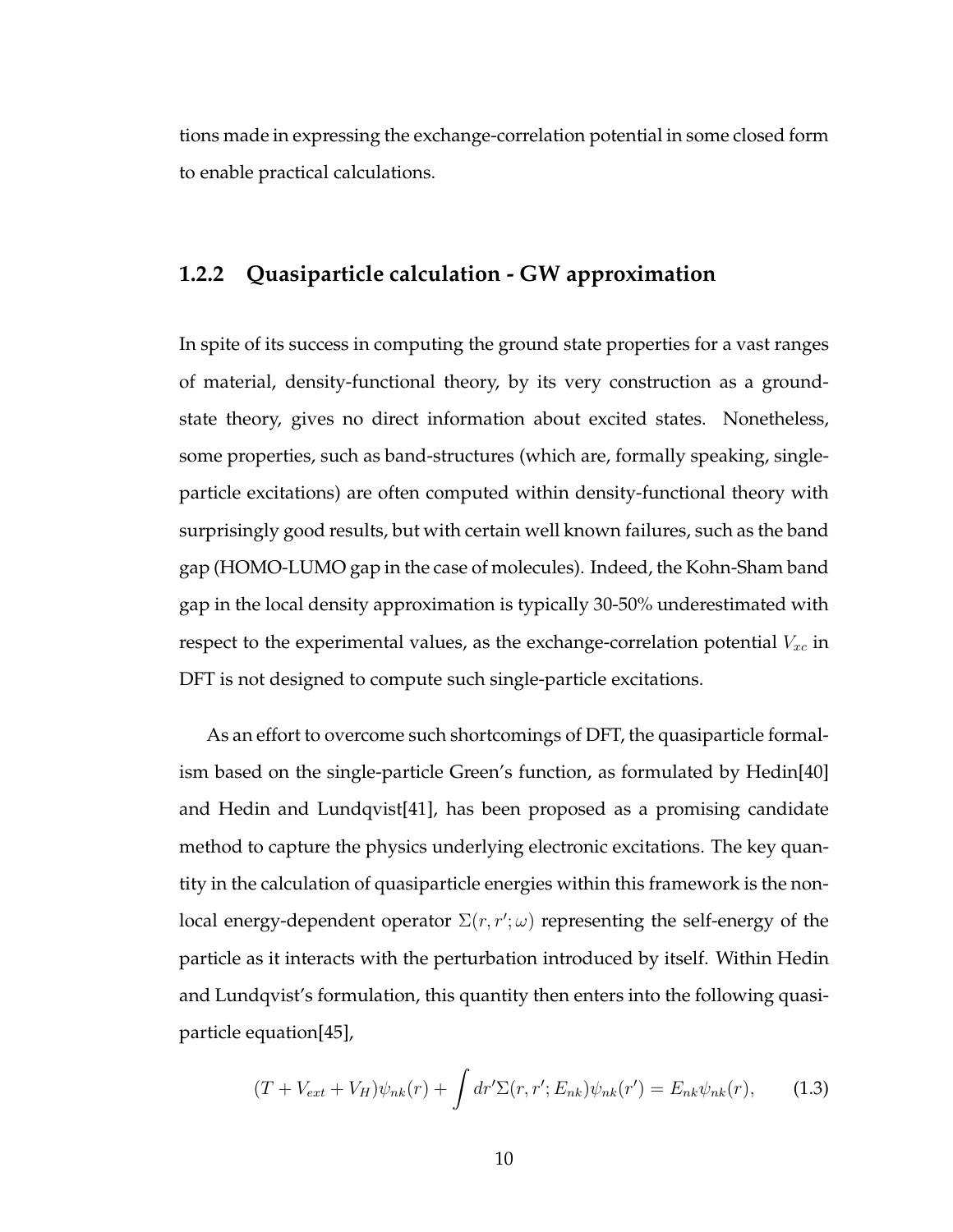where T is the kinetic energy operator,  $V_{ext}$  is the external potential,  $V_H$  is the Coulomb potential, and  $\psi_{nk}$  and  $\epsilon_{nk}$  represent the quasiparticle states and energies predicted by their framework.

Evaluation of the self-energy operator  $\Sigma$ , which contains the exchangecorrelation effects among electrons, is the central difficulty in quasiparticle calculations. The common approximation for the self-energy operator is to simply expand Σ as a series in the *screened* Coulomb interaction W. (Using the screened interaction is critical here to make the expansion useful.) Taking the leading term, which is given by Hedin as the product of the single particle Green's function  $G$  and the screened Coulomb interaction  $W$ , then gives the so-called "GW" approximation,

$$
\Sigma(r,r';\omega) = i \int \frac{d\omega'}{2\pi} e^{-i\eta\omega'} G(r,r';\omega-\omega') W(r,r';\omega'),\tag{1.4}
$$

where  $\eta = 0^+$ , and "GW" simply refers to the two terms making up the product.

Hybertsen and Louie[45] developed practical evaluation schemes for the self-energy operator in the GW approximation and computed the quasiparticle states for a vast range of crystals, showing excellent agreements with the experimental observations. The key approximations taken in these evaluation schemes are as follows. First, (1) the single particle Green's function is evaluated using the following form in the Lehmann's representation

$$
G(r, r'; E) = \sum_{nk} \frac{\psi_{nk}(r)\psi_{nk}^*(r')}{E - \epsilon_{nk} - i\eta_{nk}},
$$
\n(1.5)

where  $\psi_{nk}(r)$  is approximated as the Kohn-Sham wave function from a DFT calculation,  $\epsilon_{nk}$  is the corresponding Kohn-Sham eigenvalue, and  $\eta_{nk}$  is an infinitesimal number with sign depending on the band's occupancy. Next, (2) the screened interaction  $W$  is constructed within the random-phase approximation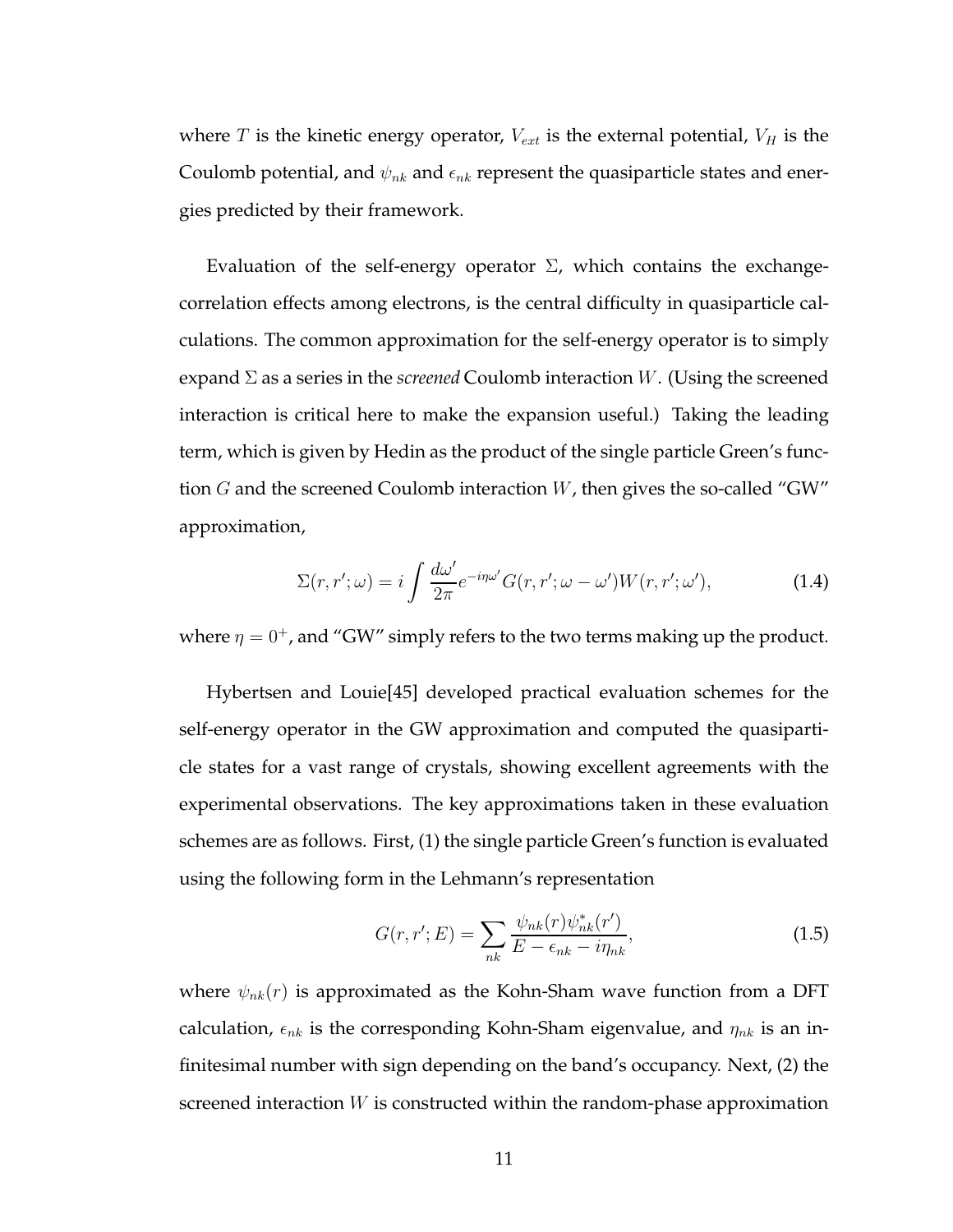(RPA) in the form,

$$
W = (1 - V_c \chi)^{-1} V_c,
$$
\n(1.6)

where  $V_c(r,r') = 1/|r - r'|$  is bare Coulomb kernel, and the charge-density response function  $\chi$  is evaluated as the independent particle polarizability,

$$
\chi(r,r';\omega) = 2\sum_{cv} \frac{\psi_c^*(r)\psi_v(r)\psi_c(r')\psi_v^*(r')}{\epsilon_v - \epsilon_c - i\omega} + c.c.,\tag{1.7}
$$

where the  $\psi$ 's and  $\epsilon$ 's are (again) the Kohn-Sham wave functions and energies, and the subscripts  $c$  and  $v$  refer to empty ("conduction") and filled ("valence") states, respectively. These studies also observed that the true quasiparticle wave functions sufficiently resemble the DFT wave functions to further simplify the quasiparticle equation in Eq. 1.3 to

$$
E_{nk}^{qp} = E_{nk}^{DFT} + \langle nk|\Sigma(r, r'; E_{nk}^{qp})|nk \rangle - \langle nk|V_{ex}^{LDA}|nk \rangle. \tag{1.8}
$$

The above equations can be simplified yet further, both to help provide physical understanding and interpretation of the various terms in the equations and, as we shall see in this thesis, to provide for a computationally expedient rough approximation which is useful in evaluating different approximation schemes. Especially, assuming that the dynamic effects are negligible, *i.e.,* the polarization is solely governed by its static components, the real part of the self-energy kernel reduces to the simplified expression below,

$$
\Sigma(r, r'; E) = - \sum_{nk}^{occ} \psi_{nk}(r) \psi_{nk}^*(r') W(r, r'; \omega = 0) + \frac{1}{2} [W(r, r'; \omega = 0) - V_c(r, r')] \delta(r - r').
$$
 (1.9)

The first term above now represents the screened exchange interaction of the quasiparticle with the valence electrons, and the second term represents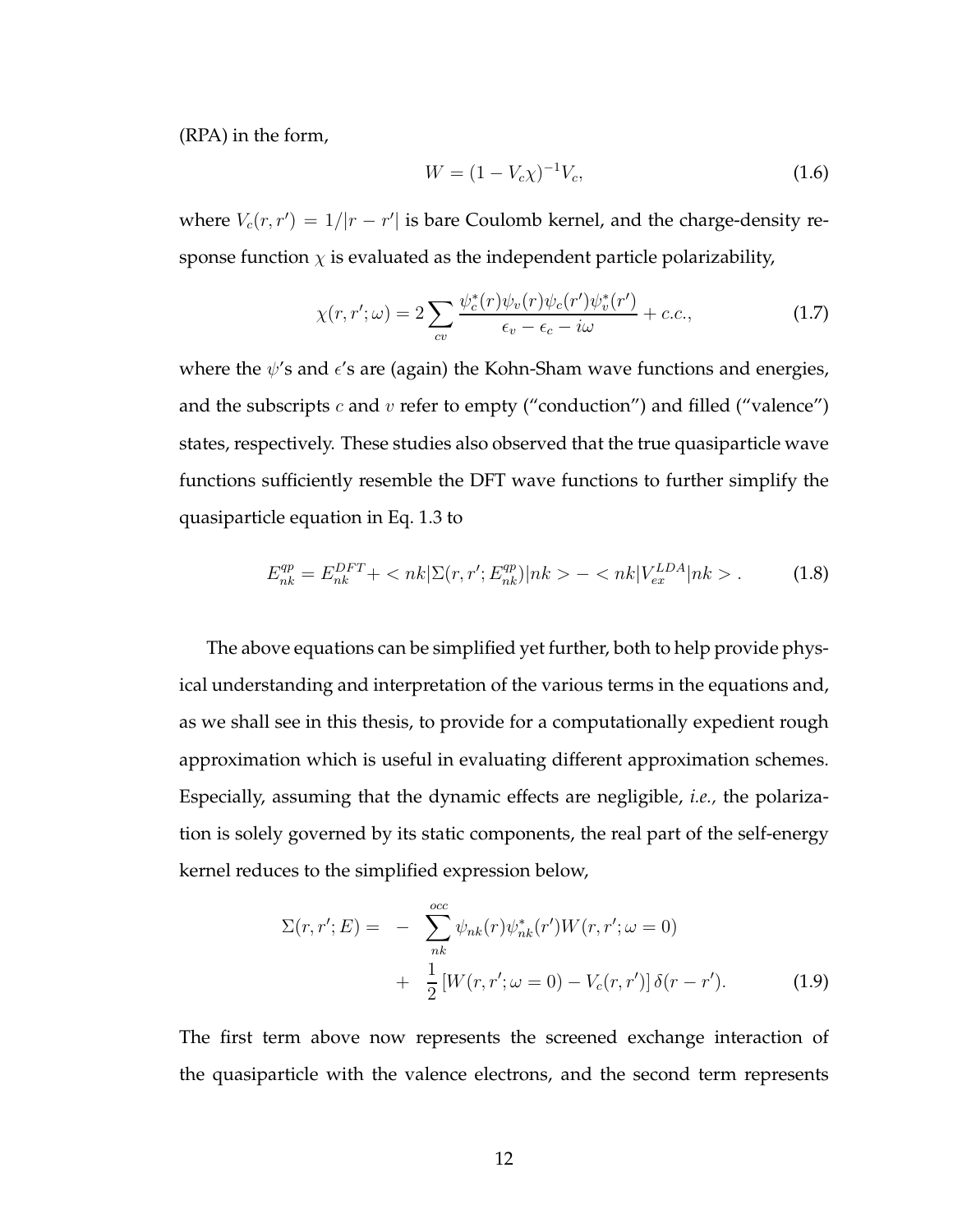the Coulomb potential due to the rearrangement of electrons, which is typically called the correlation hole. This static approximation of the GW selfenergy, which is referred to as the static COHSEX ("correlation-hole, screenedexchange") approximation, was proposed by Hybertsen and Louie[45] as a useful reference point for understanding physics of the self-energy operator. Although the static COHSEX approximation overestimates self-interaction effects, it contains the essential features such as the local screening effects, and has been widely used as a reliable simplified form of the self-energy to test the convergence of numerical techniques for use in GW calculations.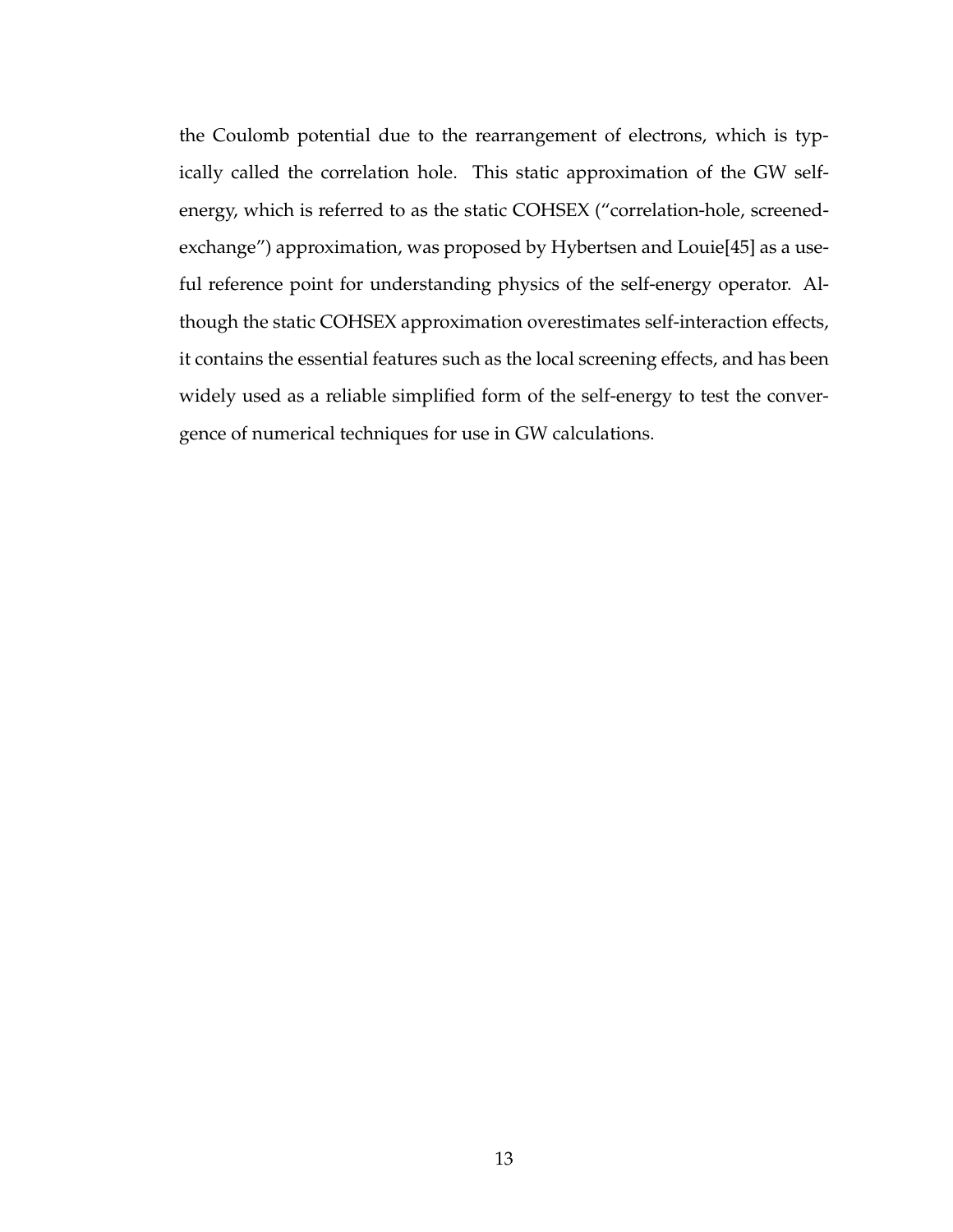#### CHAPTER 2

## **STRUCTURAL PHASE TRANSITIONS IN RUDDLESDEN-POPPER PHASES**

We present a systematic *ab initio* study of anti-ferrodistortive (AFD) order in Ruddlesden-Popper (RP) phases of strontium titanate,  $Sr_{1+n}Ti_nO_{3n+1}$ , as a function of both compressive epitaxial strain and phase number  $n$ . We find all RP phases to exhibit AFD order under a significant range of strains, recovering the AFD order of bulk SrTiO<sub>3</sub> with the scaling  $\sim 1/n^2$ . A Ginzburg-Landau Hamiltonian including inter-octahedral interactions allows us to embed the *ab initio* behavior of these crystalline units into much larger systems by coupling them to long-range elastic fields. This approach allows us to study, with *ab initio* accuracy, systems far too large to study directly with *ab initio* computational methods. We find that this embedding approach reproduces our *ab initio* results well, opening a pathway to understanding other nanostructured perovskite systems as well.

## **2.1 Introduction**

Superlattices originating from various oxide perovskites are of great interest due to their rich properties. As examples,  $Sr<sub>2</sub>RuO<sub>4</sub>$  of the  $n = 1$  Ruddlesden-Popper (RP) family exhibits unconventional superconductivity[47], ferroelectricity in multicomponent superlattices made of different perovskites (BaTiO<sub>3</sub>,  $SrTiO<sub>3</sub>$  and/or CaTiO<sub>3</sub>) can be tuned by controlling the mixing ratio [71, 52], and, recently, even a superconducting two-dimensional electron gas has been observed at the interface of the  $SrTiO<sub>3</sub>/LaAlO<sub>3</sub> superlattice[8]$ .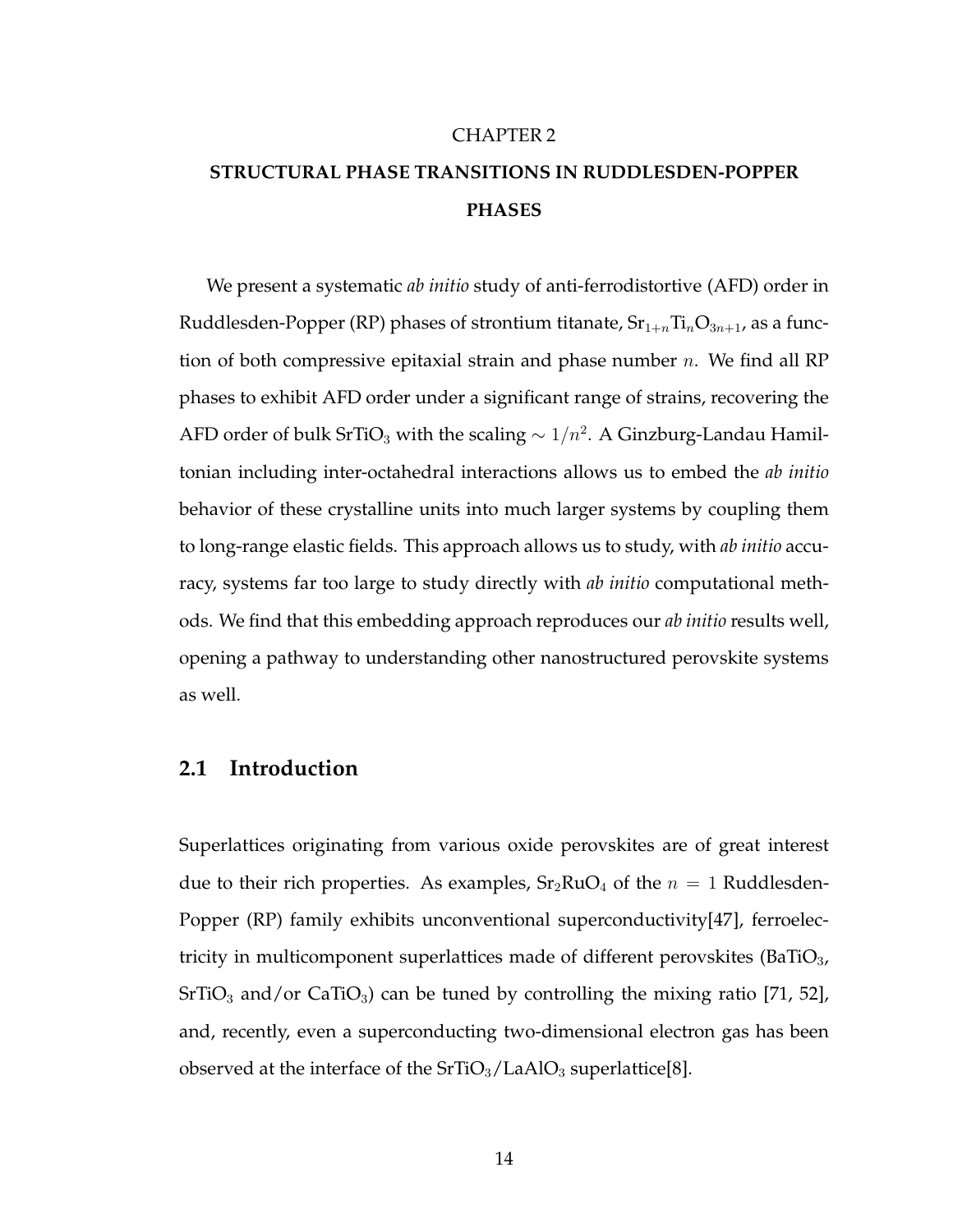

Figure 2.1: Schematic picture of  $n = 2$  RP phase (A<sub>3</sub> B<sub>2</sub> O<sub>7</sub>). Black circles for A sites, squares for  $BO_6$  octahedra.

The Ruddlesden-Popper series of structures,  $A_{n+1}B_nO_{3n+1} = (ABO_3)_n(AO)$ (or, "RP- $n$ ") for  $n = 1, 2, \ldots$ , is the simplest prototype of such nano-ordered superlattices, consisting of a set of AO stacking fault planes interspersed regularly between every *n* layers of bulk perovskite octahedra<sup>[89]</sup>. The RP-*n* series most successfully synthesized to date is that of strontium titanate, with phases up to  $n = 5$  reported to have been grown controllably with molecular beam epitaxy(MBE)[102]. The  $n = \infty$  end member of the series, bulk SrTiO<sub>3</sub>, is also of great interest in its own right, with highly tunable properties such as strainswitchable ferroelectricity[38], and even metallic and superconducting behavior under doping with oxygen vacancies[31, 56].

Despite its technological and scientific potential, the  $RP-n$  series of strontium titanate remains relatively unexplored. Bulk  $SrTiO<sub>3</sub>$  exhibits a rich strain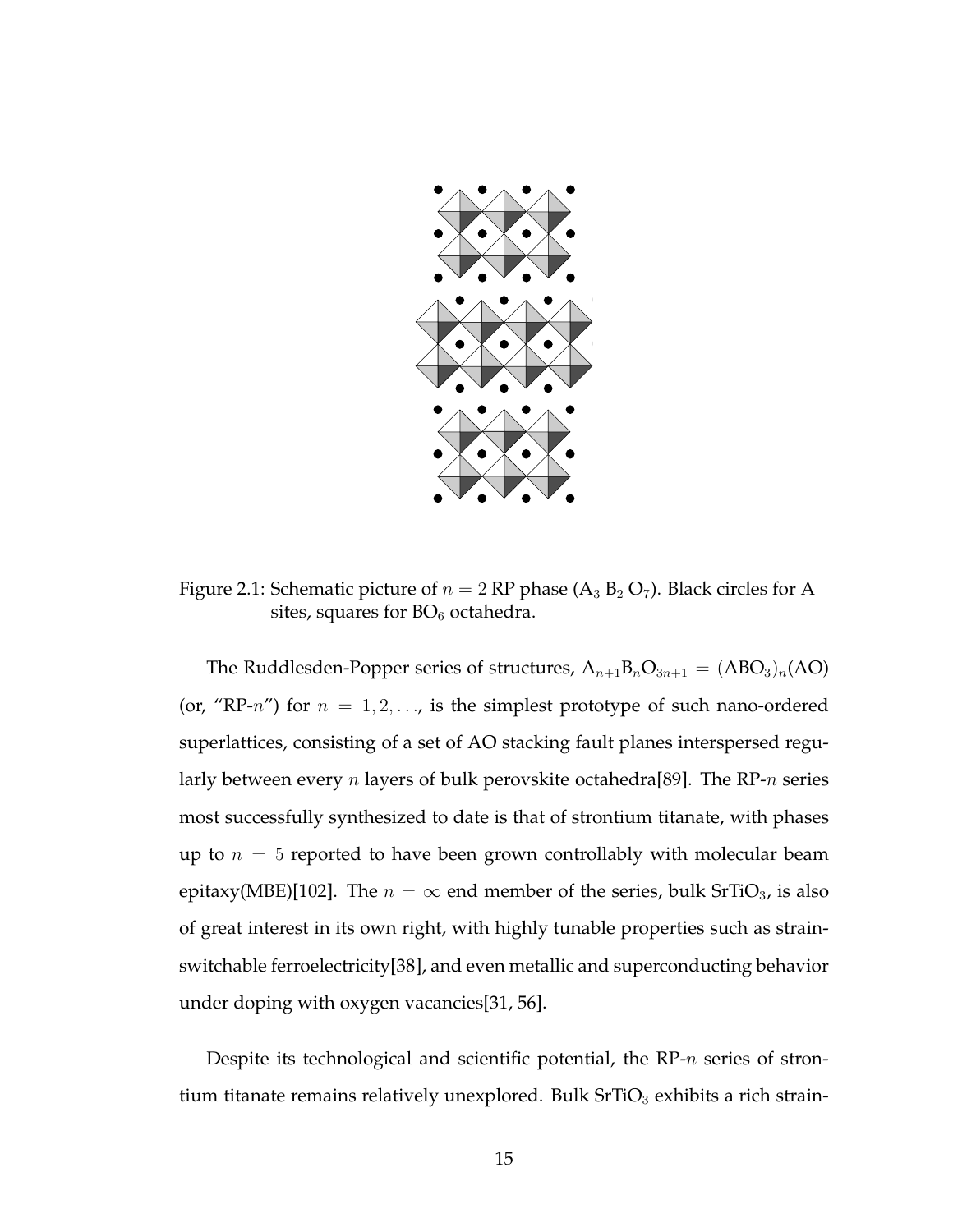temperature structural phase diagram including both anti-ferrodistortive (AFD) and ferroelectric (FE) ordering and various combinations thereof[58], with non-FE AFD order present at zero strain and temperature. In contrast, previous *ab initio* work has found there to be *no* AFD order at zero strain and temperature in the RP-*n* series for  $n = 1, 2$ , with the expected bulk-like order only occurring in  $n = 3, 4, 5$  [26, 70]. However, the associated phase transitions with strain, the underlying driving forces, the scaling of the behavior with  $n$ , and the nature of the large- $n$  limit are not fully understood.

This work addresses the above open issues by employing the *ab initio* approach to study the AFD rotational transition as a function of both distance between stacking faults n and *epitaxial strain* (biaxial strain applied in the plane of the SrO stacking faults). Such epitaxial strain is now accessible experimentally, with substrates available to provide a substantial range of strains to tune the material properties of strontium-titanate structures[58, 76, 108]. For this initial study, we here focus on compressive strains, which favor AFD order with the rotation axis perpendicular to the stacking fault planes. This allows us to investigate the transition to bulk behavior with increasing  $n$ , while freeing us from having to consider the more complex configurations associated with the multiple, in-plane rotational axes favored by tensile strains.

## **2.2 Computational details**

All *ab initio* calculations below employ the density-functional theory framework[77] within the local-density approximation (LDA) and represent the ionic cores with norm-conserving Kleinman-Bylander pseudopotentials[53], includ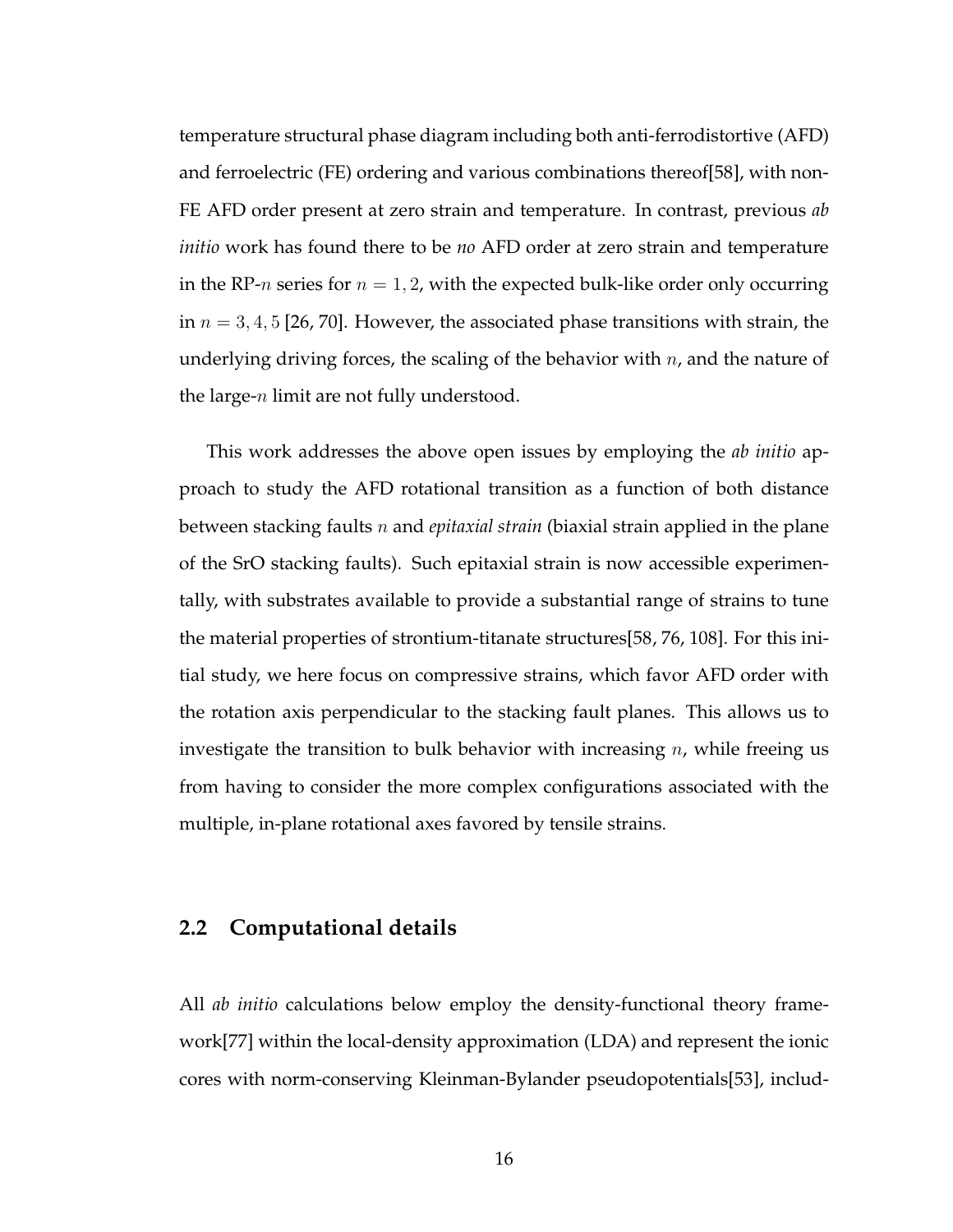ing as valence orbitals Sr (4s,4p,4d,5s), Ti (3s,3p,3d,4s,4p), and O (2p). A planewave basis with a cutoff energy of 30 H expands the Kohn-Sham orbitals, and Monkhorst-Pack meshes[67] of  $2 \times 2 \times 2$  or  $2 \times 2 \times 1$  (for RP-*n* structures of  $n \leq 2$  or  $n \geq 3$ , respectively) sample the Brillouin zone. Finally, the resulting energy functional is minimized by the analytically continued conjugate gradient method<sup>[5]</sup> within the  $DFT++$  software<sup>[48]</sup>.

We employ supercells composed of two bulk regions, containing  $n$  strontium titanate bulk layers each, along with two extra SrO stacking fault layers. To properly represent AFD order, each bulk layer contains two structural units of strontium titanate with in-plane lattice vectors along [110] and [1¯10] direction. To represent epitaxial strain, we fix the in-plane lattice parameter  $a$  and relax the out-of-plane lattice constant  $c$ . All calculations minimize the electronic wave functions to within 10  $\mu$ H of the Born-Oppenheimer surface, the ionic coordinates until all forces on individual atoms |F| are less than 0.1 mH/B, and the out-of-plane strain until it is determined to within  $\pm 0.2\%$  (1 H $\approx$ 27.21 eV,  $1 B \approx 0.0529$  nm).

With the ultimate goal of comparing *ab initio* results to experiments on epitaxially strained thin films, we define epitaxial strains as  $\epsilon \equiv (a-a_B)/a_B$ , where  $a_B = 3.8376$  Å is the equilibrium lattice constant for cubic (non-rotated) bulk  $SrTiO<sub>3</sub>$  within our computational framework. We find that small- $n$  phases under sufficiently low compressive strains either exhibit 00c<sup>−</sup> AFD order[34] with an out-of-plane rotation axis (Ccca symmetry for  $n \geq 2$ ; Cmca for  $n = 1$ ) or remain as a high-symmetry phase (I4/mmm). To obtain reliable transition points for low-*n* phases and to extract information about bulk  $SrTiO<sub>3</sub>$  that can be connected directly to our results at low  $n$ , we sometimes enter regions of phase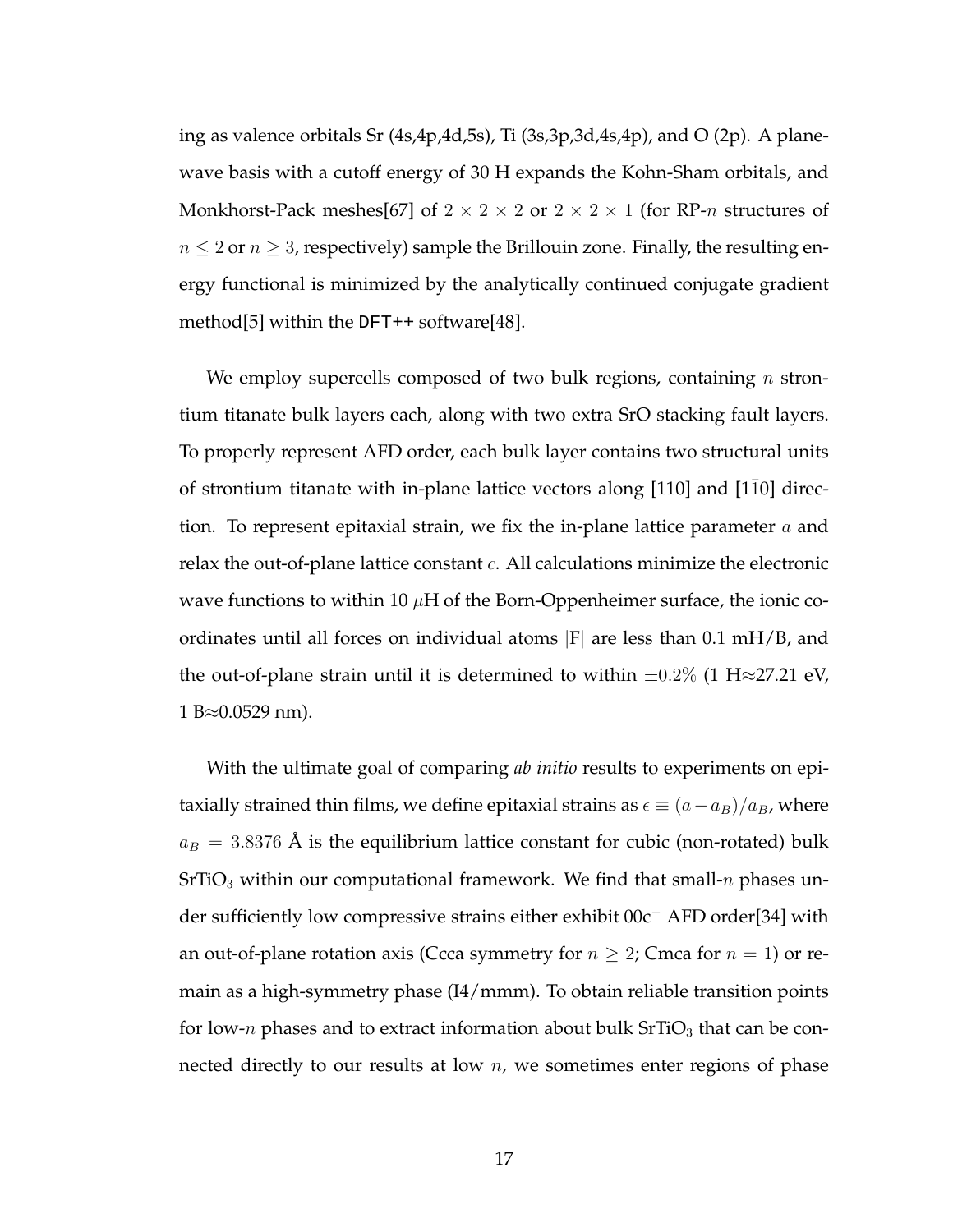

Figure 2.2: Structural phase diagram of  $Sr_{n+1}Ti_nO_{3n+1}$  as a function of epitaxial strain and *n*: in-plane FE AFD order  $(x)$ , out-of-plane FE AFD order (◦), out-of-plane non-FE AFD order (+), high-symmetry phase(\*), non-FE AFD to high-symmetry phase boundary studied in the text (solid line), additional phase boundaries (dashed lines).

space where the material exhibits other instabilities. Figure 2.2 summarizes the phase space we considered and the phases we found in each region. Under sufficiently high compressive or tensile strains, AFD and FE orders coexist in the large-n phases with the order parameters oriented along either the out-of- or inplane directions, respectively, just as in bulk strontium titanate[58].

Concerned here only with the transition between the out-of-plane non-FE AFD phase and the high-symmetry phase, for the calculations below, we suppress FE order and in-plane AFD order by imposing both  $C_2$  and mirror symmetry about the out-of-plane direction. As shown in Figure 2.2, the ground-state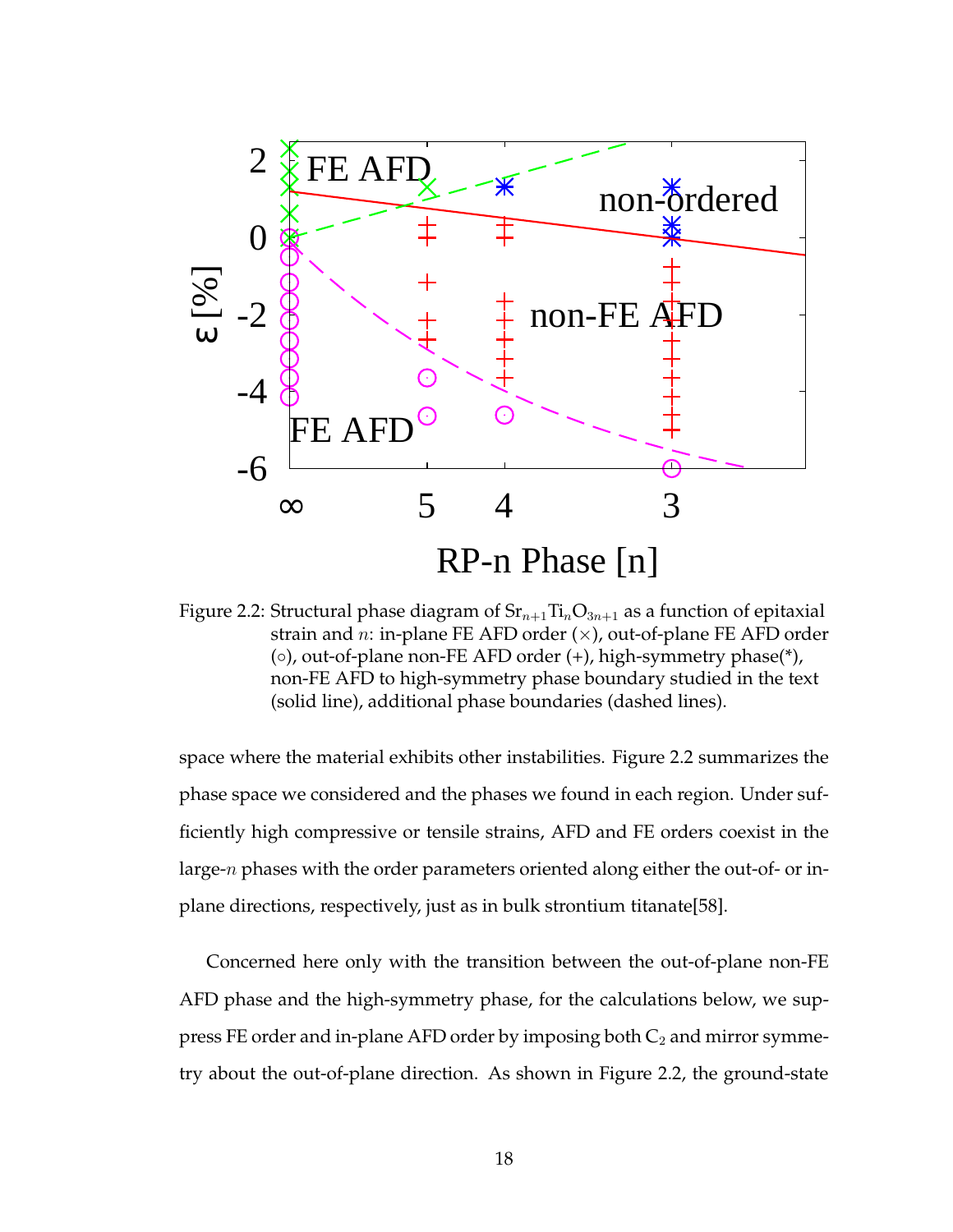phases near the phase boundary of our interest are free of these suppressed orders, thus the imposition of the above symmetry restrictions does not affect the central conclusions below.

## **2.3** Sr<sub>2</sub>**TiO**<sub>4</sub>,  $n = 1$  **phase**

As a first look at the AFD phase transition under strain, we begin by noting that, by the symmetries of the 00c<sup>−</sup> AFD ordering, a single rotation angle  $\theta$  serves to define the state of rotation for each layer of octahedra. In a very simple picture in which the magnitude of the rotations in all layers in each bulk region are the same (as is the case for the  $n = 1, 2$  phases), we would have a single order parameter and the usual Landau form for the free energy,

$$
F(\theta) = \frac{1}{2}A\theta^4 + \alpha(\epsilon - \epsilon_c)\theta^2 + F_0,
$$
\n(2.1)

where both A and  $\alpha$  are positive, and  $\epsilon_c$  is the critical strain of the transition, with the well-known solution that the ordered phase obtains for  $\epsilon < \epsilon_c$ , with a nonzero rotation angle  $\theta^2(\epsilon) = \alpha(\epsilon_c - \epsilon)/A$  and an energy difference relative to the high-symmetry state ( $\theta = 0$ ) of  $\sqrt{\Delta F(\epsilon)} = \alpha(\epsilon_c - \epsilon)/\sqrt{2A}$ . Thus, the *square* of rotation angle and the *square-root* of the energy difference should both vanish linearly as  $\epsilon$  approaches  $\epsilon_c$  from below. (Here and below we regard compressive strains as  $\epsilon < 0$ .)

Figure 2.3 shows that the above Landau model agrees well with our full *ab initio* results for the  $n = 1$  RP phase, which are consistent with the classic signature of a second-order phase transition: the vanishing of the order parameter (and energy cost) at the transition point. (The space groups indicate the possibility of such a transition.) The extrapolated values for the critical strain from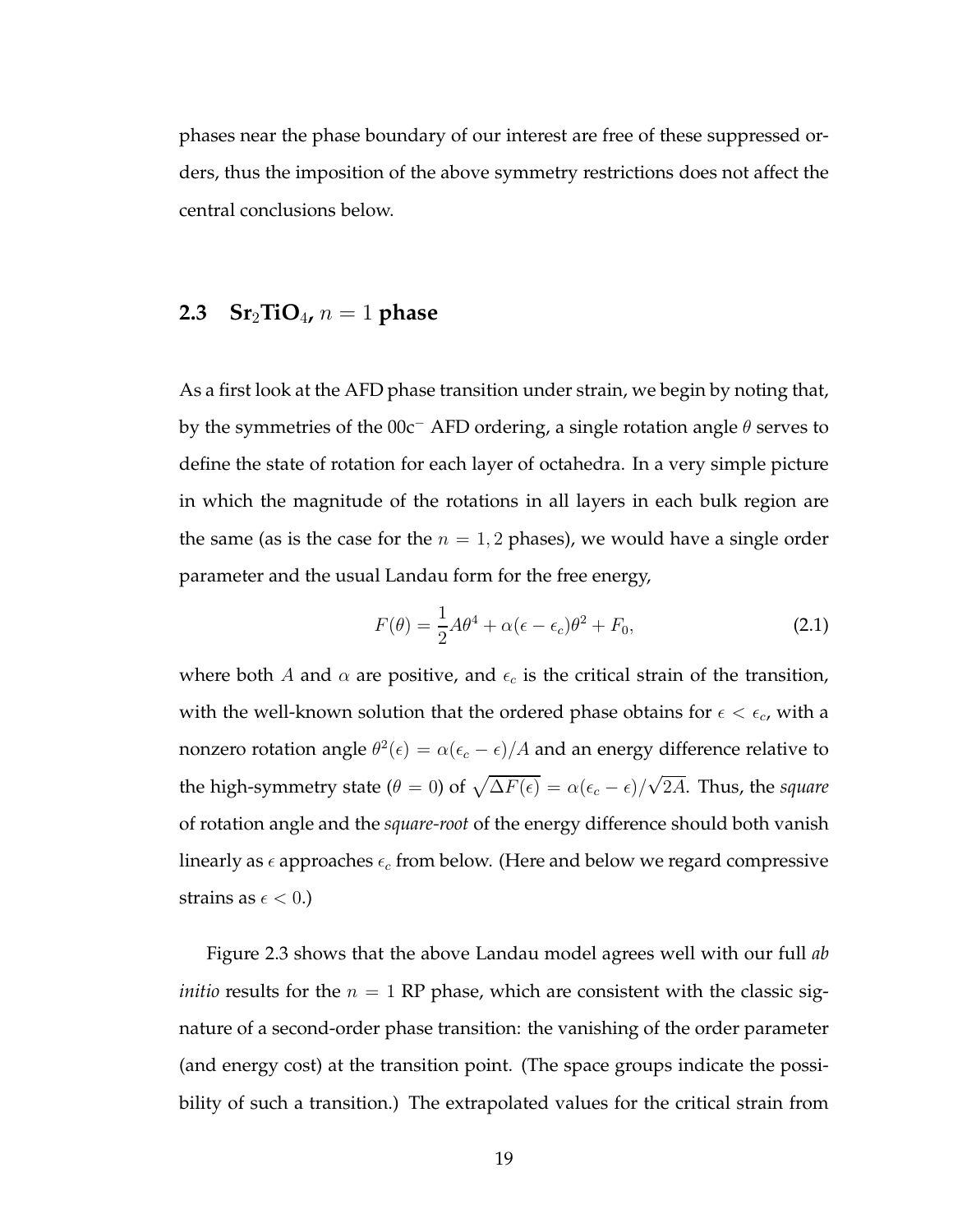

Figure 2.3: Square of rotational order parameter,  $\theta^2$ , versus epitaxial strain  $\epsilon$ (upper panel); square-root of transition energy,  $\sqrt{\Delta F}$ , versus epitaxial strain  $\epsilon$  (lower panel): *ab initio* results (crosses), linear fits (dashed lines).

the two observables,  $\theta^2$  and  $\sqrt{\Delta F}$ , are in surprisingly good agreement for such a simple model, -2.2% and -2.8%, respectively. In either case, it is clear that the critical strain is significantly below zero, consistent with the lack of observation of AFD rotational order in the  $n = 1$  phase near zero strain in previous *ab initio* work[26]. As we now show, the critical strain passes through zero and becomes positive with increasing n, eventually approaching a value associated with bulk  $SrTiO<sub>3</sub>$ .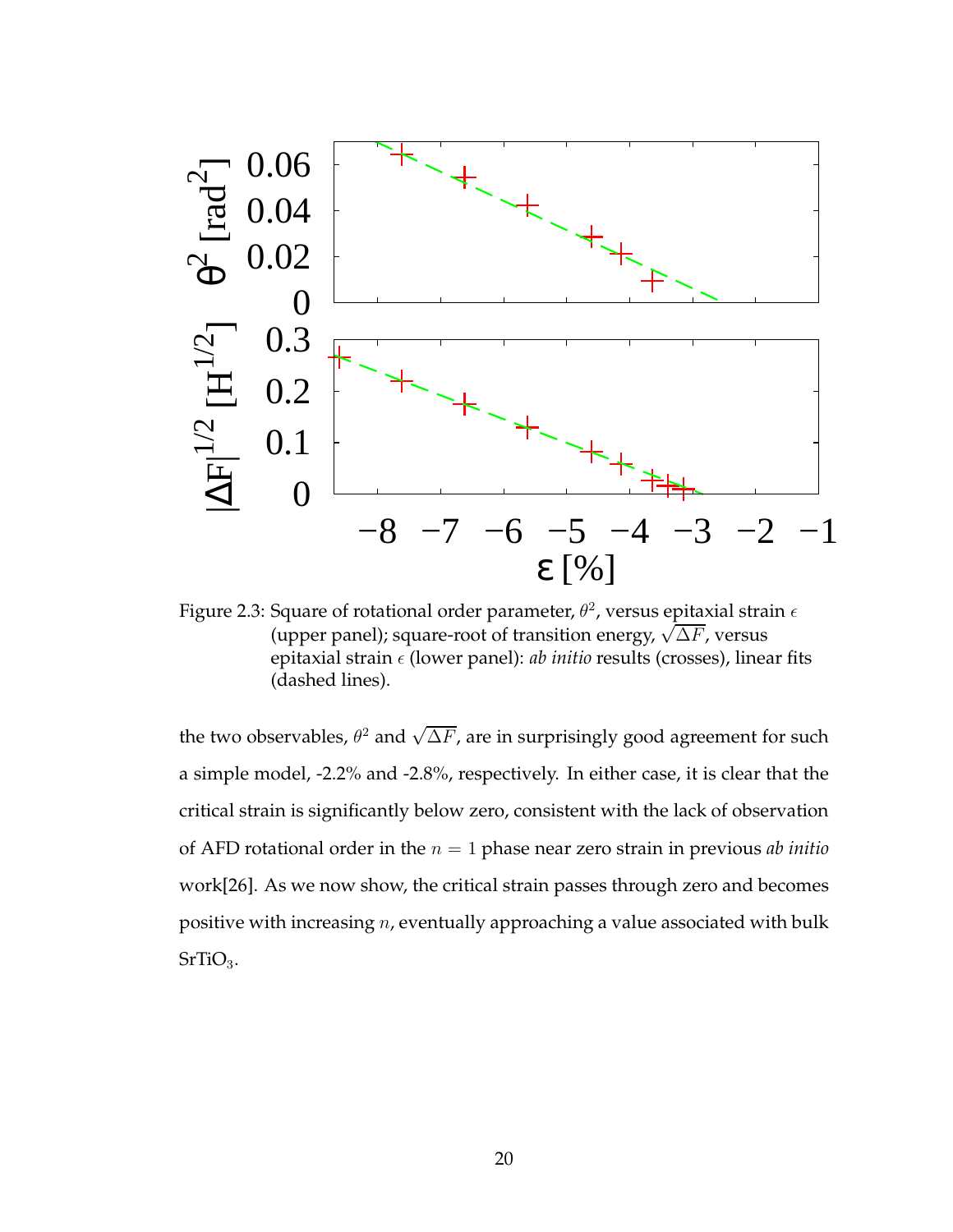## **2.4**  $\mathbf{Sr}_{n+1}\mathbf{Ti}_{n}\mathbf{O}_{3n+1}$ ,  $n > 1$  **phase**

For  $n > 1$ , multiple perovskite layers exist between faults and different rotation angles become possible for each layer (except for the  $n = 2$  phase where, by symmetry, the two layers have exactly opposite rotation angles). Figure 2.5 displays the rotation angles in each layer for the  $n = 5$  phase at zero strain. These data exhibit a general trend we see in all of our data, namely that the rotation angles are smaller near the SrO stacking faults and approach the expected bulk value toward the center of the bulk regions. Associated with this, we find an enhanced stretching of the octahedra neighboring the stacking faults (see Figure 2.4), resulting in rumpling of the SrO layers. We also find off-center motion of the titanium ions of these octahedra toward the fault layers such that each region of bulk material, and thus the entire structure, exhibits no net ionic electric dipole moment. This suggests that near the SrO stacking faults the boundary octahedra prefer stretching and formation of an ionic electric dipole moment over rotation as a way to relieve compressive stress, ultimately suppressing the rotational instability near the faults.

To locate the AFD transition, for the order parameter  $\theta$ , we take the rotation angle of one of the central one or two perovskite layers, and extrapolate the linear behavior of  $\theta^2$  (which shows less numerical scatter than that for  $\sqrt{\Delta F})$ , identifying the horizontal intercept as the critical strain[1]. Figure 2.6 displays the resulting critical strains for  $n \geq 2$  (and bulk strontium titanate,  $n = \infty$ , with the same symmetry constraints described above to lock in non-FE AFD order near the critical point) as a function of  $1/n^2$ . With increasing  $n$ , the critical strain steadily increases toward the bulk value as the  $RP-n$  phases become more like bulk SrTiO<sub>3</sub>. The *positive* critical strain for  $n \geq 3$  establishes that AFD order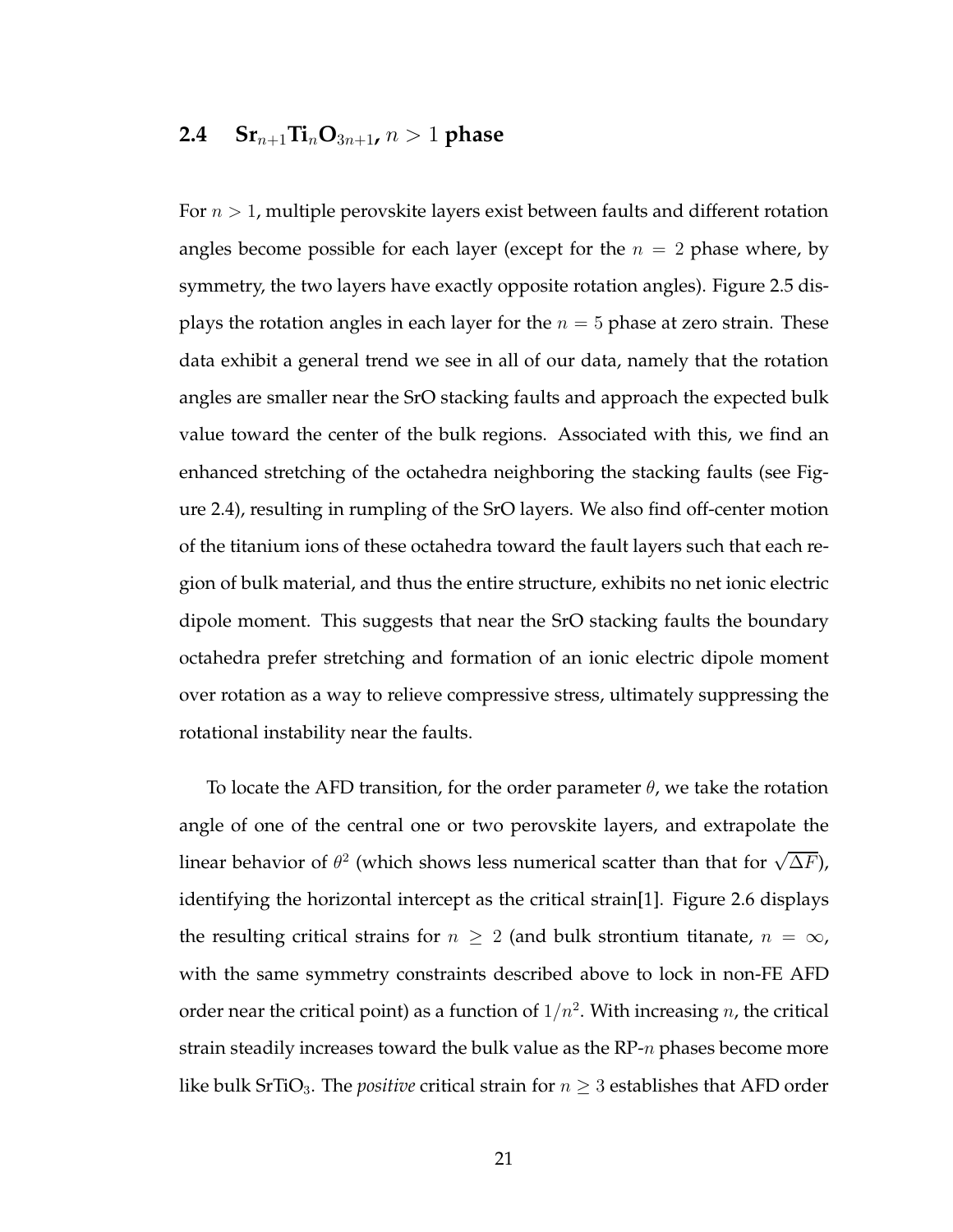

Figure 2.4: Schematic view of octahedral deformation near the stacking faults. Arrows refer to displacement of the oxygen atoms relative to the equilibrium positions.

would exist for  $n \geq 3$  phases when grown on a bulk strontium titanate substrate  $(\epsilon = 0\%)$ . The *negative* values for  $n = 1$  and  $n = 2$  are consistent with, and explain, the lack of observation of AFD order at zero epitaxial strain in previous *ab initio* studies for the low n phases[26, 70]. Finally, the clear linear behavior in the plot indicates that the critical strain approaches the bulk value as  $1/n^2$ .

We now show that a relatively simple, modulated Ginzburg-Landau Hamiltonian captures well the nature of the second-order transition suggested by the *ab initio* calculations. We construct a modulated Ginzburg-Landau freeenergy model by including both inter-octahedral interactions and a spatially-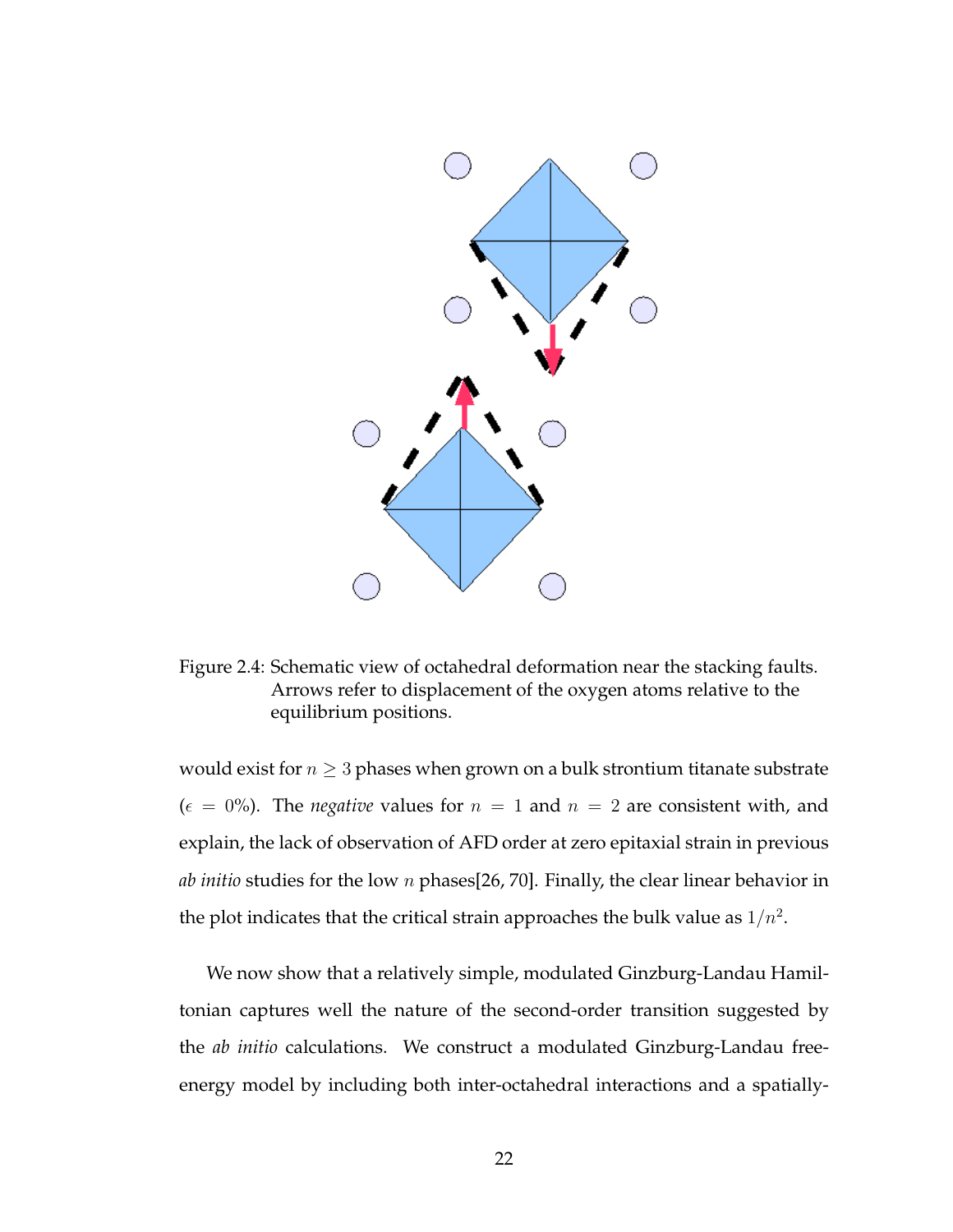

Figure 2.5: *Ab initio* (+) and Ginzburg-Landau model (◦) results for layer-dependent rotation angles  $\theta_i$  versus layer position for the  $n = 5$  phase at  $\epsilon = 0.0\%$ . Lines in upper panel are guides to the eyes.

| Phase number $n$ | Critical Strain(%) |
|------------------|--------------------|
|                  | $-2.83 \pm 0.01$   |
| $\mathcal{P}$    | $-1.63 \pm 0.07$   |
| 3                | $0.13 \pm 0.06$    |
| 4                | $0.50 \pm 0.06$    |
| 5                | $0.81 \pm 0.17$    |
|                  | $1.09 \pm 0.08$    |

Table 2.1: Critical strain  $\epsilon_c$  of each RP-n phase evaluated with the *ab initio* simulation. Data from  $n = 2$  to  $n = \infty$  are presented in Figure 2.6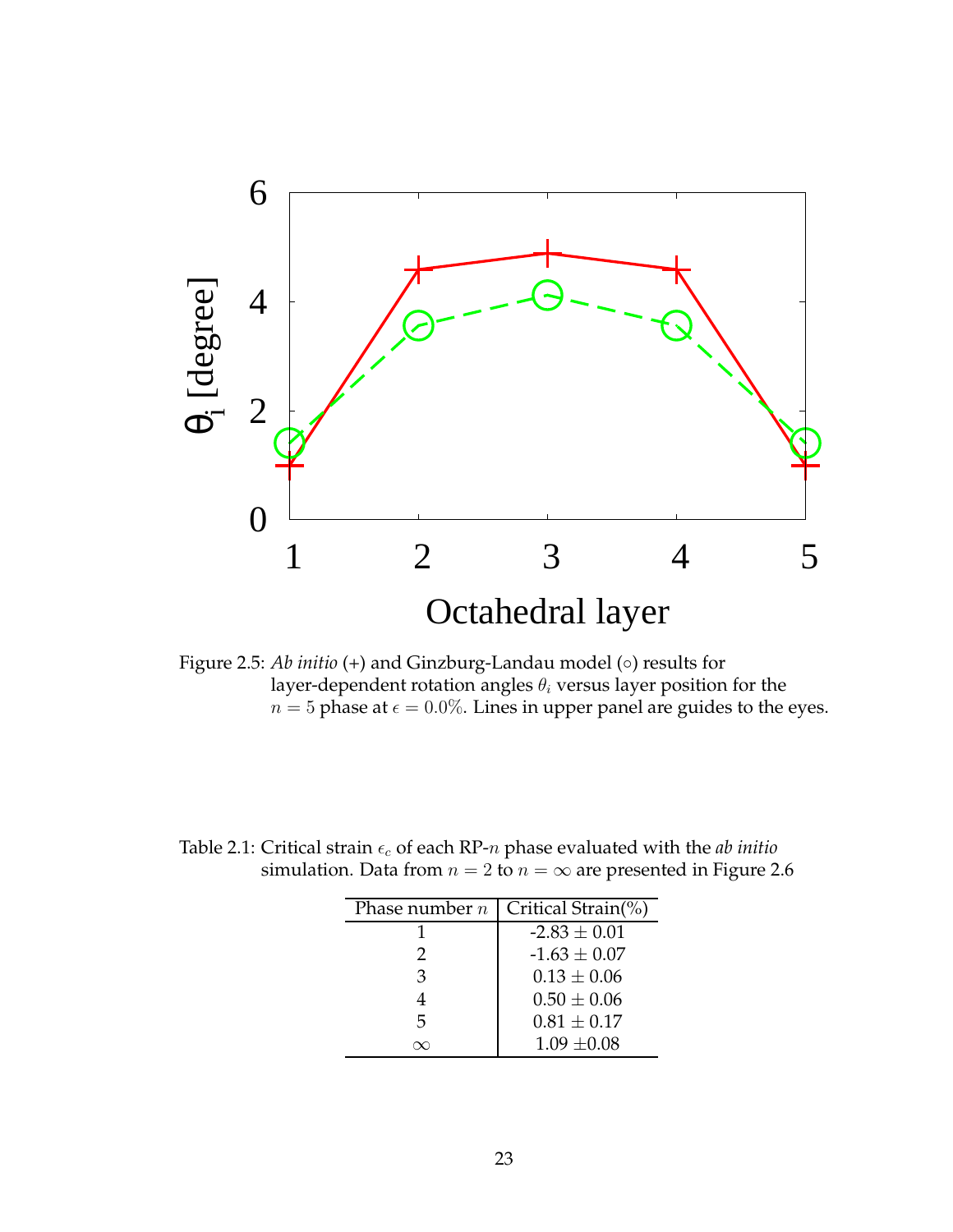

Figure 2.6: Critical strain  $\epsilon_c$  versus *inverse-square* of RP phase number *n*; crosses are *ab initio* data, circles are eigenvalues of constructed Hessian in Eq. 2.3, solid line is best fit to *ab initio* data.

dependent tendency toward rotational instability,

$$
F(\{\theta_i\}) = \sum_i \left\{ \frac{1}{2} A \theta_i^4 + \alpha (\epsilon - \epsilon_i) \theta_i^2 + \beta (\theta_i + \theta_{i-1})^2 \right\},\tag{2.2}
$$

where  $\theta_i$  is the octahedral rotation angle of the  $i$ -th layer,  $A$  and  $\alpha$  are defined as above (Eq. 2.1),  $\epsilon_i$  is an effective critical strain for the *i*-th layer. The third, interlayer, term imposes the alternating sign ordering of the  $\theta_i$  associated with the 00 $c$ <sup>-</sup> order. This term ultimately becomes  $(\partial θ / \partial x)^2$  in the continuum limit, as often appears in theories of twin boundaries[7]. To reflect the lessened tendency towards rotation at the interfaces,  $\epsilon_i$  should have more negative values near the stacking faults, eventually approaching the value for bulk SrTiO<sub>3</sub>  $\epsilon_c(n = \infty)$ in the center of the bulk regions. In this work, we take  $\epsilon_i$  to be the bulk value  $\epsilon_c(\infty)$  for all layers *i* except those neighboring the stacking faults, for which we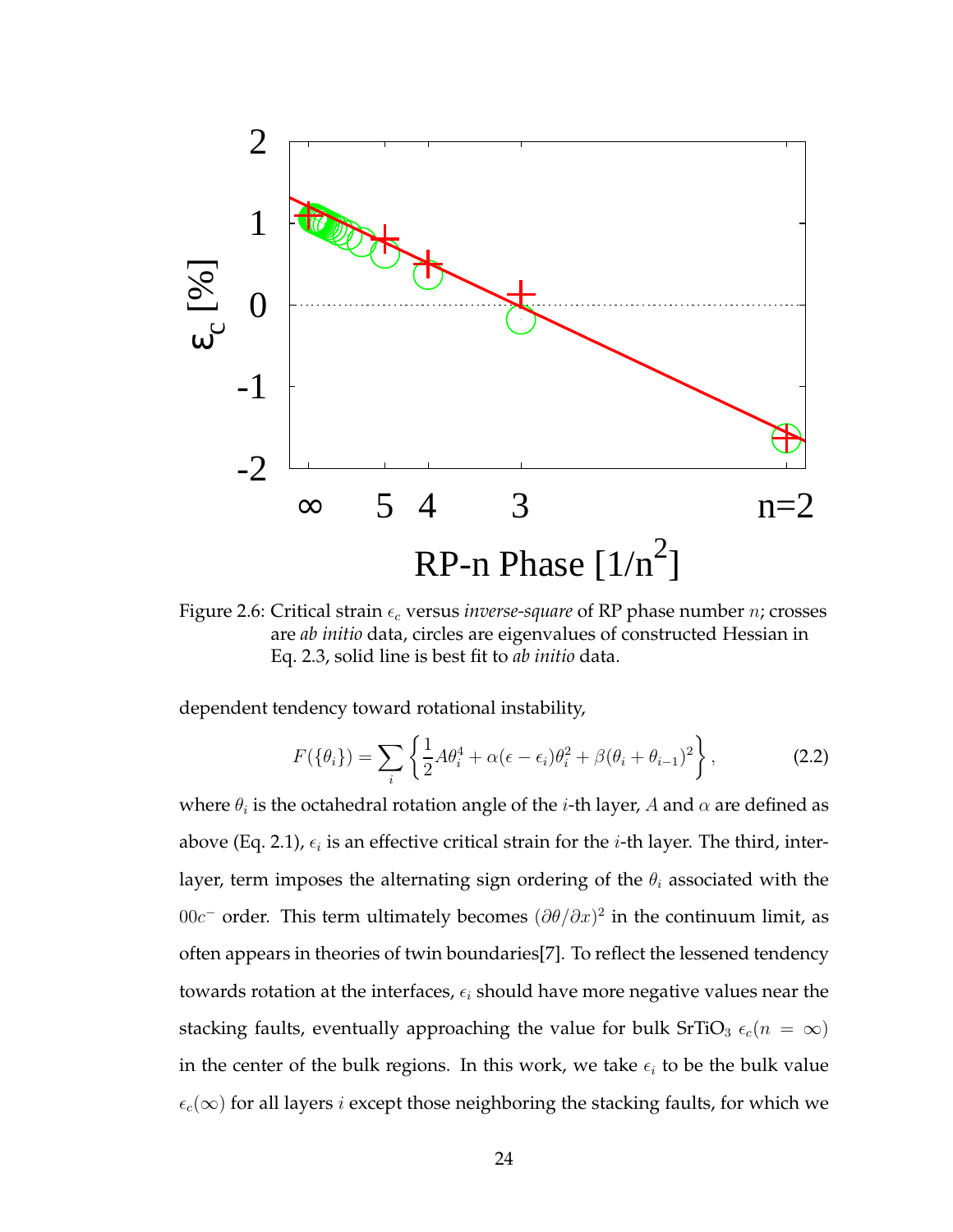will take a different value,  $\epsilon_i = \tilde{\epsilon}$ , to be determined below. Reflecting these assumptions about  $\epsilon_c(n)$ , the Hessian of the free energy form in Eq. 2.1 near critical point is written as following:

$$
H = \begin{pmatrix} \alpha(\epsilon - \tilde{\epsilon}) + \beta & \beta & 0 & \dots \\ \beta & \alpha(\epsilon - \epsilon_c(\infty)) + 2\beta & \beta & 0 & \dots \\ 0 & \beta & \vdots & \vdots & \vdots & \dots \\ \vdots & \vdots & \vdots & \vdots & \vdots & \vdots \\ \dots & \dots & \dots & 0 & \beta & \alpha(\epsilon - \tilde{\epsilon}) + \beta \end{pmatrix} .
$$
 (2.3)

The standard stability analysis for this free energy is that there will be a secondorder phase transition when the Hessian, evaluated at  $\theta_i = 0$  for all *i*, ceases to be positive definite.

## **2.5 Approach to the bulk behavior**

To begin our analysis of the above free-energy form, we consider the approach to the bulk behavior. We first redefine our order parameter as the layerdependent rotation angle,  $\tilde{\theta}_i \equiv (-1)^i \theta_i$ , following the  $00c^-$  order. Then near the center of bulk region the Hessian is expressed as

$$
H = \begin{pmatrix} \vdots & \vdots & \vdots & \vdots & \vdots & \vdots \\ \cdots & -\beta & \alpha(\epsilon - \epsilon_c(\infty)) + 2\beta & -\beta & \cdots \\ \cdots & -\beta & \alpha(\epsilon - \epsilon_c(\infty)) + 2\beta & -\beta & \cdots \\ \vdots & \vdots & \vdots & \vdots & \vdots \end{pmatrix}, \quad (2.4)
$$

and at the continuum limit,

$$
H\theta(x) = \alpha(\epsilon - \epsilon_c(\infty))\theta(x) - d^2\beta/\partial^2\theta/\partial x^2,
$$
\n(2.5)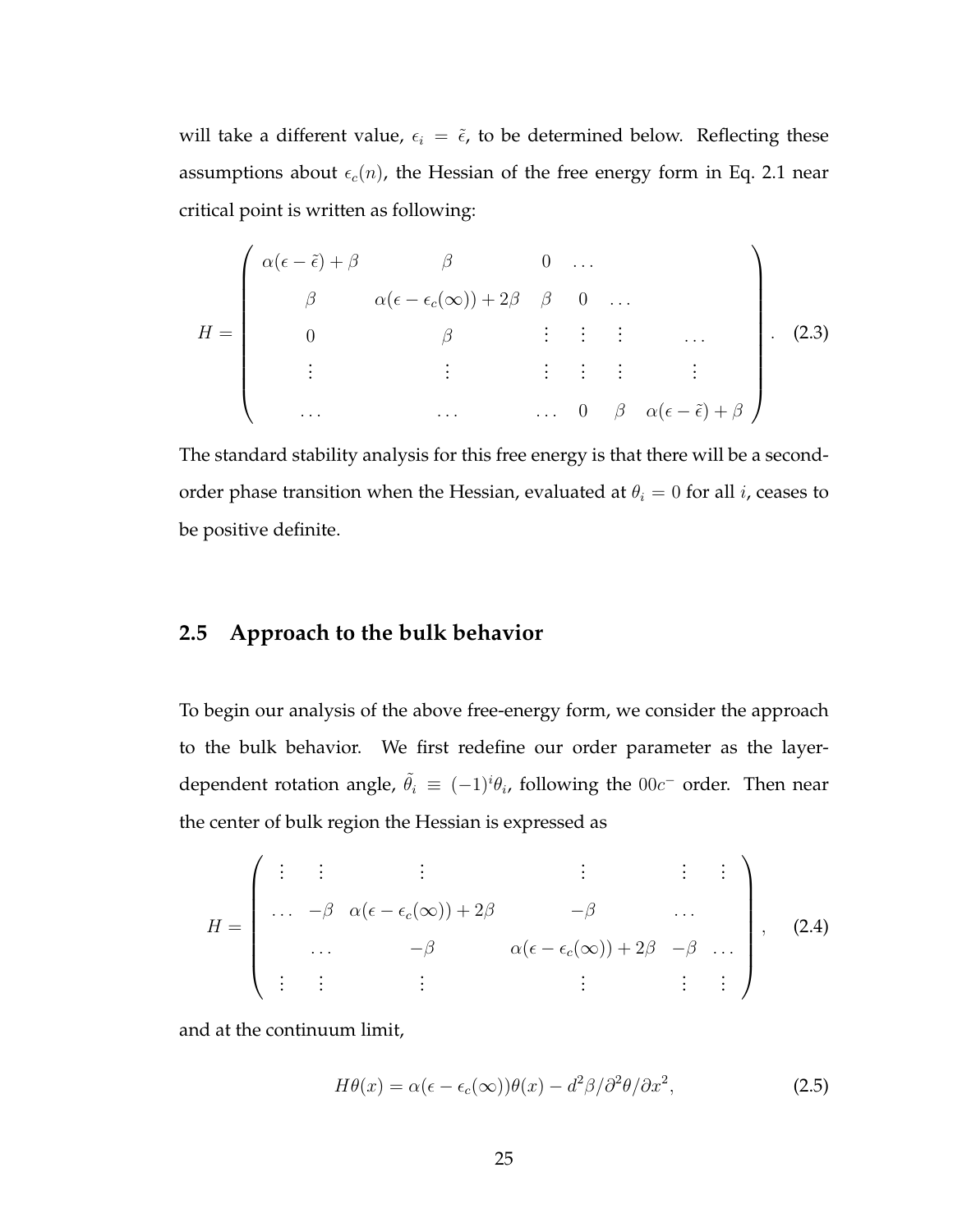where  $\epsilon$  retains its meaning as the applied strain, d is the distance between adjacent layers and  $x$  is the position within the bulk region along the  $c$ -axis. Here, the layer-dependent rotation angle  $\tilde{\theta}_i$  has now become the smooth function  $\theta(x)$ . Finally, in passing to the continuum limit, there is a boundary condition associated with the interfaces,  $\partial F/\partial x = 0$  for  $x = 0$ , nd, which leads us to

$$
\alpha(\epsilon_c(\infty) - \tilde{\epsilon})\theta(x) = d\beta \partial \theta/\partial x.
$$
 (2.6)

The critical point where this continuum Hessian ceases to be positive definite corresponds to the lowest eigenvalue of the standard one-dimensional particlein-a-box problem of quantum mechanics with a modified boundary condition. The symmetry relation  $\theta(x) = \theta(nd - x)$  forces the eigenfunction to be  $\theta(x) =$  $C \cos(kx-q/2)$ , for which the modified boundary condition becomes  $\alpha(\epsilon_c(\infty)-\frac{1}{2})$  $\tilde{\epsilon}$ ) cos( $q/2$ ) =  $d\beta k \sin(q/2)$ ,  $q = knd$ . Then the resulting critical strain is

$$
\epsilon_c = \epsilon_c(\infty) - (\beta q^2) / (\alpha n^2),\tag{2.7}
$$

where  $q$  satisfies the transcendental equation

$$
\tan(q/2) = \alpha n \left(\epsilon_c(\infty) - \tilde{\epsilon}\right) / (\beta q),\tag{2.8}
$$

whose solution approaches a constant,  $q \to \pi$ , for large *n*. The continuum limit thus reproduces exactly the  $1/n^2$  approach to the bulk value observed in the  $ab$ *initio* data. The slope γ observed in the *ab initio* data can now be identified as a combination of parameters from the Ginzburg-Landau Hamiltonian, namely  $\gamma = (\beta/\alpha)\pi^2$ .

Using the observed slope in the *ab initio* data as well as data from the bulk  $SrTiO<sub>3</sub>$  and  $n = 2$  phases, we now determine completely the parameters in the Ginzburg-Landau model. In the bulk phase, the last term of Eq. 2.2 vanishes due to the AFD order, and the analysis becomes identical to that for  $n = 1$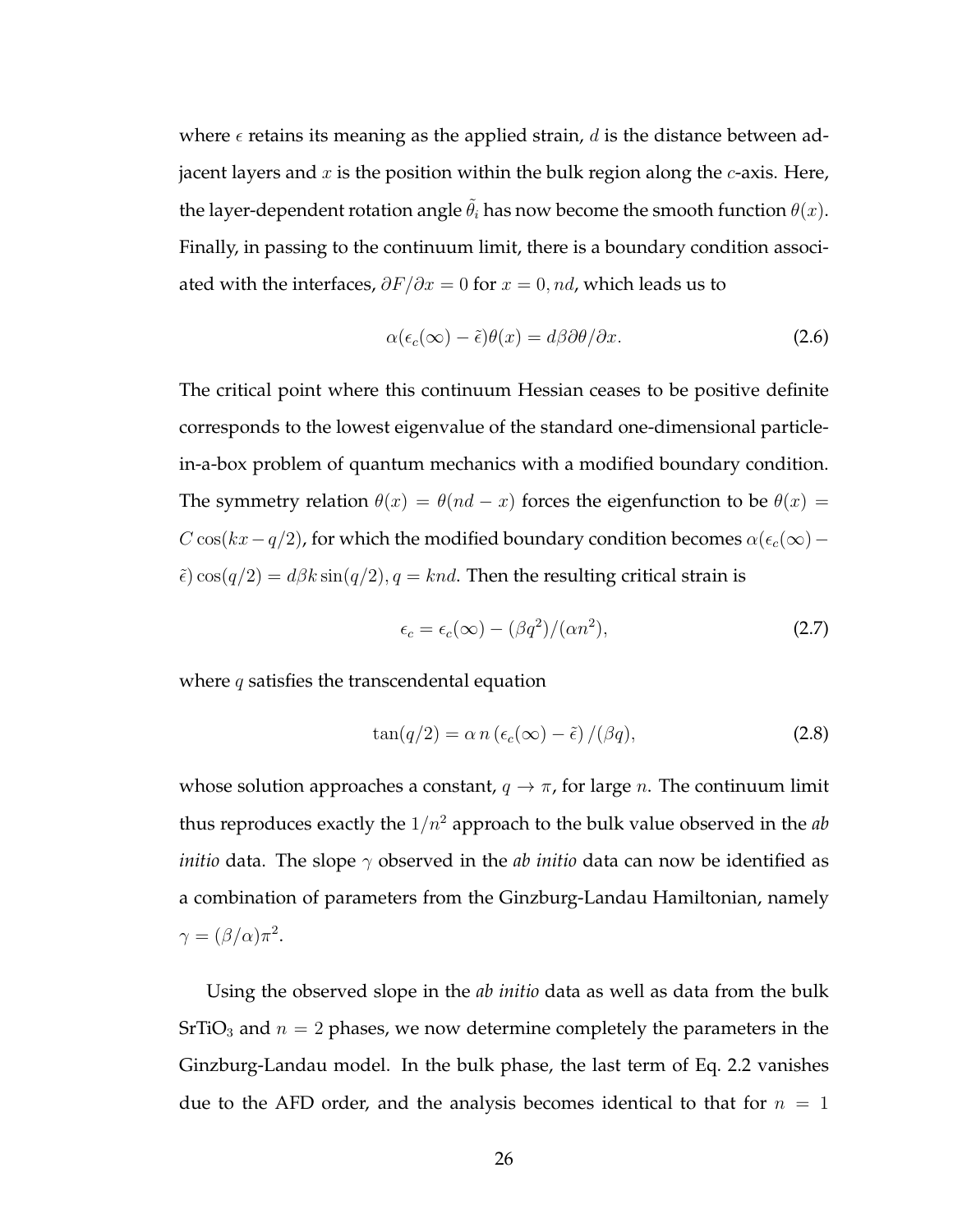Table 2.2: Ginzburg-Landau expansion coefficients; the angle is measured in degree, the strain is measured in fraction (not percent) and the free energy is in hartree.

| A(H) | $\alpha$ (H) | $\beta$ (H) | $\epsilon_c(\infty)$ |                                                                                                                                           |
|------|--------------|-------------|----------------------|-------------------------------------------------------------------------------------------------------------------------------------------|
|      |              |             |                      | $\frac{1.13\times10^{-6}}{2.43\times10^{-3}}$ $\frac{2.72\times10^{-5}}{2.72\times10^{-5}}$ $\frac{1.09\times10^{-2}}{2.43\times10^{-2}}$ |

phase, in which A,  $\alpha$  and  $\epsilon_c(\infty)$  can all be determined from the linear fits to the  $\theta^2$  and  $\sqrt{\Delta F}$  versus  $\epsilon$  data. When  $n=2$ , by symmetry, the Hamiltonian again assumes a form of Eq. 2.1, but with  $\tilde{\epsilon}$  instead of  $\epsilon_c(\infty)$ , so that we directly read off  $\tilde{\epsilon} = \epsilon_c(n = 2)$ . The final parameter remaining is  $\beta$ , which we determine from the above result for  $\gamma$  in terms of  $\beta$  and  $\alpha$ , taking  $\gamma$  from the slope of the best-fit line to the *ab initio* data (solid line in Figure 2.6).

The open circles in the Figure 2.6 represent the critical strains from eigenvalues of the above Hessian, with parameters extracted from the *ab initio* results as above. The linear behavior confirms our analytic prediction that the critical strain in the model approaches the bulk value as  $1/n^2$ . The Figure 2.5 presents an even more compelling case for the model. It compares *ab initio* and model-Hamiltonian results for a quantity not included in the parameter fitting at all, the layer-dependent rotation angles  $\theta_i$  for the  $n = 5$  RP-n phase at  $\epsilon = 0\%$  strain. The agreement is impressive considering the simplicity of the model and the fact that the model is not fit to these quantities.

Figure 2.7 presents the Ginzburg-Landau simulation for rotational deformation for each RP phase, converging to that of bulk phase. From the solution above,  $\theta(x) = C \cos(kx - knd/2)$ ,  $\theta_{i\pm 1} = C \cos(kd)$ , where  $knd \rightarrow \pi$  for large enough *n*. thus  $\theta_{i\pm 1} = C(1 - 1/2(\pi/n)^2) = \theta_i(1 - 1/2(\pi/n)^2)$ , and the coupling term is simplified as  $(\theta_i - \theta_{i-1})^2 = \theta_i^2 \pi^4 / 4n^4$  and resulting solution to the free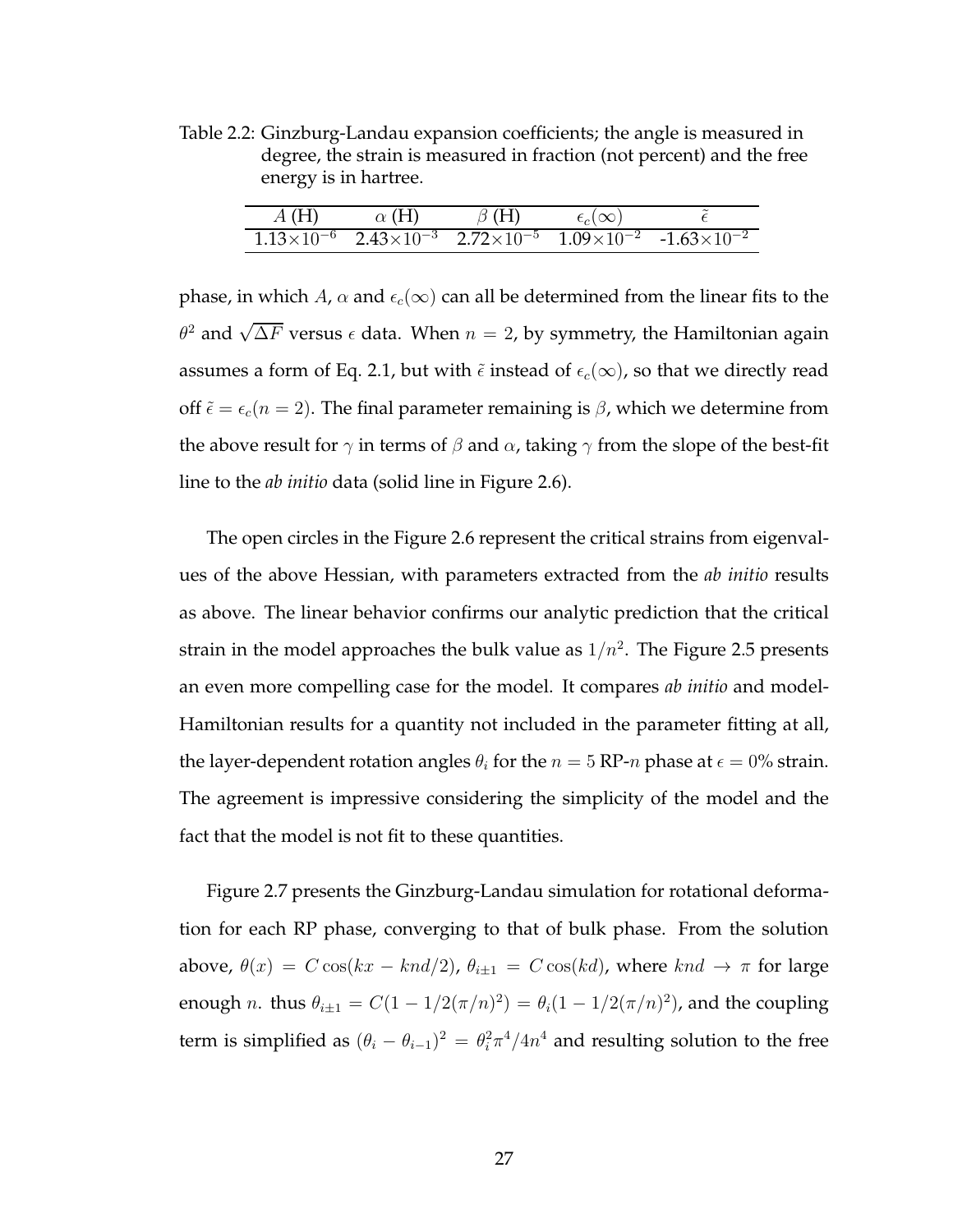

Figure 2.7: Ginzburg-Landau model results for square of rotation angles at center of the bulk region ( $i = n/2$ ) versus inverse-fourth power of phase number *n* at  $\epsilon = 0.0\%$ . Solid line is best fit to data.

energy Hamiltonian is

$$
\theta_i^2 = \theta_B^2 - \beta(\pi/n)^4 / 4A.
$$
 (2.9)

Thus the deformation in RP-n phase converges to that of bulk with scaling  $1/n^4$ , which is consistent with the linearity shown in the Figure 2.7.

## **2.6 Experimental signatures**

In terms of an experimentally observable signature of this transition, we find that, associated with the rotational ordering, there is a significant expansion of the out-of-plane lattice constant  $c$ , by an amount which should be readily de-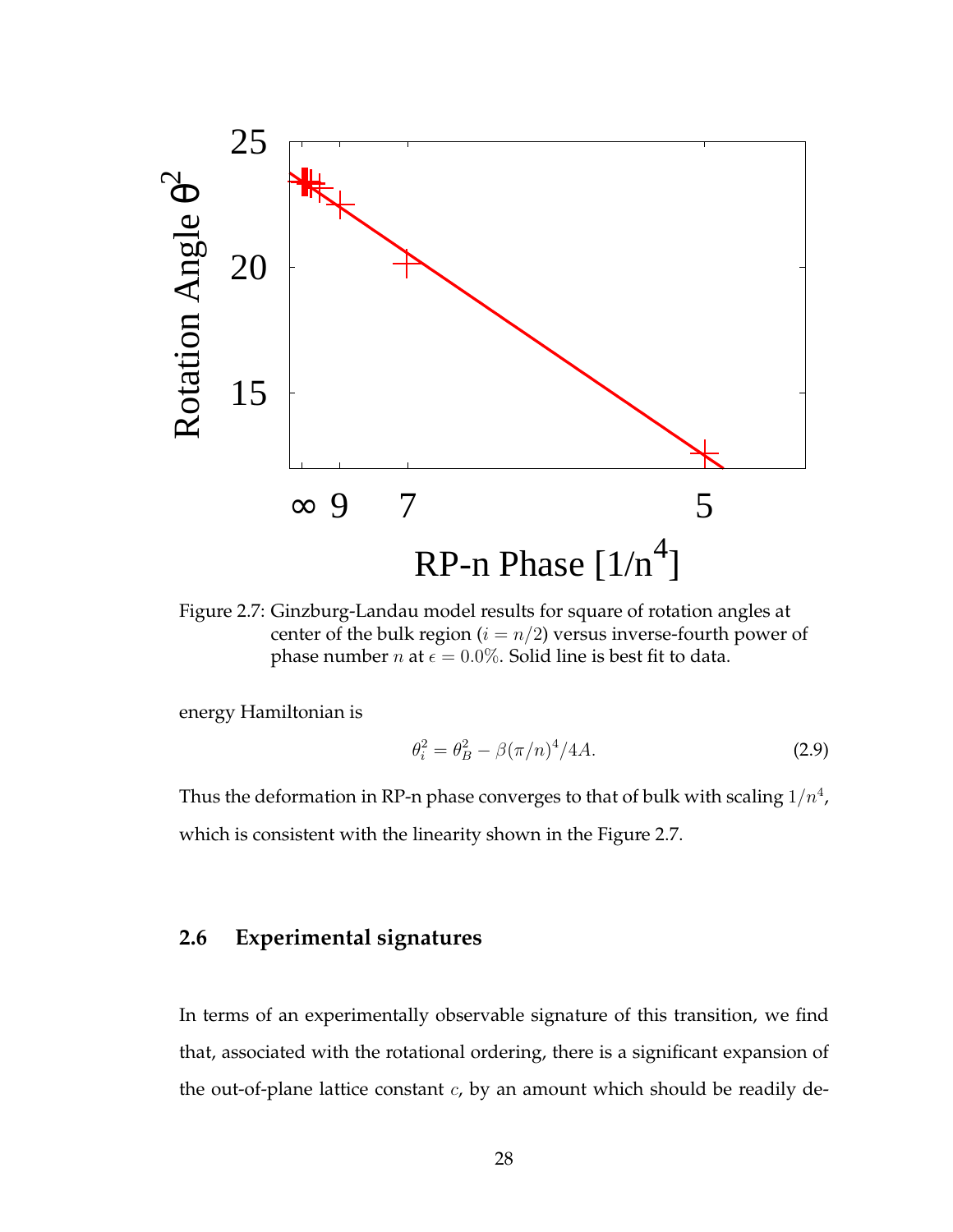

Figure 2.8: Out-of-plane lattice constant versus the biaxial strain  $\epsilon$ : *ab initio* results (+), linear fits to data on either side of the transition (dashed lines).

tectable with x-ray techniques. Figure 2.8 shows the lattice constant  $c$  of the  $n = 2$  phase as a function of  $\epsilon$  through the AFD transition point. The transition is clearly evident where the slope of the curve changes substantially between  $\epsilon = -1\%$  and  $-2\%$  strain. The lattice constant c for the AFD phase is significantly larger ( $> 0.6\%$  for strains  $\epsilon < -2.6\%$ , about 1% strain beyond the transition) than the extrapolated value from the non-rotated phase. A perhaps more practical approach is to grow various members of the RP-n series on substrates of *fixed* epitaxial strain  $\epsilon$  and to observe the dependence  $c(n)$  of the out-of-plane lattice constant as a function of  $n$ , looking again for a kink at the transition point. We stress that the numerical values given here apply specifically to zero temperature.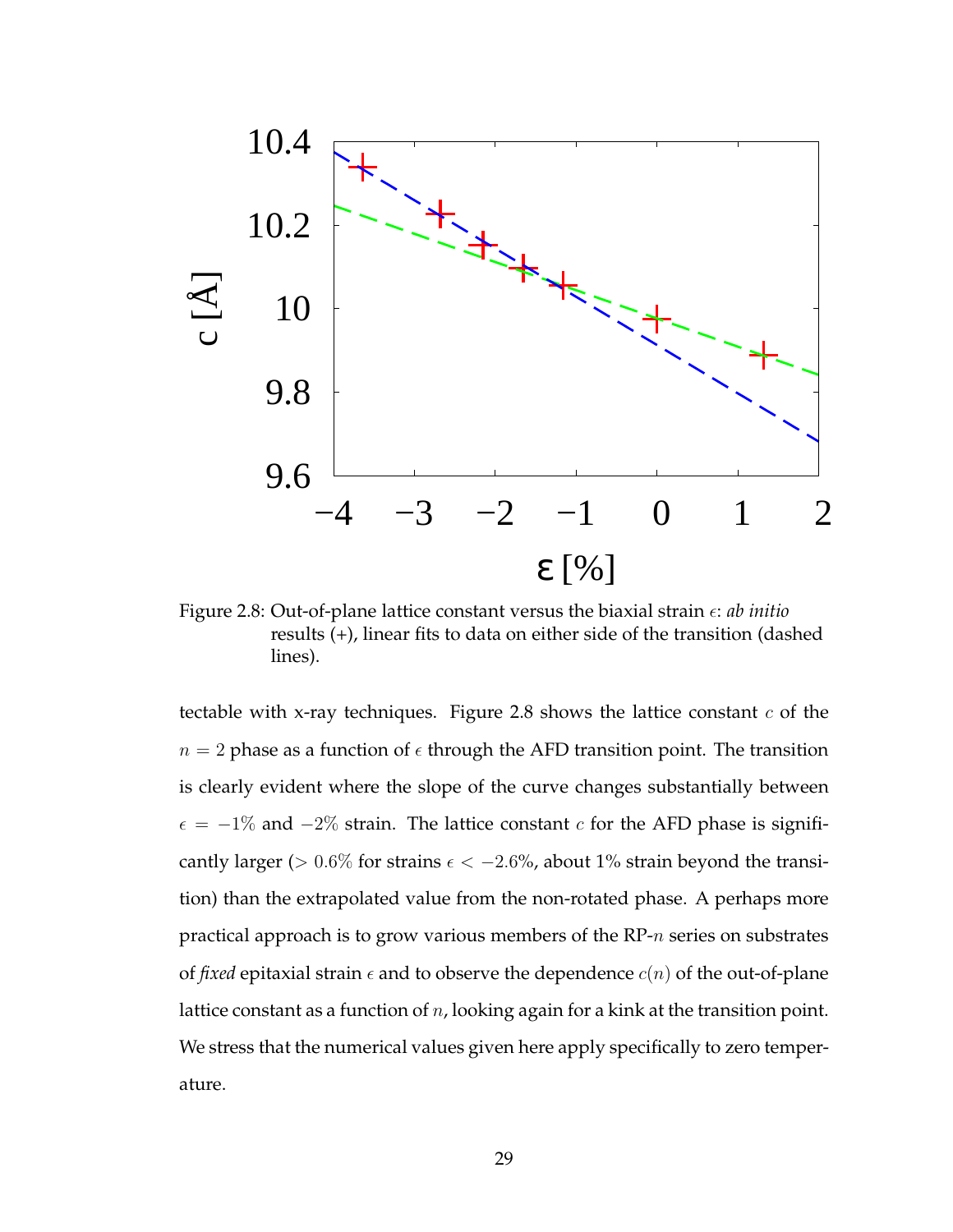#### **2.7 Conclusion**

We present a detailed *ab initio* study of the effects of strain on the rotational instability in the Ruddlesden-Popper series in strontium titanate for  $n = 1, \ldots, 5$ . Our data suggest the existence of a second-order structural phase transition similar to what is seen in bulk strontium titanate, but with a critical point displaced by  $\sim 1/n^2$  from the bulk value. The key microscopic mechanism for the *n*-dependence is the interplay of local AFD coupling between neighboring octahedra layers with a depression of the rotational instability for octahedra neighboring the SrO stacking faults. This depression is associated with the freedom which the neighboring octahedra have to rumple the double SrO layers and form local ionic electric dipole moments. A Ginzburg-Landau free-energy model including nearest-neighbor inter-octahedral interactions, and spatially modulated to reflect the presence of stacking faults, captures the essential features of the *ab initio* results. Despite its simplicity, this model predicts even quantities to which it is not fit, such as rotation angles in the bulk regions of the RP phase. This success suggests that inclusion of inter-octahedral interactions into more general bulk Hamiltonians, particularly those with ferroelectric degrees of freedom, will be a fruitful direction to pursue in future studies of nano-structured and superlattice perovskite materials.

This work was supported by the Cornell Center for Materials Research (CCMR) under the NSF MRSEC program (DMR-0520404). The authors are grateful to Craig Fennie for *many* fruitful discussions.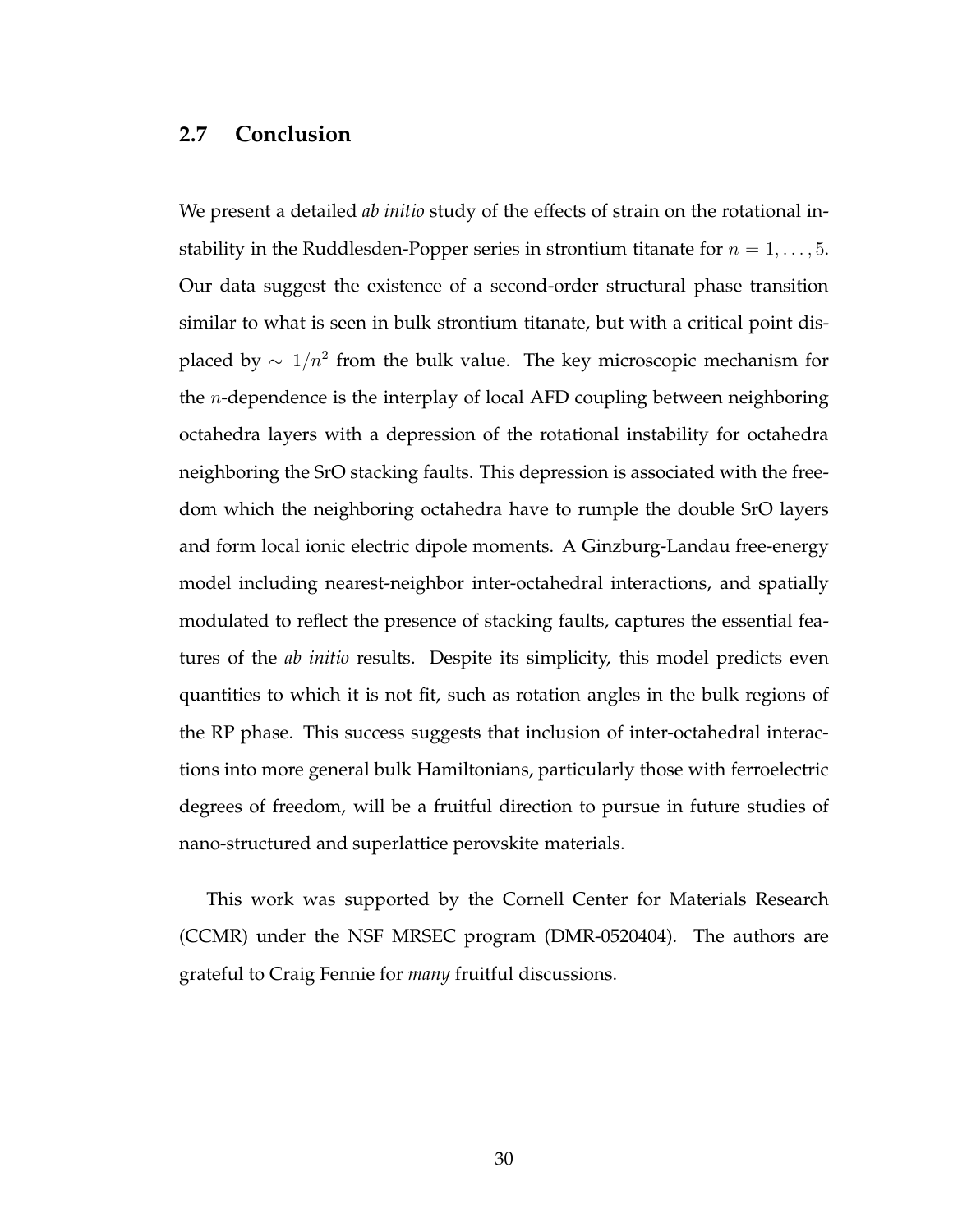#### CHAPTER 3

# **AB INITIO IDENTIFICATION OF TWO-LEVEL STATES IN A MINIMALLY DISORDERED CRYSTALS: PREDICTION OF DENSITY OF TWO-LEVEL STATES**

Here we present an *ab initio* investigation of the nature of the two-level states in a material system observed experimentally [110] to show glassy behavior, the substitutionally mixed crystal  $Ba_{1-x}Ca_xF_2$ . Our *ab initio* approach allows us to identify the formation and the distribution of two-level states in this material. Specifically, we find these two-level states to be due to spontaneous symmetry breaking in the local structure of di-substitution defects as induced by random, local chemical strains. We then develop a modified Landau theory which allows us to couple our *ab-initio*-identified two-level centers to long-range strain fields. This embedding approach reproduces the key aspects of our *ab initio* calculations and allows us to make a prediction of the spectral density of states in very good agreement with the experiment, a feat which would otherwise require prohibitively large *ab initio* calculations.

#### **3.1 Introduction**

The nature of glass transitions has been a subject of great interest for a long time due to their universal characteristics. A wide range of materials, from amorphous solids to disordered crystals, exhibit glassy properties, and the origin of this universality is still debated[4]. Among many approaches to resolve the mystery, two-level states (TLS) theory[83, 3] stands as the simplest but most powerful. The TLS theory posits the existence of a plethora of local minima, *with a continuous distribution* of energy splittings, between which the system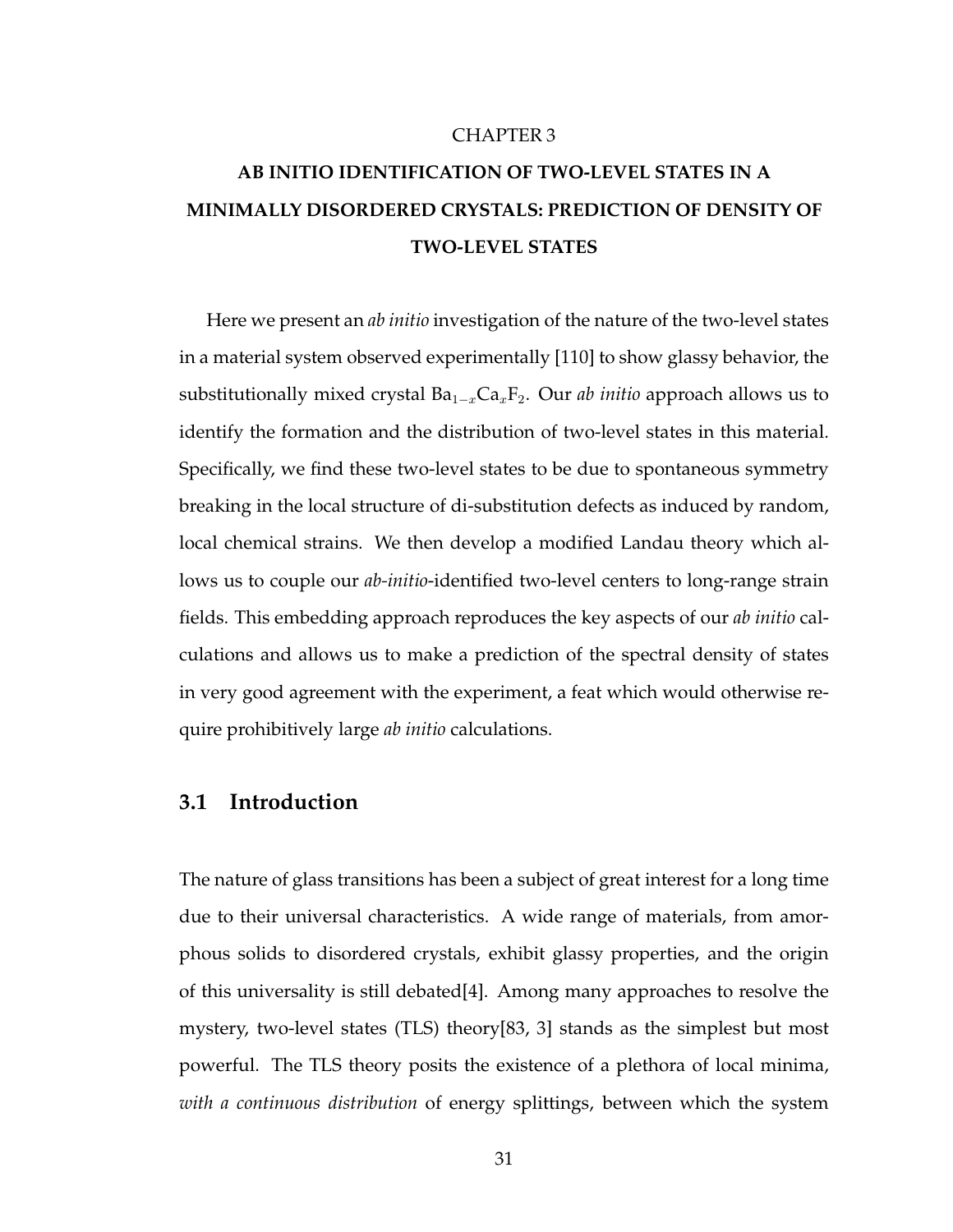tunnels quantum mechanically. The existence of a distribution of such tunneling centers then explains well the low temperature scaling of glassy properties: thermal conductivity, heat capacity, far infrared absorption[105], and even the quality factor of mechanical oscillators, with the distribution of center properties as the key input. More recently, the concept of a pair of levels in TLS theory has been extended to a multidimensional phase space, the  $3N + 1$  dimension hypersurface of potential energy known as the "energy landscape"[43]. These landscape frameworks have broken new ground in the quantitative analysis of low-temperature properties of glass, including the understanding of such issues as fragilities[64, 65] and relaxation processes [92].

Despite the successes of the two-level states theory described above, the identities of multiple local minima are known for only few systems [94, 73], and the connection between theoretical studies and experimental data, to date, has been made only through *qualitative* observations. *Ab initio* approaches, which have shed *quantitative* light on many subtle questions regarding defects in materials[23, 49, 106], also have been successful in predicting electronic and structural properties of glass states[91, 20, 51, 19]. Previous *ab initio* studies, however, have focused primarily on understanding glass-forming systems in the limited context of glass transitions and glass-forming dynamics because the inherent structural disorder in amorphous solids often requires large simulation cells and necessitates the exploration of large phase spaces of configurations to identify the two-level states. Consequently, *ab initio* identification of the precise nature of the two-level states, which is a key object in understanding the lowtemperature properties and the universality of glass-forming systems, is still lacking for nearly all glassy systems.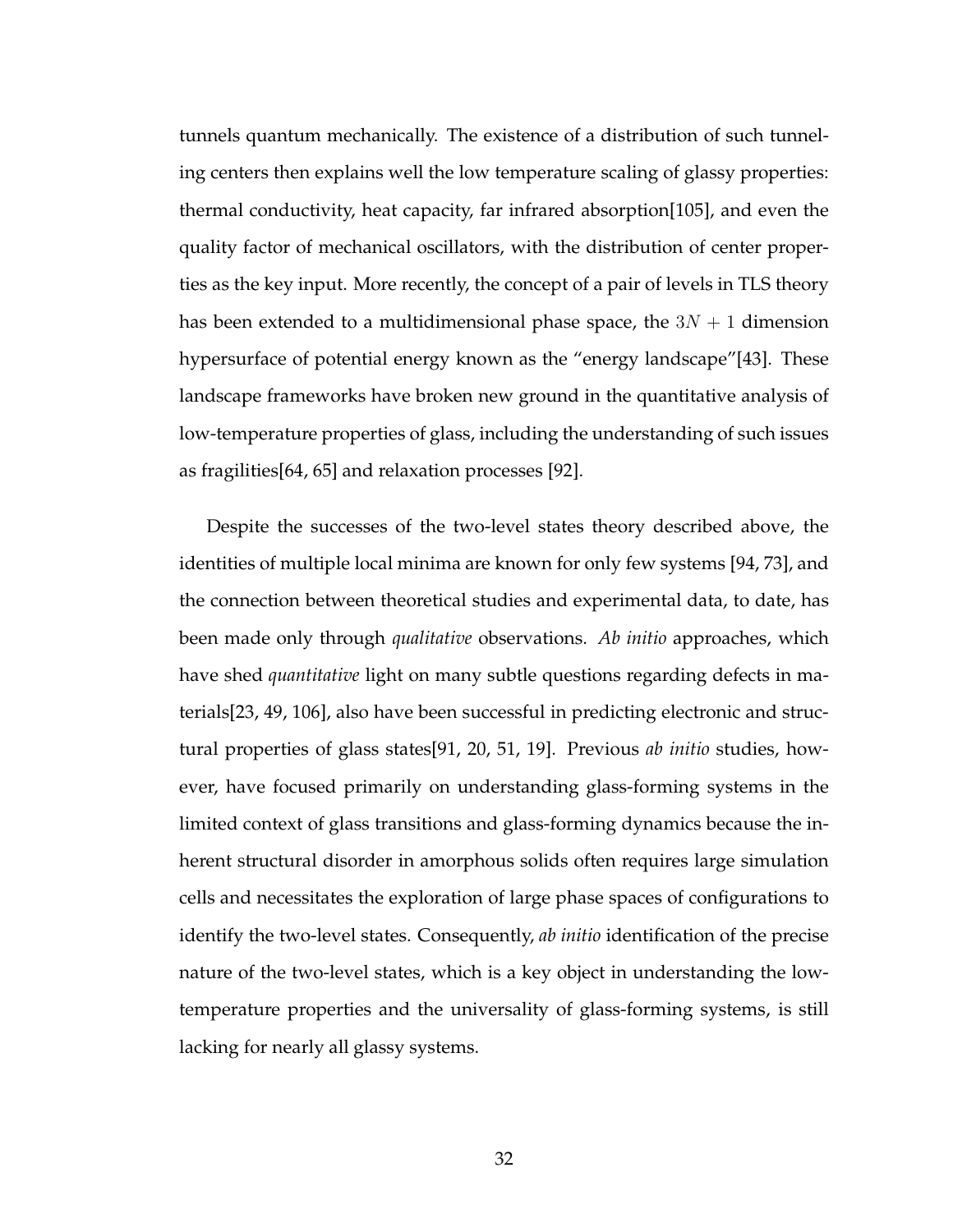Recently, a small number of substitutionally disordered crystals have been reported in experiments to exhibit low-energy excitations[110], which are thought to stem from the same origin as in glassy amorphous solids[61, 27]. These disordered crystals have minimal structural disorders and even near perfect lattice structures, making them ideal candidates for *ab initio* exploration of the nature of the two-level centers for two reasons. First, such substitutionally disordered crystals allow the study of glassy behavior without the complexity of amorphous structures. This both allows better focus on the key microscopic phenomena with the primary topological structure fixed, and allows for *ab initio* study without the need for extensive exploration of atomic configuration phase space. Second, unlike other near-crystalline glass-like materials which have been proposed with two-level systems such as rotors or off-center substitutions essentially embedded in a crystalline matrix[94, 27, 104], the reported simple substitutionally disordered crystals[110] (Ba<sub>1-x</sub>Ca<sub>x</sub>F<sub>2</sub> and Pb<sub>1-x</sub>Ca<sub>x</sub>F<sub>2</sub>) do not require a complex defect-defect interaction to explain the lack of a gap in the two-level center density of states. Specifically, defects with native off-center symmetry and multiple-minima behavior inevitably have tunneling barriers between the minima and thus a finite excitation energy, which must be removed to explain a finite TLS density of states at zero energy by some mechanism, such as the defect-defect interactions studied in recent *ab initio* work[74]. Finally, the absence of native off-center displacements in the systems we study provides strong evidence that the amorphous structure itself need not be the main cause for the low-energy excitations in standard glassy materials.

This work presents an *ab initio* investigation to identify the specific nature of the two-level centers in a system where such nature is not already suspected. Specifically, we consider one of the substitutionally disordered crystals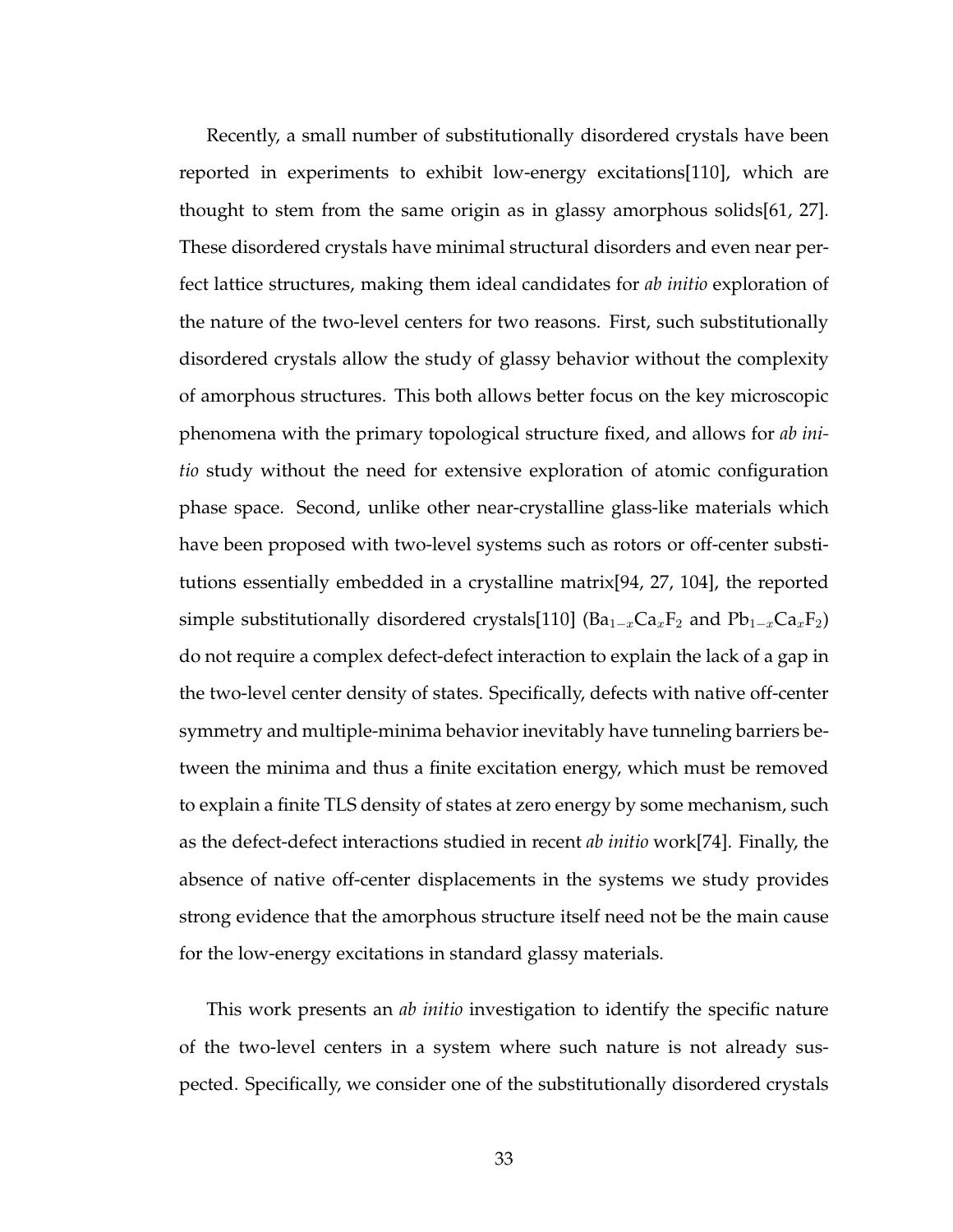described above:  $Ba_{1-x}Ca_xF_2$ . The results of this search lead us to identify a candidate structure for the two-level centers and the associated degrees of freedom with sufficient understanding of the underlying physics to make a prediction of the spectral density of centers in very good agreement with that observed experimentally, thereby confirming our identification of the nature of the centers in this material.

#### **3.2 Material description**

This work employs density-functional theory[77] with the local-density approximation (LDA) and norm-conserving Kleinman-Bylander pseudopotentials[53] to explore the nature of the two-level centers in  $Ba_{1-x}Ca_xF_2$ . We employ partial core corrections[62] to represent the ionic core of barium atoms. A plane-wave basis with a cutoff energy of 25 hartree (1 H=27.21 eV) expands the Kohn-Sham orbitals, and the Gamma point  $k = 0$  is sufficient to sample the Brillouin zone in the supercells which we employ. Increasing the k-point sampling to a  $2 \times 2 \times 2$ grid only changes bulk modulus and lattice constant by  $3\%$  and  $< 0.1\%$ , respectively.

We minimize the energy functional with the analytically continued conjugate gradient method[5] employing the DFT++ framework[48]. The simulation cell is a  $2 \times 2 \times 2$  reconstruction of the basic cubic unit cell, and contains 96 atoms in total. We measure all lattice strains relative to the lattice constant of bulk  $BaF<sub>2</sub>$ as computed within our framework, 6.08 Å, ignoring any global lattice changes due to calcium dopants. All calculations minimize the electronic functions to within 10  $\mu$ H of the Born-Oppenheimer surface, and the ionic coordinates until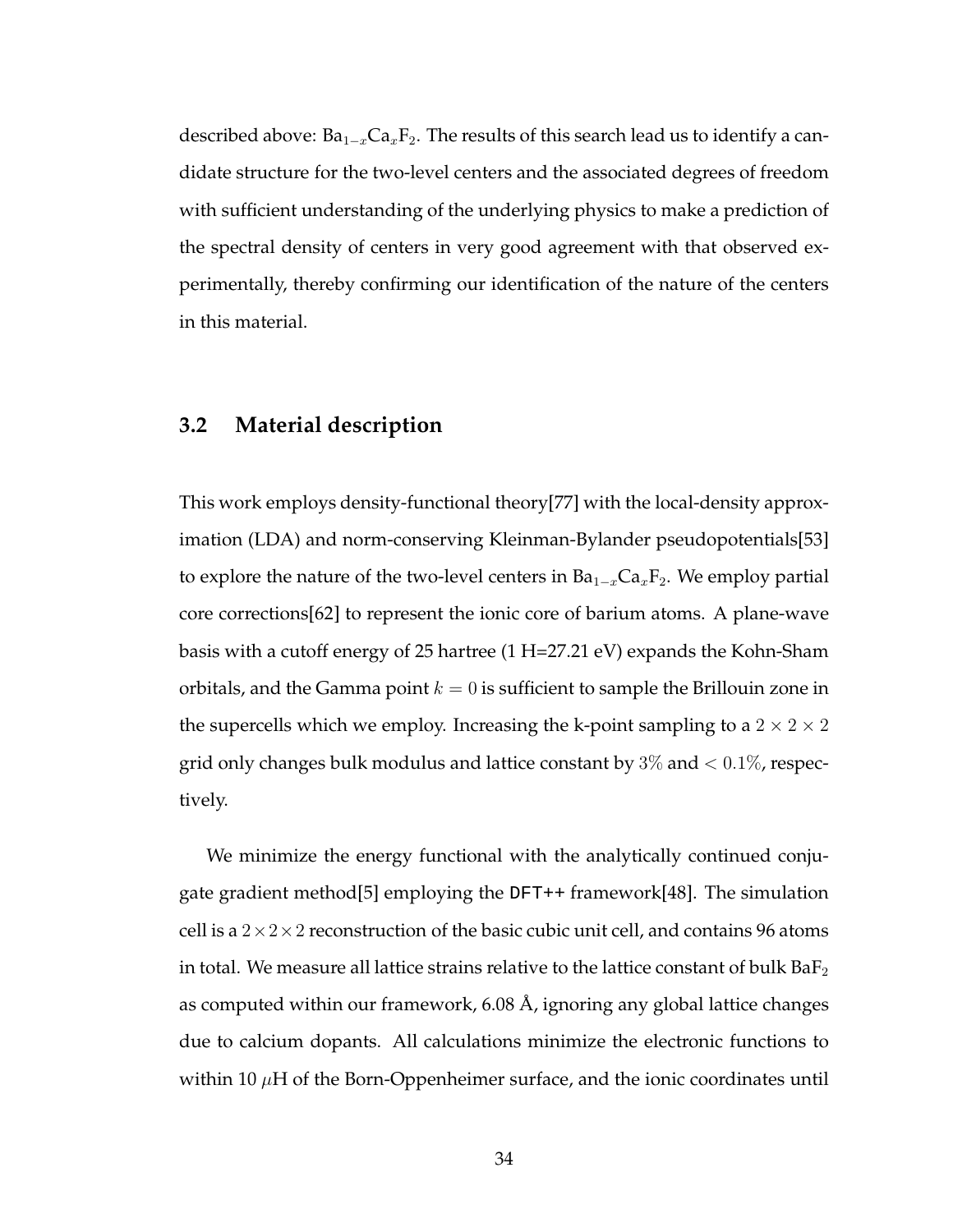the total energy converges within 0.1 mH.

Our study also includes some exploratory works which we perform with an interatomic potential model for practical reasons. The use of this potential model is limited primarily to studying the distribution of local chemical strains, which involve long-range elastic interactions, are hence not particularly sensitive to electronic behavior, and thus can be estimated by interatomic potentials with reasonable confidence. We also employ the model to establish the basic symmetries and analytic structure of a Landau Hamiltonian for our candidate two-level centers (neither of which depend on the detailed nature of the interatomic forces), but then determine the values of all parameters for that Hamiltonian through *ab initio* calculations.

The specific interatomic model we employ in this work takes the total energy of the crystal to be a sum of atomic pair interactions composed of Coulomb terms and a short-range repulsion of the form

$$
U = \sum_{ij} \left( Z_i Z_j \frac{\text{erfc}(r_{ij}/a_{ij})}{r_{ij}} + A_0 e^{-r_{ij}^2/a_{ij}^2} \right), \tag{3.1}
$$

where  $Z_i = -1, +2$  are the ionic charges,  $r_{ij}$  is the distance between atoms *i* and j,  $A_0 = 6.75$  H (fitted to best represent the lattice constants of the two bulk materials  $BaF<sub>2</sub>$  and  $CaF<sub>2</sub>$ ) measures strengths of the repulsion between ionic cores, and  $a_{ij}$  is a range parameter defined as the mean ionic radius of atoms *i* and *j* ( $R_F = 1.170\AA$ ,  $R_{Ca} = 1.190\AA$ ,  $R_{Ba} = 1.505\AA$ ). The presence of the "erfc" term (as opposed to simply "1") in the numerator should be considered as a part of the short-range repulsion between ionic cores. We include this term because we find it improve the numerical stability of the interatomic potential by removing the Coulomb singularity when ionic cores attempt to overlap.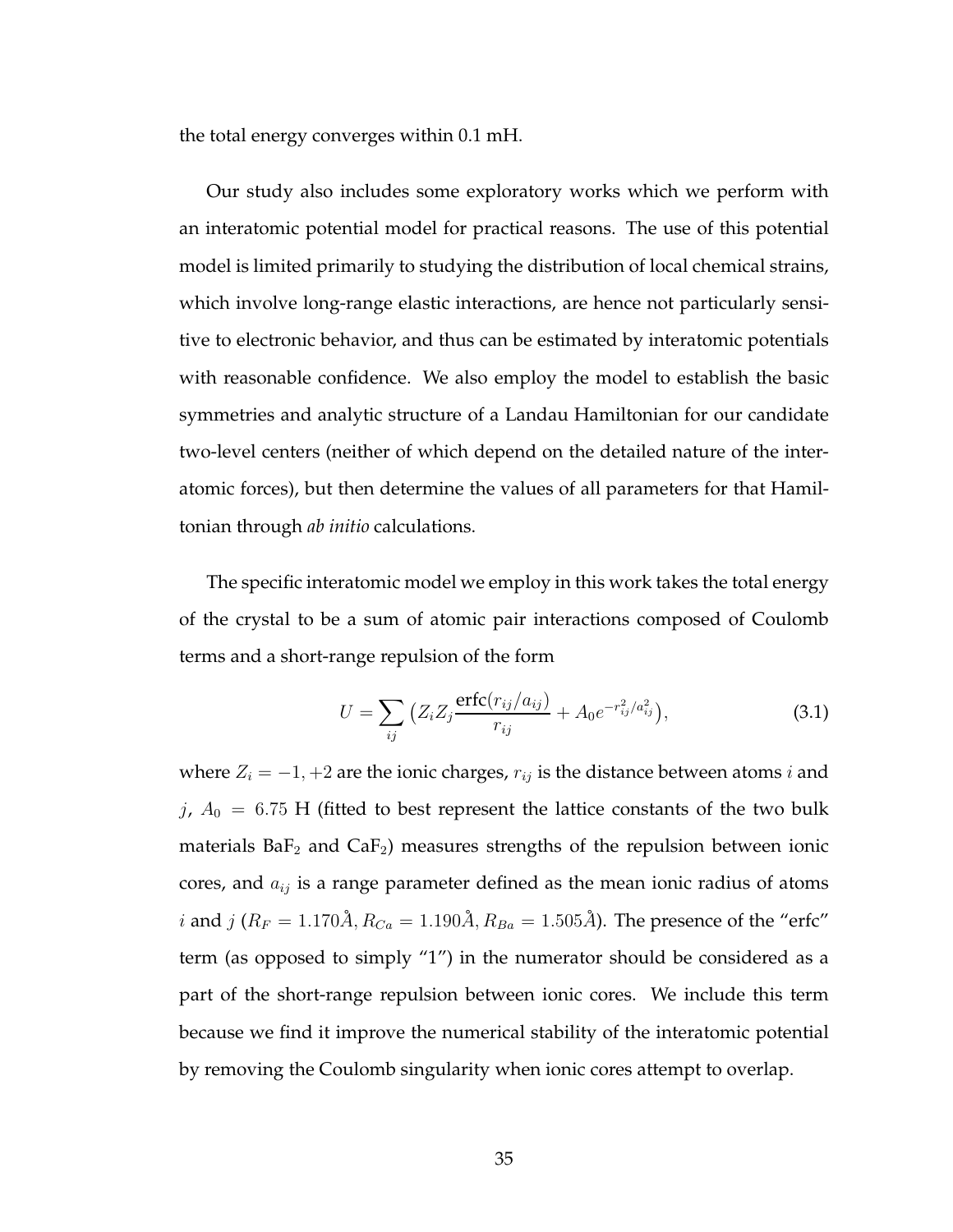Table 3.1: Lattice constant a and bulk modulus  $B<sub>m</sub>$  of bulk materials, as computed within our interatomic potential model (described in the text), as computed within density functional theory (LDA PS), and as compared to experiment. All-electron density-functional theory results (LDA AE) and experimental results are from references[17, 2].

|             | BaF <sub>2</sub> |             | CaF <sub>2</sub> |             |
|-------------|------------------|-------------|------------------|-------------|
|             | $a(\AA)$         | $B_m$ (GPa) | $a(\AA)$         | $B_m$ (GPa) |
| Interatomic | 6.18             | 49.4        | 5.46             | 82.6        |
| LDA PS      | 6.08             | 72.8        | 5.36             | 100.4       |
| LDA AE      | 6.13             | 74.4        | 5.35             | 103.5       |
| Experiment  | 6.20             | 56.9        | 5.46             | 81 1        |

Table 3.1 presents the bulk properties of Ba $F_2$  and Ca $F_2$  as computed within this interatomic potential model and within our pseudopotential-LDA *ab initio* framework, and also compares these results to the all-electron results (as a verification of our pseudopotential and choice of energy cutoff) and experimental data[2, 17]. Our *ab initio* results show nice agreement with the all-electron results, and also with the experiment, showing that our *ab initio* calculation correctly reproduces elastic properties of the bulk materials. The interatomic results also agree reasonably well with the experimental data (all quantities within 15%) when kept in perspective of the use to which we put the interatomic potential in this work.

### **3.3 Background**

Tera-hertz spectroscopic measurement of Ca doped  $BaF_2$  crystals[110] provides two key quantities related to two-level centers within the crystal, absorption frequency and optical density of states. As Figure 3.1 shows, the absorption frequencies, which corresponds to the splitting between closely spaced energylevels associated with the double-well energy profile between local minima in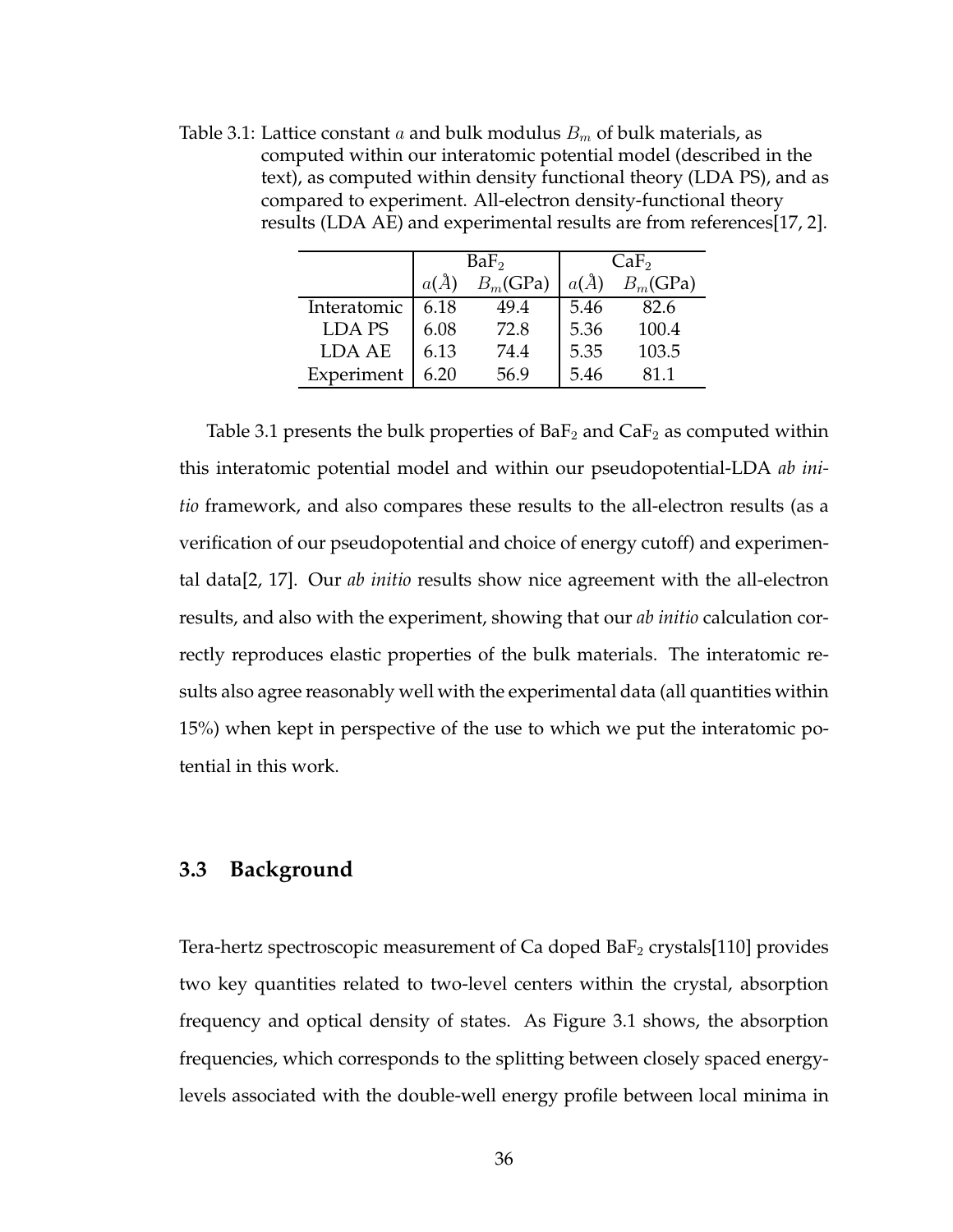

Figure 3.1: Measured optical density of two-level states of the mixed  $(Ba,Ca)F_2$ crystals versus frequency, adapted from Ref.[110]. Each curve represents a different dopant concentration. For the purpose of presentation in this work, the units of frequency on the horizontal axis have been converted from the cm<sup>−</sup><sup>1</sup> of the original reference to  $\mu$  H.



Figure 3.2: Schematic sketch of two-level states. ∆ is the difference in energy between the minima;  $\Delta_0$  is the magnitude of tunneling probability between the minima;  $\omega$  is the energy splitting between the states.

the crystal ( $\Delta_0$  in Figure 3.2), have been observed in this system to occur from 10  $\mu$ H (and likely down to zero), up to about 55  $\mu$ H. (Here, and throughout, we work in atomic units.) In the standard simplified picture of Figure 3.2, this energy splitting is  $E=\sqrt{\Delta^2+\Delta_0^2}$ , where  $\Delta$  is the asymmetry in energy between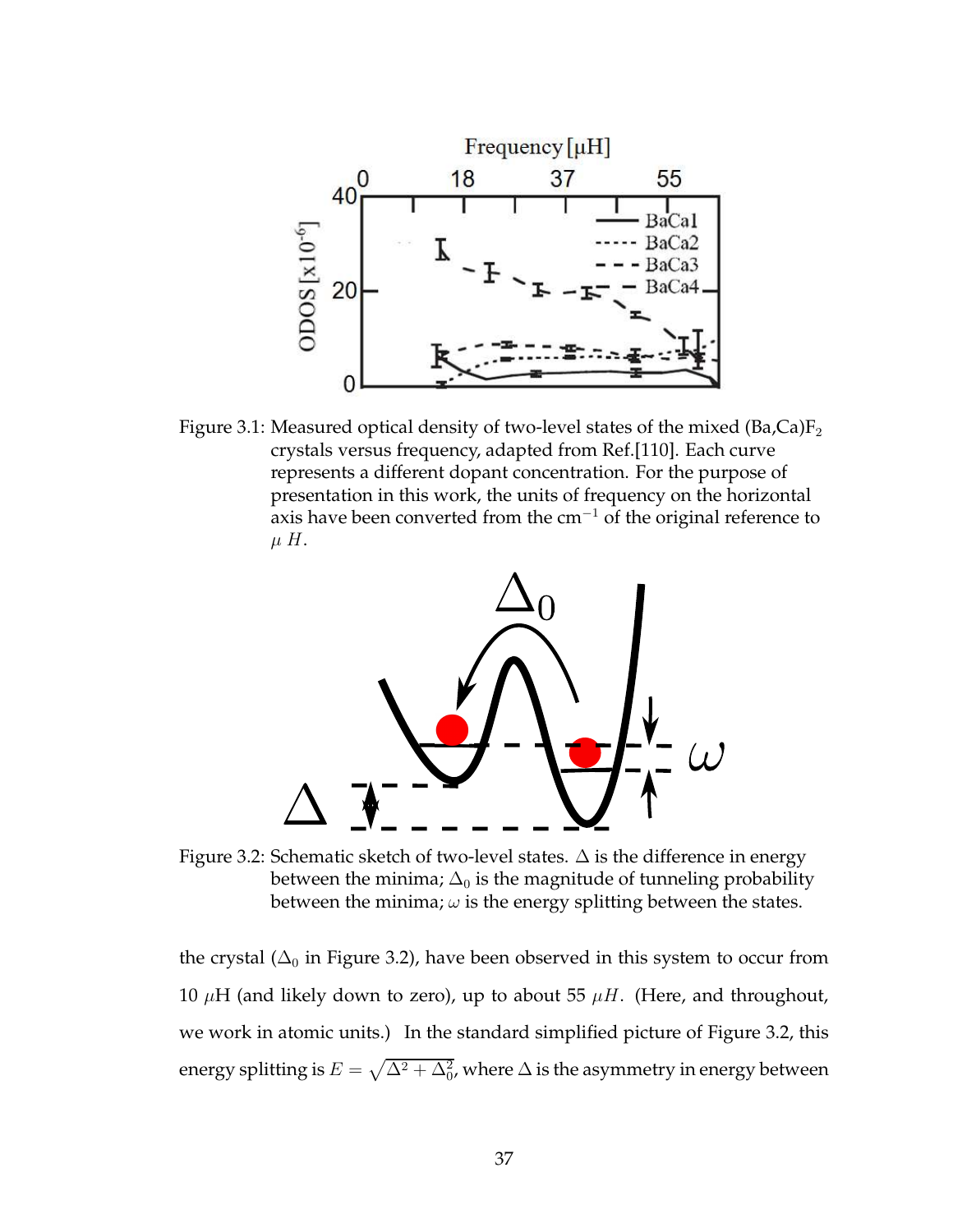the minima, and  $\Delta_0$  is the tunneling strength (matrix element) between the two minima. Note that this tunneling strength decreases exponentially with both increasing barrier height and increasing distance between the minima.

The primary quantity determined in the experiments is the optical density of states (ODOS), which yields the total density of two-level centers in the form

$$
n_{\text{TLS}} = \int d\omega \ n_{\text{ODOS}}(\omega) / \mu_b^2(\omega),
$$

where  $\omega$  is the absorption frequency, and  $1/\mu_b(\omega)$  is the inverse strength of the electric dipole which couples the center to the external electric field, averaged over all centers with frequency  $\omega$ . In our work below, we determine the dipole strength from the displacement  $r_i$  of each ion  $i$  as the system transitions between neighboring minima through the standard formula  $\mu_b\,=\,\sum_i Q_i \Delta r_i$ , where  $Q_i$  is the charge of each ion. To place the magnitude of the observed optical densities in context, we can take a typical characteristic value for  $\mu_b$ . Using the specific two-level center which we found to occur near the middle of the measured absorption spectrum (a di-substitution defect at a local tensile strain  $\epsilon_n - \epsilon_c = 0.4\%$  yielding an energy splitting of 30  $\mu$ H) yields the value  $\mu_b \approx 0.9e\AA$ . This value, combined with the ODOS observed in experimental samples at a dopant concentration of 8%, yields a density of two-level centers of about  $n_{TLS} \approx 4 \times 10^{-9} / \AA^3$ , or  $\approx 2 \times 10^{-7}$  per barium atom.

## **3.4 Initial ab initio investigation**

Before starting the search for the two-level states, one should keep in mind the difference between an *ab initio* method and a pure theoretical method. Pure theoretical investigations, in general, can either over or under-estimate the density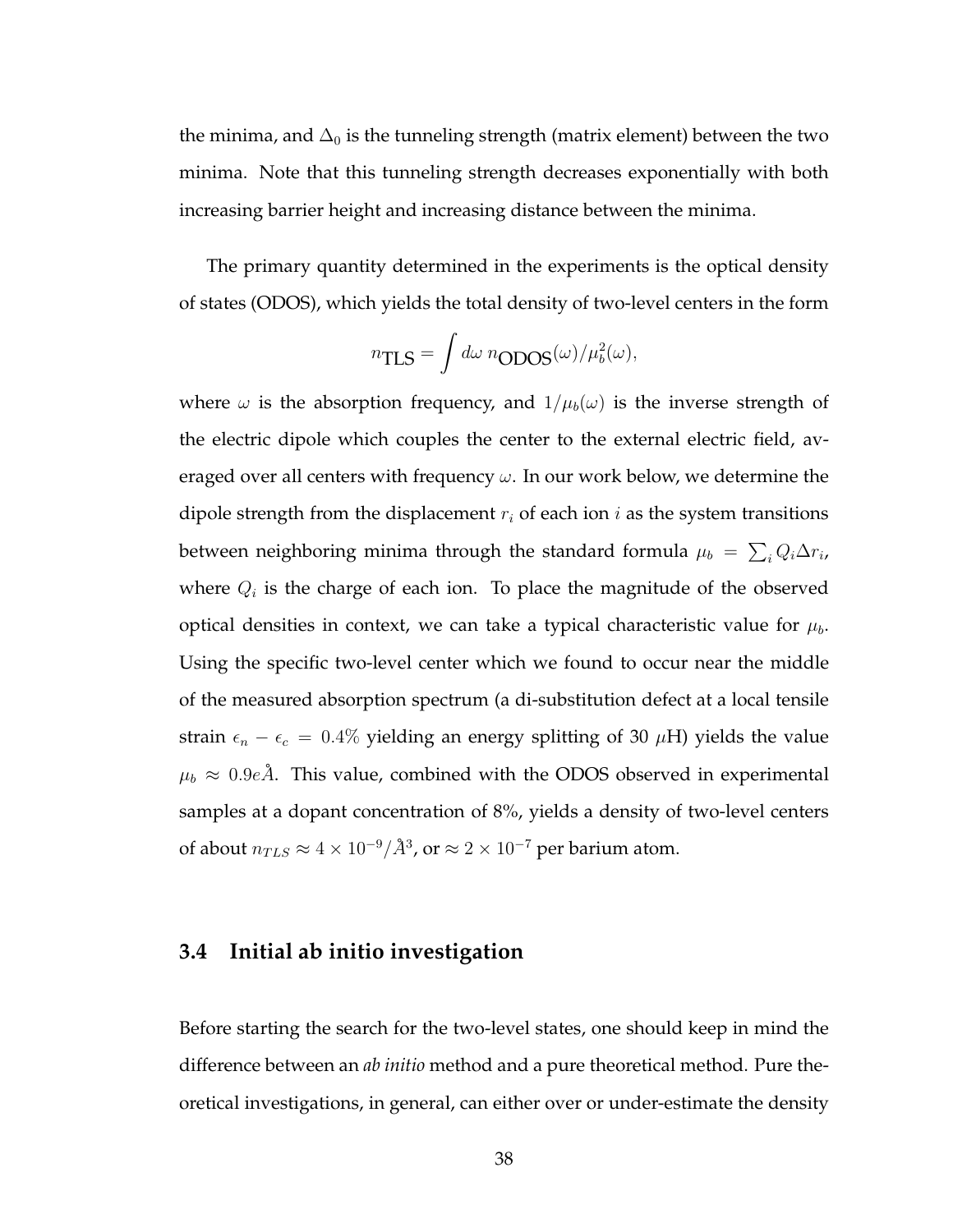of TLS's as the proposed mechanisms may or may not be present in the real material. On the other hand, *ab initio* searches identify mechanisms that we believe actually exist, therefore, the total density of TLS's from an *ab initio* identification can only be an *underestimate* by virtue of identifying mechanisms which are present but which may not be the primary contributor. The goal in an *ab initio* search for TLS's, then, is to identify mechanisms with sufficient strength to account for the observed density of two-level centers in the experiment, as we do below.

Following Occam's razor, our search will begin with the simplest possible mechanisms and proceed until we find the one that can account for the observed density. Clearly, given the low occurrence of two-level centers in the material, a brute-force *ab initio* search for such centers among randomly generated dopant configurations would be impractical. Nonetheless, *ab initio* calculations of the doped material provide valuable insights by acting as an effective, highresolution *in situ* probe of the material behavior in general, and, in particular, the origin of potential energy structures with multiple minima.

We proceed by first constructing  $2 \times 2 \times 2$  cubic supercells of the material with random selection of substitutional defects at a concentration of  $x = 0.25$ (much higher than the experimental concentration, in the hopes of increasing the probability of observing the desired behavior), initially relaxing (with standard steepest descents and conjugate gradient optimization methods) the structures from their ideal  $BaF<sub>2</sub>$  configurations. To detect the presence of multiple minima, we then add random displacements of root-mean-square magnitudes of  $10^{-2}a$ , where  $a = 6.08$  Å is the cubic lattice constant, and re-relax these structures to the nearest minimum. The result of these studies is that, at this concen-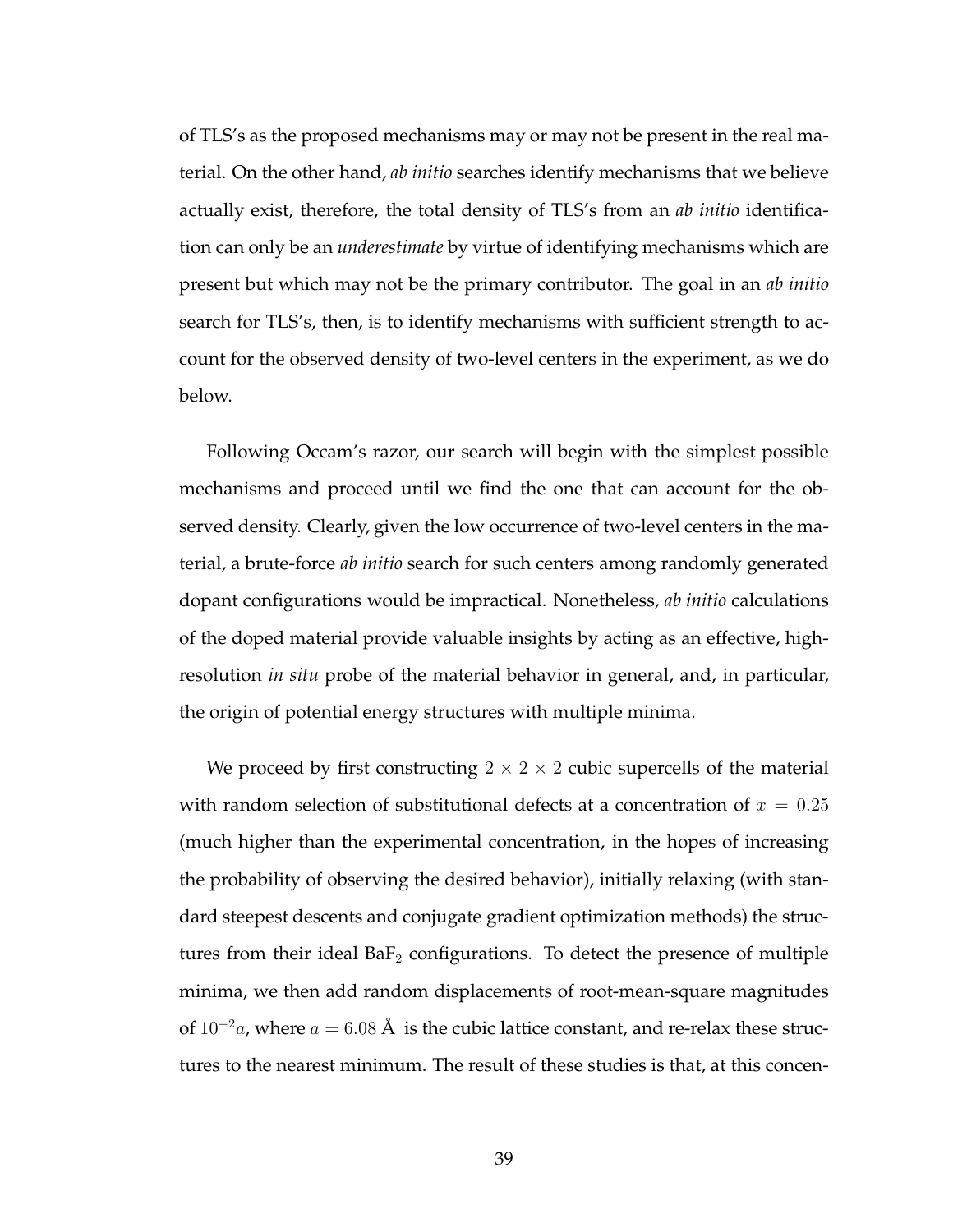

Figure 3.3: *Ab initio* prediction of the atomic locations of local energy minima structures for a ninety-six atom supercell: pure  $BaF_2$  (a),  $BaF_2$  with nine Ca substitutions (b and c), barium atoms (green), calcium atoms (red), fluorine atoms (light blue).

tration, multiple minima are quite common, occurring in approximately 10% of our random configurations. We further find that, when multiple minima are found, we can readily identify around 4 distinct minima for each configuration, all similar to those compared in Fig. 3.3. (The substitutional configuration used to generate this figure, consisting of nine defects in a  $3\times3$  plane, was chosen for illustrative purposes. Randomly generated configurations show the same features – relatively small distortions of the cation sublattice, and large outof-line buckling distortions in the lines of anion sites.) This prevalence would correspond to a density of minima of approximately  $n = 2 \times 10^{-3}$  per Ba site (when one accounts for the 32 equivalent Ba sites in our supercell), far larger than would correspond to the observed optical density of states. On the other hand, the energy differences between the minima we have found in this way are typically  $E = 0.1 - 0.4$  eV, three orders of magnitude larger than the energies observed in the optical spectra.

One might hope that, with exhaustive searching, sufficiently small energy differences might be found at a concentration of about  $10^{-8}$   $\AA^3$ , and so we next explore the tunneling strength between candidate minima. We calculate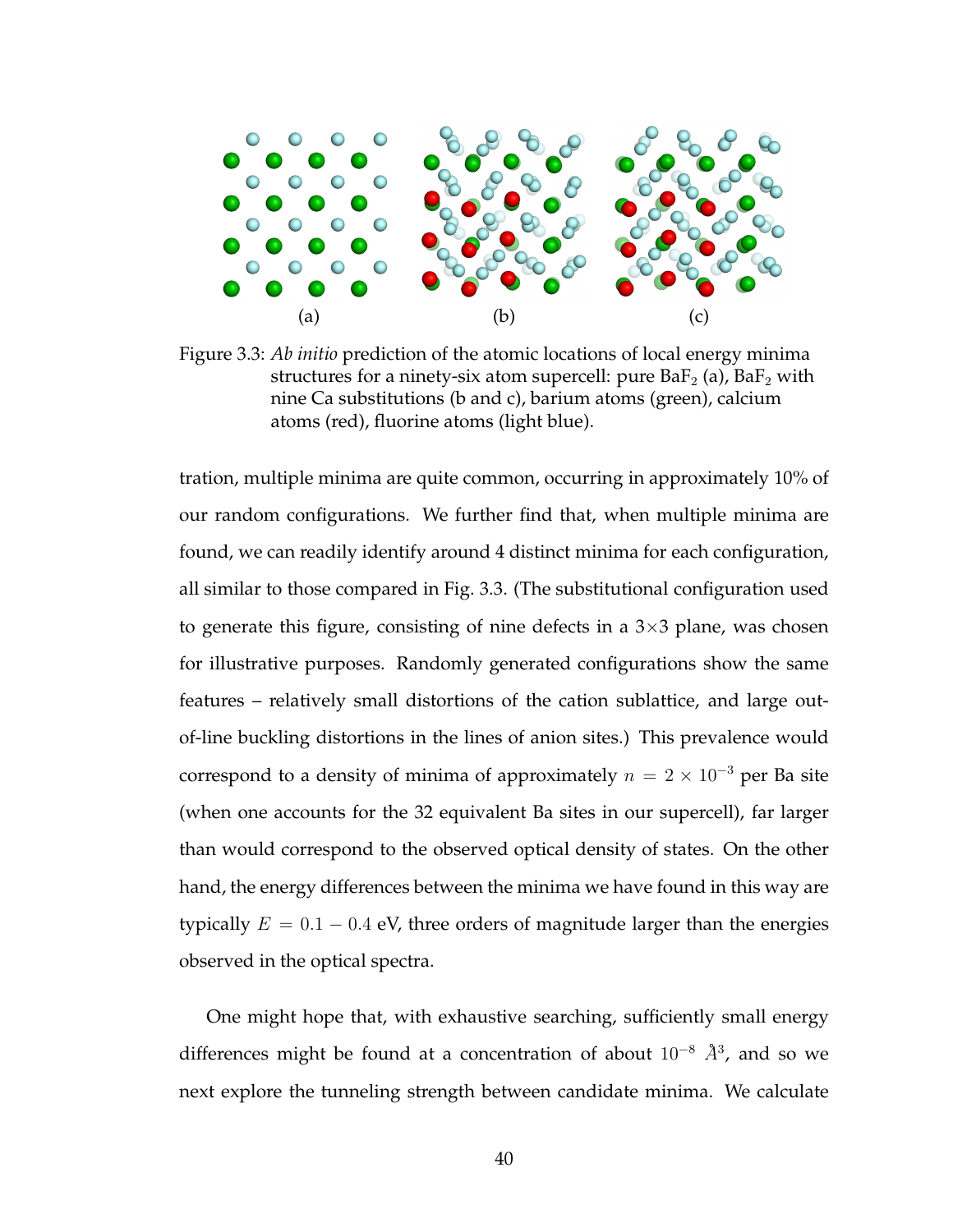tunneling barriers (transition state energies) between pairs of local minima by performing constrained searches between local minima, defining reaction coordinates along the line segment in phase space connecting the minima and minimizing all coordinates orthogonal to the line segment while holding the reaction coordinate fixed. Unfortunately, we found that the potential barriers were far too high (typically in the range 0.3-0.5 eV) and the separation between minima far too large (typically in the range 3.5-4.8  $\AA$ ) to lead to sufficient tunneling strengths. From the above observations, we conclude that, while multiple minima are quite common in these structures, only a very special subclass of minima can possibly be responsible for the observed experimental tunneling signatures. To avoid the need for a remarkable coincidence in energy splitting and tunneling strength, the subclass would likely have to have some special symmetry ensuring essentially zero asymmetry in the energies of the minima, an observation also made in a recent theoretical study[74]. Moreover, in our specific case, quite likely, this symmetry would have to be broken by some *fluctuating* external field to result in the observed *distribution* of very small tunneling barriers.

# **3.5 Multiple-minima induced by external strain**

Toward identifying the minima responsible for the two-level centers observed in the experiments, we note that the common feature among *all* multiple minima which we identified using the procedure above is that most of the displacement occurs on the anion sites, in the form of what appears to be random buckling, the type of structural instability often associated with strain in a crystal.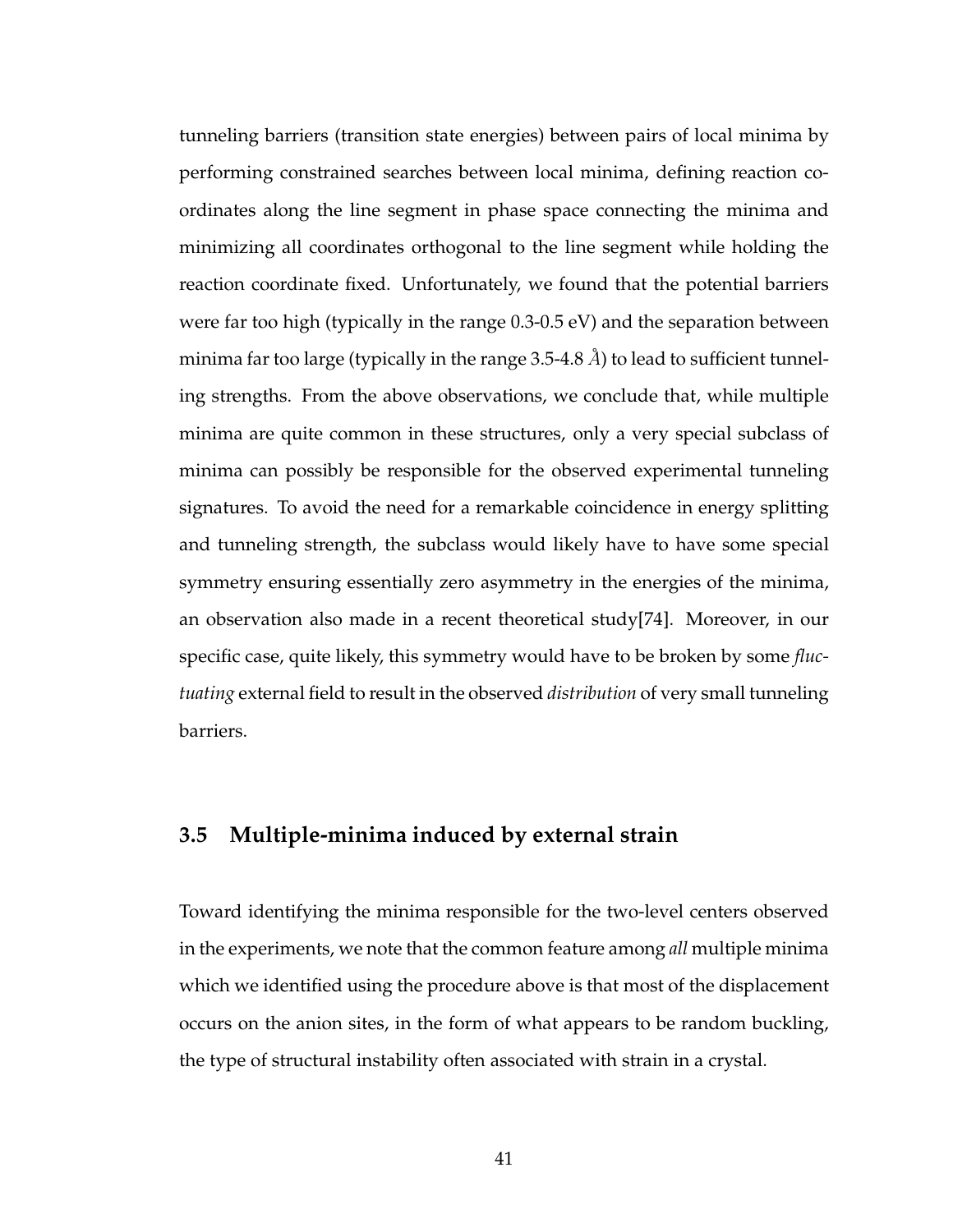

Figure 3.4: Local minima configurations in bulk  $BaF<sub>2</sub>$  under isotropic (tensile) strain of  $\epsilon = 7\%$ : barium (green), fluorine (light blue).

Conjecturing that local strain might provide the needed random fluctuating field, we next induce such minima in pure, bulk  $BaF_2$  by applying an isotropic external strain. To determine the critical strain, we successively increase the strain, while inducing random distortions in the ionic locations and then rerelaxing the structure to the nearest minimum. We repeat this process until a strain is reached at which the structure no longer relaxes to its high symmetry structure.

Figure 3.4 presents ionic configurations of local minima under tensile isotropic strain near the critical value where we observe the instability to occur,  $\epsilon = 7\%$ . Intriguingly, because the barriers vanish at the critical point, such broken-symmetry configurations indeed can lead to two-level centers with vanishingly small tunneling barriers, for strains sufficiently near the critical point. Moreover, because the multiple minima are induced by spontaneous symmetry breaking, they have very small (zero, in fact) asymmetry in their energies. Indeed, *unlike* systems containing off-centered or rotor defects which inevitably lead to finite tunneling barriers, this critical behavior allows the tunneling bar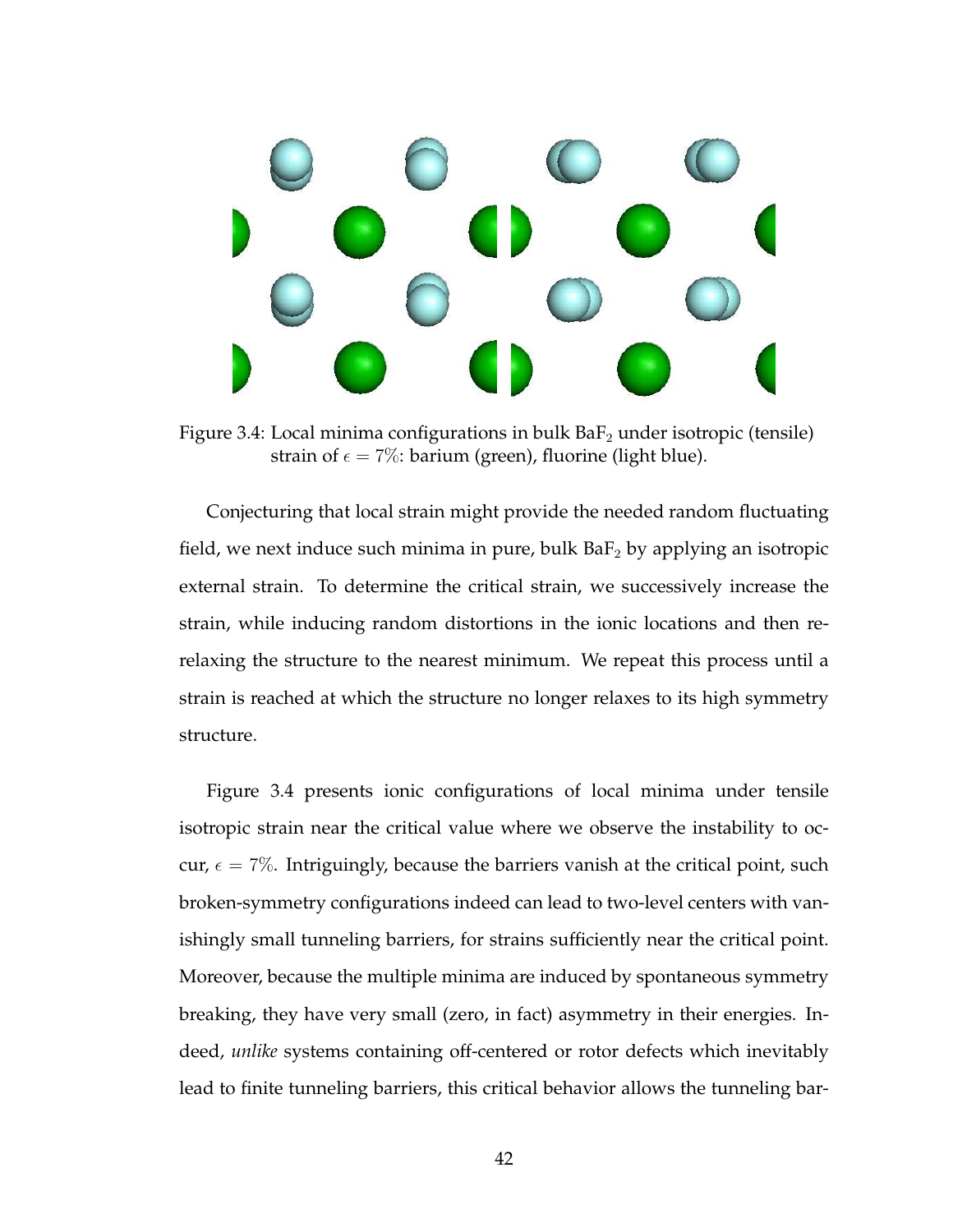rier to be tuned continuously all the way to zero, thereby opening the possibility of explaining a finite density of TLS's at zero energy. Unfortunately, the critical strain needed to induce these multiple minima (7%) is quite large and extremely unlikely to occur locally in pure regions of the experimental crystals. (Below, we estimate that such strains would occur at less than  $10^{-12}$  per barium site in the crystals employed in the experiments, far less than the observed density of twolevel centers.) We conclude, therefore, that the observed two-level centers, if associated with random fluctuations in the local strain field, must directly involve the substitutional defects.

# **3.6 Di-substitutions as two-level centers**

Building on the above insights, we consider "seeding" the internal strain distribution by including an explicit substitutional defect to enhance the local strain field, hoping that this then moves the critical strain into an accessible range. Repeating the above procedure with isotropic strains, which do not lower the symmetry of the system and thereby result in zero asymmetry between the resulting minima, we obtain a critical tensile strain for a single substitution of  $\epsilon_c \gtrsim 3\%$ . This strain is again far too large for this defect to be responsible for the observed ODOS because this level of strain would correspond to fewer than 10<sup>−</sup><sup>8</sup> centers per barium site according to our strain distribution studies below.

Encouraged by the large reduction in critical strain by about 4%, we next turn to the "di-substitution" defect, two Ca substitutions separated by a  $\{110\}$ vector on near-neighbor Ba sites. This defect shows a consistent reduction in critical strain from the single substitution, with a remarkably low critical strain,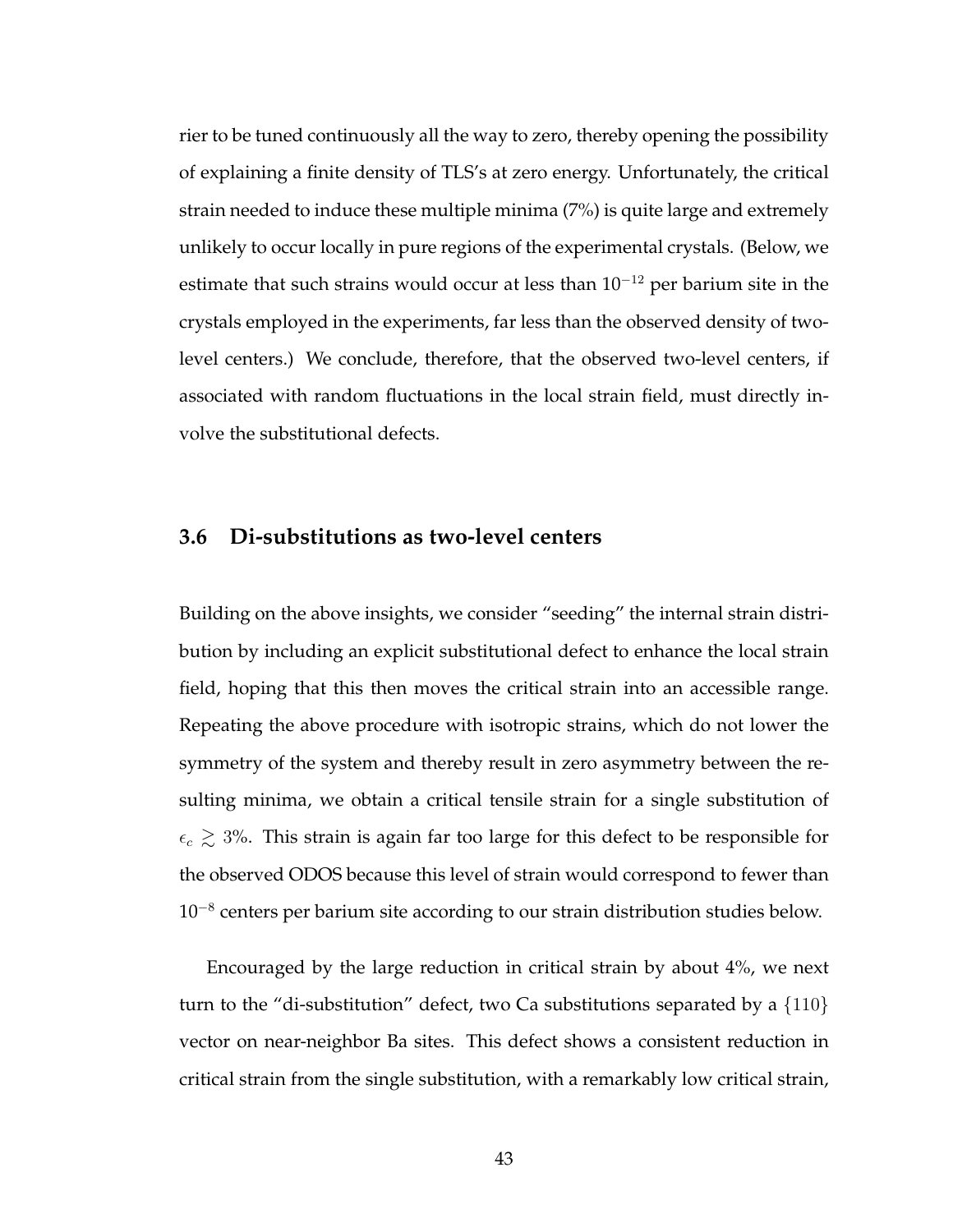

Figure 3.5: Ionic configurations at local minima forming a two-level center: barium (green), calcium (red), fluorine (light blue).

 $\epsilon_c \gtrsim 0.2\%$ , well in the range which may well occur as a result of fluctuations in local chemical strain due to substitutional disorder.

As a specific example, Figure 3.5 shows the minimum energy configurations associated with a di-substitution defect under a modest isotropic tensile strain of 0.5%. These minima indeed exhibit the expected rearrangement of anions near dopants in the form of buckling of the lines of anions and are clearly related by a mirror symmetry about the (100) plane containing the substitutions, so that the asymmetry in their minimum energies is zero. Moreover, at this strain, the tunneling barrier between the local minima is on the order of 0.1 mH, sufficiently low to lead to two-level centers in the range observed in the experiments. (According to the excitation energy results from Figure 3.8 below, this particular configuration would have a two-level splitting of 50  $\mu$ H, within the upper end of the range measured in the experiments.)

To quantify the two-level splittings resulting from such defects and the likelihood of the local strain being in the correct ranges to lead to such splittings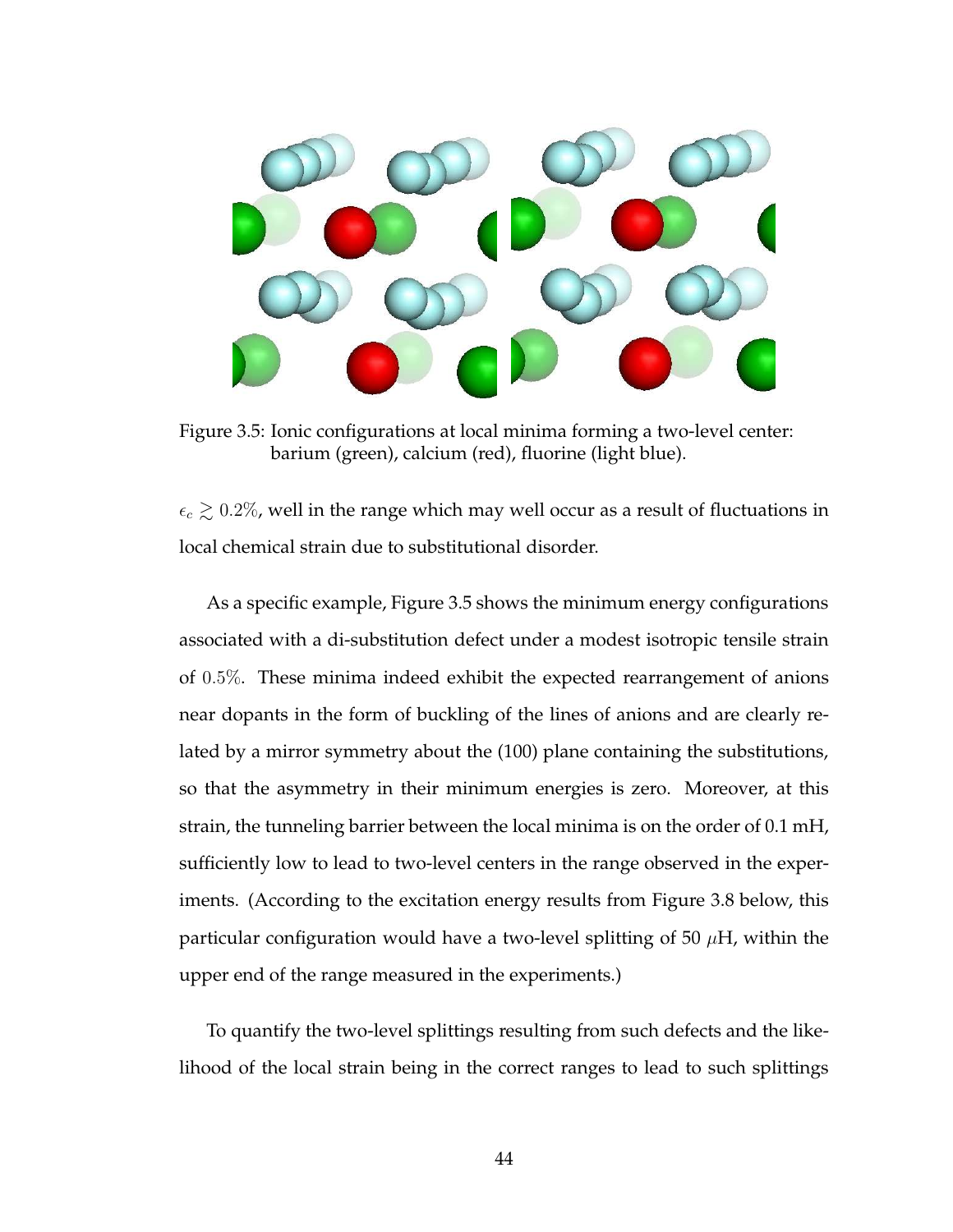

Figure 3.6: Square of transition order parameter,  $q^2$ , versus strain  $\epsilon$  (upper panel); square-root of transition energy,  $\sqrt{\Delta F}$ , versus strain  $\epsilon$  (lower panel): *ab initio* results (crosses), linear fits (dashed lines).

at densities corresponding to the observed optical DOS, we next consider the coupling of strain to the energy profile connecting the two minima. Figure 3.6 shows *ab initio* results for the magnitude q of the displacement vector connecting the two minima in phase space and for the tunneling barrier height  $\Delta F$ , the combination of which determine the tunneling strength and thus the two-level splitting, as a function of isotropic tensile strain. The data in the figure confirm the existence of a critical tensile strain of approximately  $\epsilon_c = 0.0 - 0.2\%$ . The key here is that the associated barrier height and atomic displacements vanish near  $\epsilon_c$ , so that the quite small splittings in the experimentally observed range can always be obtained for strains sufficiently close to  $\epsilon_c$ . The key question then becomes whether the local strain fluctuations would generate strains in this range for sufficient numbers of di-substitution defects to explain the experimentally observed density.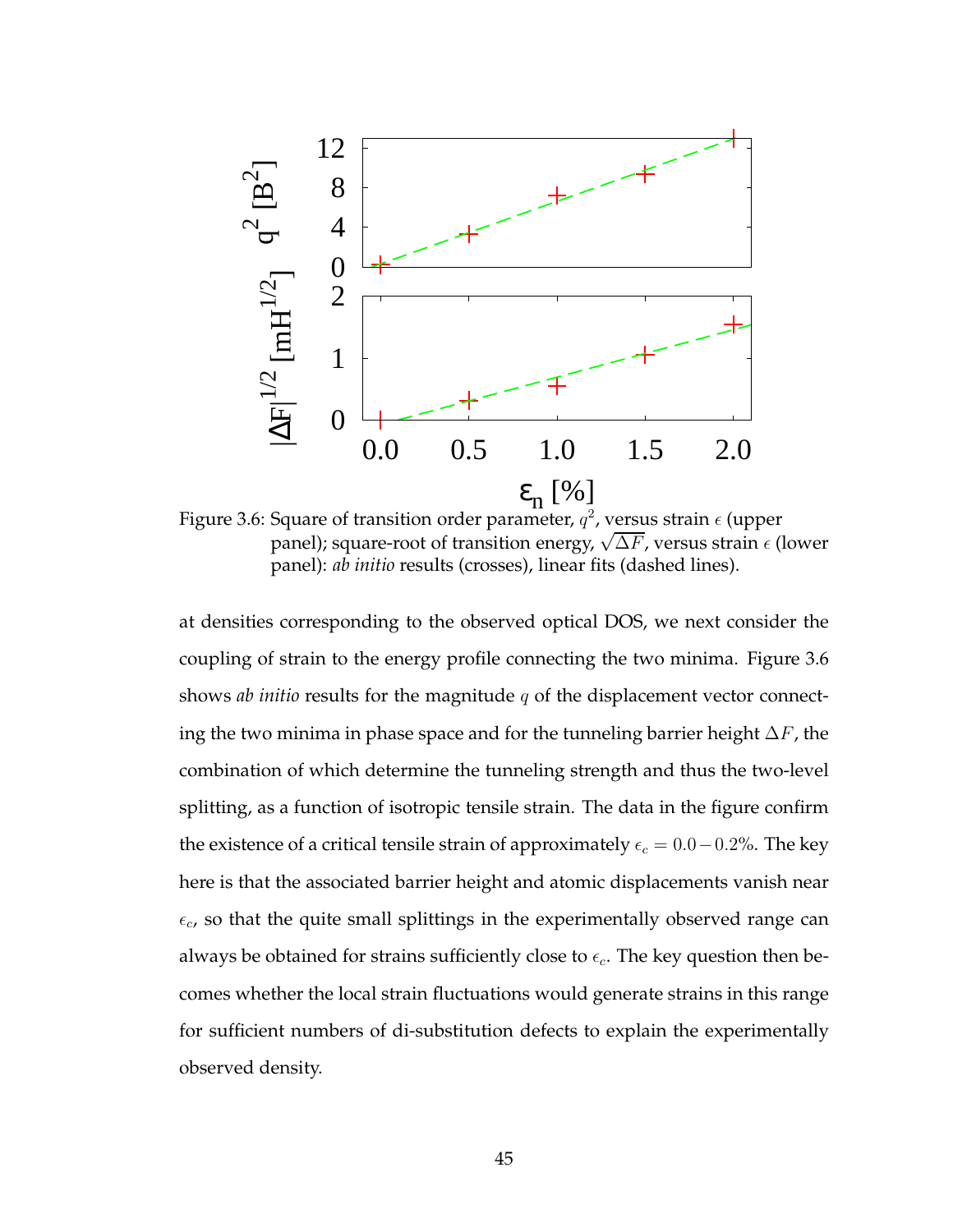

Figure 3.7: Energy asymmetry between local minima of di-substitution defect under an otherwise isotropic tensile strain of 1.0%.

To answer this question, we first note that the linearity in the plotted quantities (square of the displacement of the minima from the high symmetry state and square-root of the barrier height) implies a second-order, strain-driven phase transition and indicates that a simple Landau Hamiltonian suffices to capture the energetics of the defect for isotropic tensile strains up to a few percent.

Whereas isotropic tensile strains lead to zero asymmetry in the minima, the actual local strains resulting from the substitutional disorder are also unlikely to be purely isotropic. As Figure 3.7 shows, such shear strains break the reflection symmetry of the defect, leading to a linear dependence in the asymmetry as a function of shear strain. The data in the figure indicate that the asymmetry grows rapidly with shear strain, so that candidate two-level centers can only occur in regions of the crystal with small local shear strains, an effect we must consider carefully in determining the density of two-level centers. Finally, again, the linear dependence indicates that a low-order Landau Hamiltonian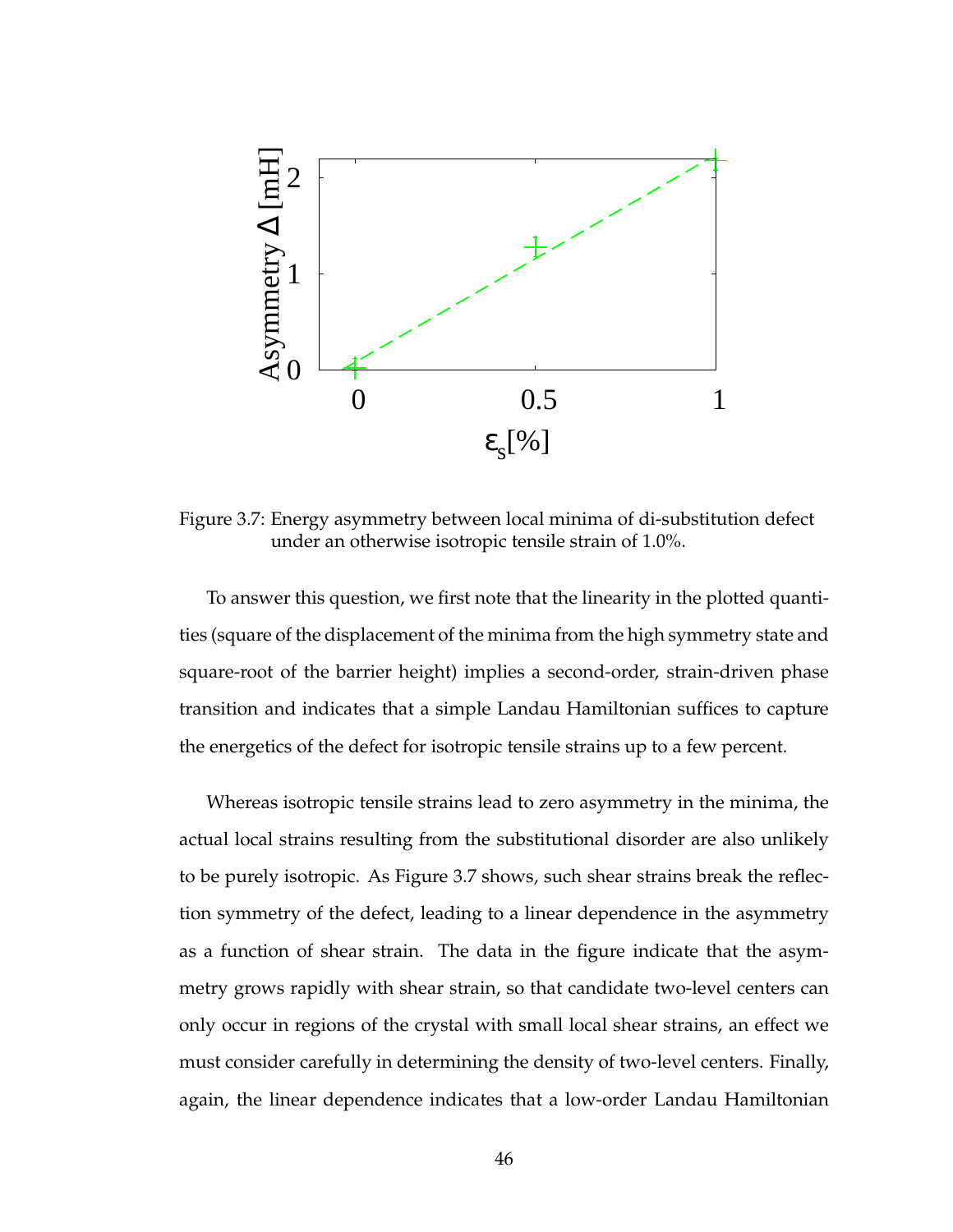suffices to model these effects for local strains up to a few percent.

## **3.7 Landau analysis**

Exploration of the full range of strains induced by substitutional disorder requires an analytic free energy model as a function of the local strain. Consistent with the *ab initio* data presented above, we now present a low-order Landau Hamiltonian whose structure is constrained by symmetry and whose coupling coefficients we determine from our *ab initio* data. Expanding in powers of order parameter  $q$ , the lowest-order Hamiltonian consistent with the second-order phase transition observed above must include orders up to and including  $n = 4$ . Clearly, the zeroth order term is irrelevant to the present discussion and the system should be invariant under mirror reflection about a plane containing the defects so that the Hamiltonian must respect the symmetry  $(\epsilon_s, q) \leftrightarrow (-\epsilon_s, -q)$ , where  $\epsilon_s$  is the shear strain. From this, it follows that, in the absence of shear strain, the Hamiltonian must include the displacement  $q$  only in even orders,  $(\epsilon_s = 0, q) \leftrightarrow (\epsilon_s = 0, -q)$ . This leaves as the lowest-order Hamiltonian sufficient to capture our results,

$$
F(q) = \frac{1}{4}Aq^4 + \frac{1}{2}\gamma(\epsilon_c - \epsilon_N)q^2 + \beta(\epsilon_S)q,
$$
\n(3.2)

where the subscripts  $S$  and  $N$  refer the shear and normal strain components respectively, and  $\gamma(\epsilon_N)$  and  $\beta(\epsilon_S)$  are functions which behave linearly under small isotropic strains.

Under isotropic strain with zero shear components, Equation 3.2 reduces to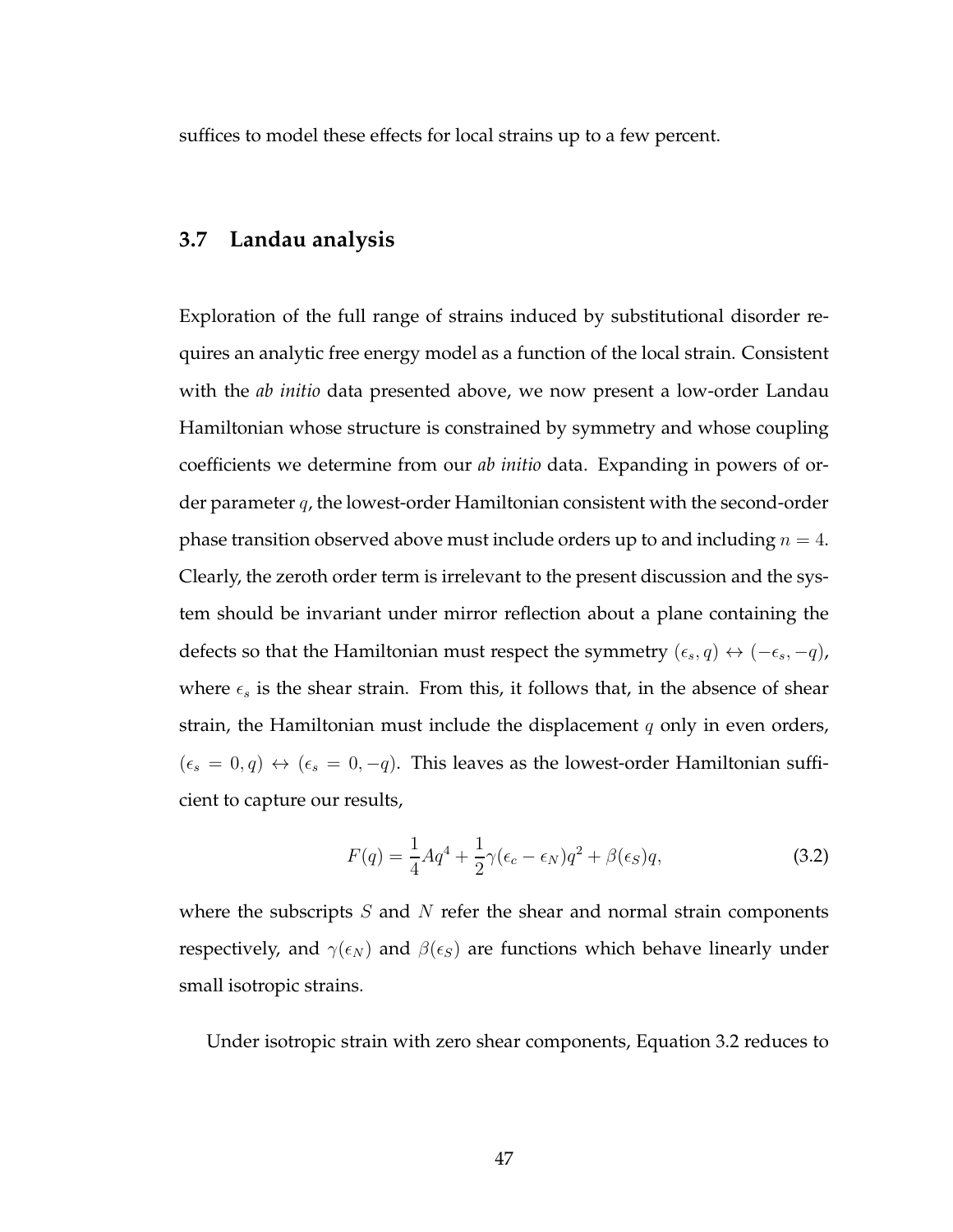$A (H/B<sup>4</sup>)$  $\gamma_N$  (H/B<sup>2</sup>)  $\beta_{S}$  (H/B)  $\epsilon_{c}$  (%)  $4.7 \times 10^{-4}$  0.075 0.079 0.2

Table 3.2: Landau expansion coefficients for strain measured in fractions (not

percent) and free energy measured in hartree.

the Landau Hamiltonian

$$
F(q) = \frac{1}{4}Aq^4 + \frac{1}{2}(\epsilon_c - \epsilon_N)\gamma_N q^2,
$$

where  $\gamma_N$  is the coefficient of the leading term of the function  $\gamma(\epsilon)$ . This reduced Hamiltonian predicts a structural phase transition for  $\epsilon > \epsilon_c$ , with magnitude of displacements  $q_0^2(\epsilon) = \gamma_N(\epsilon - \epsilon_c)/A$  and a potential barrier  $\sqrt{\Delta F(\epsilon)} = \gamma_N(\epsilon - \epsilon_c)/A$  $\epsilon_c)/\sqrt{2A}.$  The linearities of  $q^2$  and  $\sqrt{\Delta F}$  with strain agree well with our *ab initio* results shown in Figure 3.6 as mentioned above, and allow us to obtain  $A$ ,  $\gamma_N$ and  $\epsilon_c$ , which appear in Table 3.2.

Under the combination of nonzero shear and isotropic tensile strain, Equation 3.2 includes terms of linear order in the shear and results in the following for the asymmetry (details in the Appendix),

$$
\Delta(\epsilon_N, \epsilon_S) = 2\beta_S \epsilon_S q_0(\epsilon_N),\tag{3.3}
$$

where  $q_0(\epsilon_N) = \sqrt{\gamma_N (\epsilon_N - \epsilon_c)/A}$ , and  $\beta_S$  is the coefficient of the leading order in the function  $\beta(\epsilon_S)$ . The linear dependence of the resulting asymmetry  $\Delta$  on  $\epsilon_S$ agrees well with our *ab initio* results shown in Figure 3.7 and allows us to obtain the parameter  $\beta_{S}$ , which also appears in Table 3.2.

Finally, for the case of anisotropic strain, which also breaks the symmetry of the minima, the detailed analytic forms for  $\gamma(\epsilon_N)$  and  $\beta(\epsilon_S)$  depend on the interplay of symmetry between the defect and the strain and should not depend on the nature of the underlying atomic interactions. Accordingly, in the Appendix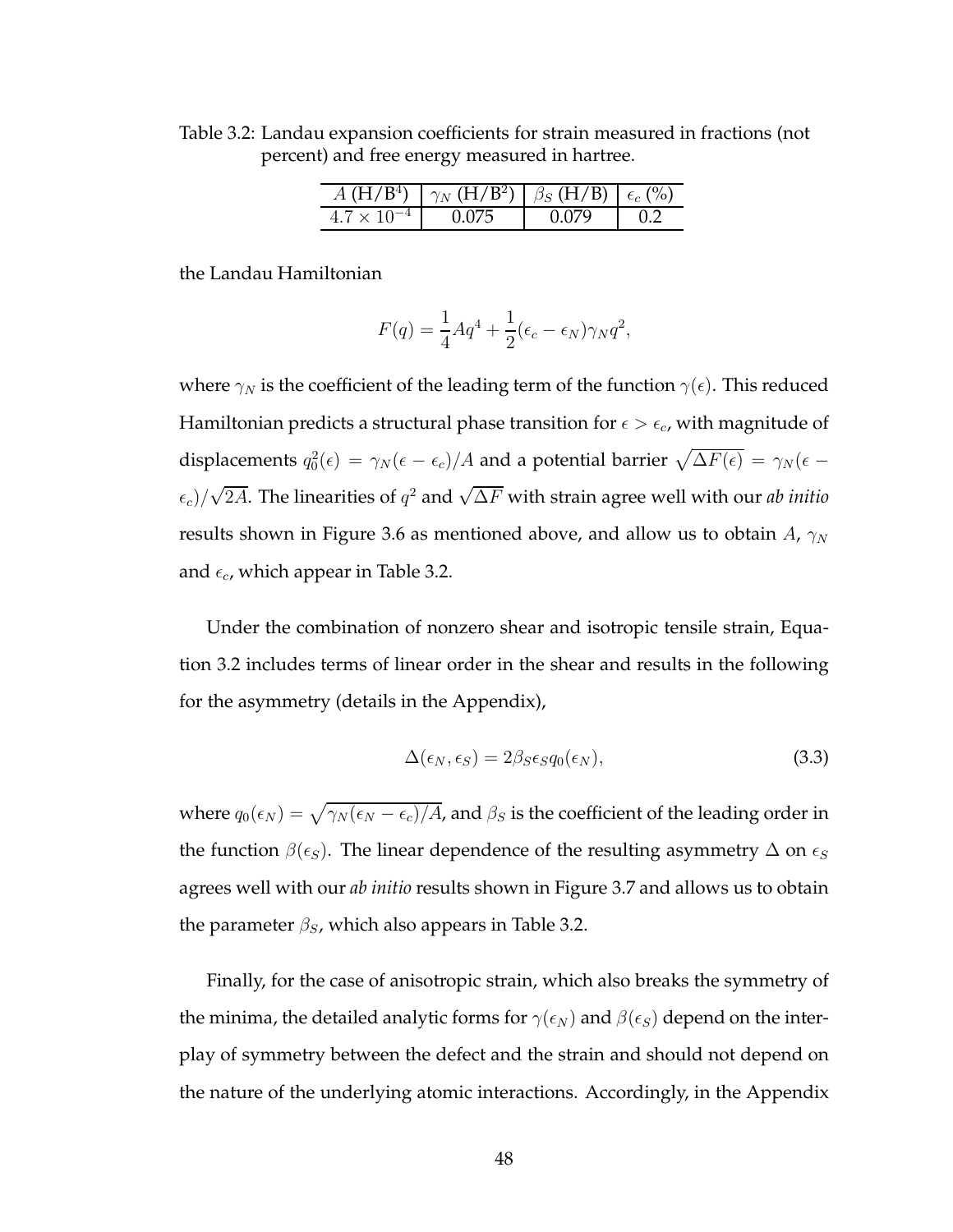we explore the analytic structure (not the values of the coupling coefficients) of these functional forms within the interatomic potential model described in Section 3.2 above. As described in the appendix, for the fully anisotropic case, we find that the coupling term  $\gamma$  generalizes to a Pythagorean mean displacement from the critical value whereas the coupling term  $\beta$  generalizes to a (linear) arithmetic sum,

$$
\gamma(\epsilon_N) = \gamma_N \sqrt{\sum_N (\epsilon_N - \epsilon_c)^2 / n_N} \tag{3.4}
$$

$$
\beta(\epsilon_S) = \beta_S \sum_S \epsilon_S. \tag{3.5}
$$

Accordingly, our further analyses employ these basic functional forms for the Landau Hamiltonian, while employing the parameters  $\gamma_N$ ,  $\epsilon_c$ , and  $\beta_S$  as determined from our *ab initio* calculations and displayed in Table 3.2.

## **3.8 Spectral properties of the di-substitution**

With the model Hamiltonian fully constructed and its parameters determined *ab initio*, we now predict the spectral quantities that can be expected to result from the interaction of the di-substitution defect with the local strain fields resulting from substitutional disorder.

In order to determine the energy-level splittings of the two-level states, which correspond to the absorption frequencies in the experiments, we solve a one-dimensional Schrödinger equation in the coordinate  $q$  for a particle with the effective mass of 25.466 u moving subject to the potential energy given in Equation 3.2. (The effective mass is computed as the weighted average mass where the weights are the square of displacements along the reaction coordi-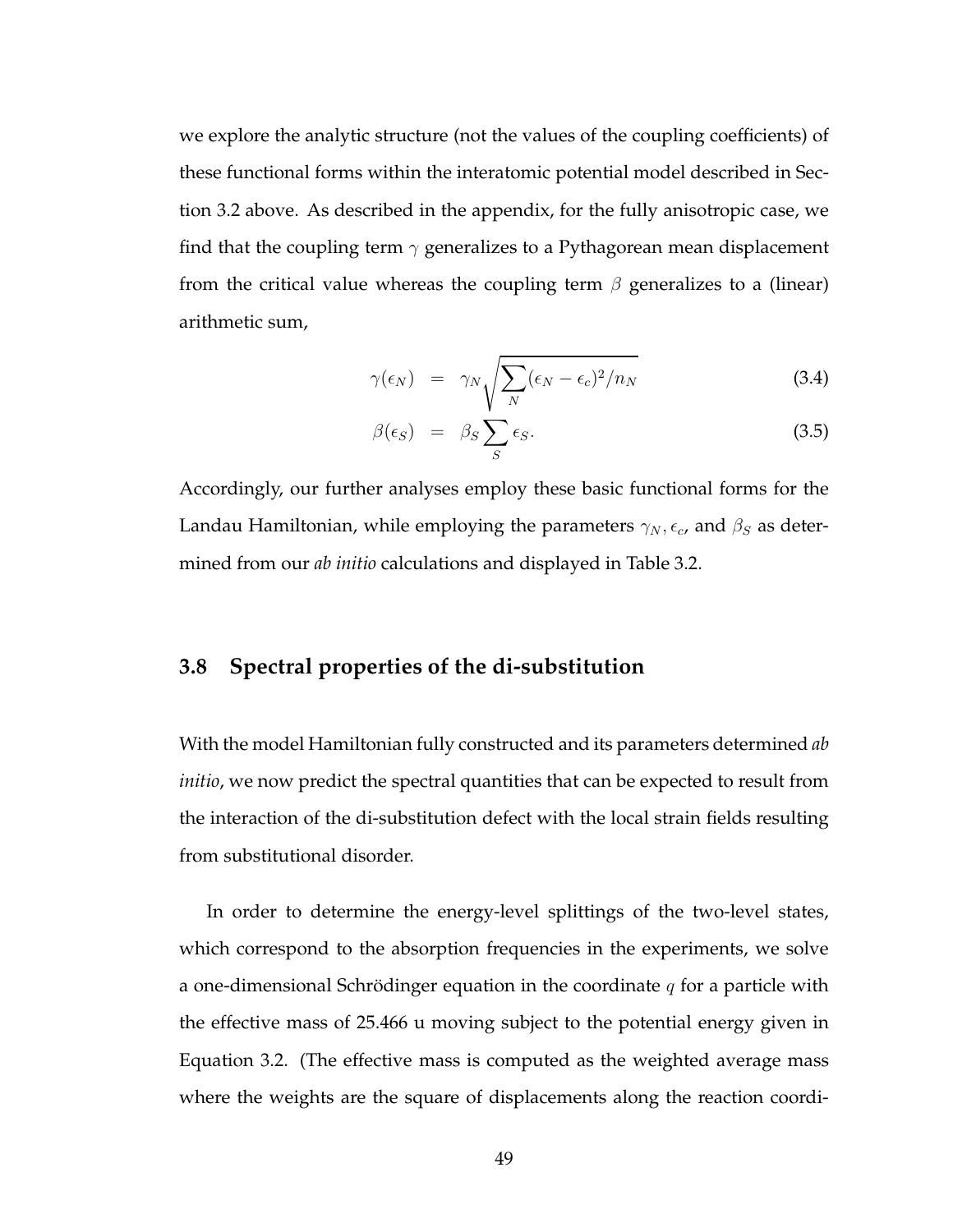nate,  $m_{eff}=\sum_{i}M_{i}\Delta x_{i}^{2}/\sum_{i}\Delta x_{i}^{2}.$  Using our local minima configurations under a typical strain of 0.5%, we find  $m_{eff}$  =25.466 u, which is much closer to the fluorine atomic mass 18.998 u than the barium atomic mass 137.327 u.) Figure 3.8 shows the resulting energy-level splittings (between the ground and first excited state) as a function of (Pythagorean mean) distance from critical normal strain, for a variety of (sum of) shear strains, and compares these with the range of frequencies measured in the experiments, 10 to 55  $\mu$ H (66-360 GHz). Coincidence between the predicted two-level splittings and the range explored in the experimental measurement occurs for sum of shear strains with absolute value less than 0.03% and, simultaneously, tensile strain within a range of 0.3 to 0.5% of the critical strain. (The critical strain for tensile strain is  $\epsilon_c \approx 0.2\%$ .) The next section considers the concentration at which we should expect di-substitutions to occur with local strains in these ranges in order to determine whether they actually can be responsible for the absorption observed in the experiments.

#### **3.9 Statistical Analysis of Strain Distribution**

Above we find that only a narrow range of strains induce level-splittings in the experimentally observed range. At the experimentally observed two-level center concentration of ∼10<sup>−</sup><sup>7</sup> per barium site, it would be impractical to search for such occurrences in *ab initio* calculations of random distributions of defects. Because at this stage we only require a basic estimate of the likelihood of strains occurring in the correct range, we instead employ a combination of statistical analysis with continuum and interatomic potential modeling. The fact that the latter two approaches give reasonable descriptions of, at least, long-range strain fields, justifies their use to give an approximate description of the distribution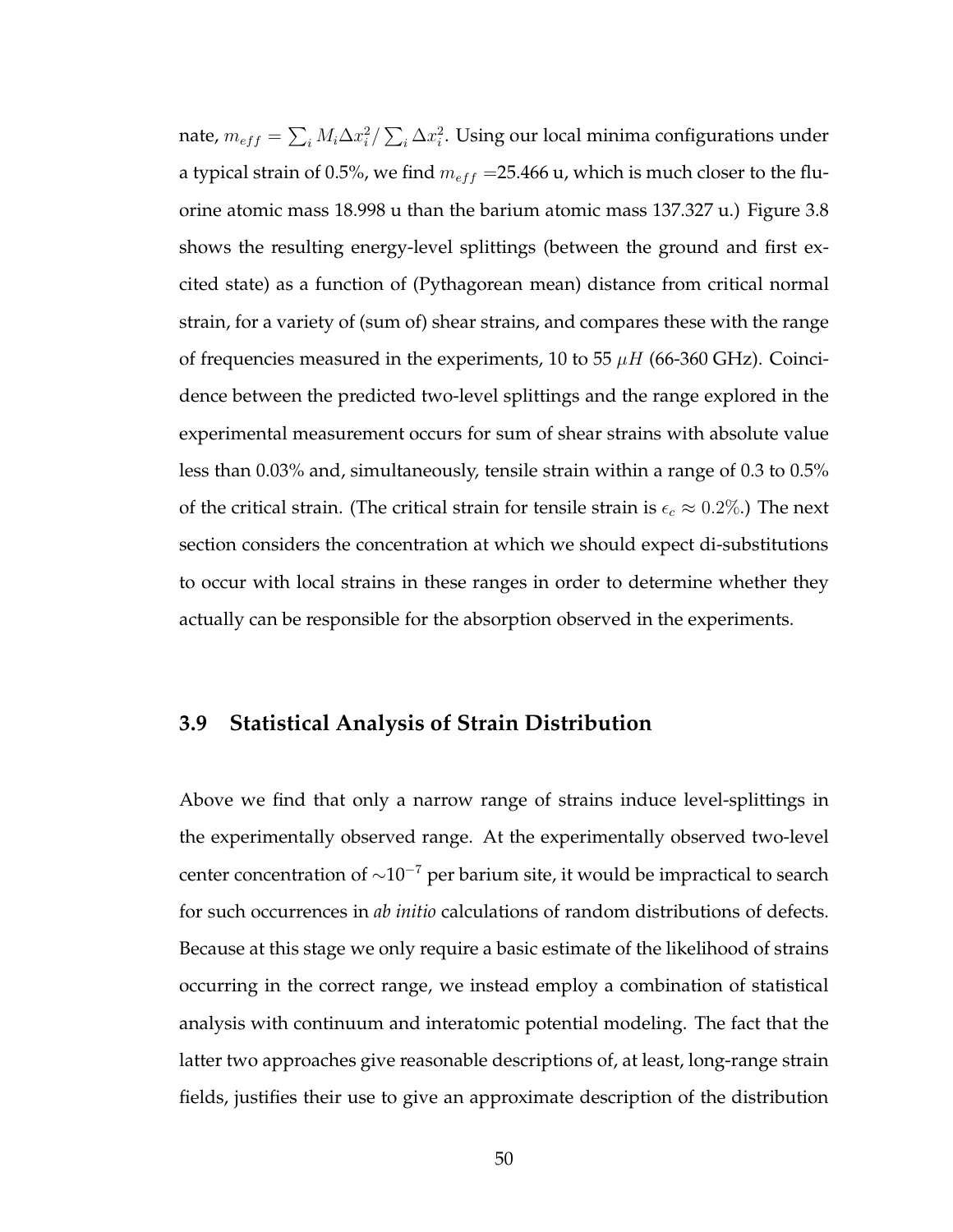

Figure 3.8: Two-level state excitation energies of di-substitutions as a function of tensile strain: shear strains of 0%, 0.01%, 0.02%, 0.03% and 0.04%(lower to upper curves, respectively), lower and upper ranges of excitation spectrum observed in the spectroscopic measurement [110] (horizontal lines).

of local strain fluctuations.

In order to simplify our analysis to determine a first estimate of the concentration of two-level centers with excitation energies in the experimentally observed range, we assume that the formation of a di-substitution is independent of the local strain, so that the density of two-level states is

$$
n_{\text{TLS}} = P_{\text{strain}} \times P_{\text{di}},\tag{3.6}
$$

where  $P_{di}$  is the probability of di-substitution formation at a particular barium site, and  $P_{\text{strain}}$  is the probability of strain fluctuation in the suitable range to account for the observed two-level centers.

To determine the occurrence probability  $P_{di}$  of the di-substitution itself, we first note that if the placement of substitutions at defect concentration  $c$  were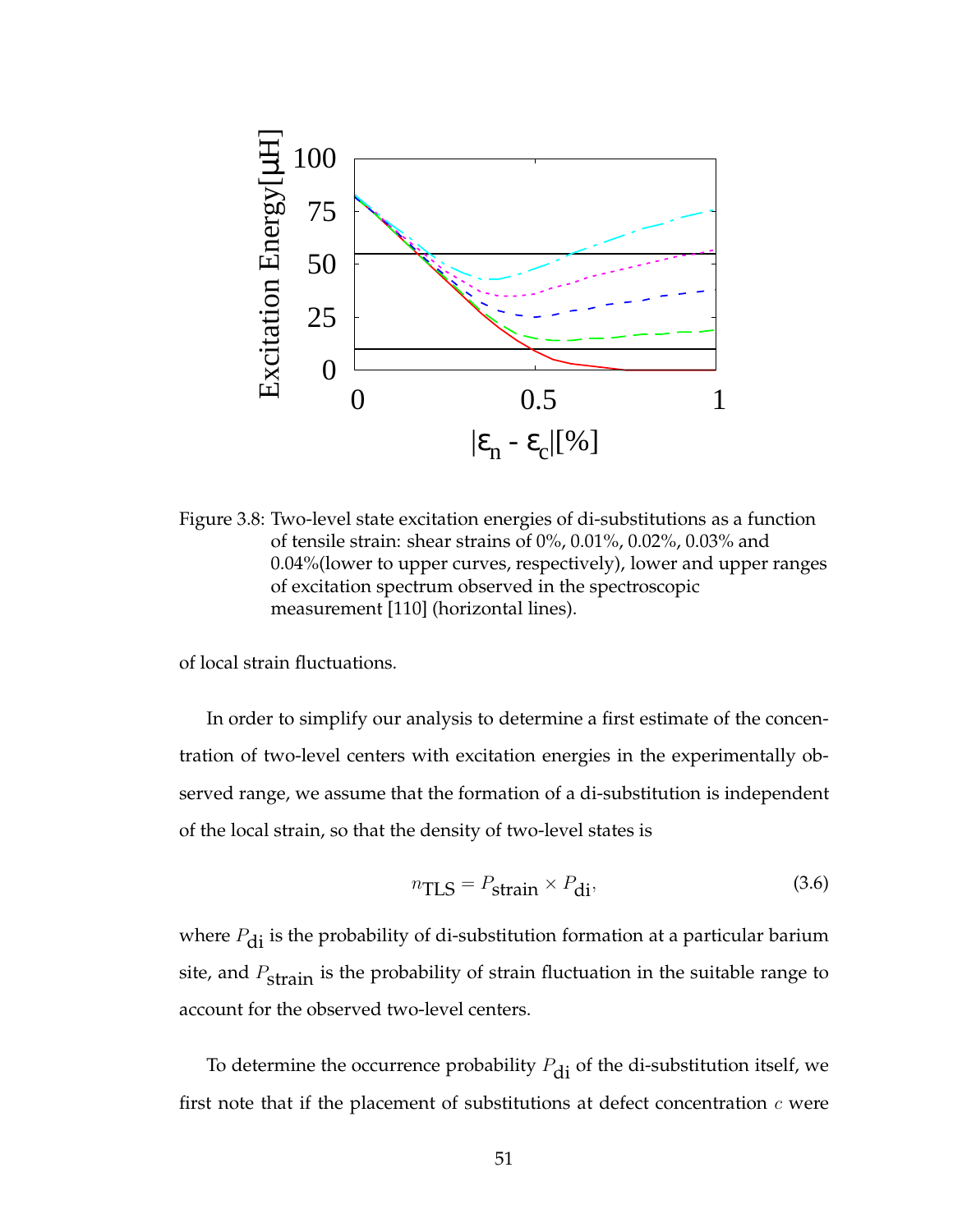completely independent, this probability would be  $P_{\text{di}} = Nc^2(1-c)^{m-1}/2$ , where  $N$  and  $m$  are number of nearest neighbor cation sites to, respectively, either (a) a single cation site or (b) an already-formed di-substitution defect  $(N = 12, m = 18$  in this case), with the factor of two correcting for over-counting the same di-substitution as belonging to two separate cation sites. The substitutions, however, have an attractive interaction, as Figure 3.9 shows. This interaction is negligible compared to thermal energy scales (1 mH  $\approx k_BT$ ) at room temperature) except when the substitutions occur on neighboring sites, where there is an attractive interaction of about  $\Delta E = 2$  mH. Accounting for this by a nearest neighbor enhancement factor  $\alpha = e^{\Delta E/k_BT}$ , where  $T$  denotes the effective temperature scale at which the substitutional configuration becomes frozen-in, the probability of formation of a di-substitution (as opposed to single substitutions or higher order clusters) becomes

$$
P_{\mathbf{di}} = Nc^2 \alpha (1 - c\alpha)^m / 2 \text{ per site.}
$$
 (3.7)

Taking the substitutional freeze-in temperature to be about 1700 K, taken from the annealing temperature in the spectroscopy measurement[110], gives  $\alpha \approx$  $e^{0.38}$  and then, for the critical dopant concentration  $c = 0.08$  observed in the experiments, we find  $P_{\text{di}} \simeq 0.0060$ .

Next, to determine the distribution of local chemical strains, we first determine the strain field from an isolated substitution, using the interatomic potential to give what should be a reliable estimate of this essentially continuum elastic property. Then, at the concentration of  $c = 0.08$  from the experiments, we construct over  $10^7$  random substitutional configurations in large supercells of size  $5 \times 5 \times 5$  and employ the principle of super-position from continuum elasticity theory to estimate the resulting local strain at a given site. Finally, we gather statistics of the local strain for  $10<sup>7</sup>$  sample configurations.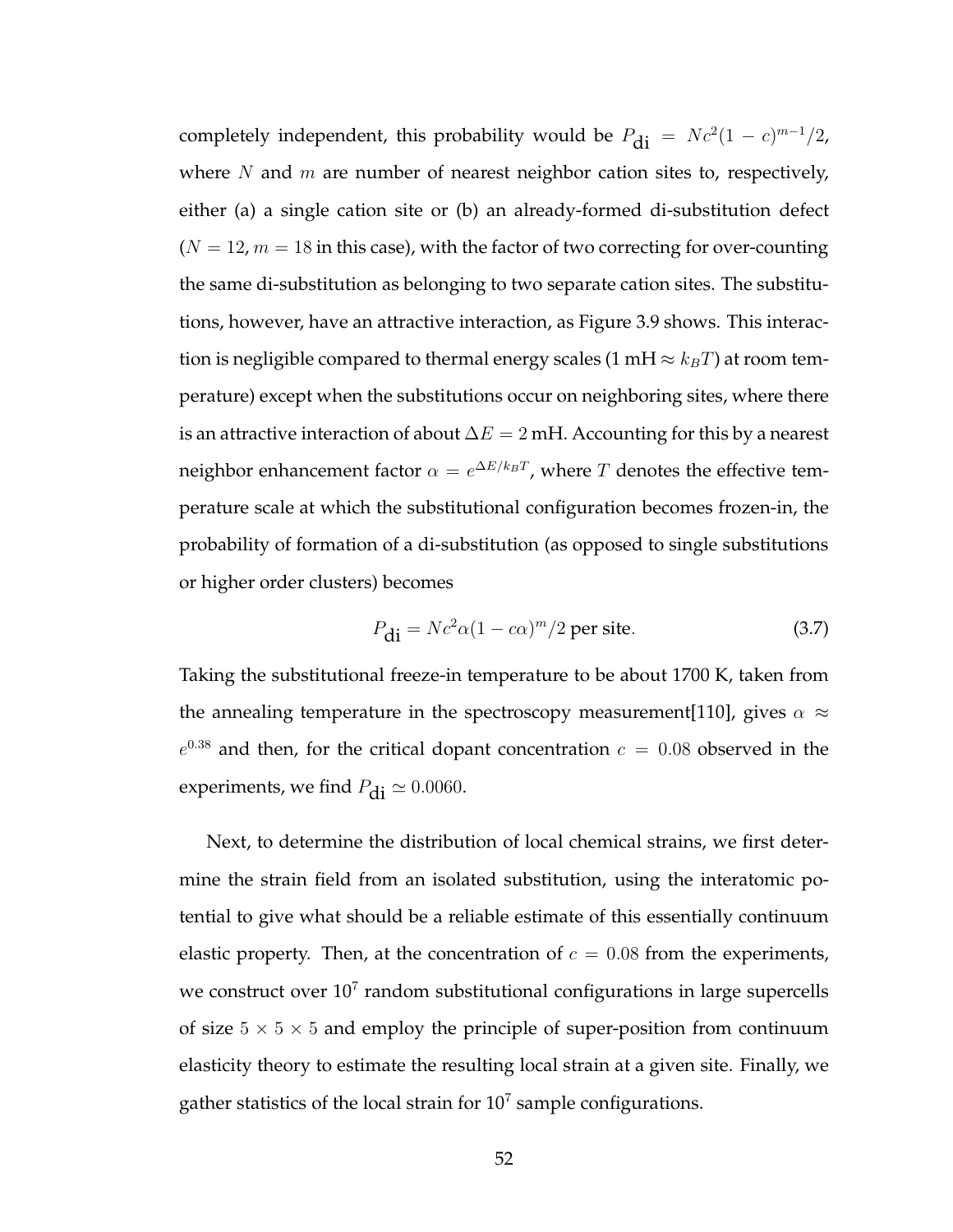

Figure 3.9: Interaction energy of substitutions as a function of distance with the closest arrangement as reference to the energy. Data show that there is relatively little interaction until substitutions site on neighboring sites (distance  $\approx$  8 bohr).



Figure 3.10: Cumulative probability distribution of Pythagorean mean of normal components of strain. Statistical sampling with the interatomic potential model for 1500 atom cell with random dopants of average concentration 0.08.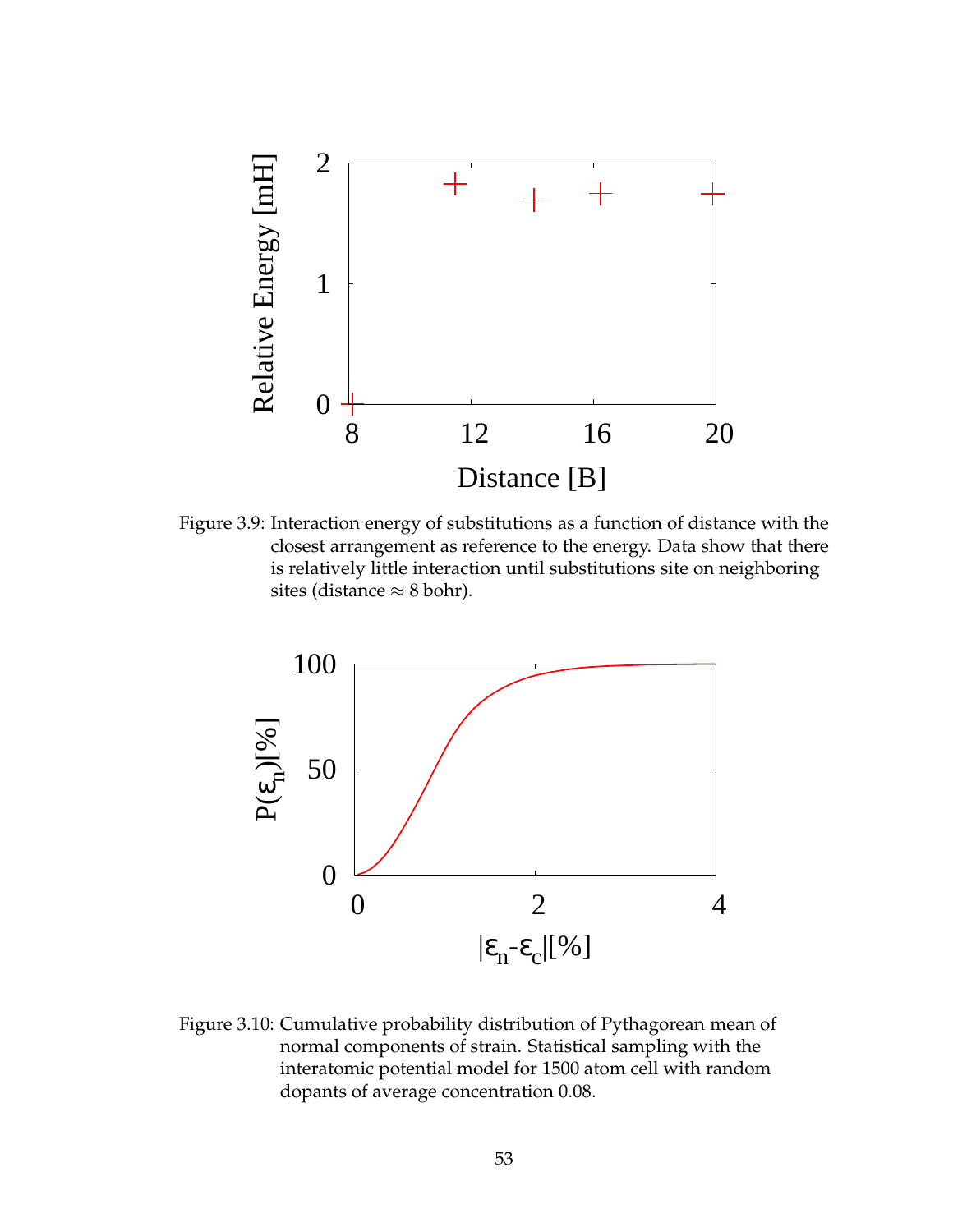

Figure 3.11: Cumulative probability distribution of sum of shear components of strain. Statistical sampling with the interatomic potential model for 1500 atom cell with random dopants of average concentration 0.08.

From this statistical sample, we find the fraction of sites with the appropriate range of shear and normal strain simultaneously,  $|\sum_{i\neq j}\epsilon_{ij}|< 0.04\%$ ,  $(0.3\%)^2<$  $(1/2)\sum_i(\epsilon_i-\epsilon_c)^2 < (0.5\%)^2$  according to Eqs. (3.4 and 3.5), to be  $P_{\text{strain}} = 0.0053$ with both places statistically significant. To better understand the origin of this result, Figures 3.10 and 3.11 show the cumulative probability distributions of root-mean-squares of normal components and sums of the tensile components of the local strain, respectively. If the normal and shear components of strain were completely uncorrelated, then the probability of finding the suitable range of strain is determined as the product of the independent probabilities for each component. These independent probabilities, in turn, equal the product of the slope of each distribution curve with the width of the range of concern, yielding 0.084 and 0.042, respectively. This independent probability analysis would then give an estimate of 0.0035, in reasonable agreement with our value from direct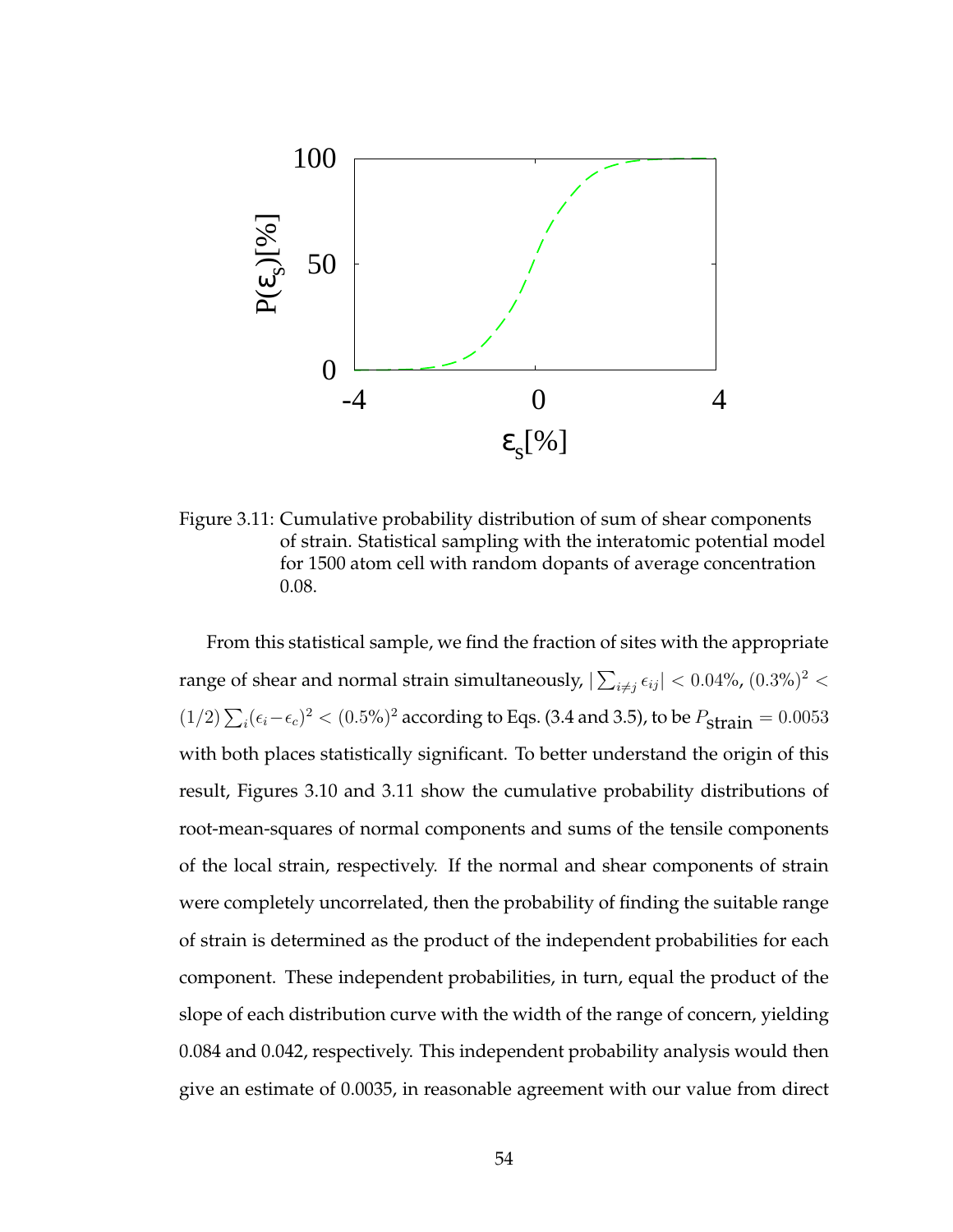correlated sampling.

Now, using our value  $P_{\text{strain}} = 0.0053$  for the likelihood of having strain in the correct ranges, and our probability  $P_{di} \simeq 0.0060$ , we predict a density of two-level centers of  $n_{\text{TLS}} = 3.2 \times 10^{-5} / \text{site}$  which is within two orders of magnitude of the absorption strength from the spectroscopic measurement  $2\times10^{-7}/\mathrm{site}$ , reasonable agreement given the approximate nature of our counting analysis for the prevalence of isolated di-substitution defects. (The results are fairly sensitive to the freeze-in temperature, choosing 700 K instead of the annealing temperature brings the results to within an order of magnitude.)

Very importantly, the fact that we are finding an *overestimate* implies that disubstitutions with the appropriate splittings occur in more than sufficient numbers to account for the optical DOS and that the di-substitutions must be considered strong candidates for a significant portion of the observed absorption. The fact that our result is somewhat too high suggests that perhaps additional effects (strain fields from dislocations or other defects) quench out some of the di-vacancy centers.

Finally, to compare in more detail with the spectroscopic measurement, we split the measured spectrum range into several frequency intervals and evaluate the density of two-level centers for each interval, which is equivalent to taking numerical derivatives of the density of states at a given energy. Under the assumption of an approximately constant dipole strength  $\mu_b$ , this derivative is, up to a constant factor, precisely the optical density of states, which is the experimentally observed quantity. Figure 3.12 presents the resulting computed density of TLS for five  $10\mu$ H wide intervals, covering from 0 to  $50\mu$ H  $(4.56\mu H = 1 cm<sup>-1</sup>)$ . The general features we observe are precisely those found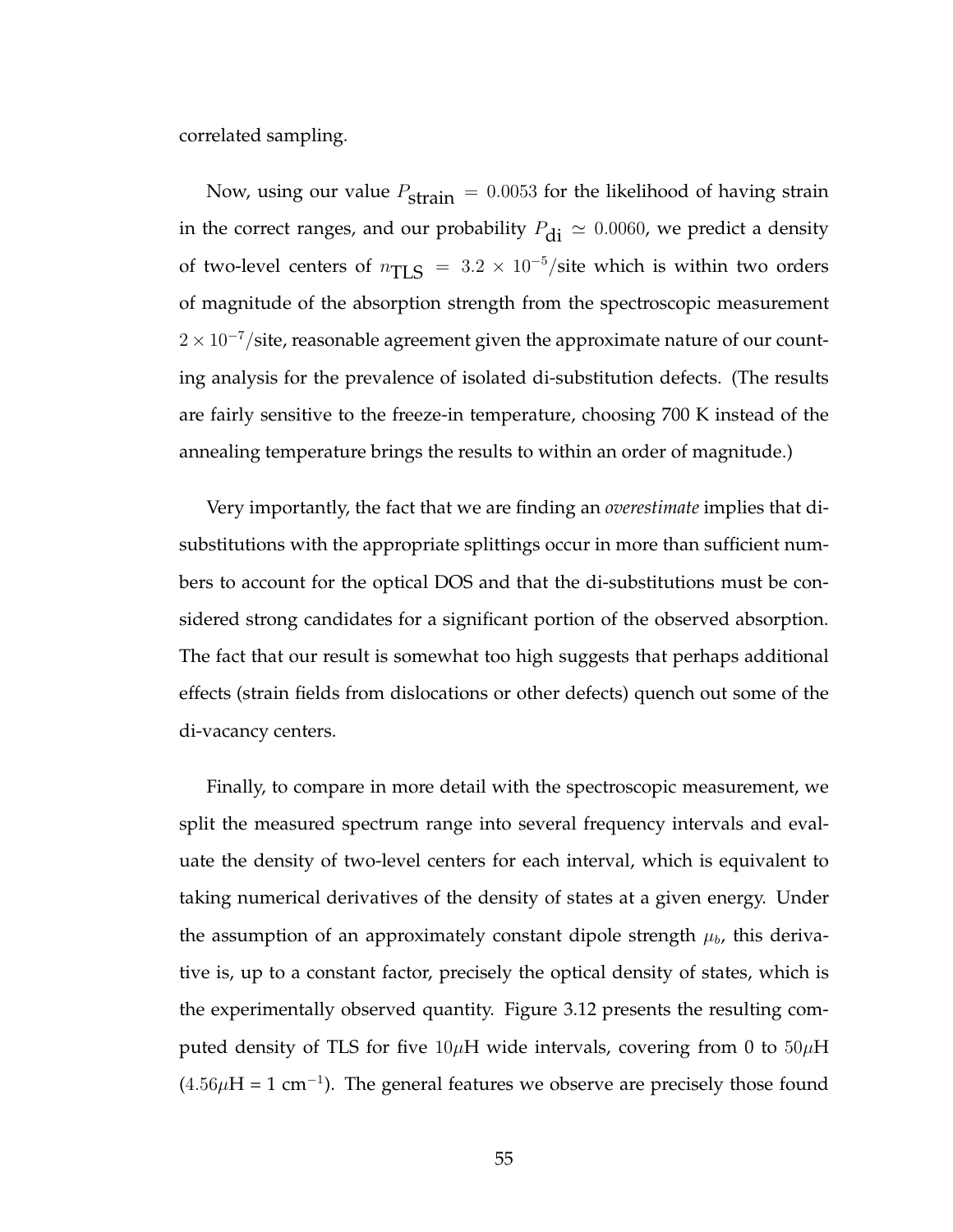

Figure 3.12: Calculated TLS density within various frequency intervals. Intervals are 10  $\mu$ H wide, with data points located at the center of each interval. Error bars correspond to  $\pm 1 \sigma$  ranges based on Poisson statistics.

in the experiments at 8% nominal concentration (compare to long dashed curve in Figure 3.1, which is adapted from J. P. Wrubel *et al.*[110]): a fairly constant concentration at low frequencies, with steeper drop off toward zero concentration at higher frequencies. We also find rough agreement (which is impressive given the approximate nature of our statistical analysis and present assumption of constant  $\mu_b$ ) for the frequency range corresponding to the drop off. We find the drop off to begin between 15–25  $\mu$ H (=3.3–5.5 cm<sup>-1</sup>), whereas the steeper drop off in the experiments occurs between 9–11 cm<sup>-1</sup>. These results are quite promising as no theory as yet has made a prediction for the existence or location of this drop off. More careful investigation of this issue clearly is warranted.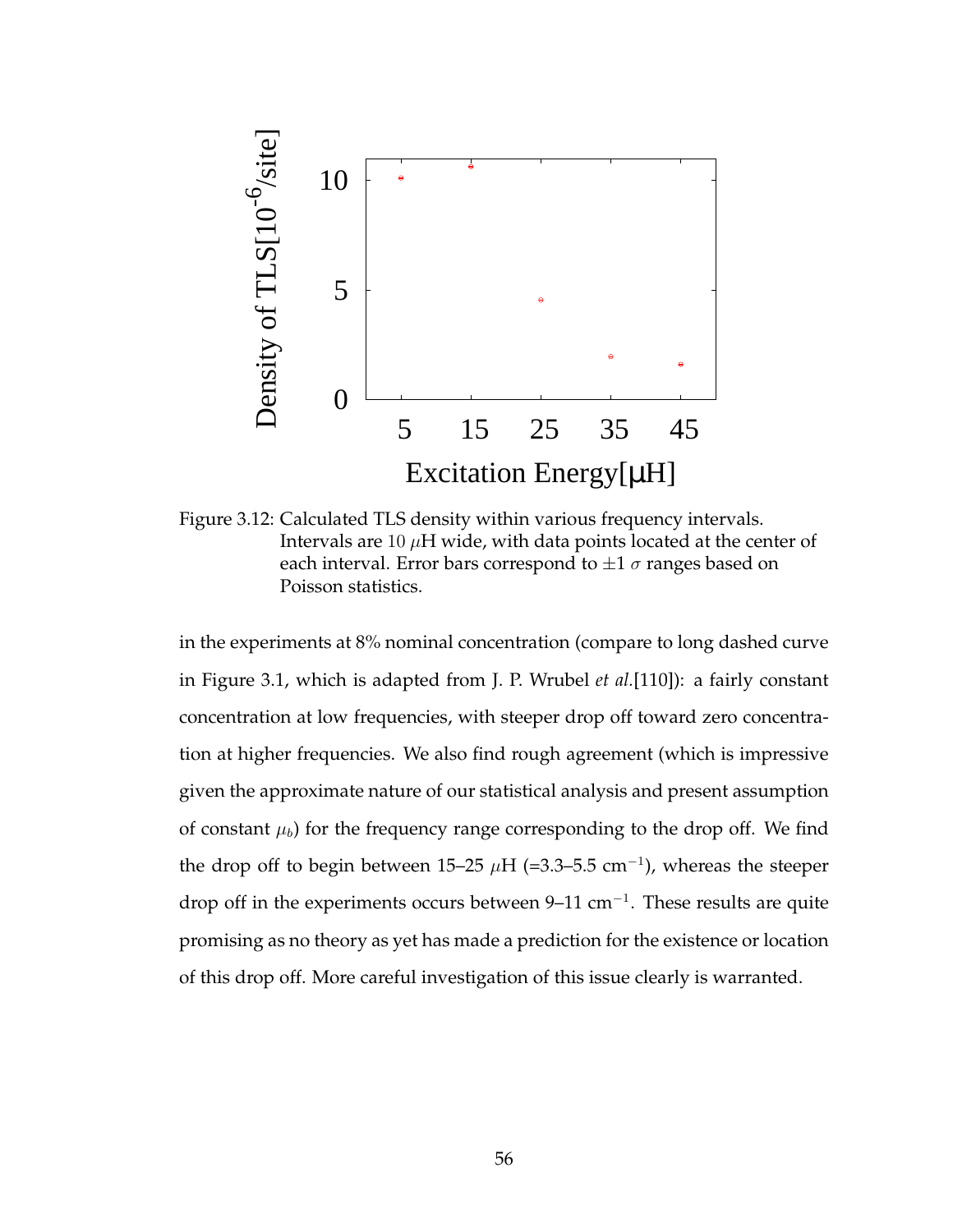# **3.10 Conclusion**

We present a quantitative *ab initio* study of two-level states in a class of glasslike substitutional mixed crystals. The two-level states appear to arise from a structural instability followed by rearrangements of fluorine atoms, driven by fluctuating local chemical strains due to random displacements of the substitutions. Our data indicate that the structural instability is well described as a second-order phase transition governed by the tensile component of strain, with the shear component adding an asymmetry to the potential energy surface. A Landau free-energy Hamiltonian captures well the interaction of strain with the reaction coordinate connecting the minima associated with the two-level centers. With parameters determined from *ab initio* calculations, this microscopic Hamiltonian successfully predicts the two key observables of the two-level centers, the excitation spectrum and the optical density of states, both yielding results in good agreement with THz spectroscopy data, *including* a finite density of TLS's in the zero-frequency limit. This success suggests not only that fluctuating local crystal strains should be considered as one of the many mechanisms explaining TLS behavior, but also that the combination of *ab initio* calculation with similar analyses opens a promising route study of glassy systems in the future.

Future work should include several more detailed analyses to improve the quantitative predictions of this work. For example, more detailed study of the fluctuations in the local strain fields should include *ab initio* results for the nearfield strain fields from substitutions, as linear elastic theory does not give a particularly accurate description of these. To avoid prohibitively expensive calculations, such results could be combined with linear elasticity theory for the long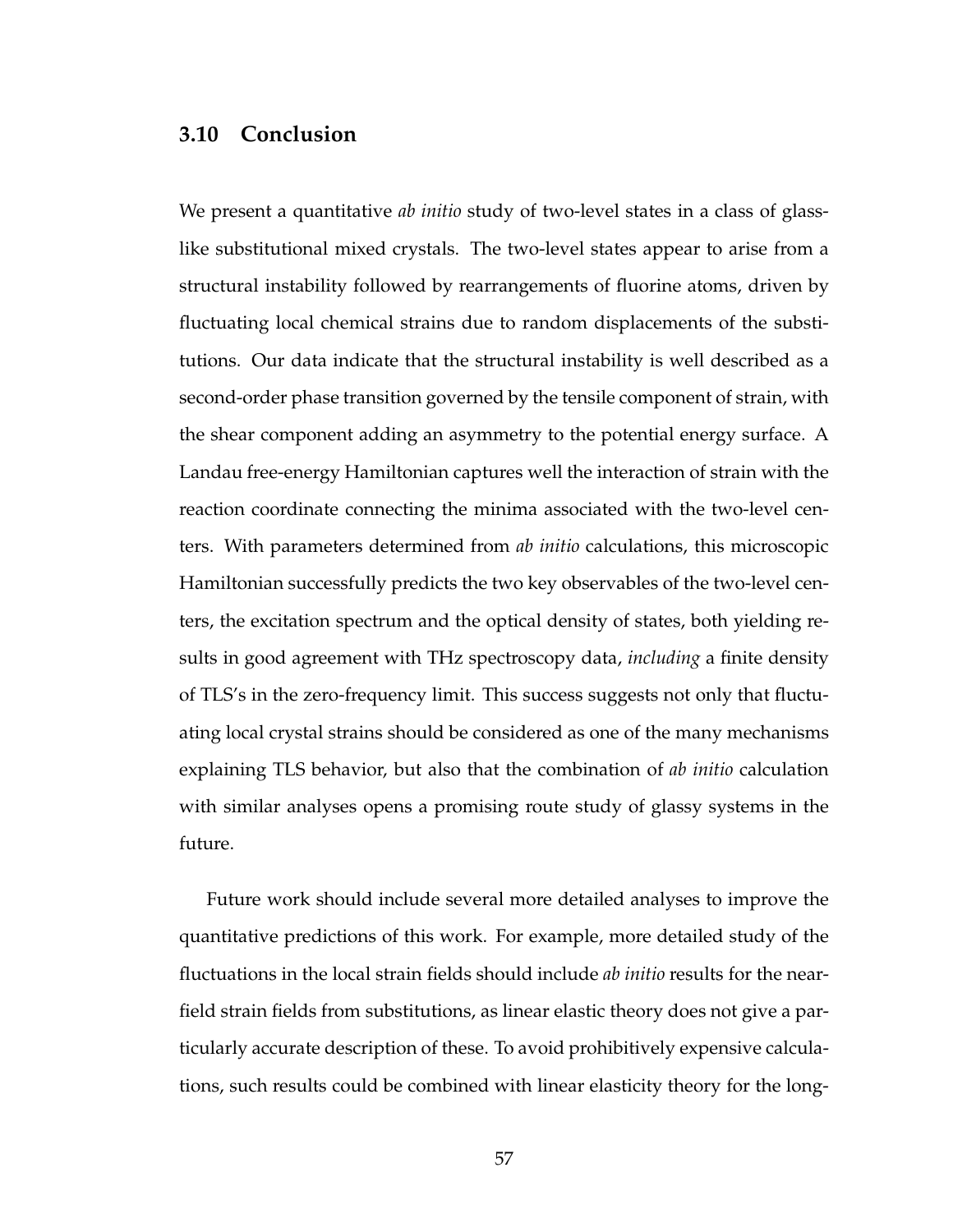range strain fields. Second, a more careful analysis of the statistical corrections due to correlations and possible clustering among the substitutions are also warranted. Third, more detailed analyses incorporating the strain-dependence of the coupling dipole  $\mu_b$  may also improve the quantitative agreement with the experimental observations. Finally, while we have demonstrated that the disubstitution defect is sufficient to account for most, if not all, of the observed experimental signal, further investigations of larger clusters (tri- or quad- substitutions) are also warranted, as these may help to extend our range of frequencies before our predicted drop off at 3.3–5.5 cm $^{-1}$  into better agreement with the experimental observation of this drop off between 9–11 cm<sup>-1</sup> if the above improvements do not lead to better overall agreement.

The authors are grateful to J. P. Sethna and A. J. Sievers for many fruitful discussions.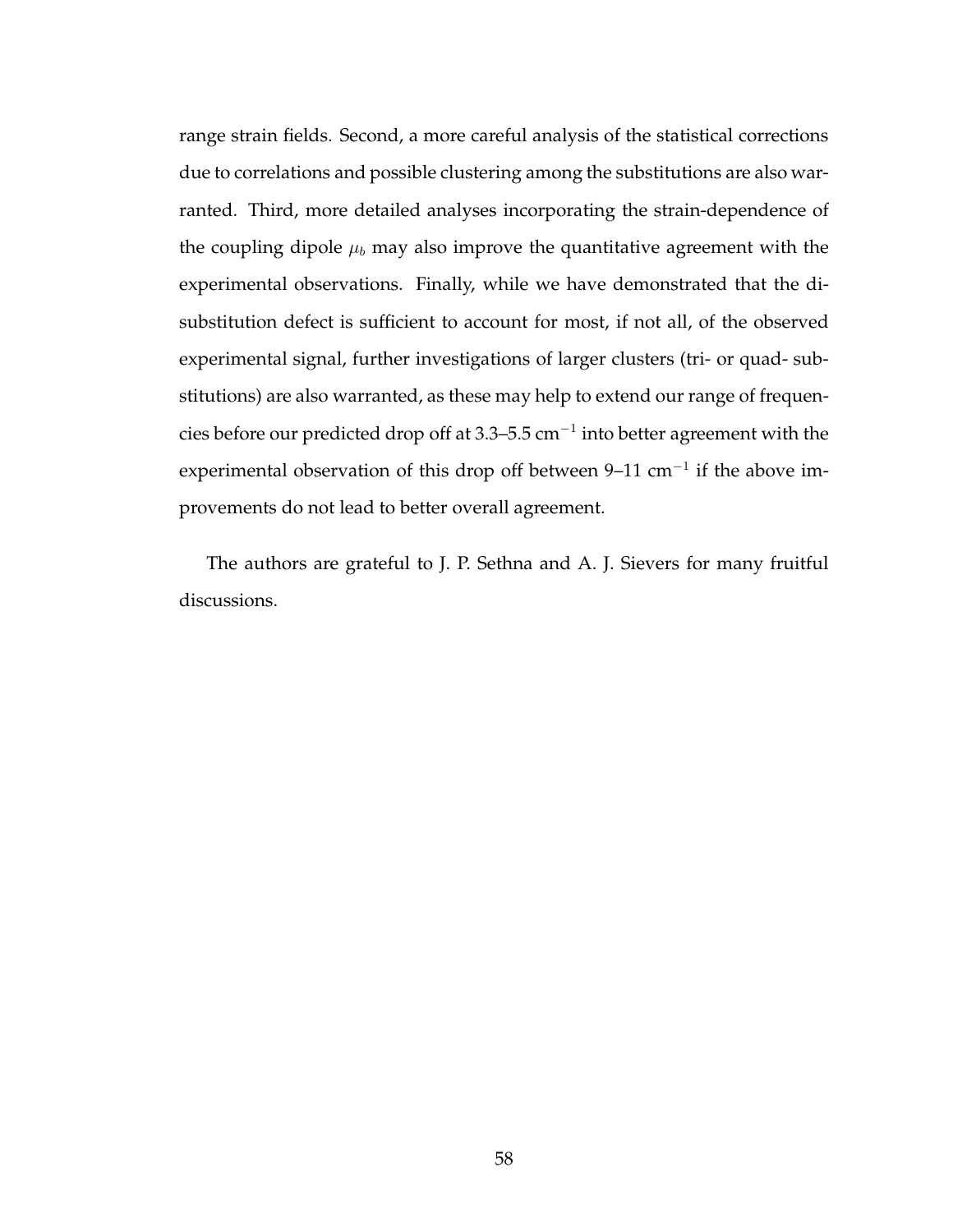#### CHAPTER 4

# **EFFICIENT TREATMENTS FOR SOLVENT ENVIRONMENTS IN EXCITED STATE CALCULATIONS: GW FOR SOLVATED SYSTEMS**

Molecular excitations in dielectric environments have drawn a great deal of interest because manipulation of the molecular environment provides the possibility to engineer photo-excitation processes. Although the polarizable continuum medium (PCM) model, in combination with time-dependent DFT (TDDFT), has been successful in obtaining solvent shifts in exciton energies (*solvatochromic* shifts) for solvated molecules, the standard TDDFT approach is known to be very poor in predicting excitation energies for extended systems such as surfaces.

As an alternative to the TDDFT approach, here we explore the development of efficient solvent treatments for use within the framework of manybody perturbation theory (MBPT) approaches, methods known to give much accurate predictions of excitation energies than TDDFT, and which are capable of addressing quasiparticle energies — something which TDDFT does not predict. These methods include the GW method for quasiparticle energies and the Bethe-Salpeter equation (BSE) for optical excitations.

This chapter deals with the formal development of two approaches to the solvent treatment: (1) joint density-functional theory (JDFT) employing a continuum model of the dielectric response of solvent, and (2) the quantumchemistry inspired molecular embedding method, which is closely related to the cluster expansion approach. Our discussion begins with detailed considerations of the modifications which must be made to the GW method to incorporate such descriptions of the solvent, and then goes on to explore the convergence of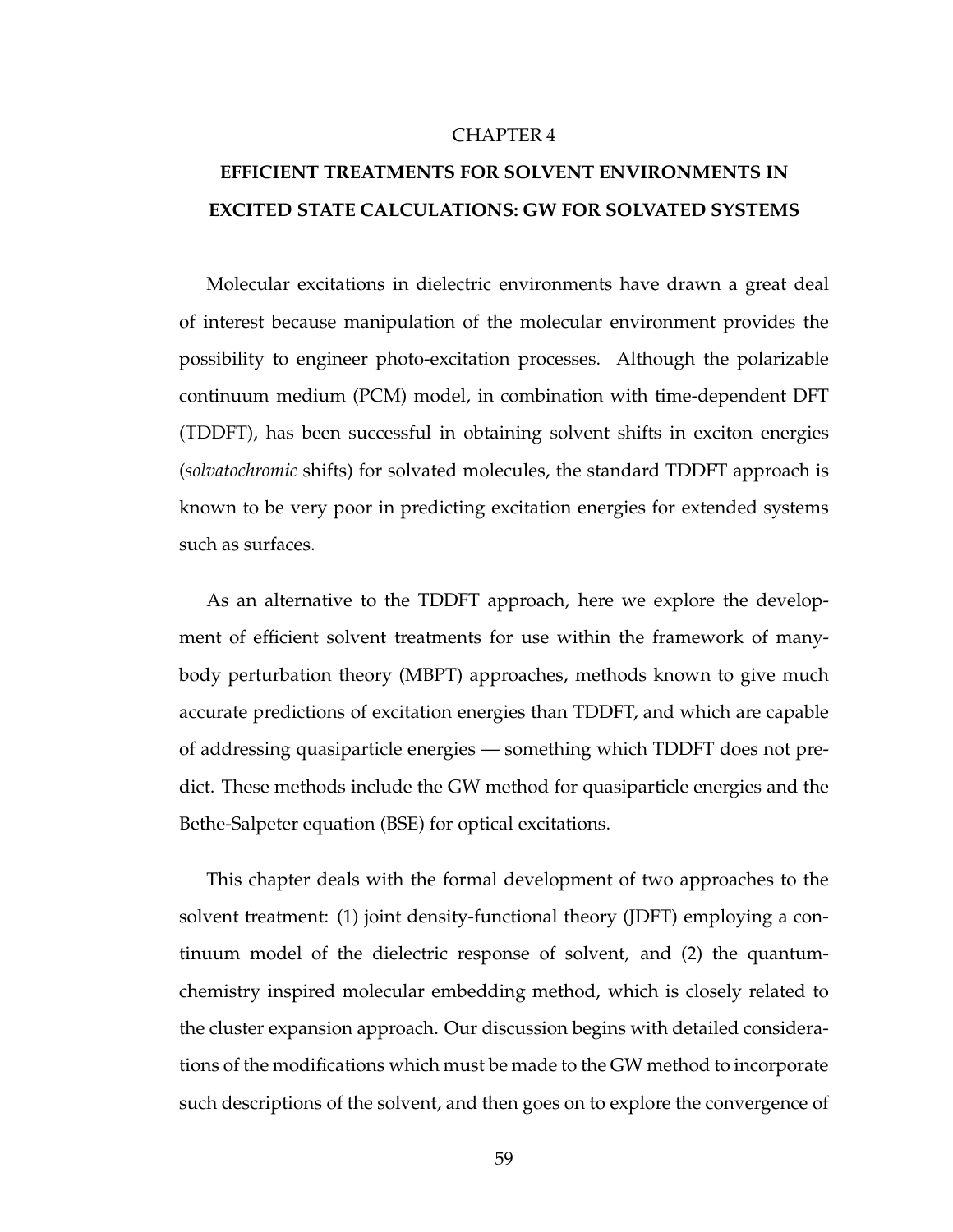the cluster expansion method when applied to molecular embedding. The next chapter will show the results of applying these methods to solvated molecules.

#### **4.1 Introduction**

Incorporation of the environmental effects in excited state calculations are essential for many systems. Numerous biological and electrochemical systems naturally exist dissolved in aqueous solutions. Empirically, it is observed that the excitation spectrum shifts in response to the presence of the environment, thereby opening a pathway to tune excited state properties to specific applications (such as capturing larger portions of the ground-level solar spectrum in solar cells). An example of a successful application is the dye sensitized solar cell immersed in liquid solvent, known as the Grätzel cell[75, 36]. Shift in the excitation spectrum from the gaseous state (i.e., isolated molecules or vacuum) to the crystalline state occurs for most organic molecules such as naphthalene and benzene, common testing systems in many quantum-chemistry calculations.

There have been many attempts to incorporate environmental responses into excited state calculations[21, 72, 29, 42, 39, 33], and these approaches can be grouped into the two main categories: including explicitly the molecular environment[42, 39, 33], and employing a continuum model describing polarization effects[21, 72, 29]. The first approach is commonly applied when atomic coordinates of the entire system are either frozen or easily computable, or with the aid of molecular dynamics for phase-space sampling of structural rearrangements (the QM/MM method). When employing the GW and Bethe-Salpeter equation to compute exciton energies, this is straightforward but quite computationally intensive. Indeed, this approach has been successful in obtaining the exciton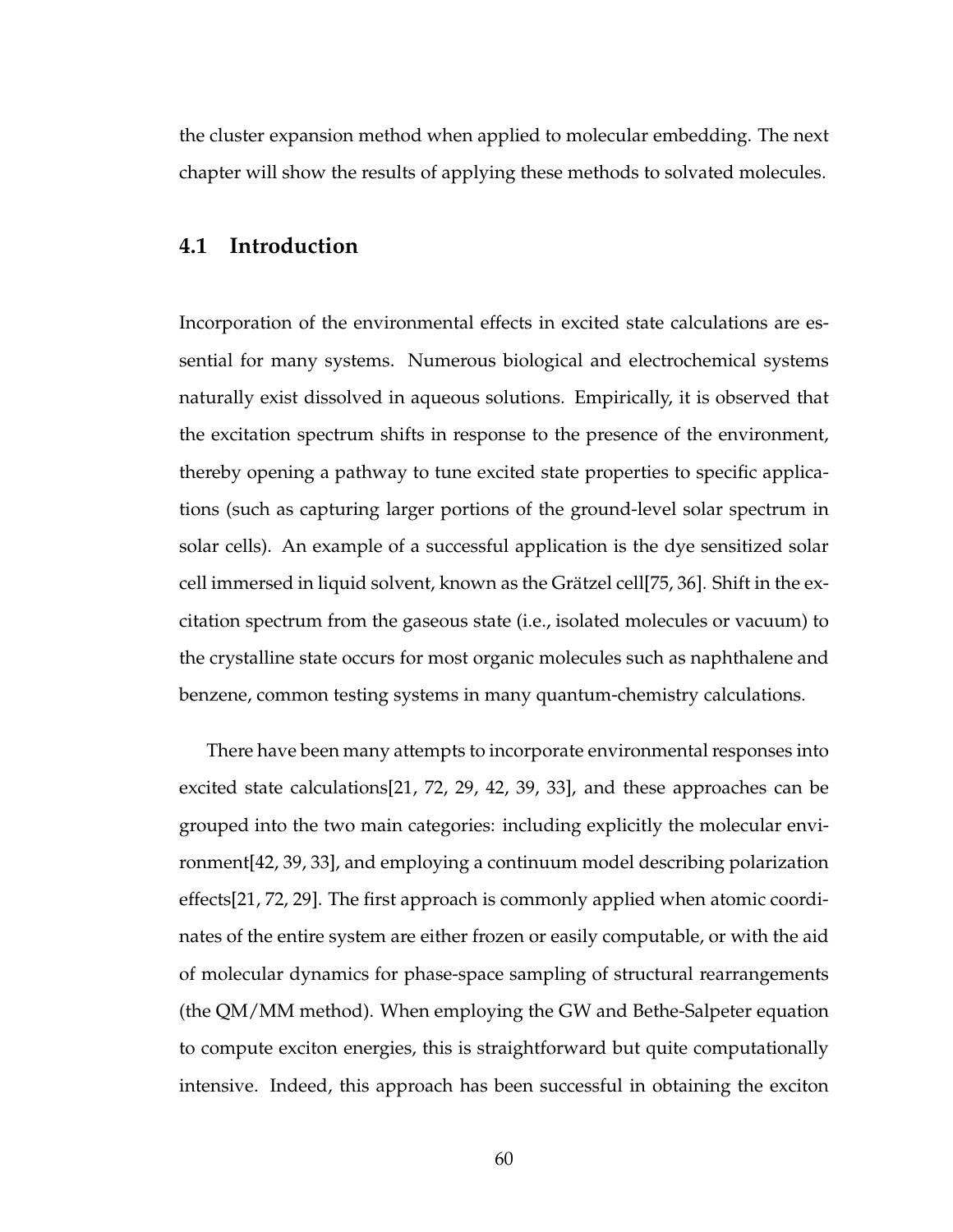energy shift of  $H_2O$  molecules, in going from the gaseous to crystalline phase, and even in going from the gaseous to liquid phase by use of the QM/MM method[42]. However, the computational cost of this approach depends heavily on the simplicity of the molecular structure: specifically, for general solutesolvent systems involving global rearrangement of molecules, the phase space sampling significantly raises computational costs, requiring repetition of a large number of calculations which are already quite expensive.

The continuum description, on the other hand, employs a continuous dielectric function in Poisson's equation to represent the electrostatic response of solvent. This class of approaches, generically known as the polarizable continuum medium (PCM) methods, clearly requires less computational power as only a single excited-state calculation is required. PCM is often incorporated into timedependent density functional theory (TDDFT) calculations, which compute the exciton frequency by solving the Dyson's equation for collective charge fluctuations. This approach has been successful in calculating solvatochromic shifts for various small molecules solvated in aqueous solutions[21, 72]. However, TDDFT calculations are well known to produce wrong predictions for extended systems as a result of the *local* or *semi-local* density functional approximations typically made to the exchange-correlation kernel in the theory[15]. Moreover, the dielectric function in the PCM method fails to incorporate details of the local microscopic structure, which is essential in describing short-wavelength features of the solvent effect.

As a way to evaluate the reliability of the resulting method for calculating quasiparticle states and, ultimately, to find ways to improve upon it, we also here consider a more direct approach, which is to include the RPA response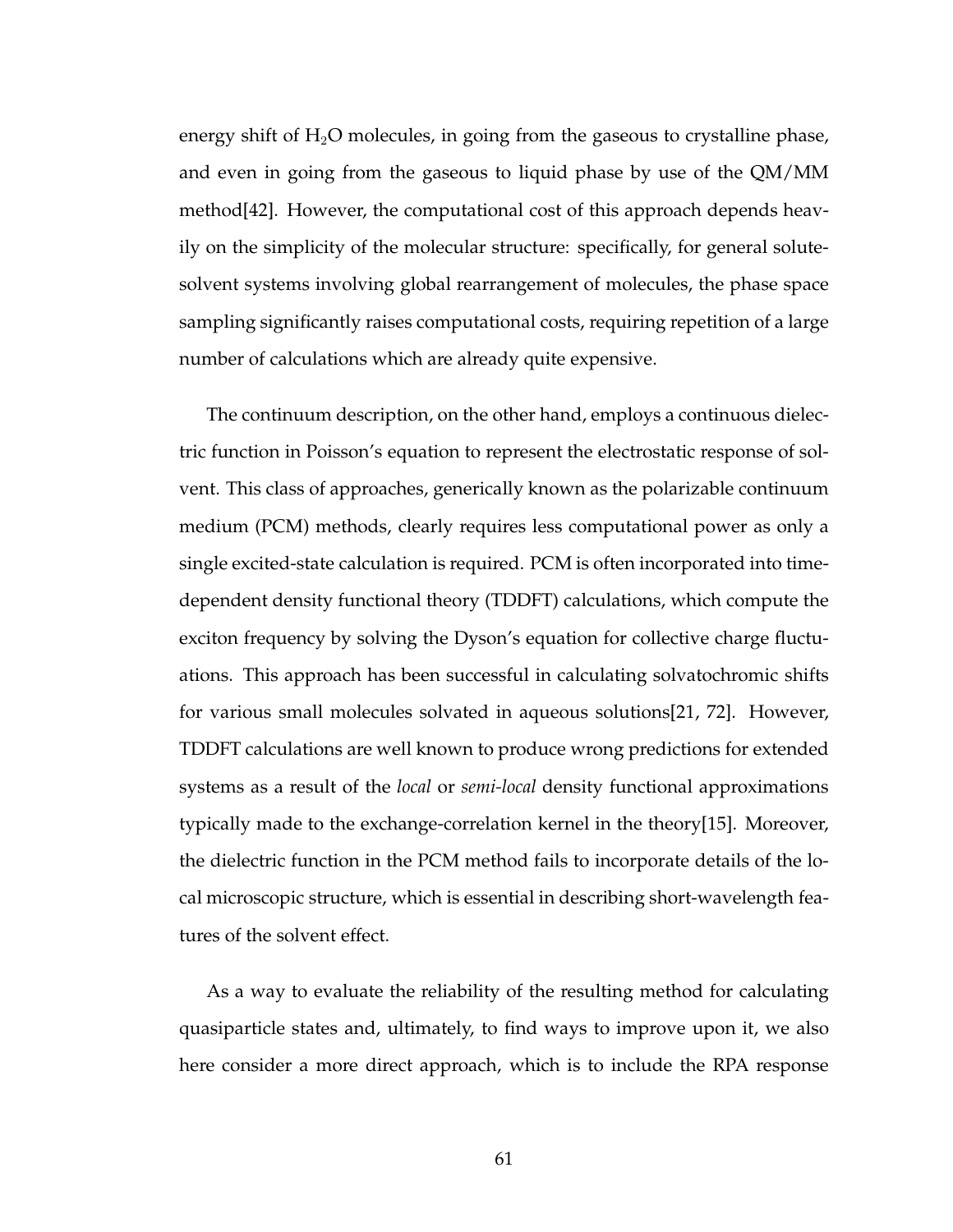function of the solvent system directly into the excited state calculations. To analyze the RPA response of the solvent, we follow an approach inspired by the cluster-expansion methods of quantum-chemistry. In this context, the cluster expansion gives a series expansion of the solvent response whose leading order term is the sum of the responses of individual solvent molecules. With the higher-order terms omitted, the evaluation of the series requires clusters of up to only a few molecules to be considered, which is computationally much less demanding than explicitly computing the response for the entire solvent. It turns out that, in the case of small clusters of  $H_2O$  molecules, including just the first two terms or even just the first term in the response series is sufficient to give quasiparticle energies quite close to those calculated with the full, explicit response function.

## **4.2 Continuum environment approaches**

The underlying picture of the environment in the polarizable continuum method is straightforward. In this picture, the distinction between solute and solvent systems is clear, and the solvent is represented as a smooth continuum of charges. The interaction between solute and solvent is characterized by continuum dielectric screening of the Coulomb interaction taking into account the rearrangements of nuclei and (mostly, for the frequencies relevant to electronic excitations) electrons of the environment in response to the potential fluctuations arising from motion of charges in the solute. To mimic the physical boundary between solute and solvent, the continuum media is assumed to have cavities around solute molecules in which the dielectric screening is zero, *i.e.*  $\epsilon(r, \omega) = 1$ , with the the rest of space treated with the bulk solvent response  $\epsilon(r, \omega) = \epsilon_b(\omega)$ ,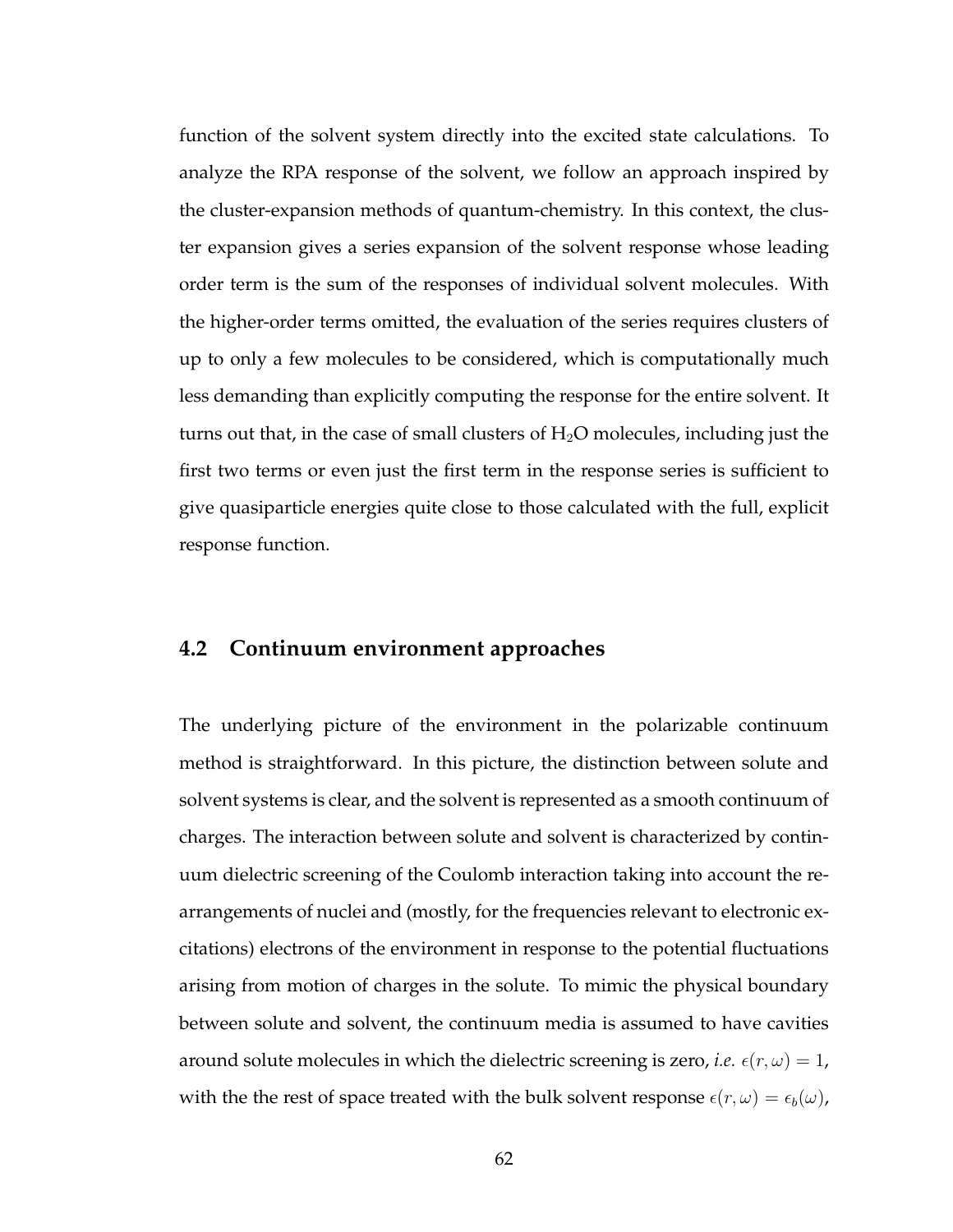where  $\epsilon_b(\omega)$  is the macroscopic dielectric constant of the bulk solvent at the relevant frequencies.

This simple description has been quite successful in reproducing solvation effects on various material properties, including zero-frequency equilibrium properties such as free energies[22, 103], as well as and exciton energy shifts[21, 29, 72]. However, the shape and size of the dielectric cavities employed have to be predetermined, and often have to be fitted to get reliable results.

#### **4.2.1 Overview of joint density-functional theory (JDFT)**

As an alternative to the aforementioned fitting and the general *ad hoc* nature of these approaches, Petrosyan and coworkers[82] introduced the joint-density functional theory. This theory, which stems from a set of theorems which require no approximations *in principle*, combines the *ab initio* description of the solute electrons with the continuum solvent model by defining the new free energy functional,

$$
A[n(r)] = A_0[n(r)] + \int d^3r \left( \phi(r)(n(r) + N_{ion}(r)) - \frac{\epsilon[n(r)]}{8\pi} |\nabla \phi(r)|^2 \right), \quad (4.1)
$$

where  $n(r)$  and  $N_{ion}(r)$  are electron and nuclei charge densities,  $A_0$  is the singleparticle kinetic plus exchange-correlation components of the original Kohn-Sham free energy, and  $\phi(r)$  is the mean electrostatic potential field. The ground state is obtained by minimizing the above free-energy functional with respect to both the electron density and the potential field, which at the same time should satisfy the Poisson equation below:

$$
\nabla \cdot (\epsilon(r) \nabla \phi(r)) = -4\pi (n(r) + N_{ion}(r)). \qquad (4.2)
$$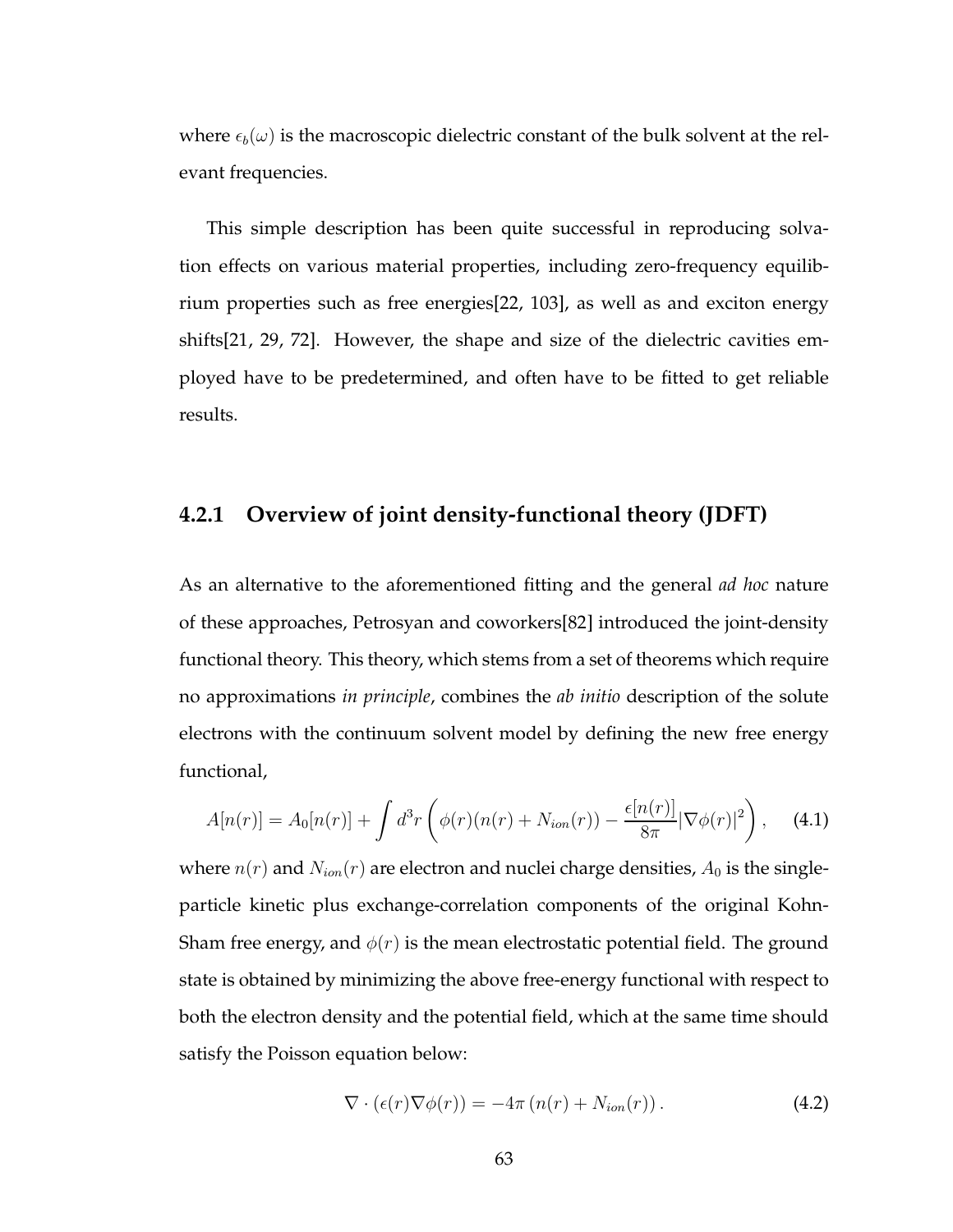For practical calculations, Petrosyan and coworkers[82] approximated the dielectric constant functional  $\epsilon[n(r)]$  as a local function of the electron density  $n(r)$  with the expression

$$
\epsilon(r) = 1 + \frac{\epsilon_b - 1}{2} \text{erfc}\left(\frac{\ln(n(r)/n_c)}{\sqrt{2}\sigma}\right),\tag{4.3}
$$

where  $n_c$  is the critical value of electron density determining the boundary between vacuum and solvent, and  $\sigma$  controls the width of the transition from bulk to vacuum. Writing the dielectric parameter field as a function of the *ab initio* electron density allows the solvent media to be consistent with the electronic structure of the system. Moreover, the continuous boundary between solvent and cavity provides more reliable solvent descriptions than the original PCM methods with discontinuous cavity boundaries. Finally, it is observed that results are relatively insensitive to the transition width  $\sigma$ , so that, in practice, there is only one fit parameter  $n_c$ , as opposed to a much larger set of fit parameters in the standard PCM, which requires van der Walls radii for each functional group of a molecule[16, 103].

So far, we have discussed procedures for equilibrium calculations, where systems are assumed to be in a static equilibrium. For non-static, dynamic situations, such as the study of excitons in TDDFT or virtual excitations in the GW quasiparticle calculations, this approach must be modified. In this work, we employ the time-dependent extension of joint density-functional theory proposed by Lischner *et al.* [60], where the dynamic response of the solvent is characterized by a frequency-dependent dielectric functional  $\epsilon[n(r), \omega]$ . In this approach, the solute electron density and nuclei are assumed to be frozen such that cavities remain constant during excitations. The bulk dielectric parameter  $\epsilon_b$  in Eq. (4.3) then becomes the only frequency-dependent term. The frequency-dependent bulk dielectric constant is then estimated from the low-lying excitations of the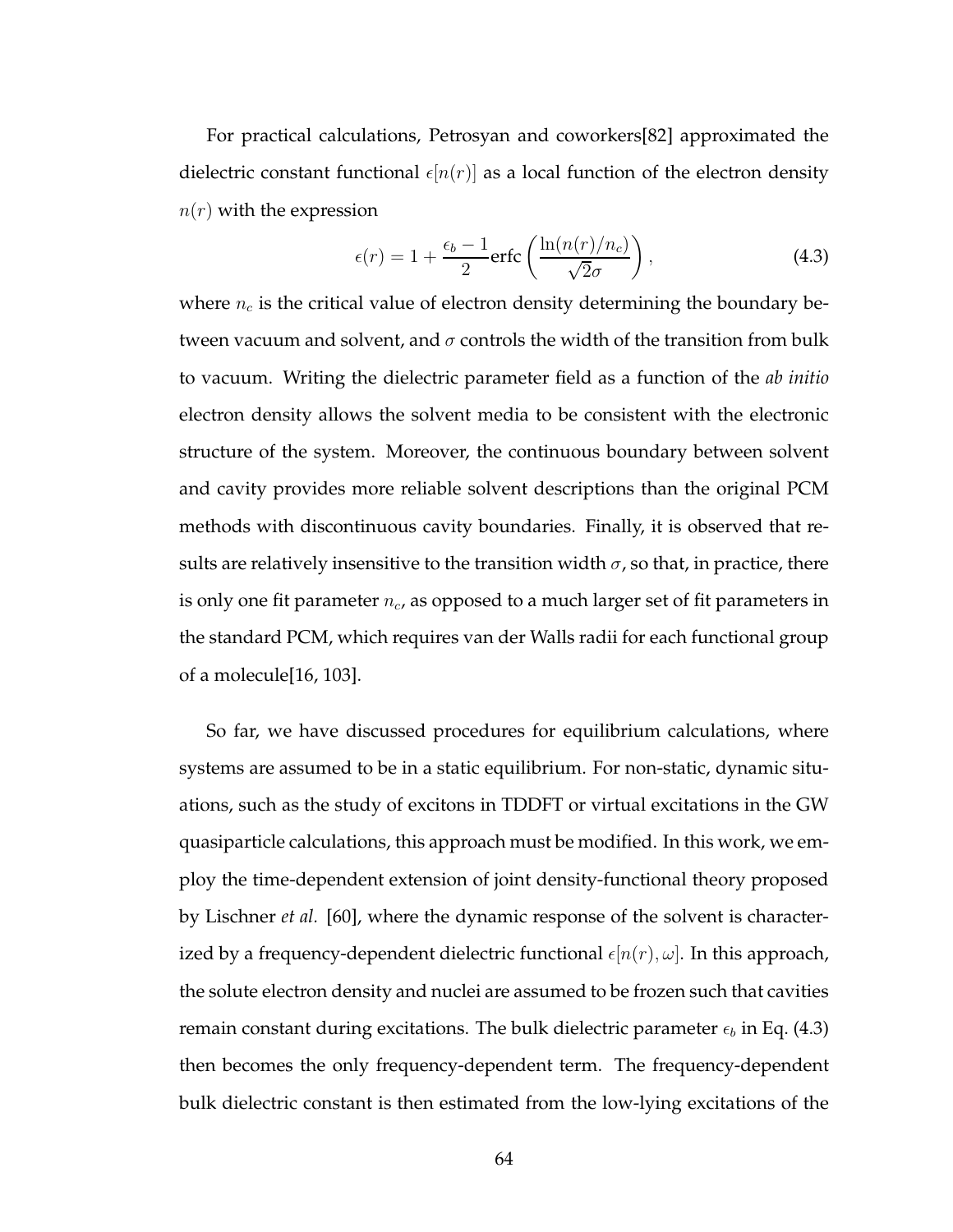solvent molecules as[60]

$$
\epsilon_b(\omega) = 1 + \frac{N_{sol}\gamma(\omega)}{1 - N_{sol}\gamma(\omega)/3}
$$

$$
\gamma(\omega) = \sum_i f_i / (\omega_i^2 - \omega^2), \tag{4.4}
$$

where the first expression is the Clausius-Mossotti relation between the macroscopic dielectric parameter  $\epsilon_b(\omega)$  and molecular polarizability  $\gamma(\omega)$ , with  $N_{sol}$ being the density of solvent molecules. The next line defines the frequencydependent polarizability from the molecular excitations  $i$ , each with oscillator strength  $f_i$  and excitation frequency  $\omega_i.$ 

For the equilibrium calculations below of molecules solvated in liquid water, we use the known macroscopic dielectric parameter of water  $\epsilon_b = 80$ , with  $n_c = 7 \times 10^{-4}$  and  $\sigma = 0.6$  as given in the previous work by Petrosyan *et al*.[82]. For the embedded GW calculations, we used low-lying excitation modes of the  $H_2O$  molecule calculated by Lischner *et al.*[60], which gives us  $\epsilon_b$  ranging from 1.6 to 1.8 for frequencies, or equivalently excitation energies, ranging from 0 to 2 eV, agreeing well with the experimental data. Finally, to perform the requisite frequency integrals of the GW method, we employ the contour deformation technique[57, 35], with an analytic continuation of Equation 4.4 to evaluate the bulk dielectric parameter and electronic response functions at complex frequency.

## **4.3 Molecular embedding methods**

As an alternative to the above continuum model for solvents, one may include the solvent molecules explicitly at a reduced level of theory to make the calculations tractable. For ground-state calculations, one recent approach is the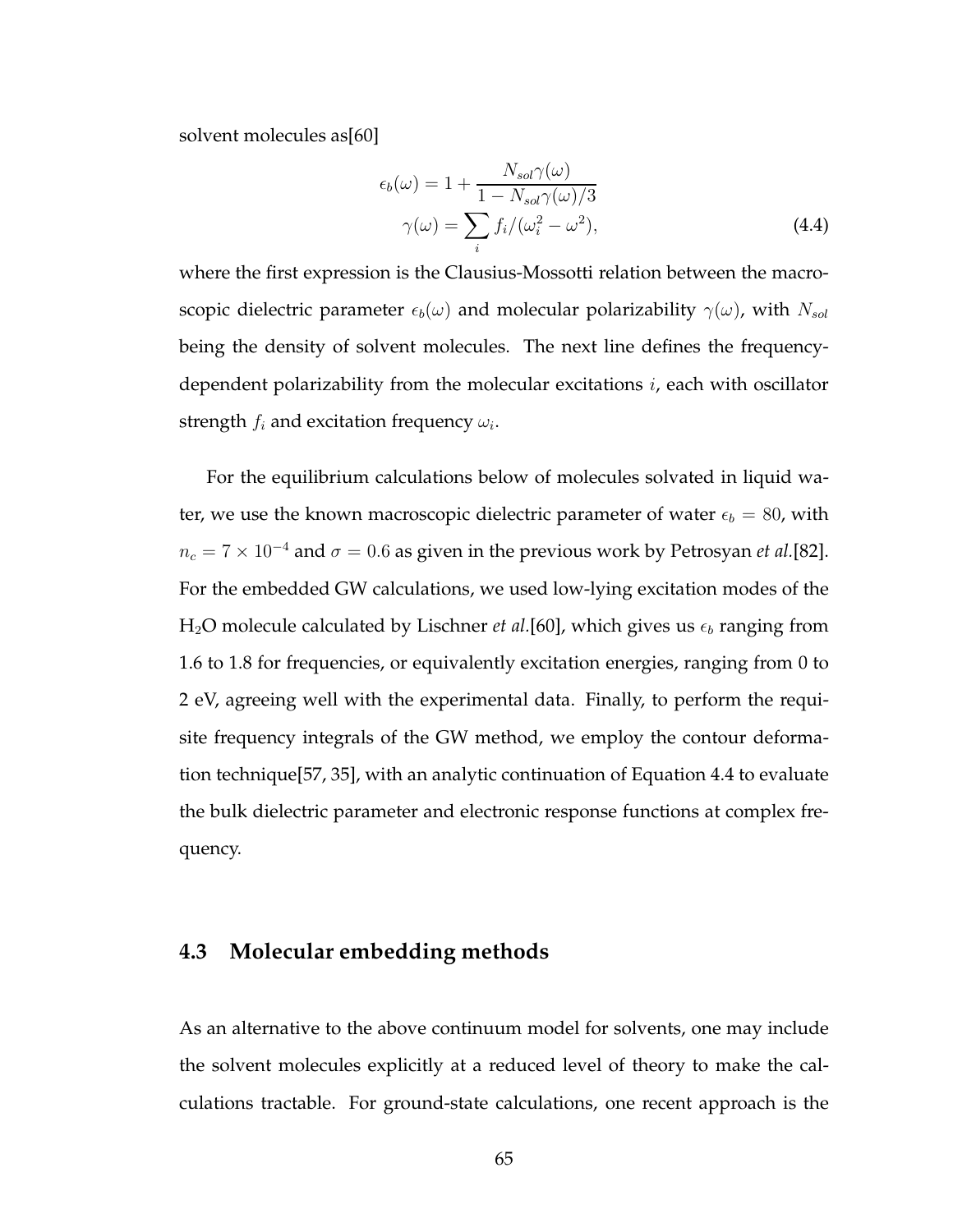orbital-free embedding technique[109]. Assuming that the electron density of the solvent is already known and that there is no need for it to be updated (as in the case of closed shell molecules with relatively low electronic polarizabilities), the solvent system can be treated as a frozen environment providing a fixed background electron density, and full density-functional theory calculations are only needed for the solute system. Following the same logic as the pseudopotential approach in solid-state physics, where the core electrons are regarded as fixed and static, the solvent effect is then represented and included as an external potential in the DFT calculation for the solute.

As in the continuum model, this approach assumes a sharp distinction between the solute and solvent. The total electronic density is then expressed as  $n_{tot} = n_{sys} + n_{env}$ , where  $n_{sys}$  is the electron density of the solute system, determined from its Kohn-Sham orbitals, and  $n_{env}$  is the (static) density of the solvent environment. According to the Hohenberg-Kohn-Sham theorems, there exists an energy functional whose variational derivative with respect to the electron density gives the effective potential in the Kohn-Sham equation. Applying similar logic, the solute-solvent coupling can be characterized by an effective potential in the Kohn-Sham equation, obtained by taking a variational derivative of the non-additive part of the energy functional for the entire system. The resulting effective potential, denoted as the coupling potential  $V_{cpl}$  in this thesis, is thus

$$
V_{cpl} = \frac{\delta}{\delta n_{sys}} \left( E[n_{tot}] - E[n_{sys}] - E[n_{env}] \right). \tag{4.5}
$$

With this coupling potential, the Kohn-Sham equations for the solute electrons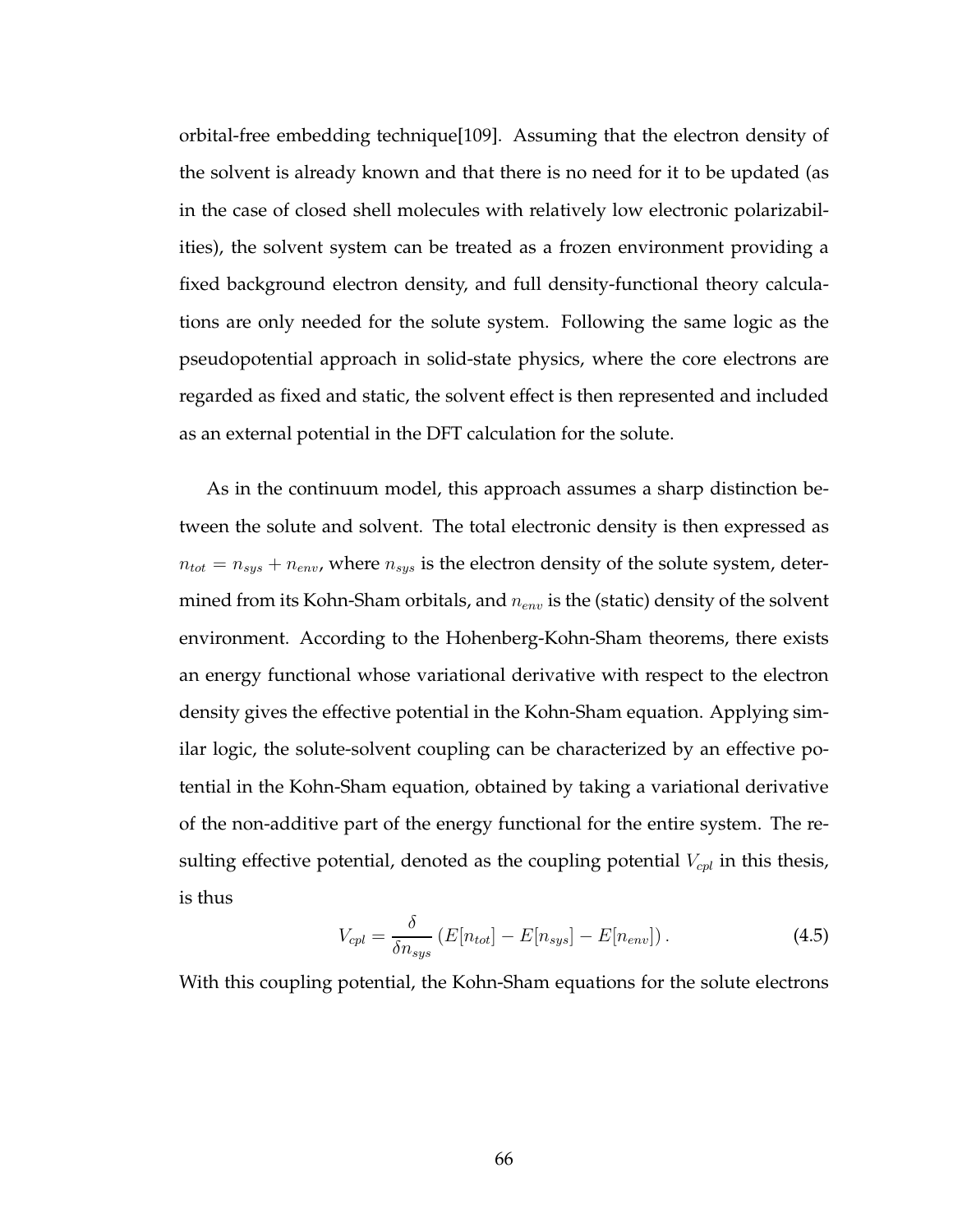become

$$
\left[-\frac{1}{2}\nabla^2 + V_{eff}[n_{sys}] + V_{couping}[n_{tot}, n_{sys}]\right]\psi_i(r) = \epsilon_i\psi_i(r)
$$

$$
\sum_i |\psi_i(r)|^2 = n_{sys}(r), \tag{4.6}
$$

where  $V_{eff}$  is the single-particle potential for the solute system only, and  $\psi_i(r)$ ,  $\epsilon_i$ are the Kohn-Sham orbitals and eigenvalues for  $i$ -th Kohn-Sham state.

Within standard density-functional theory, the energy functional  $E[n]$  is

$$
E[n] = \int dr \left( n(r) V_{ion}(r) + f_{xc}[n(r)] + f_{TF}[n(r)] \right) + \frac{1}{2} \int dr dr' \frac{n(r)n(r')}{|r - r'|}, \quad (4.7)
$$

where  $V_{ion}$  is the ionic potential coming from the nuclei and core electrons in the form of a pseudopotential,  $f_{xc}$  is the exchange-correlation functional, which is often approximated as a local function of electron density within the local density approximation (LDA). For the kinetic energy part, for which an exact functional form does not exist, an approximate functional,  $f_{TF}$  is used instead, the simplest available functional form from the Thomas-Fermi (TF) theory,

$$
f_{TF}[n(r)] = \frac{3}{10}(3\pi^2)^{2/3}n^{5/3}(r). \tag{4.8}
$$

With the given energy functional above, the coupling potential becomes

$$
V_{cpl}(r) = V_{ion}^{env}(r) + \int dr' \frac{n_{env}(r')}{|r - r'|} + \left(\frac{\partial f_{xc}}{\partial n} + \frac{\partial f_{TF}}{\partial n}\right) [n_{tot}(r)] - \left(\frac{\partial f_{xc}}{\partial n} + \frac{\partial f_{TF}}{\partial n}\right) [n_{sys}(r)], \quad (4.9)
$$

where  $V_{ion}^{env}$  is the ionic potential from the environment. Consequently, the coupling potential is dependent upon the solute electron density and thus must be consistent with the Kohn-Sham equation above. In order to satisfy the selfconsistency between Equations 4.6 and 4.9, we iteratively solve these equations for  $n_{sys}$  while keeping  $n_{env}$  frozen until the subsystem energy converges within 0.1 mH, which most often requires approximately only three to four iterations.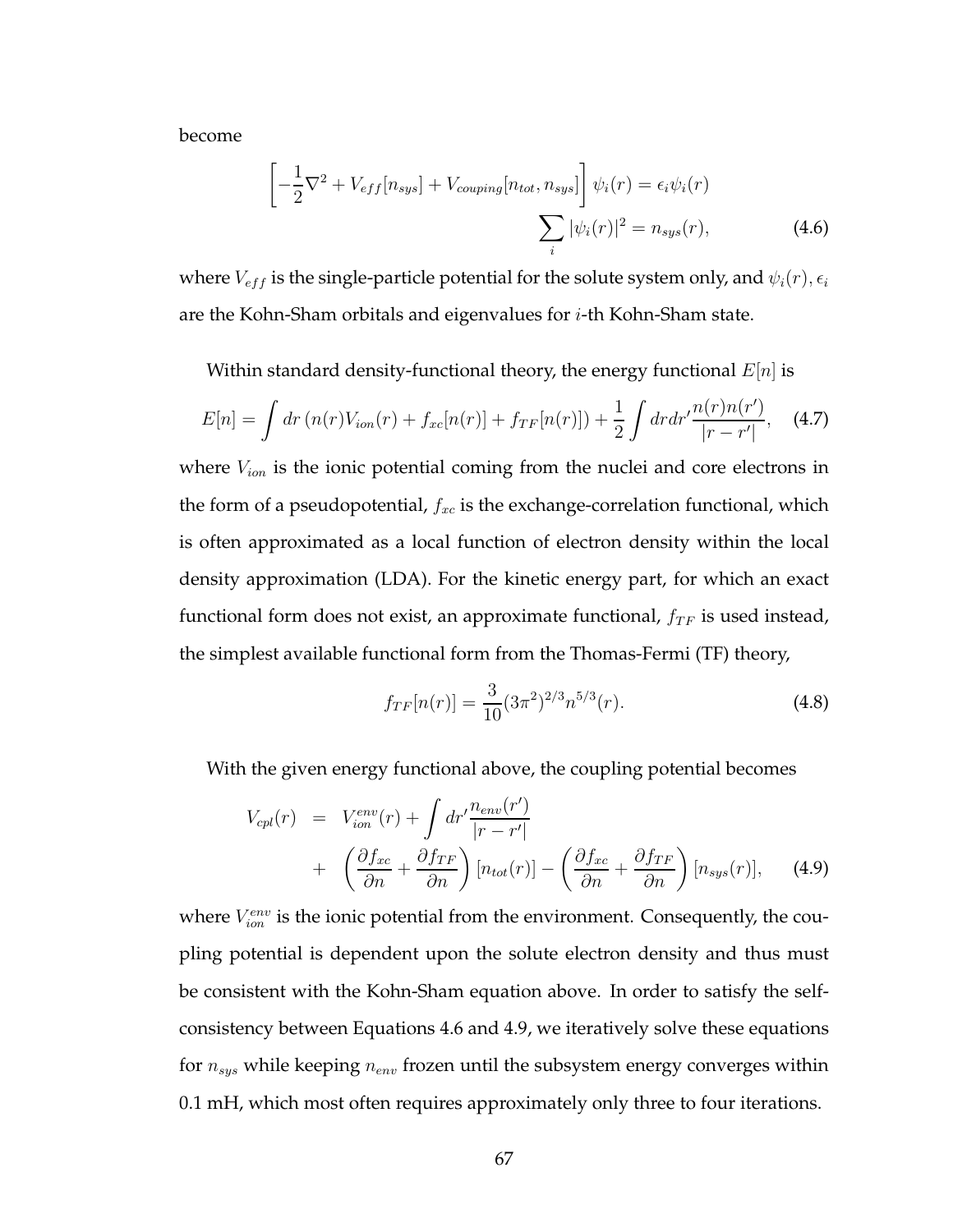## **4.4 Quasiparticle calculations within continuum embedding**

Inspired by the aforementioned PCM+TDDFT calculations from Section 4.2, here we try a similar embedding approach for quasiparticle calculations within the many-body perturbation theory (MBPT) GW approach. We base our embedding approach, as do the aforementioned TDDFT calculations, on the assumption that the calculated quasiparticle states remain localized around the solute so that the only many-body processes coupling the solute to the environment come through the Coulomb interaction. (e.g. we are assuming that the resulting holes or electrons do not propagate or spread significantly among the solvent molecules.)

The key quantity in the GW approach is the self-energy kernel  $\Sigma$ , which acts as a self-consistent potential in an effective Schrödinger's equation for the quasiparticle states. Within the GW method, this self-energy kernel is expressed in terms of the Green's function  $G_{tot}$  (which, at this stage, includes electronic states for solute and solvent), and the screened Coulomb interaction  $W$  (as opposed to the bare Coulomb interaction  $V_c$ ) in the form

$$
\Sigma_{tot} = iG_{tot}W
$$

$$
W = (V_c^{-1} - \chi_{tot})^{-1}, G_{tot}(\omega) = \sum_{i} \frac{|\psi_i^{tot} \rangle \langle \psi_i^{tot}|}{\omega - \epsilon_i}, \tag{4.10}
$$

where  $|\psi_i^{tot}>$  ,  $\epsilon_i$  are the quasiparticle states and eigenvalues, respectively, which are generally approximated in practice by the corresponding Kohn-Sham eigenfunctions and eigenvalues.

Next, we consider the simplifications which result from the weak electronic coupling between the solute and solvent. This assumption allows us to take the electron quasiparticle states for solvent and solute to have little overlap. The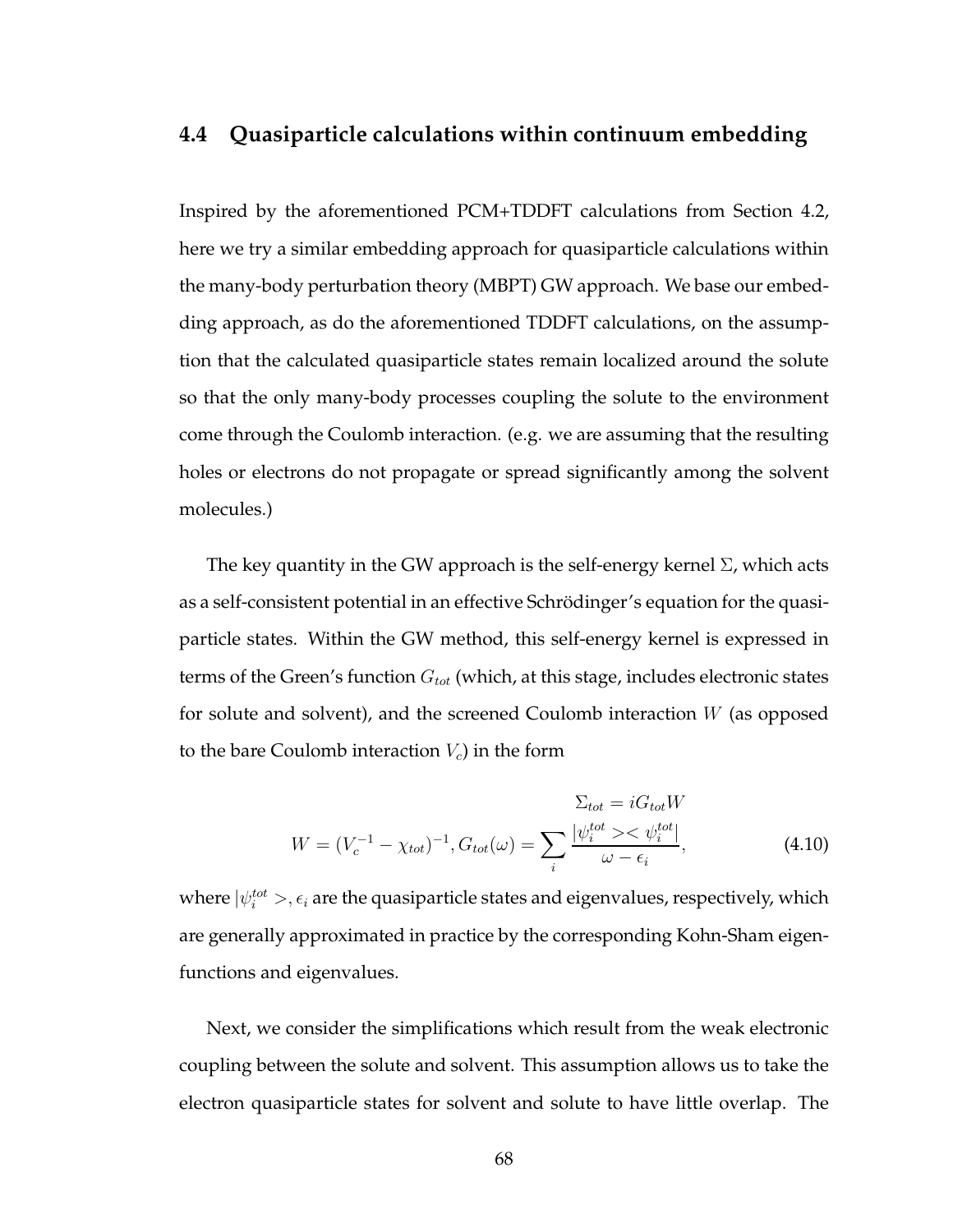Green's function for the entire system then decomposes into regions of local correlations within each subsystem (solvent and solute), and they may then be calculated separately. The portion of the self-energy operator localized to, and thus relevant to the quasi-particles and Green's function in, the solute region is then

$$
\Sigma_{sys} = iG_{sys}W,\tag{4.11}
$$

where we denote quantities relevant to the region of the solute with the subscript "sys" to indicate that they refer to the explicit system under study. Next, assuming a sharp distinction between the solute and solvent, the charge response of entire system can be expressed as a sum of each subsystem's response function, in the same way as can be the electron Green's function. This allows us to rewrite the screened Coulomb interaction in terms of separate response functions of the solute  $\chi_{sys}$  and solvent  $\chi_{env}$ ,

$$
W = (V_c^{-1} - \chi_{sys} - \chi_{env})^{-1}, \tag{4.12}
$$

with the subscript "env" denoting the solute as the environment we intend to include implicitly into the calculations. Eqs. (4.11, 4.12) now represent the reduced GW equations to be solved only for the solute, with the *only difference* in the calculation for an isolated and solvated molecule being the presence of the environment dielectric response in the form of the microscopic polarizability χenv.

To make the connection to continuum approaches such as PCM, we note that, for PCM methods, the effective Coulomb interaction that plays precisely the same role as  $W$  in Eqs. (4.11, 4.12) is the electrostatic Green's function associated with the following modified Poisson-Boltzmann equation for a given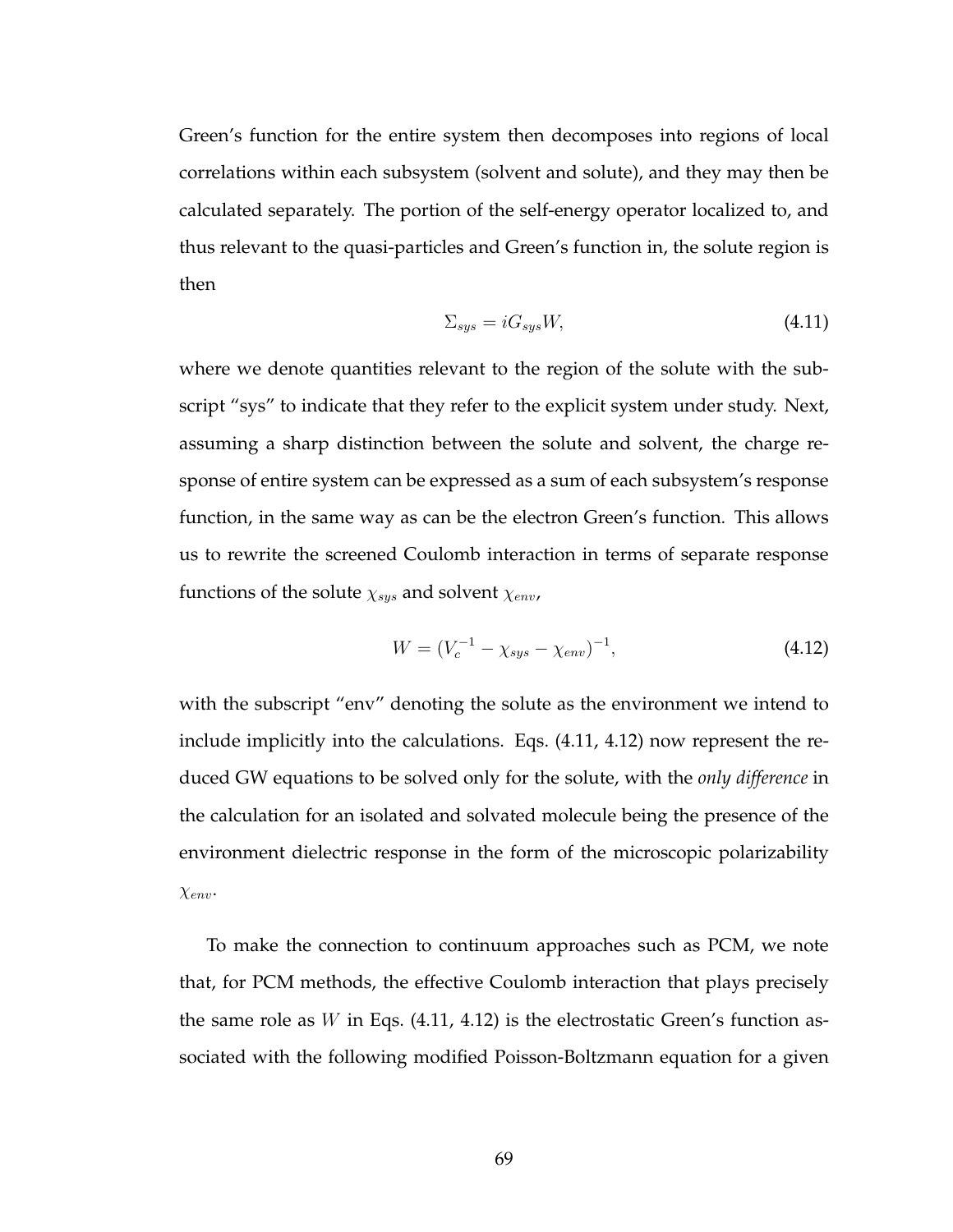charge fluctuation  $\delta \rho(r,\omega)$ ,

$$
\nabla \cdot (\epsilon(r,\omega) \nabla \delta \phi(r,\omega)) = -4\pi \delta \rho(r,\omega), \qquad (4.13)
$$

where  $\omega$  is the oscillation frequency,  $\epsilon(r, \omega)$  is the predetermined frequencydependent dielectric parameter as described in Equation 4.4. Defining this effective Coulomb interaction as  $\tilde{V_c}$ , we then have  $\delta\phi(\omega) \equiv \tilde{V_c}(\omega)\delta\rho(\omega)$ .

The advantage of following the above formal route to Eq. (4.12) is that the identification of  $W$  with  $\tilde{V_c}$  then immediately gives the appropriate generalization of the continuum approach in the GW context. More fundamentally, this allows us to identify, and thereby eventually improve upon, the nature of the implicit approximations which continuum methods make for the microscopic quantity  $\chi_{env}$ . Specifically, transforming the above Poisson's equation to Fourier space, identifying  $\tilde{V_c} \equiv W$ , and employing Eq. (4.12), we find that continuum models correspond to the following choice for the microscopic polarizability

$$
\chi_{env}(G, G', \omega) = -(\tilde{\epsilon}(G - G', \omega) - \delta_{GG'}) \frac{G \cdot G'}{4\pi}, \tag{4.14}
$$

where  $\tilde{\epsilon}(G,\omega)$  are the Fourier components of the solvent dielectric parameter  $\epsilon(r,\omega)$  in the Poisson's equation above. We do not recommend performing calculations in this matrix form as it is too dense and large to lead to a practical computation. Rather, we consider this form below as a way to identify the failings of, and to improve upon, the continuum approach.

Finally, we comment on a very important practical matter for those, like us, who carry out calculations in plane wave bases that require periodic boundary conditions. Such calculations cause erroneous Coulomb interactions between the solute and its periodic images. In order to avoid such errors, we employ a spherical truncation of the bare Coulomb interaction, as indepen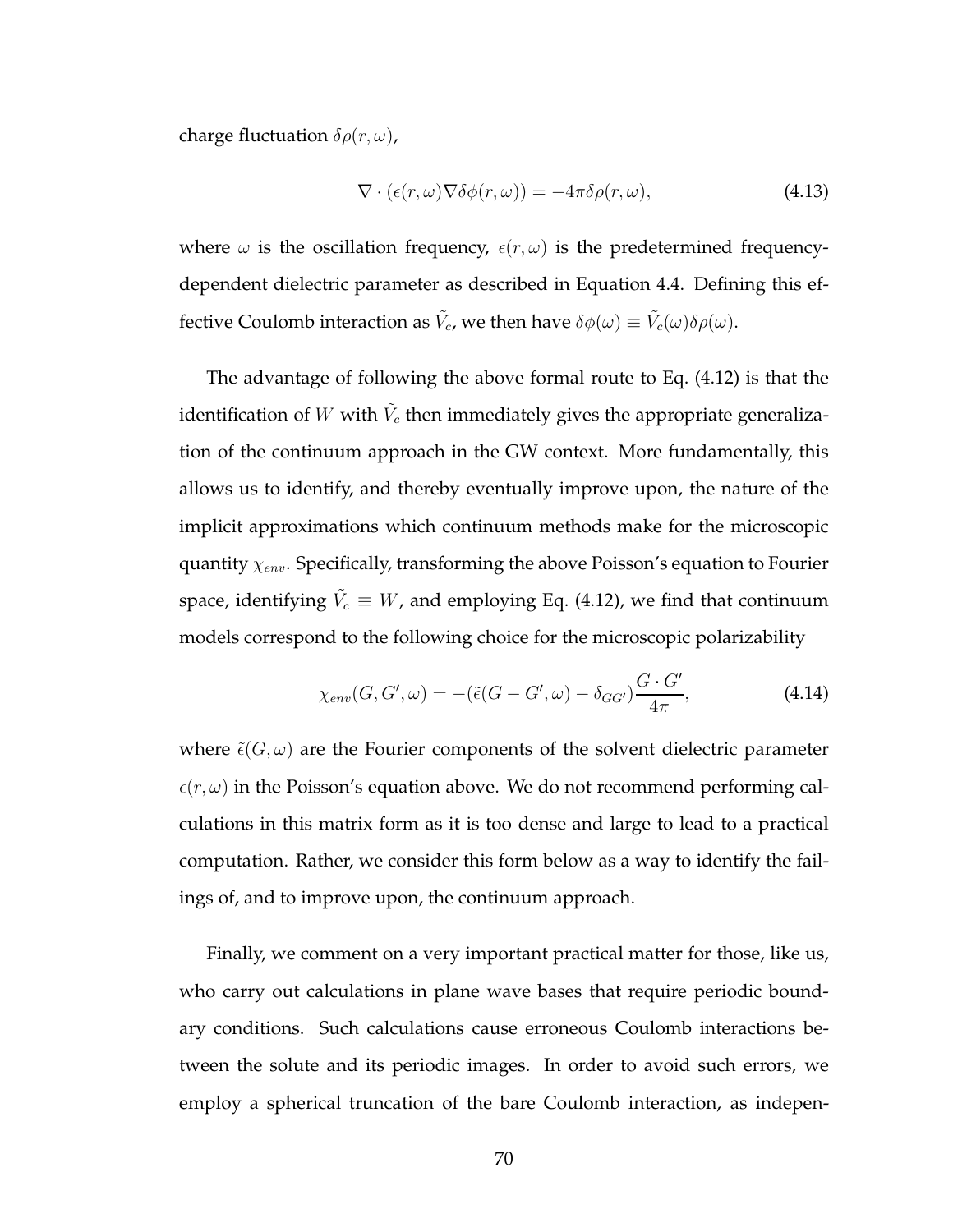dently introduced by Rohlfing *et al.*[88] for the context of vacuum calculations  $V_c(r) \rightarrow V_c(r) \Theta(|r| \langle R_c \rangle)$  or, equivalently, in Fourier space  $V_c(G) \rightarrow$  $G^2(1-\cos(|G|R_c))/4\pi.$  In the present context, the response function of the modified Poisson Boltzmann equation, Eq. (4.13), must be carefully generalized to reflect the same sort of localization of direct Coulomb effects while leaving the local polarization response intact,

$$
G \cdot (\epsilon(G - G') + \delta_{GG'}[\frac{1}{1 - \cos(|G| r_c)} - 1])G'\phi(G') = 4\pi \rho(G), \tag{4.15}
$$

where we essentially replace (the inverse of) the long-range Coulomb term  $\delta_{GG'}G \cdot G'/(4\pi)$  from Eq. (4.14) with its truncated version.

# **4.5 Cluster-expanded electronic response**

In the above section, we introduced a continuum approach to efficiently include solvent response in the GW method. Such approaches assume the longwavelength features of the solvent to be the most relevant and develop models to describe it. This section introduces an alternate embedding scheme, which takes the bottom-up approach, starting from local molecular subsystems to construct a response model characterizing the entire solvent.

We begin with the hypothesis of the cluster expansion method, that any property of a given system, the solvent in this case, can be expressed as the sum of contributions from all possible subsystems, appropriately organized into a convergent series. The cluster expansion method has been widely used in the computational chemistry as a way to reduce the intractable problem of extended systems to the tractable problem of finite subsystems[12, 69, 37]. The key, practical factor here is the rate of convergence of the series, which depends solely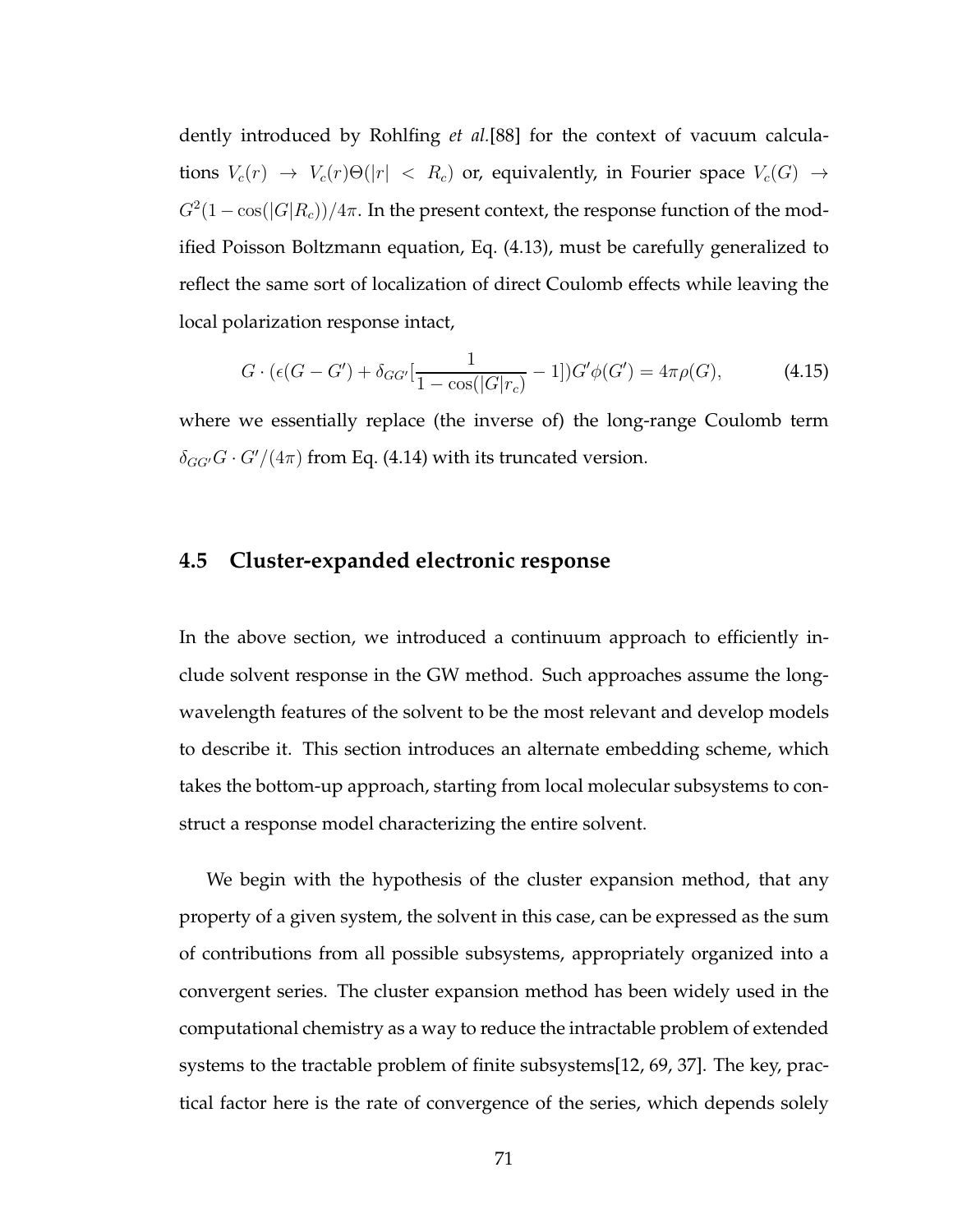upon the interaction strengths between the subsystems. Because closed-shell solvents (such as those we wish to consider) have relatively weak intermolecular electronic interactions, they are natural candidates for this approach.

As mentioned above, the charge response of liquid solvents is represented by the electron-density response function of a collection of solvent molecules, which can be expanded as the following series:

$$
\chi_{tot}(r,r') = \sum_{R_i} \chi_{mol}(r - R_i, r' - R_i) + \sum_{R_i \neq R_j} \Delta \chi_{R_i - R_j}(r - R_i, r' - R_j) + \dots, (4.16)
$$

where  $\chi_{mol}(r - R_i, r' - R_i)$  is the electron-density response function of an isolated molecule located at  $R_i$ , and  $\Delta \chi_{R_i-R_j}(r - R_i, r' - R_j)$  is the correction to the electron-density response function for a pair ("dimer") of molecules,  $\chi_{di}(r-R_i,r'-R_j)$ , each of which is located at  $R_i$  and  $R_j$ , computed as

$$
\Delta \chi_{R_i - R_j}(r - R_i, r' - R_j) = \chi_{di}(r - R_i, r' - R_j) - \chi_{mol}(r - R_i, r' - R_i) - \chi_{mol}(r - R_j, r' - R_j).
$$
\n(4.17)

The physical interpretation of the expansion series in Equation 4.16 is that the first term takes into account the contributions from individual molecules, the second term includes up to di-molecular subunits, and higher-order terms include contributions of even-larger subsets of molecules. It will be shown later in this chapter that the first two terms in the Equation 4.16 are sufficiently dominant to obtain quite accurate results and that even the first term in the series by itself is sufficient to give useful, reliable results.

In practice, we employ plane-wave basis sets, which make it easier to evaluate the summation over subunits in the expansion series. In Fourier space, the first term in the expansion series  $\chi_{tot}^{(1)}$  becomes

$$
\chi^{(1)}_{tot}(G, G') = \int dr dr' e^{-iG \cdot r} \sum_{R} \chi_{mol}(r - R, r' - R) e^{iG' \cdot r'}.
$$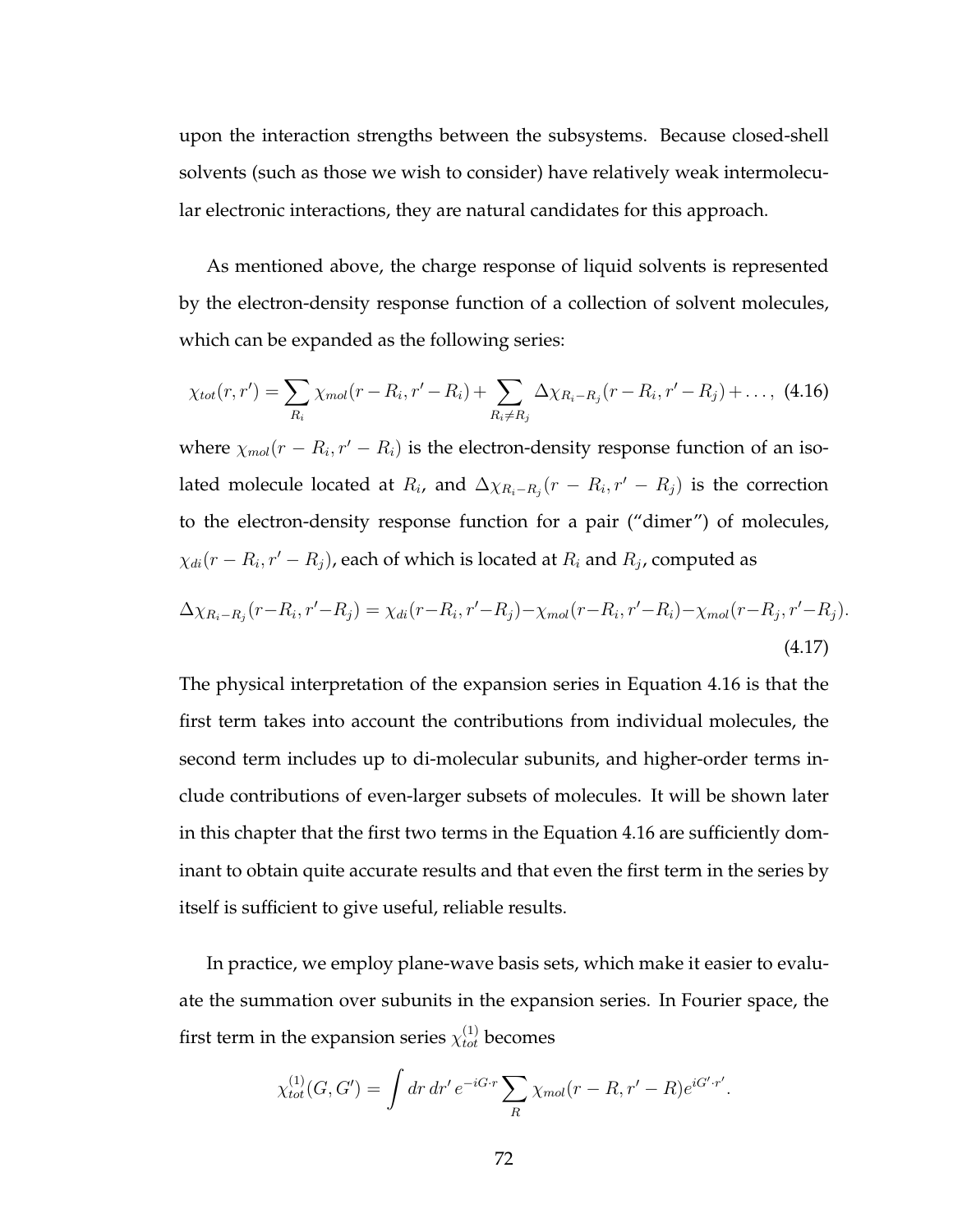In a molecular crystal (or fluid), the molecules will occur not only in different locations, but also in different orientations, and potentially as different species. Labeling these possibilities with the index  $\alpha$ , the above expression simplifies as

$$
\chi_{tot}^{(1)}(G, G') = \sum_{\alpha} \sum_{R \in \alpha} e^{-i(G - G') \cdot R} \int dr dr' e^{-iG \cdot r} \chi_{mol}^{\alpha}(r, r') e^{iG \cdot r'}
$$

$$
= \sum_{\alpha} \left( \sum_{R \in \alpha} e^{-i(G - G') \cdot R} \right) \chi_{mol}^{\alpha}(G, G'), \tag{4.18}
$$

where  $\chi_{mol}^{\alpha}(r,r')$  is the electron-density response function for a molecule of type  $\alpha$ . The sum of subunit response functions in the original expression is reduced to the response function for a single molecule with a structure factor, which clearly can be calculated with less computational costs than the explicit computation of the entire solvent. Moreover, this model response guarantees more reliable short-wavelength features than the continuum approach, for it is constructed from explicit microscopic response functions of the solvent molecules.

Finally, we obtain the single-molecule response function  $\chi_{mol}$  from timeindependent perturbation theory (e.g., the RPA approximation) according to the analytic expression[46],

$$
\chi_{mol}(G, G') = \frac{4}{\Omega} \sum_{c,v} \frac{\langle v|e^{-iG\cdot r}|c \rangle \langle c|e^{iG'\cdot r}|v \rangle}{\epsilon_v - \epsilon_c},
$$
(4.19)

where  $\Omega$  is the volume of the simulation cell,  $|c \rangle$ ,  $|v \rangle$  represent molecular orbitals for empty ("conduction") and filled ("valence") Kohn-Sham states, respectively,  $\epsilon_c, \epsilon_v$  are the corresponding eigenvalues, and the factor of four accounts for spin and time-reversal symmetry.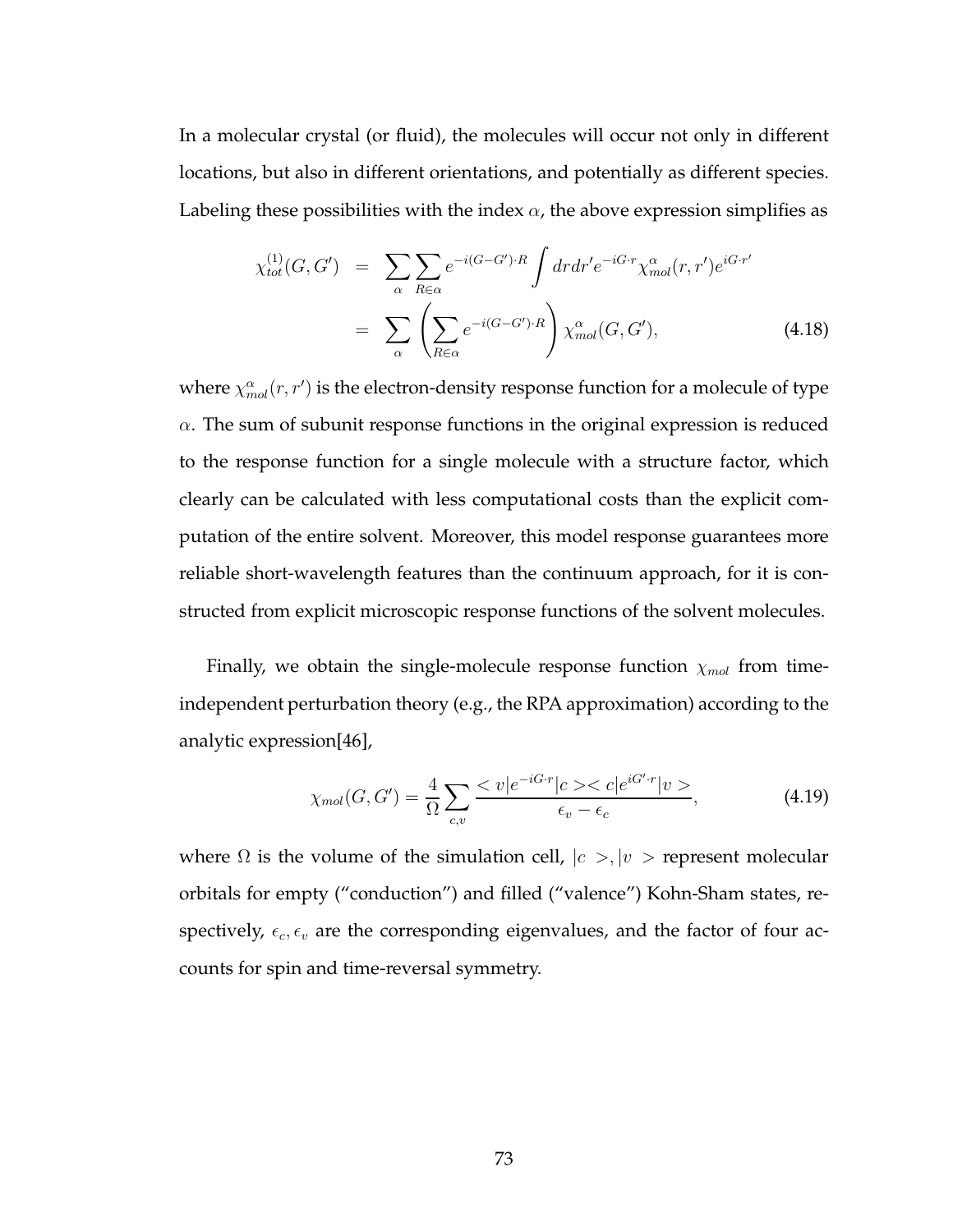# **4.6 Test on the cluster expansion method for the electronic response function**

The previous section showed how to evaluate efficiently an approximate model microscopic response function for a system of molecules. As a way to verify the accuracy of the resulting response model, we compare the approximate response model against the explicit response by comparing quasiparticle energies.

Our test system consists of a cluster composed of five  $H_2O$  molecules sitting at the molecular sites of an ice crystal (in the Ic phase). Because the hydrogen bond is the strongest amongst intermolecular electronic interactions without actual chemical bonding, such a system represents a challenging test case for our microscopic response model. In order to determine the effect of including the pair correction terms, as well as the reliability of including only the first term in Eq. 4.16, we calculate the ionization potentials and HOMO-LUMO gap of a cluster of five  $H_2O$  molecules, arranged with their oxygen atoms at the corners and the center of a tetrahedron and with hydrogen atoms obeying the ice rules for hydrogen bonding, as shown in Figure 4.1.

For this demonstration we compare density-functional theory (DFT) results with the GW-COHSEX results taking the environment response calculated from (a) the cluster expansion truncated at the level of single molecules, (b) the cluster expansion truncated at the level of single and pairs of molecules, (c) the full cluster without approximation. The COHSEX approximation assumes that the electronic response is purely frequency-independent. This approximation is a standard treatment used in the literatures for evaluating the convergence properties of excited state calculations[101, 11] because, even though the COHSEX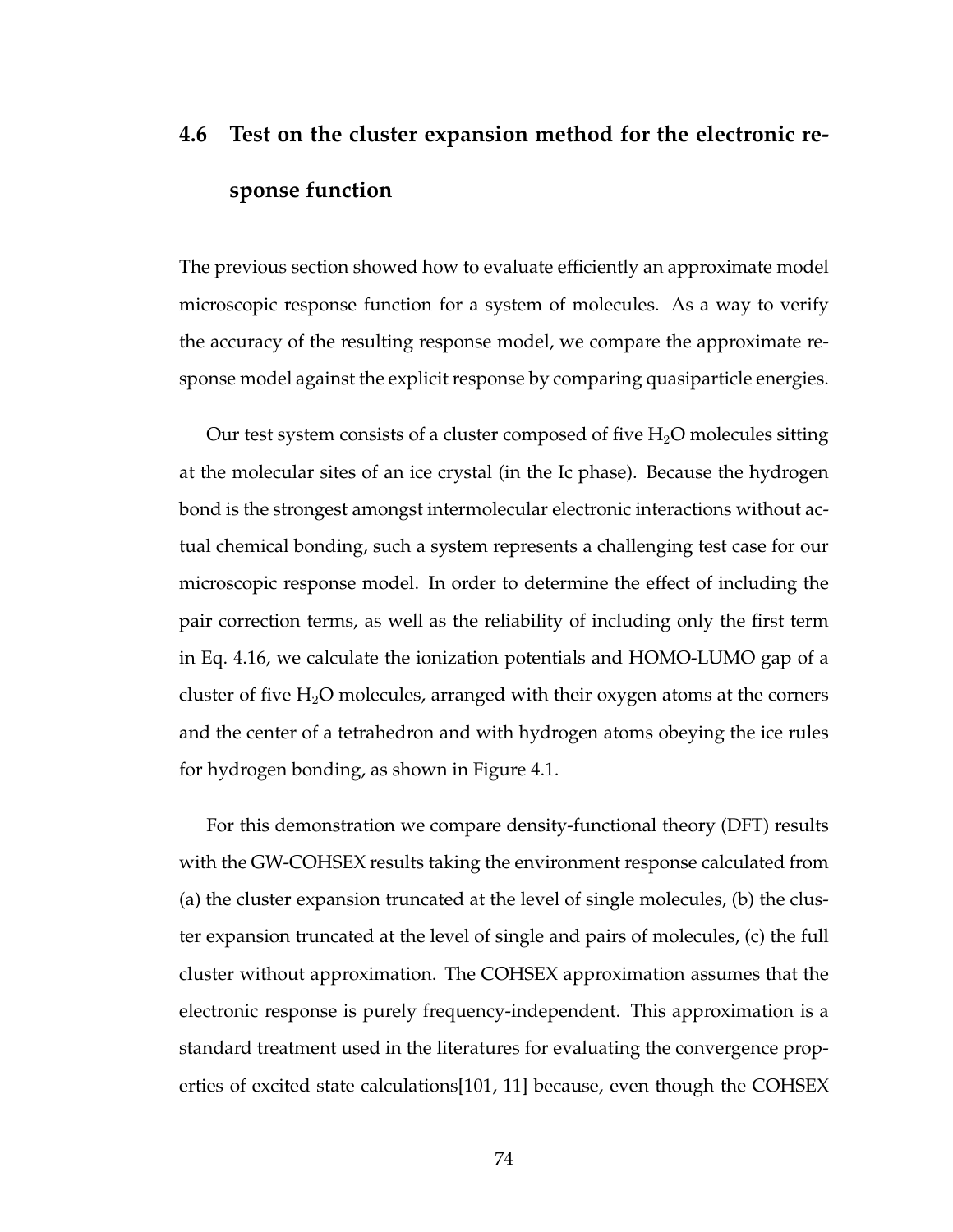

Figure 4.1: The atomic configuration of five  $H_2O$  molecule cluster, with oxygen atoms at vertices and center of a tetrahedron, and hydrogen atoms obeying the ice rules for hydrogen bonding, as a test system to verify the accuracy of response model: oxygen atoms (red), hydrogen atoms (white).

approximation is known to somewhat underestimate correlation effects, it contains sufficient amounts of the key many-body effects (exchange-correlation and local fields) to give good understanding of the convergence of different expansion methods.

Table 4.1 presents both the ionization potential (i.e., the quasiparticle energy of the highest occupied molecular orbital (HOMO)) and the HOMO-LUMO gap (i.e., the difference between the HOMO and the lowest unoccupied molecular orbital (LUMO) levels) as computed within the above models for the response function  $\chi$ . Due to well-known flaws in the local density approximation (LDA)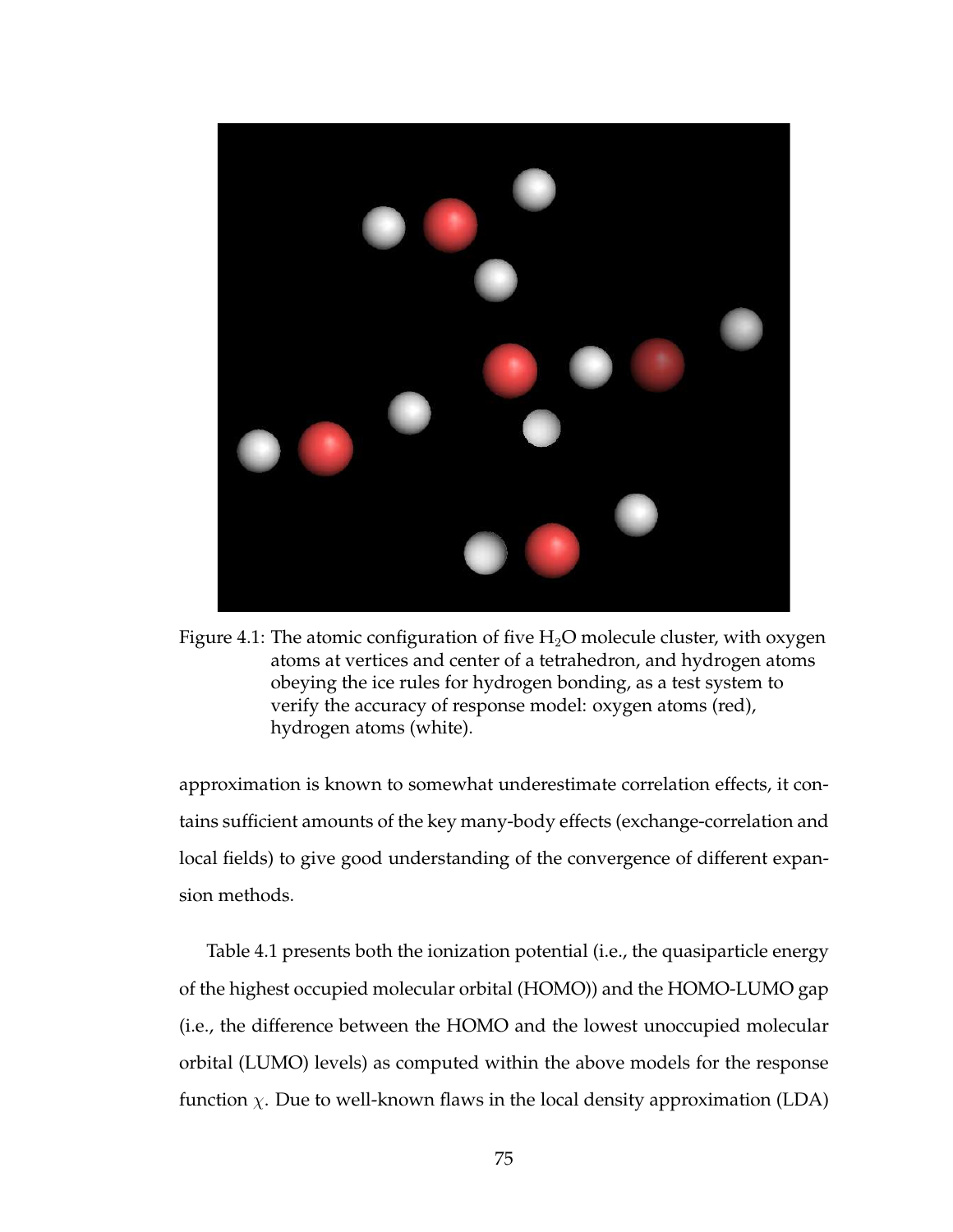Table 4.1: Ionization potential (HOMO level) and HOMO-LUMO gap as computed within DFT (DFT) and within the static COHSEX using the microscopic polarizability computed as a sum of single molecule contributions (Single), as a sum of single molecule contributions plus pair corrections (Single+Pair), and computed directly for the entire cluster (Exact).

| Molecular response | Ionization potential(H) | HOMO-LUMO gap(H) |  |
|--------------------|-------------------------|------------------|--|
| DFT                | $-0.156$                | 0.077            |  |
| Single             | $-0.290$                | 0.294            |  |
| Single+Pair        | $-0.273$                | 0.266            |  |
| Exact $\chi$       | -0.277                  |                  |  |

of the exchange-correlation effect for electrons, both the ionization potential and the HOMO-LUMO gap are underestimated in the density functional calculations as compared to the GW method. The GW-COHSEX calculations, indeed, clearly recover significant portions of the missing exchange-correlation effects, doubling the ionization potentials. We find that the response model constructed from single molecular contributions only already recovers up to 90% of the final GW result. Including the pair correction terms brings in another 5% of the effect, capturing 95% of the final GW result. Given the additional computational costs of including the pairs and the fact that the single molecule terms already capture 90% of the GW result, we in the next chapter will focus on calculations employing only single molecule terms in the cluster expansion.

#### **4.7 Summary**

This chapter explores the formal underpinnings for two different schemes accounting for environmental dielectric screening effects, the continuum dielectric model and the molecular embedding, and explores how to incorporate these approaches into modern quasiparticle calculations within many-body perturba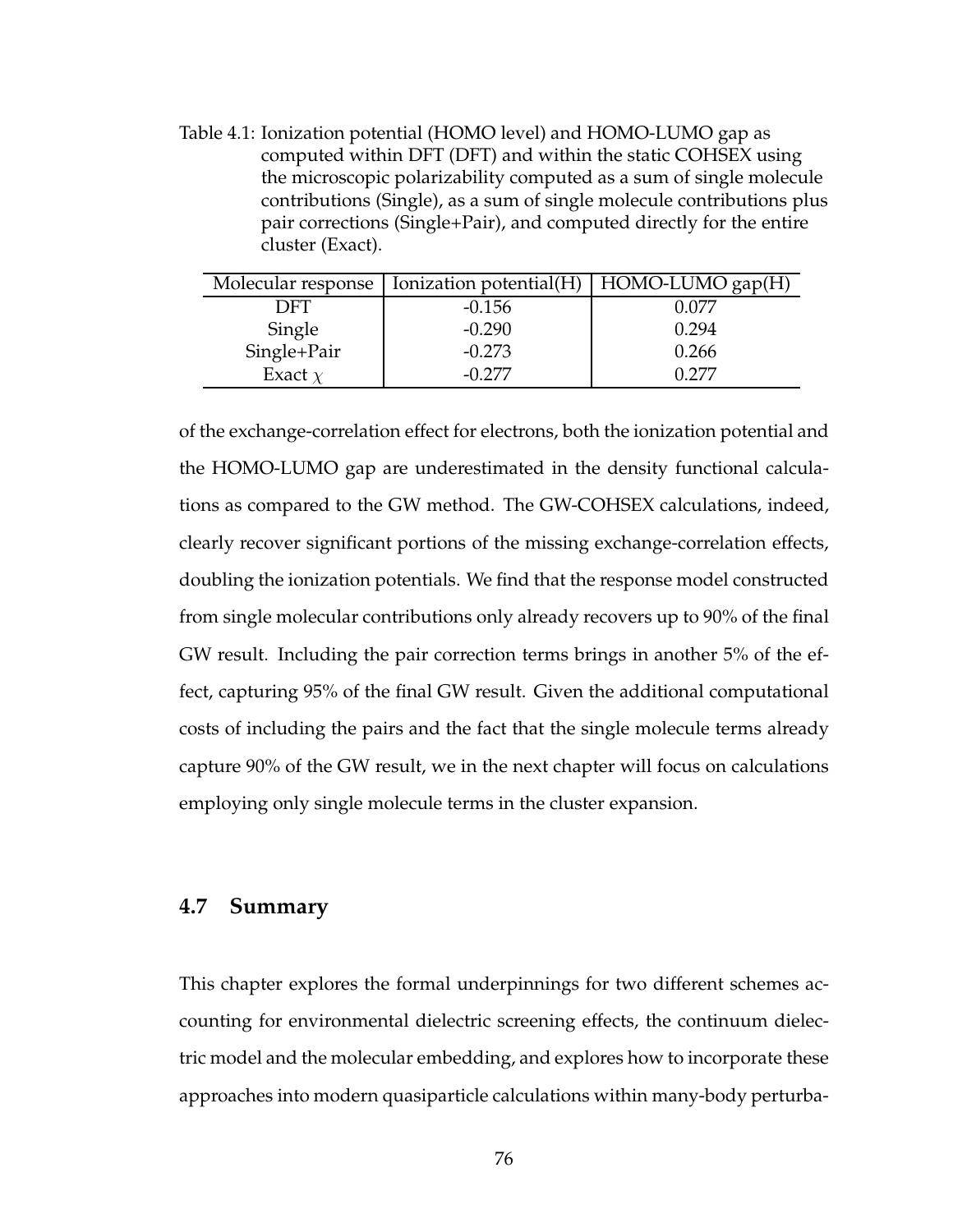tion theory.

The continuum embedding method, which employs a continuous dielectric function in Poisson's equation to represent electrostatic response of solvent, already has been used widely to calculate equilibrium states and optical excitations (TDDFT). Here we show how to incorporate this approach into the GW method, a Green's function based approach which allows us to capture both optical and electron excitations and is applicable to various systems for which TDDFT is known to fail.

As a way to evaluate the reliability of the continuum embedding approach for calculating quasiparticle states, and to potentially improve upon it, we then considered a more direct, molecular embedding approach. This new approach employs the effective potential (for equilibrium states) and the RPA response function (for excited states) of the solvent molecules directly into the calculations. Inspired by the cluster expansion approach of quantum chemistry, we show how to expand the RPA response function of the solvent in a series whose leading term is, simply, a sum of the microscopic dielectric response of individual solvent molecules. This approach demands far less computational power than the explicit evaluation of the entire solvent response. We further show that, in a test involving a small clusters of  $H_2O$  molecules, the first one or two terms of the series are sufficiently dominant to yield the quasiparticle energies close to those calculated with the full explicit response function, with the first term yielding 90% of the GW correction and the second term another 5%. The next chapter will apply these embedding approaches to calculate solvation effects on the quasiparticles states of small organic molecules dissolved in water.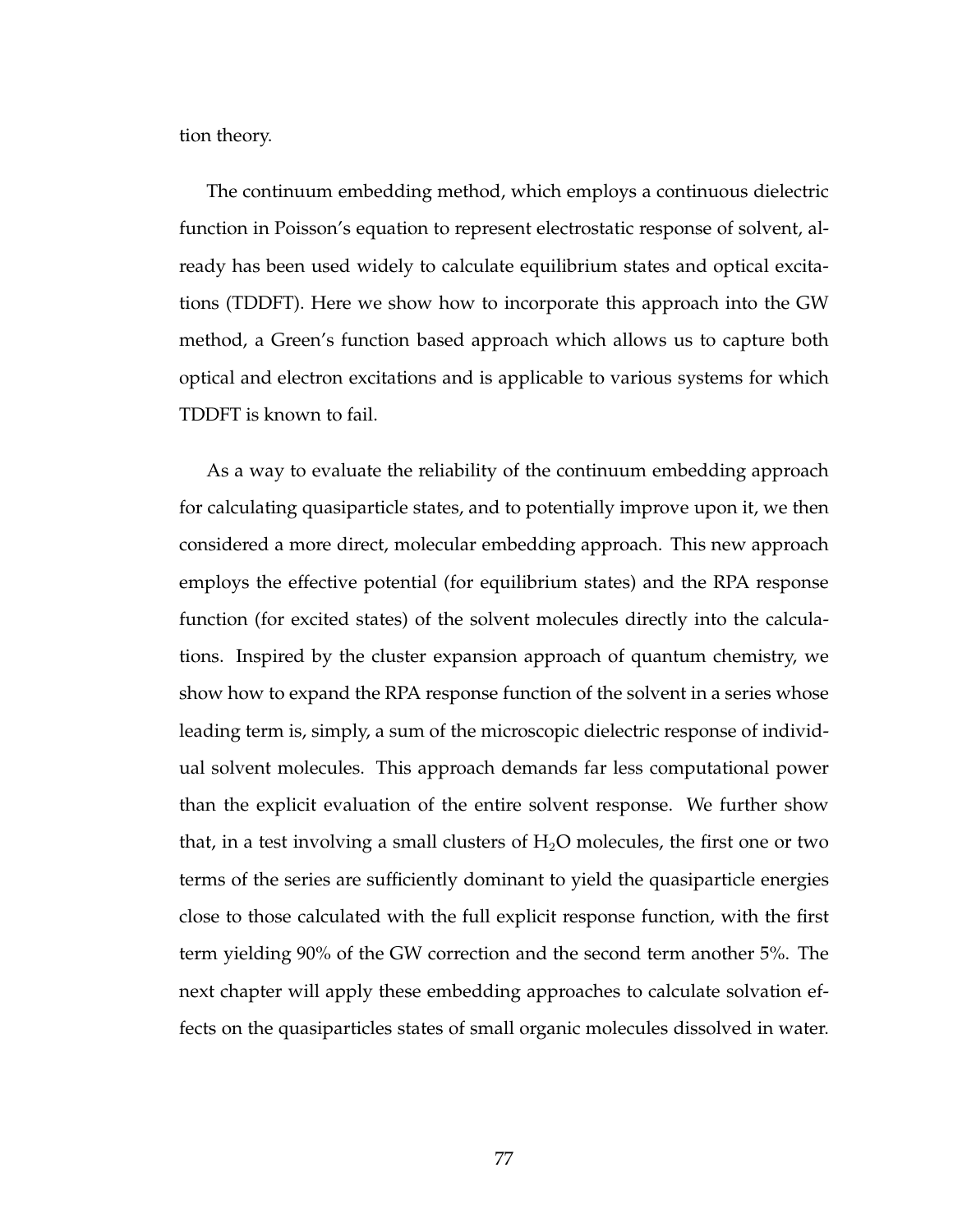#### CHAPTER 5

#### **APPLICATION TO SOLVATED ORGANIC MOLECULES**

In this chapter, we present detailed calculations of the quasiparticle states of solvated molecules with the effective solvent models introduced in the previous chapter. Specifically, we investigate the accuracy of two different embedding methods for predicting experimental quantities within the GW method. We begin with the polarizable continuum model (PCM), as implemented in the joint density-functional theory (JDFT) form, as a computationally efficient treatment for liquid environments. We also consider the molecular embedding method, which includes the single-molecule terms from the cluster expansion that the previous chapter showed to capture 90% of the final result computed with the explicit response function. This method has the clear advantage of being derived from the microscopic response of the liquid and thus containing its full molecular details. We then explore the connections between these two methods, finding that the solvent contribution in the GW calculations is surprisingly close for the two methods despite the fact that they stem from very different approaches to the solvent response.

The latter observation supports the reliability of the PCM solvent description at least for the polarization response of the solvent, which is the most important contribution of the environment in the GW method. It also opens the door to the possibility of combining the two solvent models in some way as to maintain the computational efficiency of the continuum approach and the higher accuracy of the molecule embedding approach. Specifically, using the formal connections we made in the previous chapter between the PCM and molecular based approaches, we find that the solvent response function implicit in the two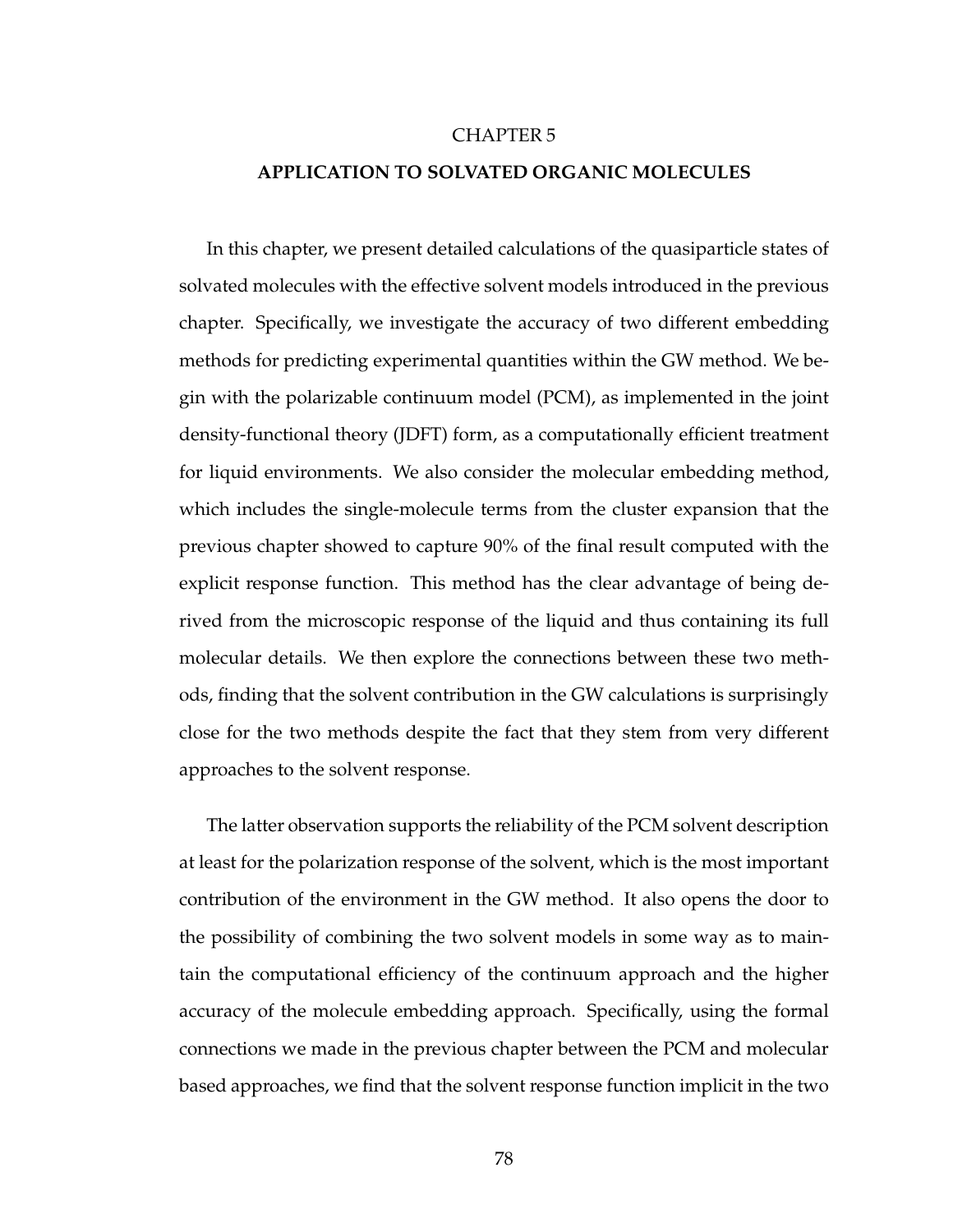methods show remarkable agreement at long wavelengths, thus providing the first explanation for the relative accuracy of the original PCM approach. Finally, these connections point us to an approach for correcting the short-wavelength interactions to improve upon the accuracy of the PCM *by over a factor of three* with relatively little additional computational cost.

As test and demonstration systems, we consider a series of small organic molecules dissolved in liquid water. In this context, we find that our modified GW method captures substantial amounts of the solvent shift in the ionization potential and reproduces the general trend in the magnitude of the solvent shifts. For the molecular embedding method, we consider an ice crystal to allow connections to be made to the aqueous PCM results. This connection is possible because one may consider each molecule in liquid water as a solute and because the hydrogen bond network in liquid water forces local arrangements not too dissimilar from those in ice. For this system, we focus on ionization potential shifts from the gaseous to the "solvated" crystalline phase.

#### **5.1 Overview of embedded GW method**

We calculate the quasiparticle energy for each solvated system in a three step procedure. First, (1) we obtain the equilibrium state of the combined solutesolvent system with density functional-theory, representing the solvent through either joint-density functional theory or the orbital-free embedding method of Section 4.2 and Section 4.3, depending on whether we are pursuing a continuum or explicit molecular description of the environment, respectively. This equilibrium state is obtained by self-consistent iteration of the following twostep sub-procedure,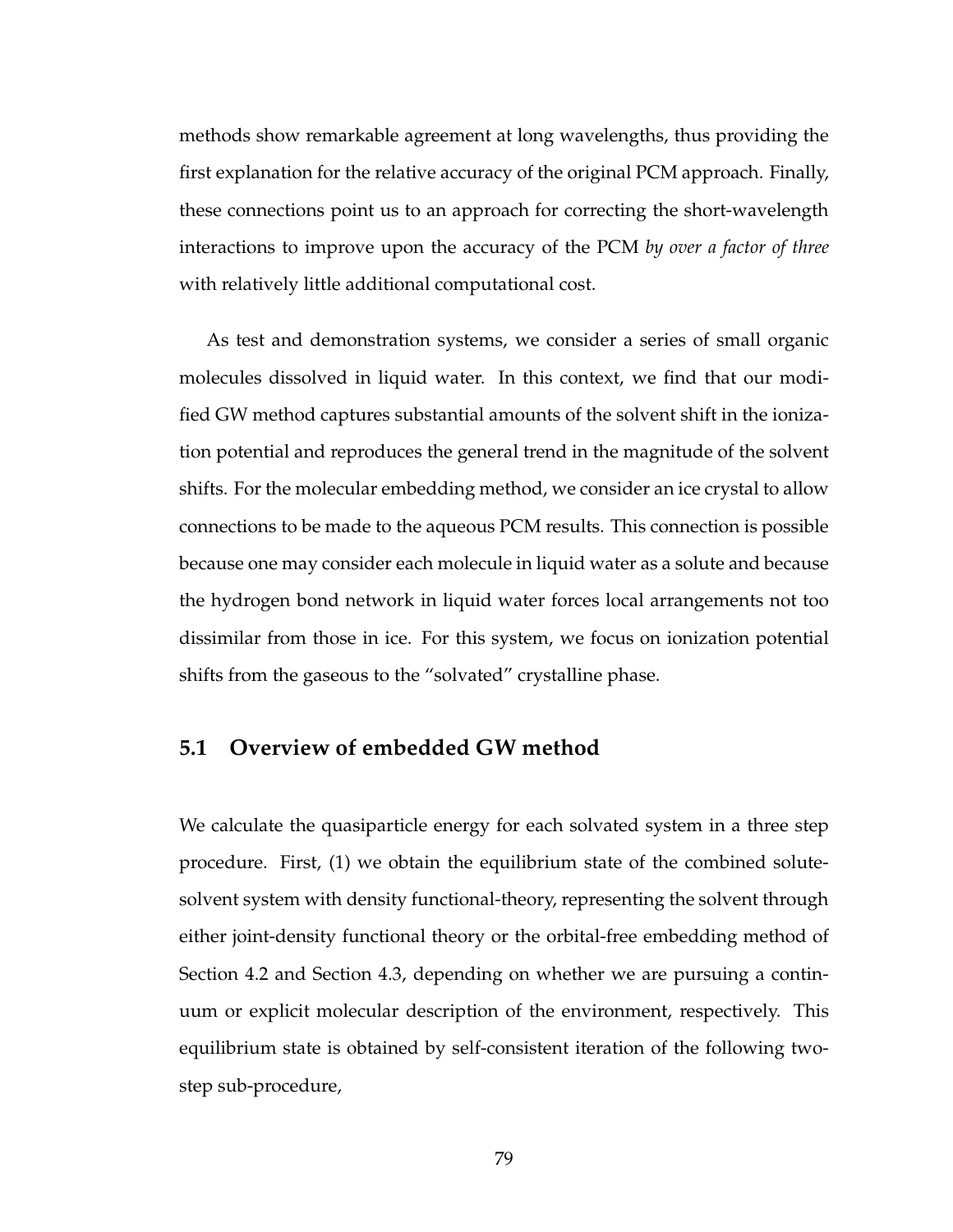- the free energy functional, restricted to the solute and containing the effective Hamiltonian representing the solvent, is minimized to compute the solute electron density;
- the effective solvent Hamiltonian is updated with the computed solute electron density.

We find that this procedure typically requires about ten iterations to reach a convergence of the total energy within  $10\mu$ H = 0.27meV for the solvated molecules considered here. Next, (2) we use the self-consistent solute Hamiltonian from step 1 to evaluate a complete set of Kohn-Sham orbitals and eigenvalues for the solute. Finally, (3) from these orbitals and eigenvalues, we construct  $\chi$  and the associated screened Coulomb interaction kernel W, and compute the selfenergy correction for each quasiparticle state within the GW framework.

Simply replacing the quasiparticle wave functions and energies appearing in the Green's function  $G$  with the Kohn-Sham eigenstates and eigenvalues from DFT calculations has been well-established as an accurate approximation in many GW calculations for semiconducting materials. However, recent studies[25, 107] suggest that performing iterative updates for the quasiparticle states, a method termed self-consistent GW, leads to significant improvements for systems such as molecules which have localized states. At present, our primary concern is to demonstrate the inclusion of solvent effects within the GW method, and not to explore the issue of the importance of self-consistent GW. Accordingly, we take a middle-ground approach and iteratively update the orbital energies but leave the quasiparticle states as approximated by the corresponding Kohn-Sham orbitals. (Fully self-consistent GW with orbital updates is extremely computationally intensive.)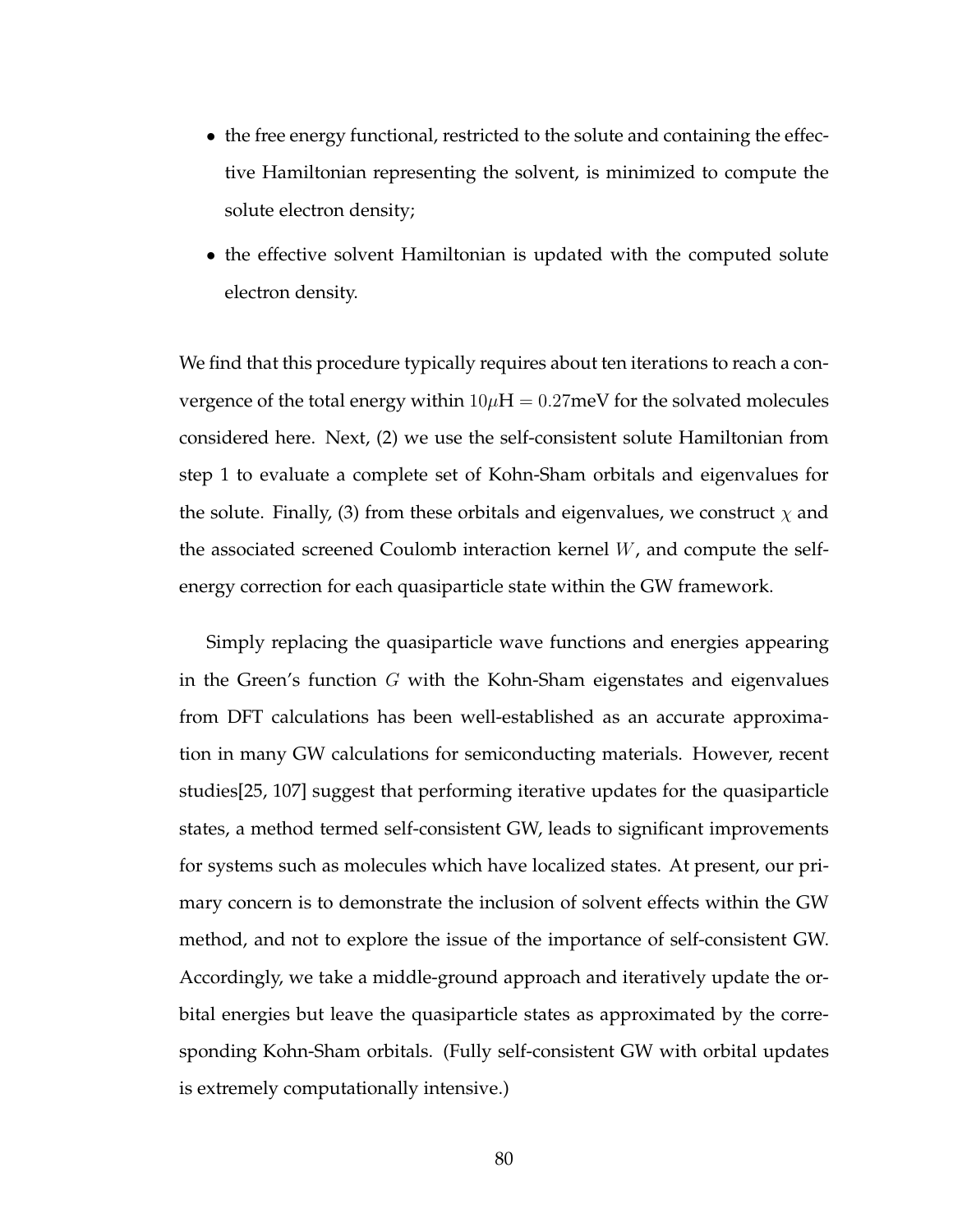A second technical issue of concern in GW calculations is that the electron Green's function G involves an infinite sum over a complete set of quasiparticle orbitals. This sum involves a linear energy denominator and, consequently, converges rather slowly. Nonetheless, the GW self-energy kernel is heavily dominated by the first few hundred states of lowest energy. Consequently, the higher states with relatively large energy are often truncated and removed from the sum[95, 32], or replaced with approximate forms such as plane waves[13]. In our case, as again our focus is on the inclusion of solvent effects within GW and not issues with the GW method itself, we ignore the higher states and limit the summations to the two hundred lowest states in energy.

## **5.2 Calculations**

#### **5.2.1 Computational Details**

Our density functional-theory calculations represent the ionic cores with Rappeoptimized norm-conserving pseudopotentials[53, 86] and exchange correlation effects within the local density-approximation (LDA) as parameterized by Perdew and Zunger[81]. A plane-wave basis with a cutoff energy of 20 H expands the Kohn-Sham orbitals, and, because we deal with isolated molecules, only 1 k-point (at  $\Gamma$ ) is needed to sample the Brillouin zone of the simulation cell. Our supercells are cubic boxes of sizes 30 bohr for isolated molecules or 24 bohr for the ice crystal calculations, which contain  $4 \times 4 \times 4$  primitive FCC cells of the ice structure. The resulting energy functional is minimized with the analytically continued conjugate gradient method[5] using the JDFTX software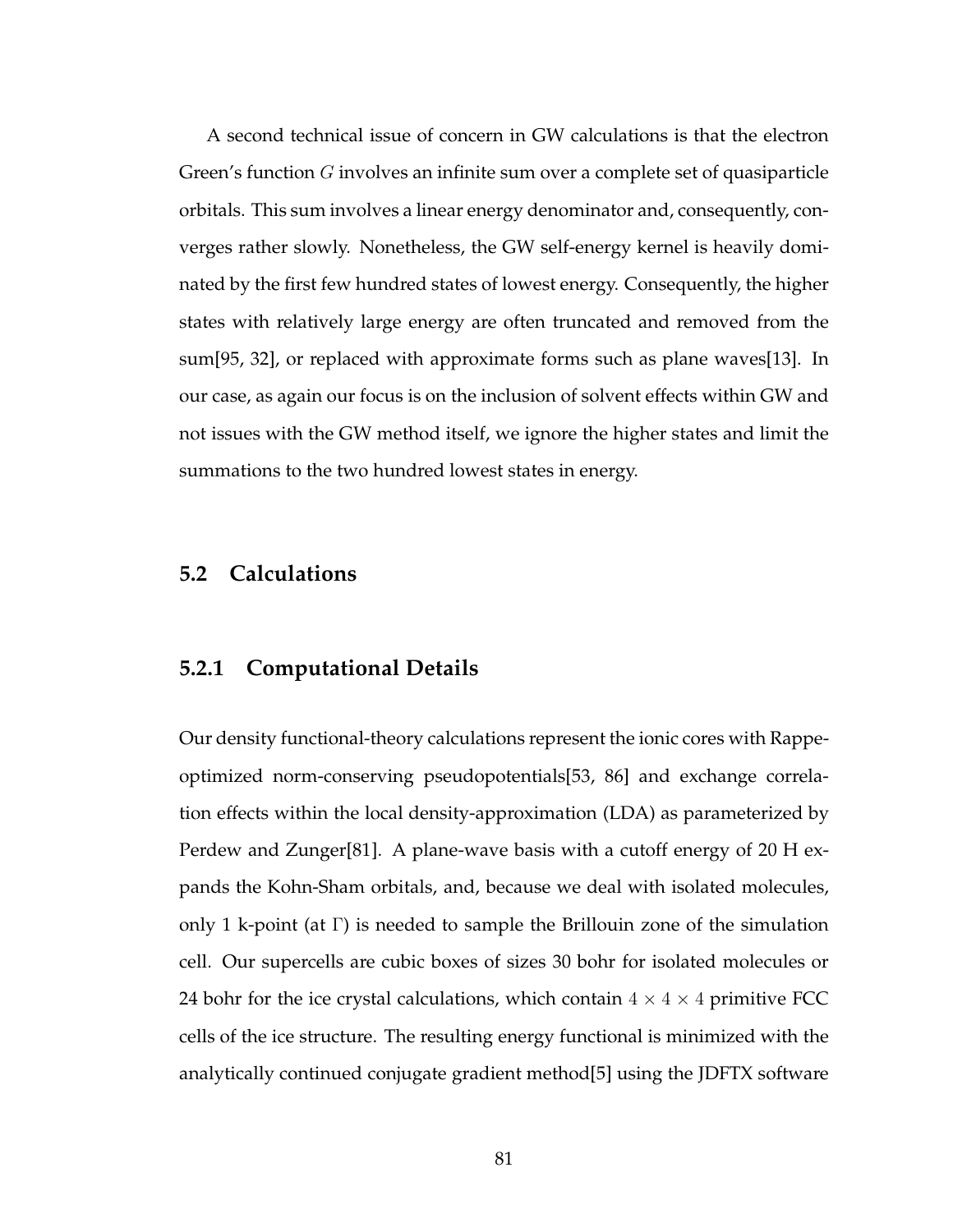package[100]. For the GW calculations, we represent the microscopic electron response matrix  $\chi$  with a plane-wave basis of cutoff 10 H, corresponding to  $\sim$ 21,000 and  $\sim$ 41,000 basis vectors in the 24 bohr and 30 bohr boxes, respectively.

Since we always deal with neutral molecules within the DFT calculations, the interactions of molecules with their periodic images are strongly screened and no correction is needed. The quasiparticle states in the GW calculations, on the other hand, have nonzero charge, and this interactions must be corrected. As described in Chapter 4, we employ a spherical truncation of the Coulomb potential[88],  $V_c(r - r') = \frac{1}{|r - r'|}\Theta(|r - r'| < R_c)$ , where  $R_c$  is the cutoff radius, chosen so that the molecule in question fully interacts with itself but feels no influence from its periodic images. Section 4.4 of Chapter 4 further describes how this must be generalized when the molecule sits within a dielectric screening environment. An appropriate cutoff radius satisfying the above conditions is obtained near the half size of the dimension of the simulation cell. In particular, we employ  $R_c = 15$  bohr when working with the 30 bohr cubic cell, and  $R_c = 12$  bohr for the molecular embedding solvent in a 24 bohr cubic cell.

#### **5.2.2 Summary of studies**

To explore the accuracy of our continuum solvent descriptions, we employ as test systems the series of small molecules  $NH_3$ ,  $H_2O$ ,  $(CH_3)_2CO$ ,  $H_2CO$ , all of which are known to dissolved easily in liquid water. As described in the introduction to this chapter, for exploration of the molecular embedding method, we replace the liquid environment with a crystalline form of ice, ice Ic. We make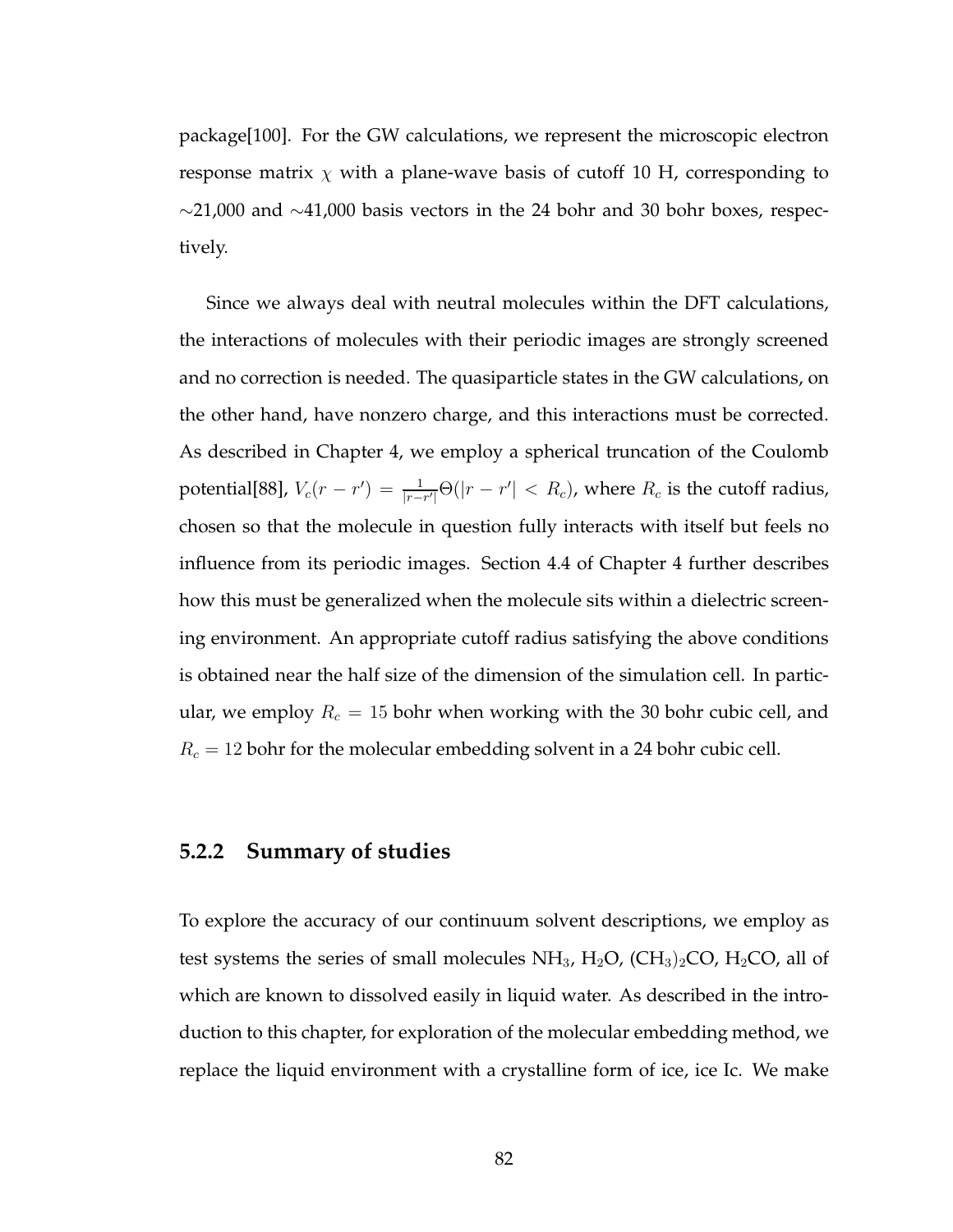this choice for practical reasons, namely relieving us from the complications of sampling molecular configurations in liquid water while still exploring a structure with the same hydrogen bonding tendencies as liquid water.

Below, we present the following computational studies for the above systems. First, Section 5.3 assesses the environmental effect on the equilibrium state of the solute by computing the Kohn-Sham eigenvalues of the top valence orbitals with and without the solvent models. Moving next to the many-body perturbation theory (MBPT) predictions, in Section 5.4 we establish baseline vacuum results for the quasiparticle states of the above series of molecules. Section 5.5 and Section 5.6 then present environmental screening as computed within our continuum embedded and molecularly embedded GW approach, respectively. Finally, Section 5.7 explores the details of the microscopic polarization response function  $\chi$ , resolves which of its Fourier components determine the excitation spectrum of the solute, and compares how those components behave in both the continuum and molecular embedding cases. This section then ends with a proposal and demonstration of how to improve upon the continuum approach to mimic the correct microscopic response for the relevant Fourier components. This allows us to present a new, significantly more accurate (by over a factor of three!) and, yet still, computationally efficient approach to embedded quasiparticle calculations.

#### **5.3 Environmental effects on the equilibrium state**

The equilibrium calculation in the density-functional theory framework yields directly the Kohn-Sham orbitals and eigenvalues for the electrons in the filled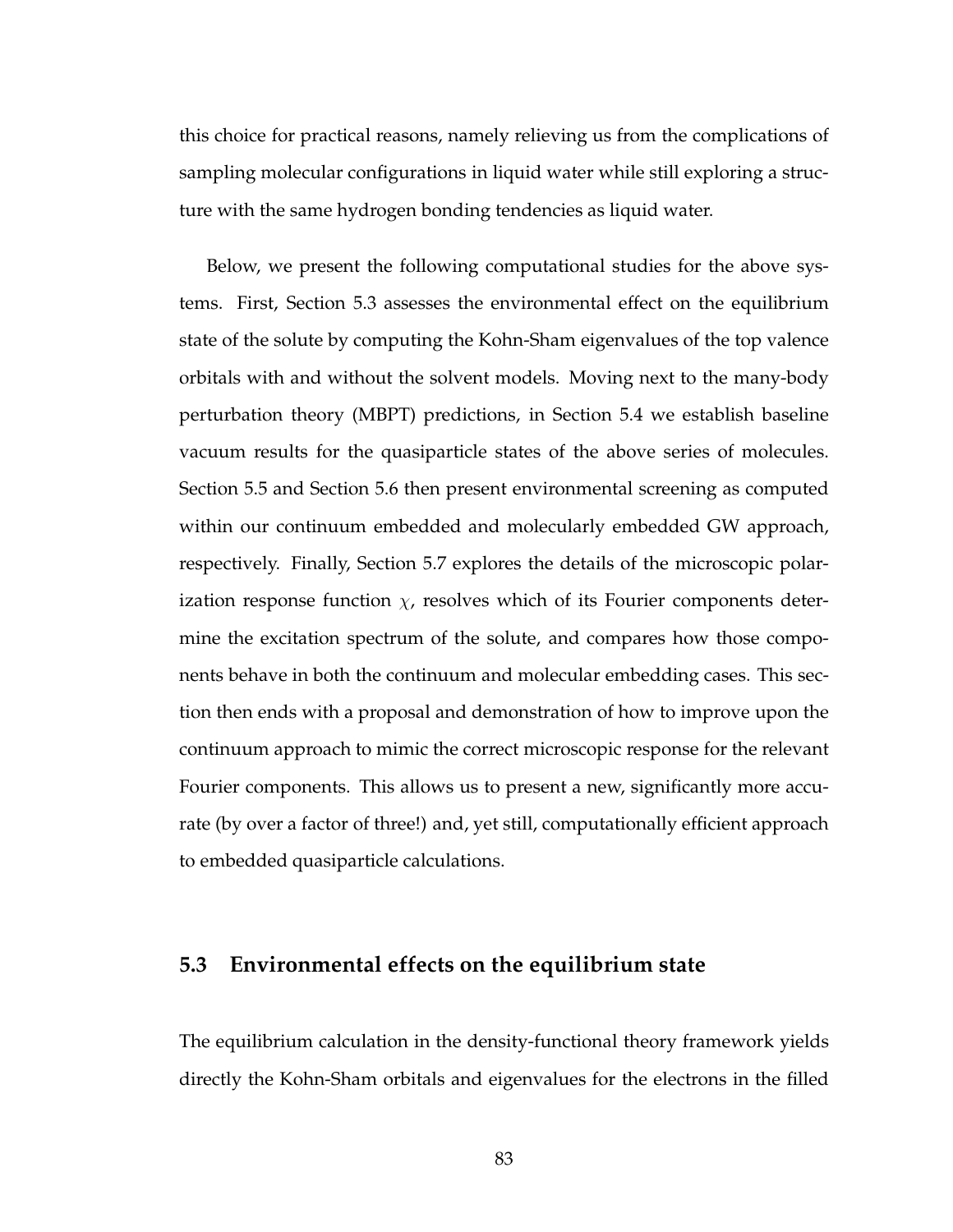(valence) states of the system, and also the electron density and the singleparticle Hamiltonian. This Hamiltonian, in turn allows computation of the empty (conduction) states, which are needed in the construction W through  $\chi$ and in the construction of Green's function G determining the self-energy operator  $\Sigma = iGW$ . Consequently, the equilibrium DFT calculation and its resulting states and eigenvalues represent key inputs into the final many-body GW calculations.

At the level of such the equilibrium density-functional theory calculations, as described in Section 4.2 and 4.3 of Chapter 4, environmental effects are included into the single-particle Hamiltonian either by computing all electrostatic interactions (electron-ion, electron-electron, and ion-ion) in an effective continuum dielectric or by computing the effective potential accounting for the electrons and nuclei of the environment molecules. Accordingly, we begin our analysis by exploring the effects of each of these approaches on the single particle Hamiltonian.

We first consider the continuum method, in which the solvent effect is characterized by the screening of the electrostatic potential. Figure 5.1 displays the environment-induced potential (difference between the screened and bare Coulomb potentials) for the case of an  $H_2O$  molecule solvated in a dielectric description of liquid water. The figure shows, as is to be expected, a clear build up of negative and positive charges (as reflected in negative and positive electrostatic potential contributions, respectively) near the protons and oxygen ions, respectively. The strong localization of induced charges in the solvent to the vicinity of the molecule reflects the fact that liquid water, with its large static dielectric constant  $\epsilon_b \approx 80$ , strongly screens any external Coulomb potentials.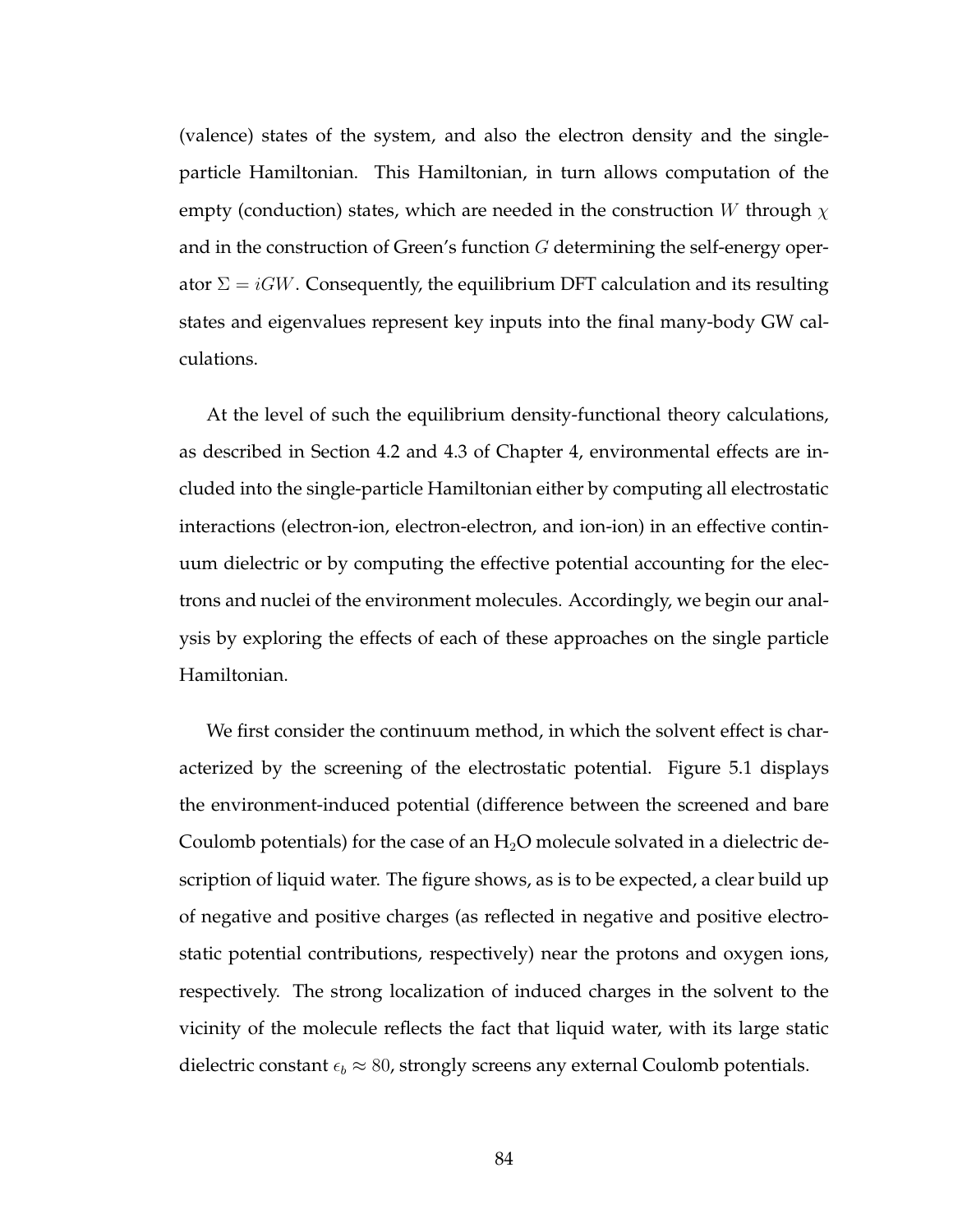

Figure 5.1: Electrostatic potential induced by environment for  $H_2O$  molecule solvated in liquid water as described by a polarizable continuum: from negative or repulsive to electrons (red) to positive or attractive to electrons (blue). Screening potential near the protons is repulsive to electrons because the screening potential has the opposite sense from the potential of the molecule itself.

Next, we consider the same induced potential as determined within the molecular embedding view of the environment. Figure 5.2 shows the iteratively converged environment potential determined from the orbital-free embedding method according to Equation 4.5 for crystalline ice Ic as the model environment. Here, the solvent molecules are placed in an ordered structure and contribute to the repulsive potential peaks (which are truncated for better visualization and thus shown here as yellow circles), due mainly to the exclusion principle between solute and solvent electrons, as described by the Thomas-Fermi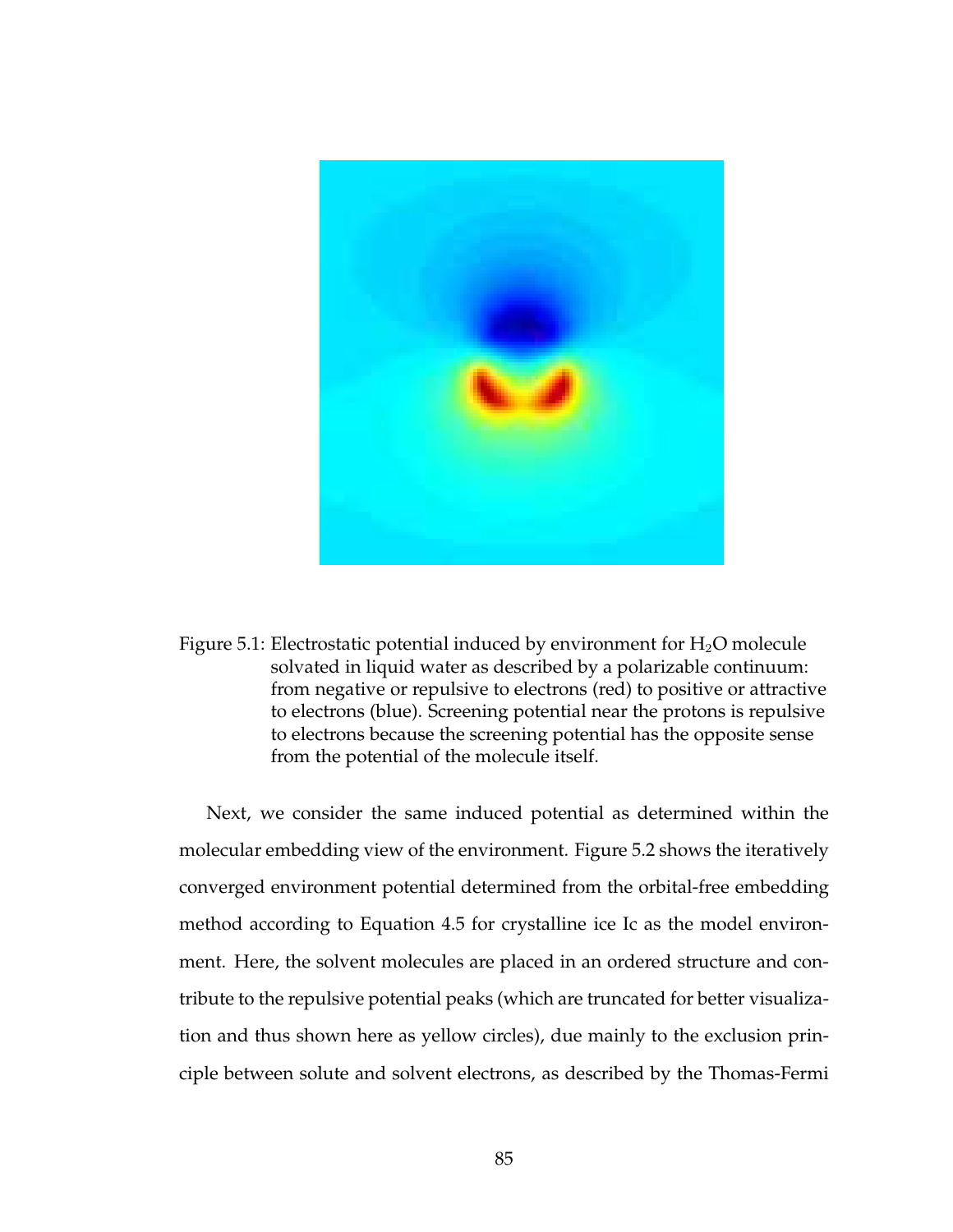

Figure 5.2: Coupling potential between  $H_2O$  molecule and remaining molecules of ice Ic crystal computed within the orbital-free embedding method: attractive (blue) and repulsive (red) to electrons. Yellow circles are traces of Thomas-Fermi repulsive potential peaks truncated for better visualization.

kinetic energy functional (Equation 4.8). In this case, the solvent potential draws electrons to the hydrogen bonding sites, making them appear as light blue peaks in the figure. Beyond the large repulsive potentials on the oxygen sites and the polarization phenomena near the explicit molecule, a subtle, but important, difference between the continuum and molecular-environment potentials is a large positive constant shift in the potential from the molecular embedding method relative to that of the continuum approach. This shift, due to the pattern of Coulomb potentials from the solvent molecules, a "local molecular field effect", leads to a significant solvent shift in the orbital energies which also appears in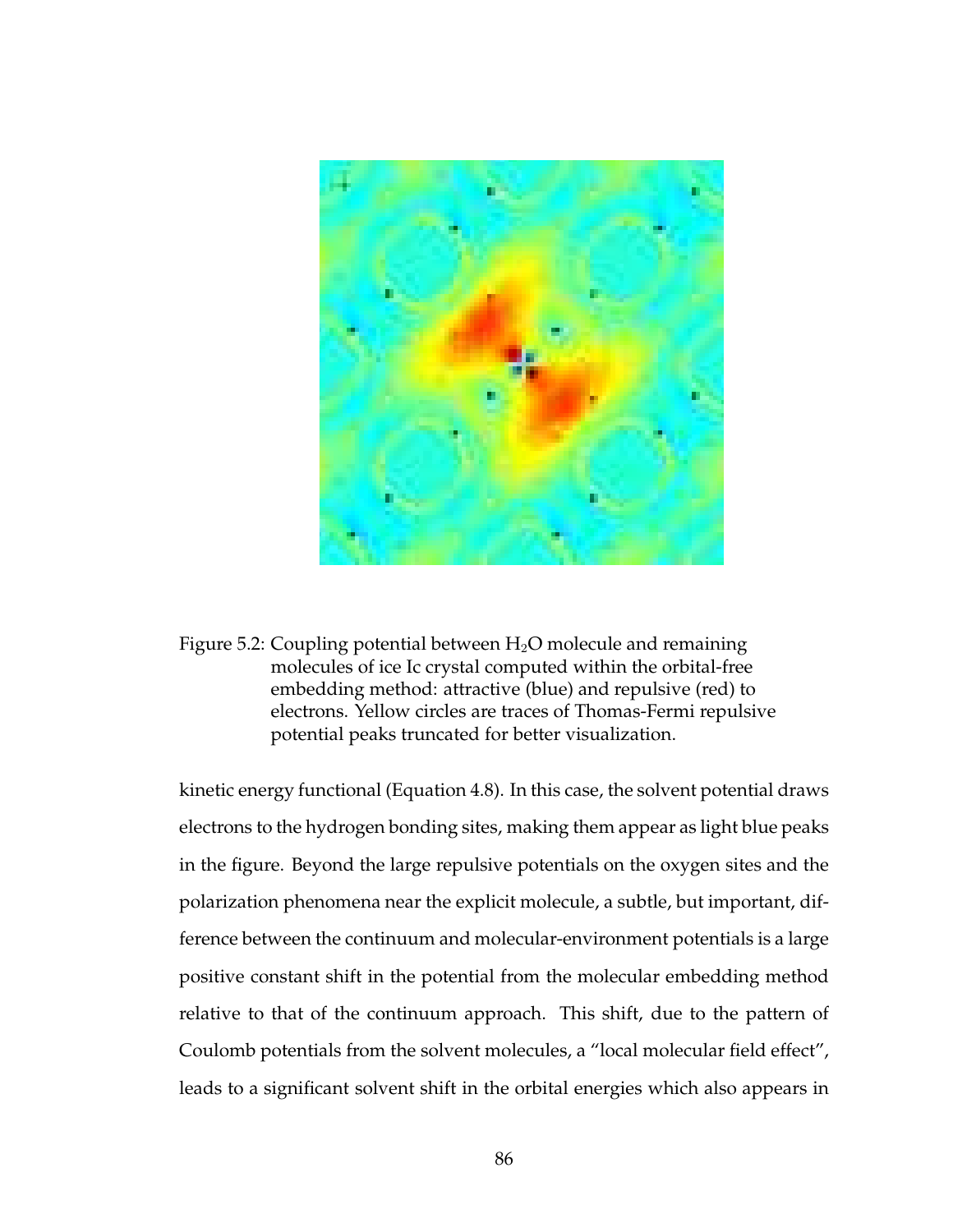Table 5.1: Density functional-theory results for the ionization potential of  $H_2O$ molecule in vacuum and in a full water environment as calculated explicitly (Ice Ic at  $\Gamma$  point), and with molecular (Molecular) and continuum (Continuum) embedding. Results given for both the energy of the HOMO level (Ionization potential) and the shift in this level upon solvation within the various descriptions.

|           | Environment   HOMO eigenvalue (H)/ | Shift from Vacuum |
|-----------|------------------------------------|-------------------|
|           | (Ionization potential)             |                   |
| Vacuum    | 0.268                              |                   |
| Continuum | 0.254                              | 0.014             |
| Molecular | 0.188                              | 0.080             |
| Ice Ic    | 0.174                              | 0.090             |

the energy levels from the full, explicit crystal calculation.

With the effective Hamiltonians determined, we now consider the resulting solvation effects on the energy of the solute orbitals. The energy of the highest occupied molecular orbital (HOMO) gives the ionization potential (IP), which is measurable from photoelectric emission experiments. Table 5.1 presents the HOMO levels of an  $H_2O$  molecule as determined from density-functional theory calculations for vacuum and both of our solvent models. The table also compares these levels to a full calculation of the molecular crystal for a direct comparison with the exact result expected within the density-functional the- $\operatorname{ory}^1.$  Within these equilibrium state calculations, the continuum method significantly underestimates the solvation shift of embedding the molecule in the the bulk structure (capturing only ∼15% of the shift), whereas the molecular embedding approach captures most of it (∼85%). We believe that the shift at this level is due mostly to the constant shift throughout the supercell associated with the Coulomb potential of the environment with the molecular arrangement, a

<sup>&</sup>lt;sup>1</sup>The experimental IP value for H<sub>2</sub>O in vacuum is 0.46 H=12.6(1) eV[78]. The underestimation by over a factor of two relative to experiment corresponds to the well-known "band-gap" problem of density-functional theory. GW calculations were developed precisely to address this issue. Section 5.4 below will make comparison between experiment and the GW calculations.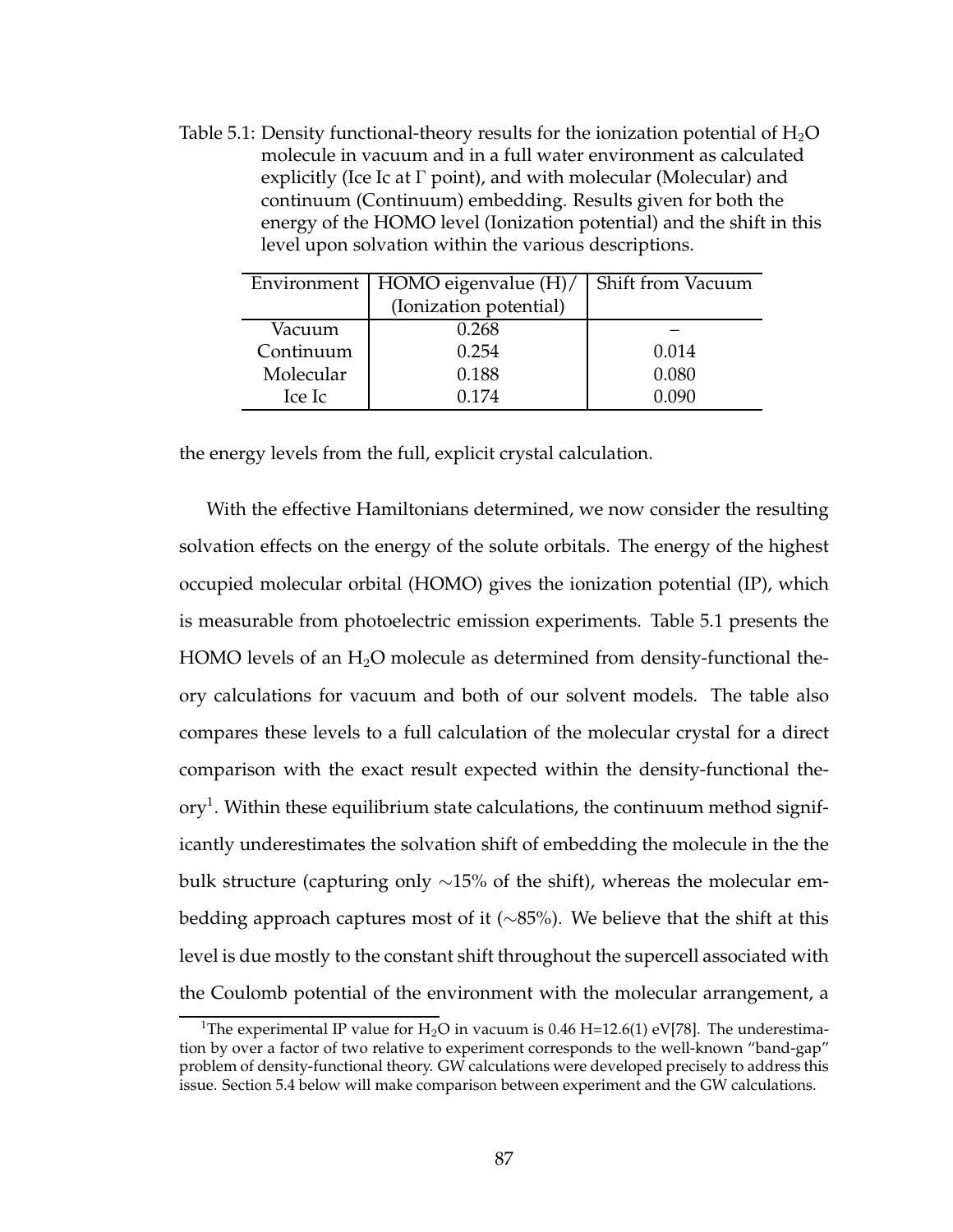| Molecule         |      |       | DFT   Our GW   Other many-body works   Experiment [78] |           |
|------------------|------|-------|--------------------------------------------------------|-----------|
| H <sub>2</sub> O | 7.29 | 11.97 | $12.5$ (GW)[39]                                        | 12.5-12.7 |
| $(CH_3)_2CO$     | 5.69 | 9.03  |                                                        | 9.69      |
| NH <sub>3</sub>  | 6.28 | 9.96  | 10.7 (GW)[50]                                          | 10.18     |
| $H_2CO$          | 6.14 | 10.15 | 10.83 (CCSD)[68]                                       | 10.88     |

Table 5.2: Comparison of vacuum DFT and GW results for ionization potentials (eV) of various molecules with experimental data.

"local molecular field effect", which is absent in the continuum approach.

## **5.4 GW in vacuum**

With the Kohn-Sham orbitals and eigenvalues in hand, the next step in the quasiparticle calculations (including the ionization potential) is to construct the self-interaction kernel within the GW approximation,  $\Sigma = GW$ , and compute the energies of the quasiparticle states by adding the self-energy correction to the Kohn-Sham eigenvalues. Although there are a few publicly available software packages for GW calculations, for example, BerkeleyGW[24] and Abinit[14], none of them provide the capability to include solvation effects in quasiparticle calculations. Accordingly, we had to develop our own codes to incorporate the solvent treatments into the GW calculations.

In order to benchmark the accuracy of the our GW codes against other standard packages and to allow calculation of solvation shifts in quasiparticle energies, we first compute the GW quasiparticle states of the non-solvated versions of our target systems, in this case the series of small polar molecules  $NH<sub>3</sub>$ ,  $H<sub>2</sub>O$ ,  $(CH<sub>3</sub>)<sub>2</sub>CO, H<sub>2</sub>CO$ , which we choose for the availability of both experimental data[78] and other GW calculations[39, 50, 68].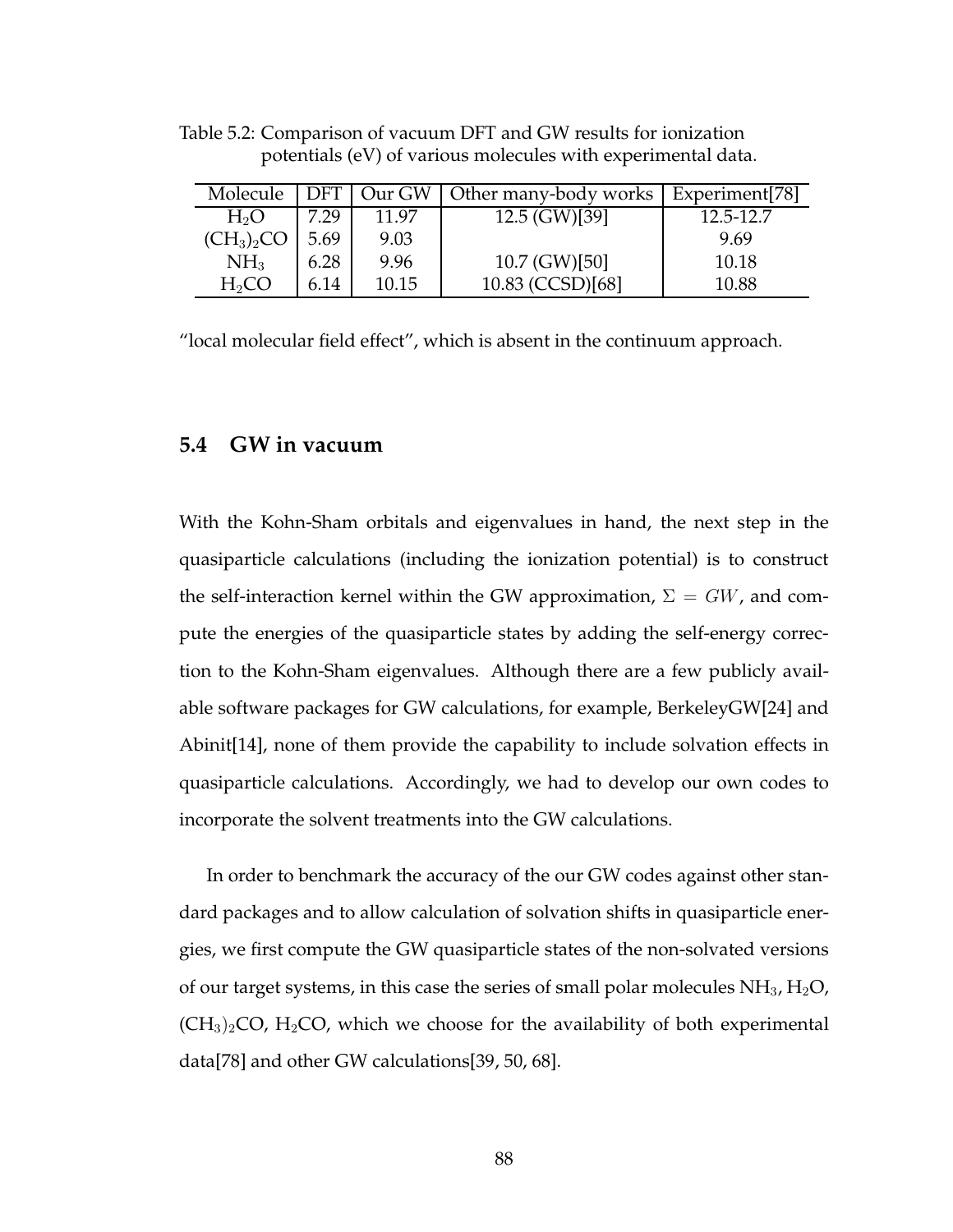Table 5.2 compares the HOMO quasiparticle energies (ionization potentials) in vacuum of each of the above molecules as calculated within densityfunctional theory, our own GW software, available many-body results from the literature (primarily GW, but some quantum-chemistry coupled-cluster results as well) with the ionization potential from experiments. Our quasiparticle energies agree well with both the experimental values and other many-body works for all of the four molecules. The average error with respect to the experimental values is 0.5 eV, corresponding to 13% of the average GW correction (3.92 eV) with respect to the Kohn-Sham orbital energy. We consider this to be in an acceptable range regarding that only 200 Kohn-Sham states are included in the GW calculation, and that the typical error for ionization potentials for standard GW calculations (without advanced techniques such as self-consistency, off-diagonal corrections, or approximate analytic summations over an infinity of empty states) is a few tenths of an electron volt. (We also note that our inclusion of only 200 empty states for these exploratory calculations is also not sufficient for full convergence.) Because our primary focus in this work is to explore the inclusion of solvent effects in the GW calculations, at this stage we do not consider further improvements to our GW calculations.

# **5.5 GW within polarizable continuum models**

We next explore solvent effects on quasiparticle states by integrating continuum embedding within our GW calculations. On the basis of the Kohn-Sham states computed in Section 5.3 and the response function of Eq. (4.14) from Section 4.4, we construct the fully screened Coulomb kernel  $W$  as we do for the vacuum case, but now with the inclusion of  $\chi_{env}$ , in addition to  $\chi_{sys}$  as computed in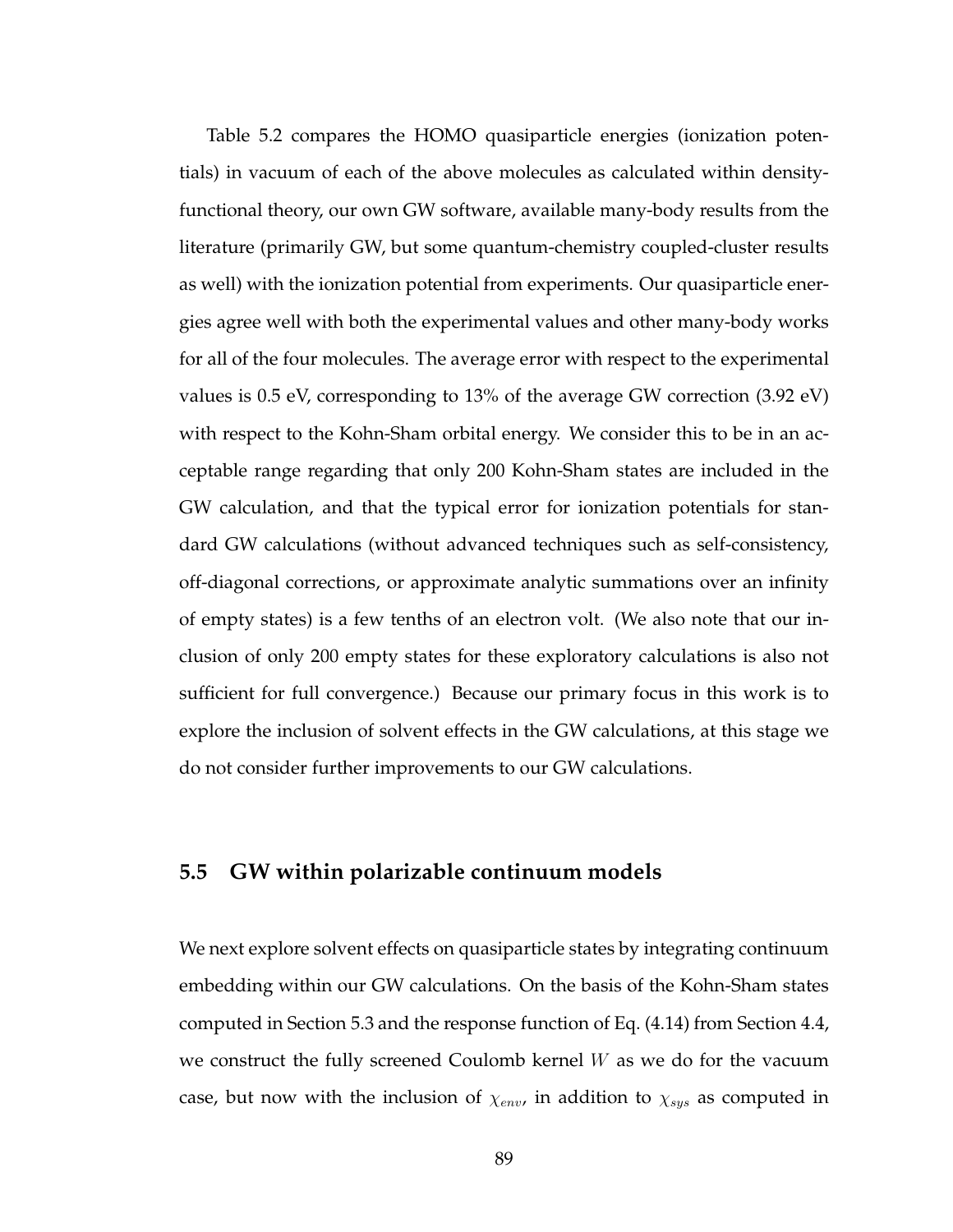Figure 5.3: Screened potential fluctuations associated HOMO-LUMO transition for  $H_2O$  molecule viewed in plane perpendicular to molecular plane: gaseous state (a), solvated state (b). Outer circular feature at the edges of the supercell is due to spherical truncation of Coulomb interaction to avoid image effects. Plane of figure passes through center of the oxygen atom and is perpendicular both to the plane containing the atoms of the molecule and to the perpendicular bisector between the hydrogen atoms of the molecule.





 $(a)$  (b)

Eq. (4.19).

To explore the solvent effect on the GW results, Figure 5.3 compares the screened interaction  $W$  for a  $H_2O$  molecule in both its gaseous state and solvated state computed within the continuum approach. For visualization purposes, we plot the action of W on the charge fluctuation  $\delta \rho$  associated with a typical optical excitation, specifically the HOMO-LUMO transition, in the static limit  $\omega \to 0$ . This particular charge fluctuation results in a dipole perpendicular to the plane containing the atoms of the molecule, which is oriented in the vertical direction in the figures. Comparing Figure 5.3(a) with Figure 5.3(b) shows that the potential field in the liquid phase, compared to the gaseous phase, is noticeably more localized near the molecule and is less intense as the response field of the environment tends to cancel the local polarization.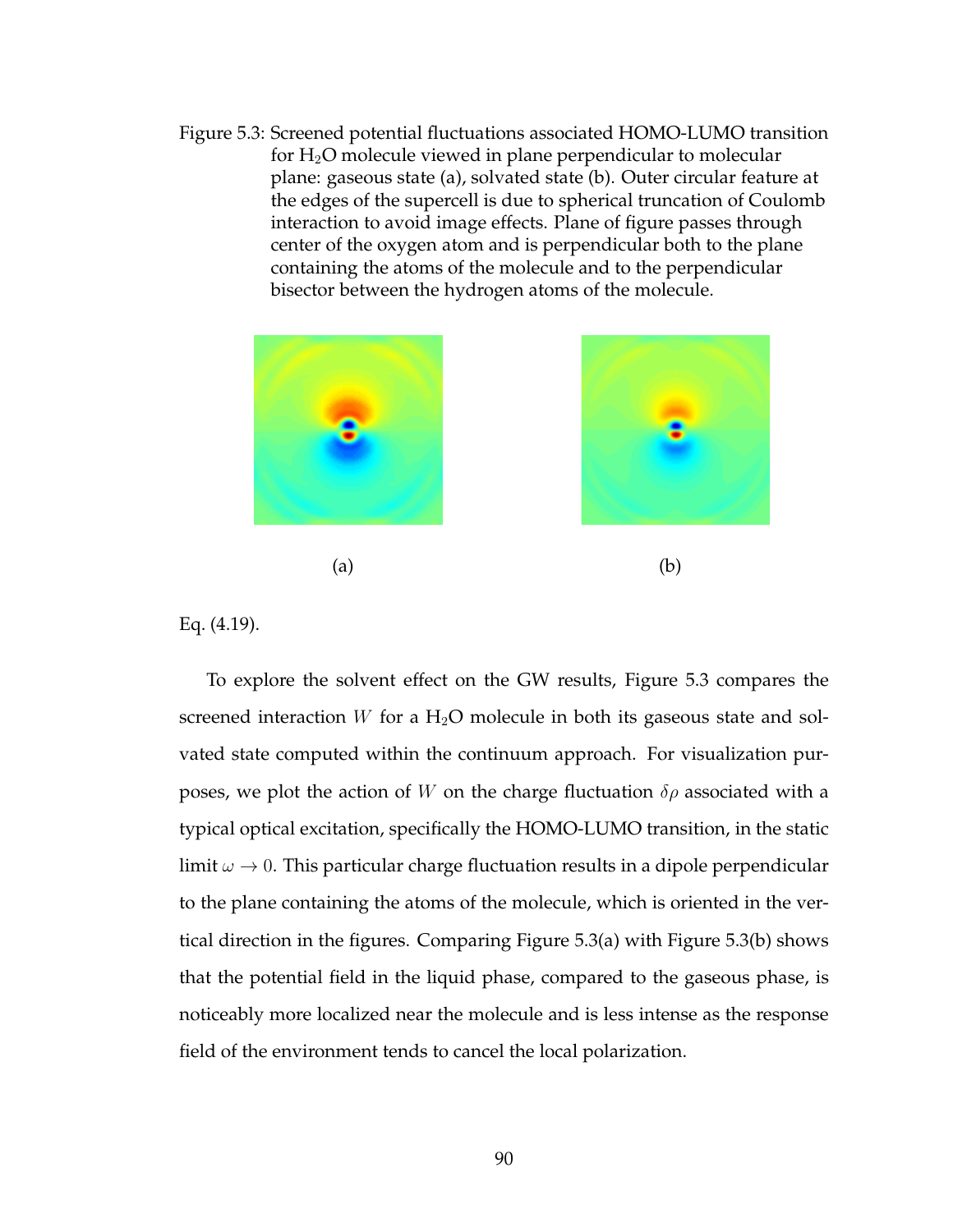Molecule DFT | Our results(GW) | Pearson's estimate  $H_2O$  | 6.9 | 9.9 | 8.0  $(CH_3)_2CO$  5.8 7.5 7.1  $NH_3$  | 6.1 | 8.0 | 6.1  $H_2CO$  | 5.9 | 8.2 | None

Table 5.3: Ionization potential for molecules solvated in liquid water as determined within the continuum solvation approach at the density-functional theory (DFT) and GW levels and compared to estimates from experimental data (Pearson)[78].

Next, we turn to the effects of this screening on quasiparticle energies. Unfortunately, direct measurement of the ionization energy is not available for solute molecules dissolved in solvent, because the incoming radiation is absorbed by and ionizes the solvent before reaching the solute molecules. For making comparisons, we here instead employ estimates given by Pearson[78] in which the shift for the ionization potential is calculated from the free energy of hydration of neutral molecules and protonated ions, and the protonation energy of the same molecules in both their gaseous and aqueous phases. This procedure is not a direct measurement and makes a number of assumptions about the effects of protonation on ionization potentials and therefore is subject to some error. Nonetheless, these are the best data we have available, and we believe that the data from Pearson give at least qualitatively reasonable values for the solvent effects we study here.

Table 5.3 presents the computed solvated HOMO energies for each molecule in our test suite and compares them with Pearson's estimate (with the exception of  $H_2CO$  which is known to combine with  $H_2O$  molecules and form oligomers in water). While density-functional theory significantly underestimates the ionization potential (as expected from the previous results for the gaseous phases of these molecules), the GW method significantly overestimates the ionization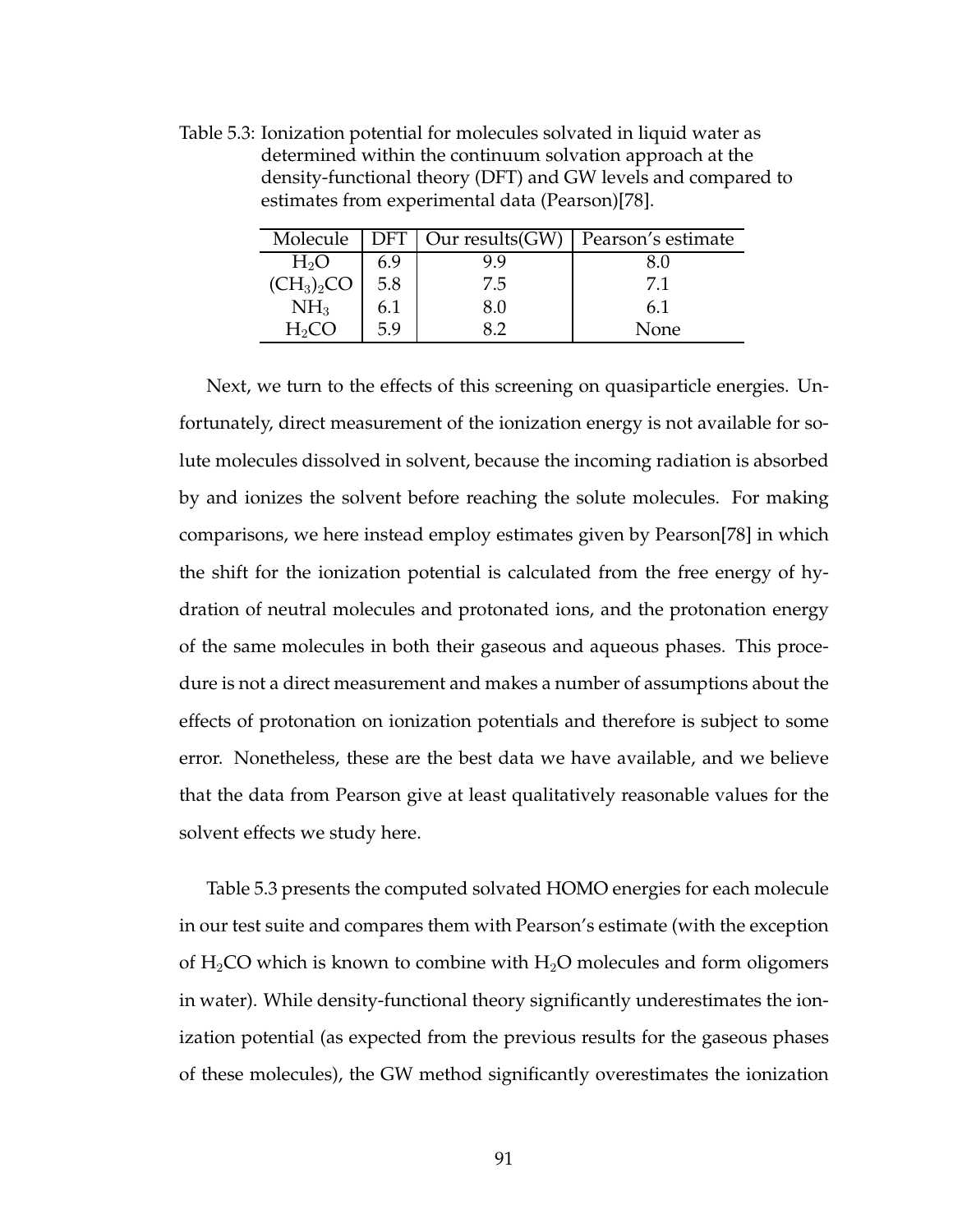potential with respect to Pearson's free energy estimates. In an absolute sense, the GW results for the ionization potentials do not seem a significant improvement, especially for the case of NH<sub>3</sub>. However, there is significant potential here for partial cancellation of errors as we look to solvatochromic shifts (change in exciton frequency upon solvation), which are of more direct experimental interest.

Table 5.4 presents these shifts in ionization potential for each molecule upon solvation from the gaseous state. These data underscore the failure of densityfunctional theory in capturing such solvent shifts: the shift is severely underestimated by at least an order of magnitude, and even exhibits the incorrect sign for the case of  $(CH_3)_2CO$ . This indicates that the apparent agreement of the solvated ionization potentials computed within density-functional theory is a coincidental cancellation of errors: the DFT ionization potentials are too small due to the well-known gap problem, an effect which happens to match the magnitude and sign of the solvation shifts that the embedded DFT calculations give as essentially zero. The shifts in the GW method, on the other hand, are a significant improvement, capturing about half of the effect (if Pearson's estimated values are to be taken *quantitatively*). Moreover, the relative order in the solvent shifts is consistent for all molecules for which there are estimates from Pearson,  $(CH_3)_2CO$ , NH<sub>3</sub>, and H<sub>2</sub>O, in order from the smallest to the largest shift. Because the ionization potential shift comes from solvent polarization affecting the electron correlation of the solute, such consistency suggests that the GW+PCM method is able to capture significant portions of the charge response of the solvent and its dependency on the solute.

The apparent underestimation of the solvent shift relative to the Pearson's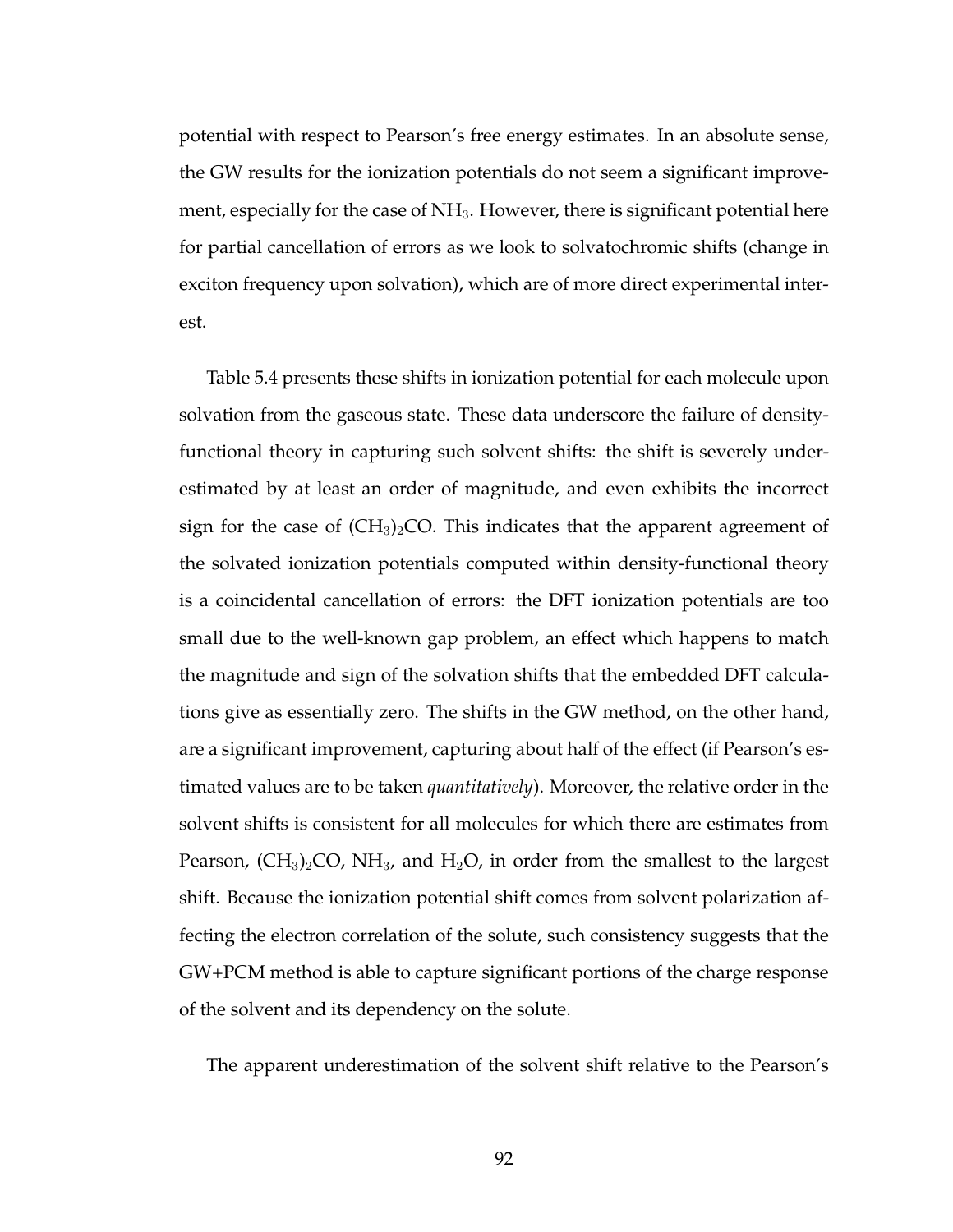Table 5.4: Ionization potential shifts from the gaseous state for molecules solvated in liquid water, as determined within the continuum solvation approach at the density-functional theory (DFT) and GW levels and compared to estimates from experimental data (Pearson)[78].

| Molecule                                                                                                                       | <b>DFT</b> | Our results(GW) | Pearson's estimate |
|--------------------------------------------------------------------------------------------------------------------------------|------------|-----------------|--------------------|
|                                                                                                                                | 0.4        | 2.1             | 4.6                |
| $\begin{array}{c}\n\overline{\mathrm{H}_2\mathrm{O}} \\ (\mathrm{CH}_3)_2\mathrm{CO} \\ \overline{\mathrm{NH}}_3\n\end{array}$ | $-0.1$     | 1.5             | 2.6                |
|                                                                                                                                | 0.2        | 2.0             | 4.1                |
| $H_2CO$                                                                                                                        | 0.3        |                 | None               |

estimates for the ionization potential may stem either from a number of areas of concern in our approach or from difficulties in Pearson's approach. The later approach determines the ionization potential shift by comparing the solvation energy of neutral and ionized molecules from their gaseous phases (where the ionization potential is known). The free energy of the ionized molecules in solution are then *estimated* to be the same as the known results for the protonated molecules, *i.e.*  $G(B^+(aq)) \approx G(BH^+(aq))$ , but the free energy of the protonation process itself and its effects on the estimated ionization potentials are not known.

In terms of potential errors from our method, there are two areas of concern. First, when the electronic states of the solute and solvent systems couple strongly, our initial representation of the Green's function localized on a single explicit molecule as in Eq. (4.11) breaks down. Second, the description of the Coulomb coupling to the environment, as characterized by  $W$  in Figures 5.3, may lack sufficient microscopic detail to give an accurate picture of the dielectric screening.

Mitigation of the above two areas of concern suggests two strategies for improvement. The first area of concern, coupling of electronic states to the en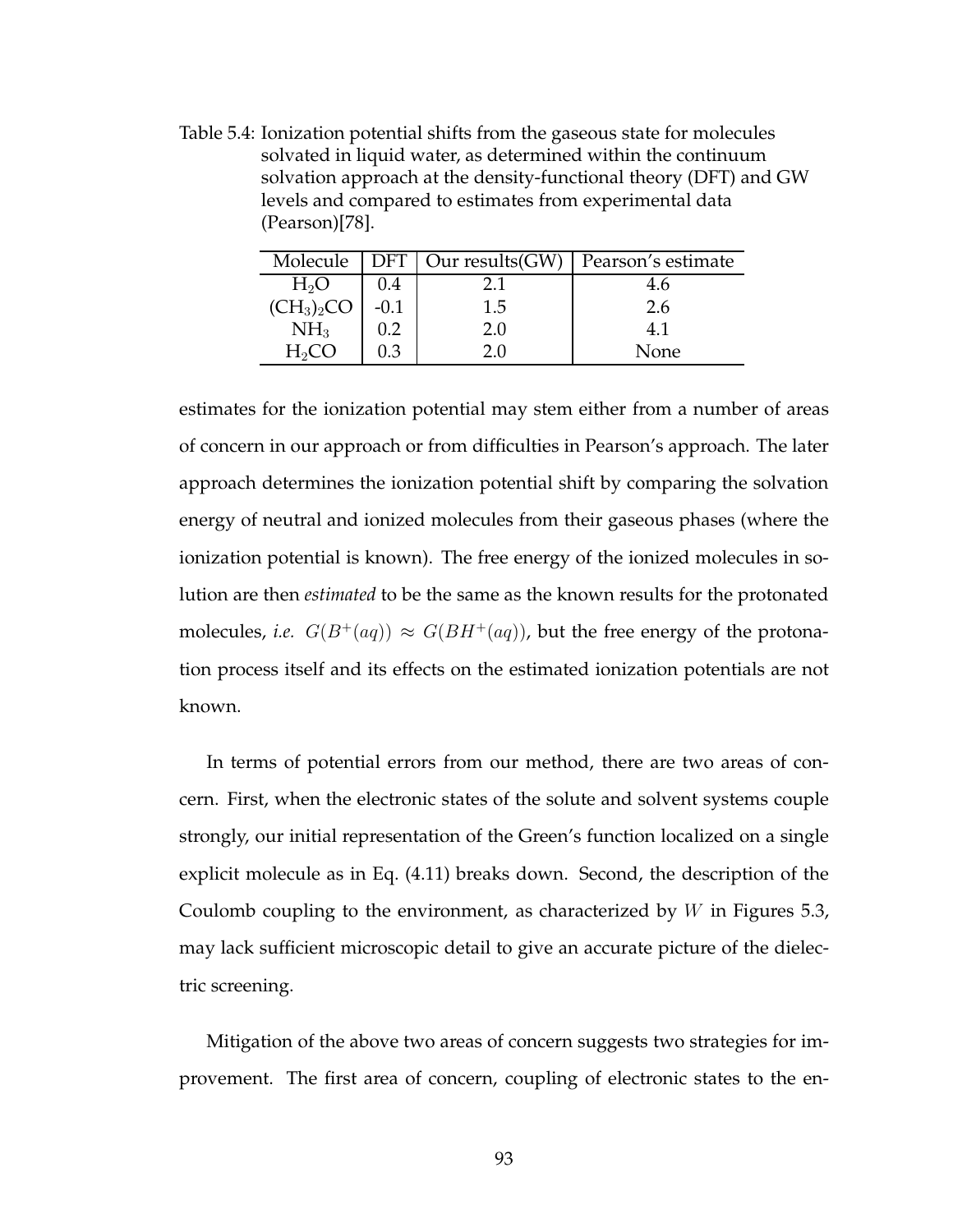vironment, would clearly apply to the case of the solvation of  $H_2O$  molecules, which form a hydrogen-bonding network with the surrounding  $H_2O$  molecules in liquid water. One direct approach to mitigating this source of error would be to increase the number of molecules included in the explicit parts of the calculation and consider a cluster containing a few solvent molecules, as is sometimes done in combined molecular-dynamics GW studies[42]. Pursuing such an approach is beyond the scope of this thesis. The second area of concern, insufficient description of the Coulomb coupling to the environment, can be mitigated by including additional molecular detail in the environment response function, as we do in the next section.

#### **5.6 Molecular embedding for the excited states**

Next, we turn to the combination of the GW method with a molecular model for the environment response function  $\chi_{env}$ , computing it within the cluster expansion at the single-molecule level, which Section 4.5 showed to capture 90% of the solvation effect. For our test system, we consider a crystalline form of ice (the Ic phase) which satisfies the hydrogen bonding constraints and thus produces a structure reminiscent of what is found in liquid water. This choice is made as a matter of convenience for this initial exploration of the method. The advantage is that no phase space-sampling or averaging is needed to determine the structure, as it would be in the case of the liquid. One disadvantage, noted at the very end of the previous section (Section 5.5), is that comparison of the final solvation shift to the experimental data may still suffer due to coupling of the electrons from one molecule to the next.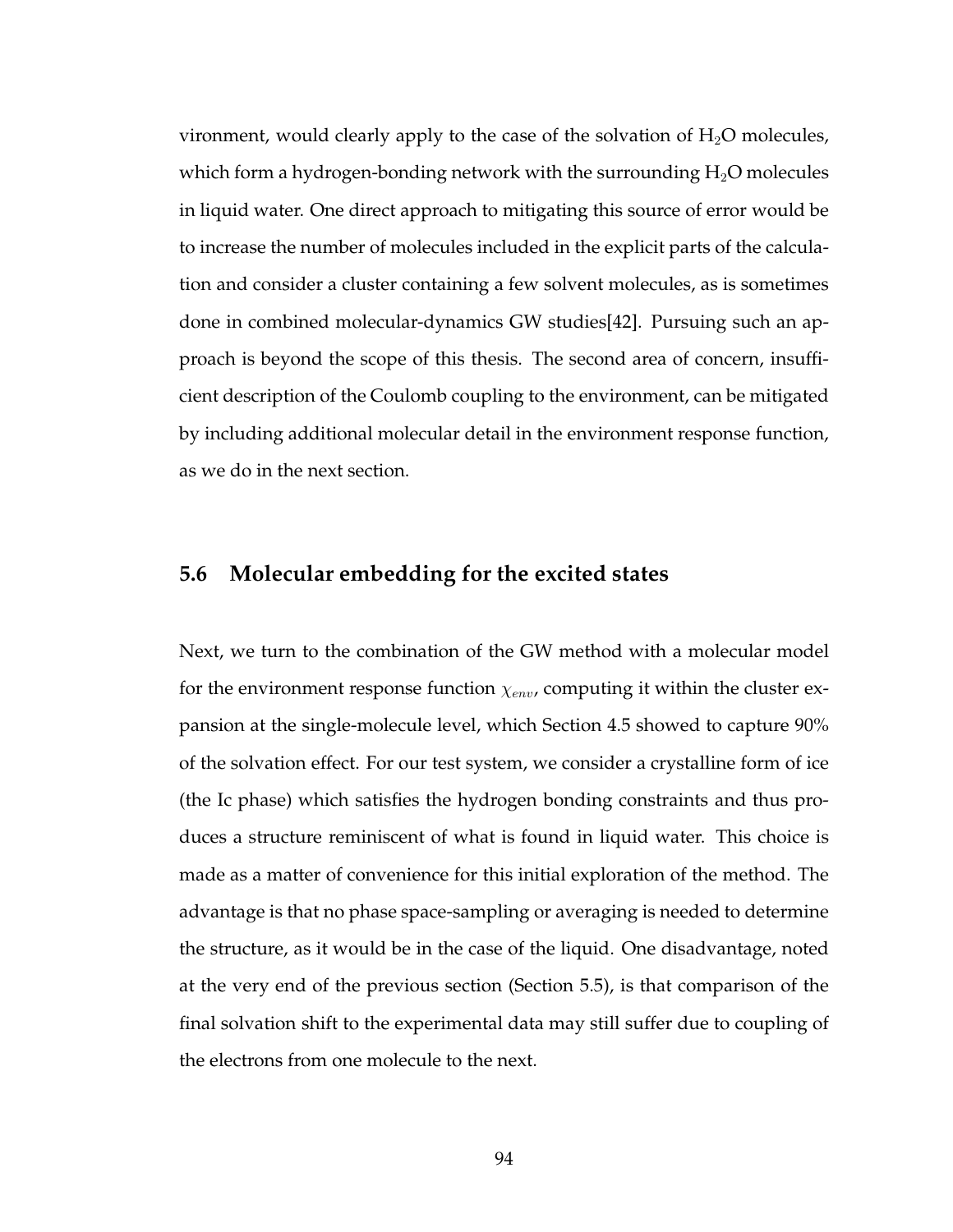

Figure 5.4: Screened Coulomb potential associated with HOMO-LUMO charge fluctuation for solvated  $H_2O$  molecule as calculated from molecular  $\chi_{env}$ . Geometry of plane the same as in Figure 5.3. Inner features correspond to shell structure of the ice crystal, outer rings correspond to truncation of Coulomb interaction as in Figure 5.3.

Figure 5.4 displays the potential fluctuation in the ice crystal,  $\delta \phi = W \delta \rho$ , where  $W$  is the full, screened Coulomb interaction and the charge fluctuation  $\delta \rho$  is from the HOMO-LUMO transition, the lowest vertical transition mode of the solute molecule in the center of the figure. Compared to the gas-phase (Figure 5.3), the potential near the solute is significantly weakened by the screening of the molecular environment. In contrast to the continuum screening model (Figure 5.3 (b)), the more realistic molecular model shows a greater spread of the potential into the surrounding regions because the screening, rather than being uniform, is now concentrated near the atomic locations and requires coherence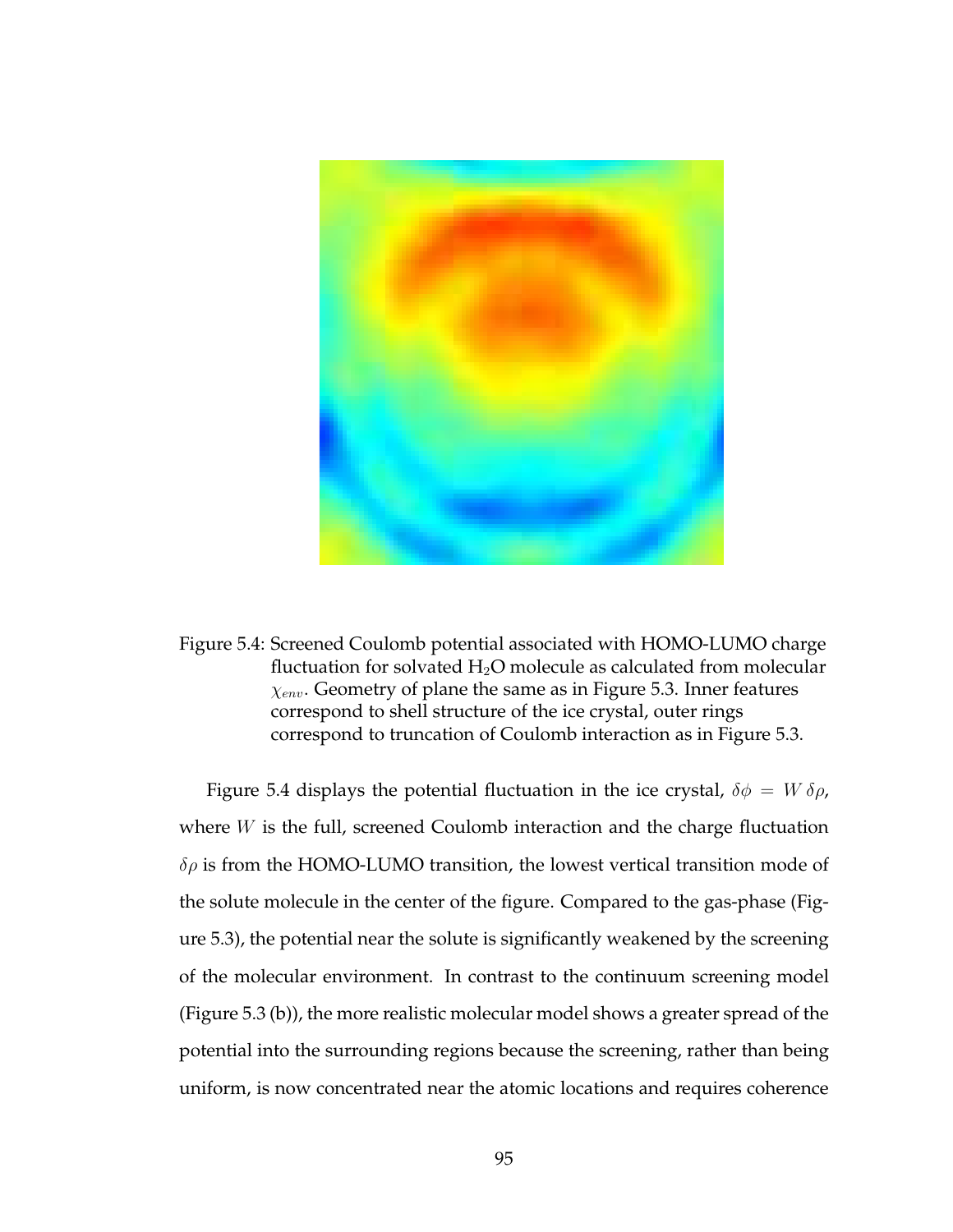Table 5.5: Ionization potential (HOMO energy level) of  $H_2O$  molecule in vacuum, and embedded either in a continuum dielectric or model molecular crystal (ice Ic), as computed with DFT and the GW approach. Final column gives the resulting solvation shift for the total GW result, and final row repeats the data from Pearson's estimate.

|                                      | $DFT$ (eV) | $GW$ (eV) | Total shift (eV) |
|--------------------------------------|------------|-----------|------------------|
| Vacuum                               | 7.3        | 12.0      |                  |
| Continuum                            | 6.9        | 9.9       | 2.1              |
| Molecular                            | 5.1        | 8.2       | 3.8              |
| Free energy estimate <sup>[78]</sup> |            |           |                  |

Table 5.6: Solvation shifts for individual contributions (DFT and the GW self-energy correction added to the DFT result) and total ionization potential (HOMO level) for  $H_2O$  molecule embedded either in a continuum dielectric or model molecular crystal (ice Ic), as computed with DFT and the GW approach. Final row repeats the data from Pearson's estimate.

|                                      | $DFT$ (eV) | $GW$ self-energy (eV) Total shift (eV) |     |
|--------------------------------------|------------|----------------------------------------|-----|
| Continuum                            | 0.4        |                                        |     |
| Molecular                            | ר ר        | 1.6                                    |     |
| Free energy estimate <sup>[78]</sup> |            |                                        | 4.6 |

across several shells of neighboring molecules to reach the full screening effect.

With the behavior of the screening potential  $W$  understood, we now turn to the quasiparticle energies. Table 5.5 shows the final results for the ionization potential for the molecule in the center of our crystalline cell as computed within density-functional theory and the GW approximation for vacuum and both the continuum and molecular embedding approaches, comparing the results with Pearson's estimates. The molecular embedded GW approach indeed does a much better job capturing the shift from vacuum, capturing  $3.8 \text{ eV}/4.6 \text{ eV}$ =83% of the effect (as opposed to 2.1 eV/4.6 eV=46% of the effect captured in the continuum case).

Table 5.6 gives the solvation shift associated with each of the individual con-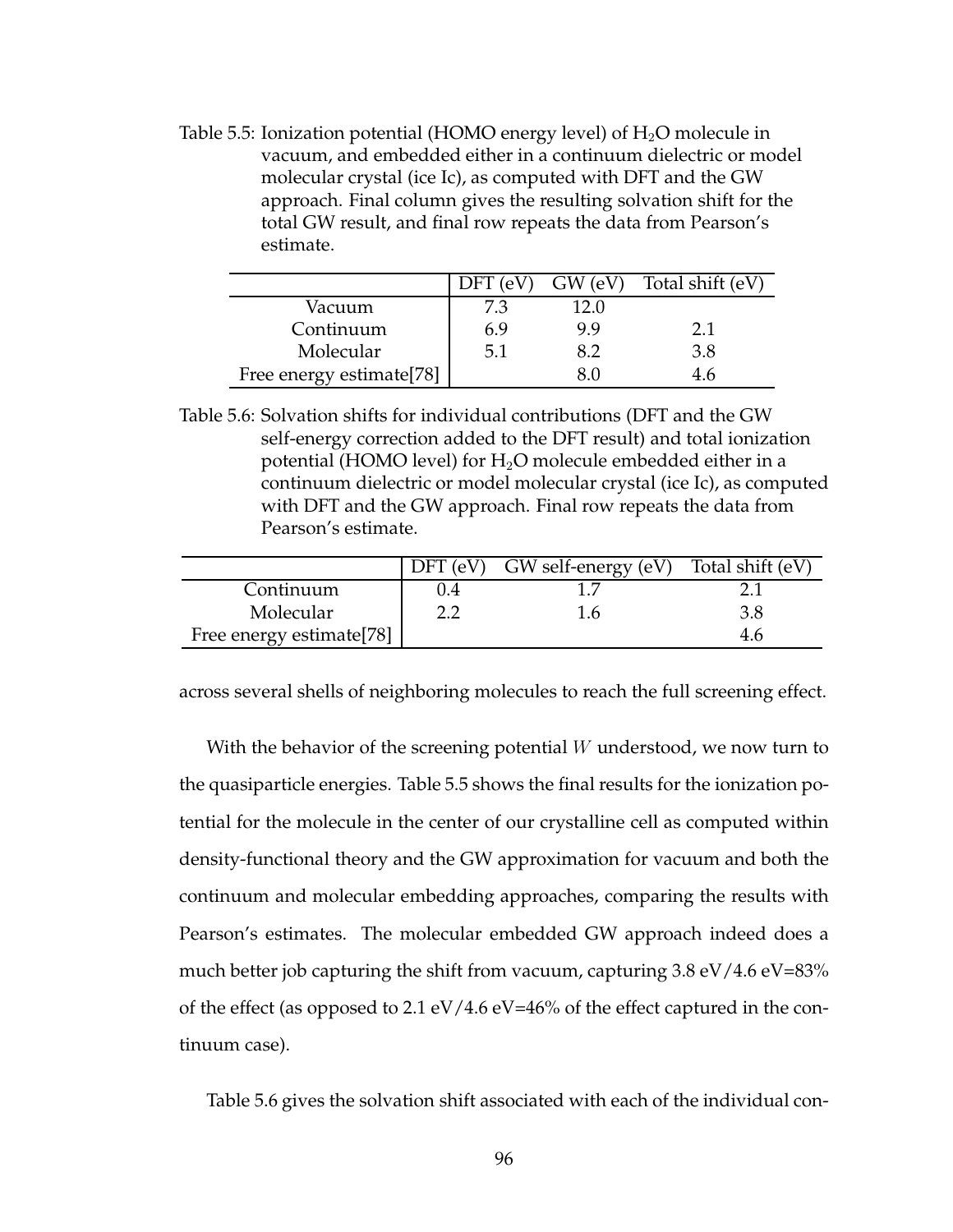tributions (DFT or the GW self-energy correction) to the final shift for both our continuum and molecular embedding approaches. This decomposition indicates, interestingly, that, although the GW shift is important for producing the final result, most of the improvement from the molecular embedding approach comes at the DFT level of the calculation, with the GW self-energy correction being quite similar in both the continuum and the molecular embedding cases.

In terms of the DFT correction, the major difference between the two solvent models, as observed in Section 5.3 with the explicit crystal calculation, is a basic shift in the potential at the location of the solute molecule due to the local electric fields from the molecules making up the environment. We conclude that this "local molecular field effect" is the principal solvent correction which the molecular embedding brings to the calculation of solvation shifts. We propose, therefore, that an efficient and accurate method for computing solvation shifts would be a hybrid method of carrying out the relatively inexpensive DFT calculations within the more complex molecular environment and then computing the much more computationally intense GW corrections within the simpler, more efficient continuum approach.

# **5.7 Analysis of the solvent response function**

The previous section showed that, despite their starkly different origins, our two treatments of the solvent dielectric response yield substantially similar contributions in the GW quasiparticle energy. This section explores the deeper reasons for this apparent coincidence and uncovers a path to improve the continuum dielectric approach by generalizing to non-local dielectric functions. To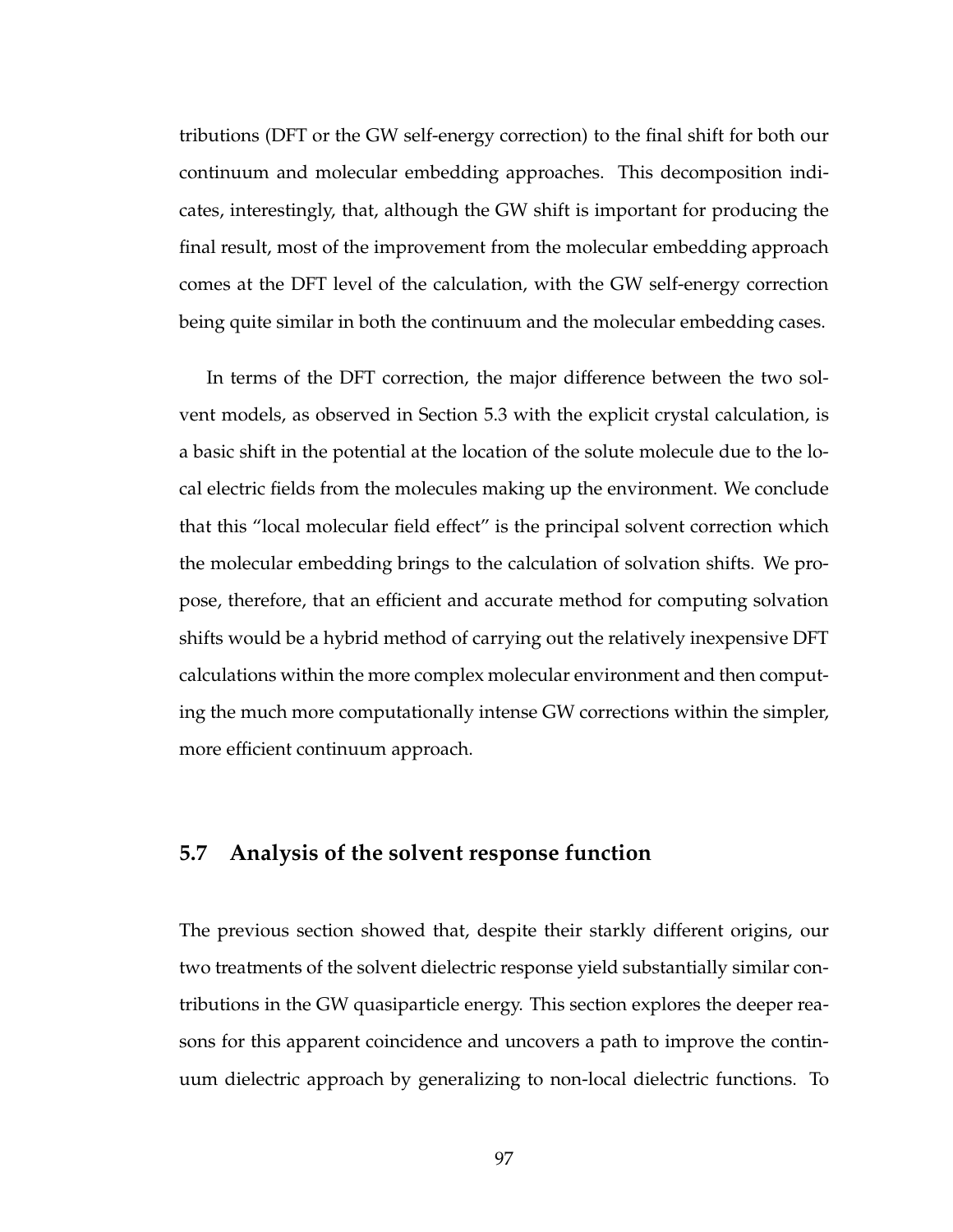connect the two approaches, we consider the corresponding forms for the microscopic polarization response function  $\chi_{env}(G,G')$ , either from superposition of molecular contributions, Eq. (4.18), or in the form implicit in the continuum approach, Eq. (4.14).

We begin by determining which components of the response function  $\chi_{env}(G,G')$  are the most important to the final result. As a measure of this, we consider the screened Coulomb interaction of the HOMO (the top "valence" orbital in condensed-matter parlance) with itself, a major contributing factor to the GW correction. Specifically, this quantity is  $<\rho_{vv}|W(\omega)|\rho_{vv}>$ , where  $\rho_{vv}=\psi_v^\dagger\psi_v$ is the electron density associated with the top valence orbital. At the lowest order, the effect of this environment response function is then,

$$
\langle \rho_{vv} | V_c \chi_{env} V_c | \rho_{vv} \rangle = \sum_{G, \Delta G} [V_c \rho_{vv}]_G^{\dagger} \chi_{env} (G, G + \Delta G) [V_c \rho_{vv}]_{G + \Delta G}
$$

$$
= \sum_{G, \Delta G} \chi_{env} (G, G + \Delta G) \tilde{\phi} (G, \Delta G),
$$

where  $\tilde{\phi}(G, \Delta G) \equiv [V_c \rho]_G^{\dagger} [V_c \rho]_{G+\Delta G}$  can now be thought of as a weight factor determining the importance of the component  $\chi(G, \Delta G)$  in the self-energy correction. For a given momentum transfer  $\Delta G$ , we may then define a weighted average susceptibility  $<\chi_{env}> (\Delta G)$  as

$$
\langle \chi_{env} \rangle (\Delta G) = \frac{\sum_{G} \chi(G, G + \Delta G) \tilde{\phi}(G, \Delta G)}{\sum_{G} \tilde{\phi}(G, \Delta G)}.
$$
(5.1)

Finally, we can define the sum of potential fluctuation weights for a given momentum transfer as

$$
\langle \tilde{\phi} \rangle (\Delta G) = \sum_{G} \tilde{\phi}(G, \Delta G).
$$

We then may compute the screened Coulomb self-energy of the valence orbital (to the lowest order in the environment response) as simply the sum

$$
\langle \rho_{vv} | V_c \chi_{env} V_c | \rho_{vv} \rangle = \sum_{\Delta G} \langle \chi_{env} \rangle (\Delta G) \langle \tilde{\phi} \rangle (\Delta G).
$$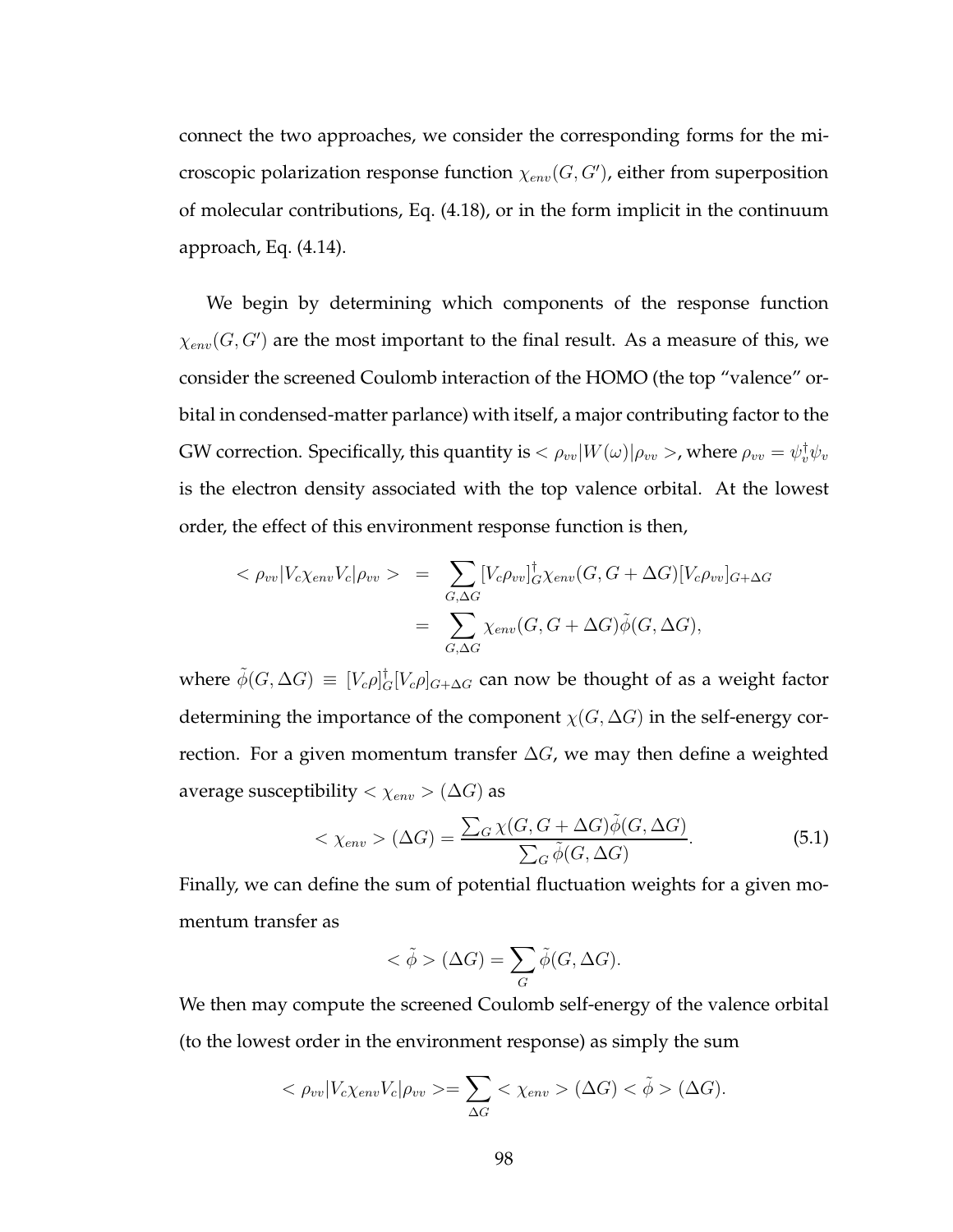

Figure 5.5: Weighted average of solvent response function  $< \chi_{env} >$  and potential fluctuation weight  $\langle \phi \rangle$  as a function of momentum transfer ∆G: continuum response (green dashed line), molecular response (red line), potential fluctuation weight (blue asterisks).

Figure 5.5 shows the averaged environment response  $< \chi_{env} > (\Delta G)$  along with the potential fluctuation weights  $\langle \phi \rangle$  ( $\Delta G$ ) as functions of  $\Delta G$ . The rapid decrease of the  $\langle \chi_{env} \rangle$  with  $\Delta G$  implies that the solvent effect is dominated by the  $\Delta G = 0$  term, which consists of the diagonal components of the solvent response  $\chi_{env}(G, G)$  and the weights  $\phi(G, \Delta = 0)$ . Figure 5.6, in turn, shows the behavior of these two quantities as functions of  $|G|^2$ . The potential weight factors  $\phi(G, \Delta = 0) \equiv |[V_c \rho]_G|^2$ , decay rapidly with  $G$  (in addition to the natural exponential decay in the density  $\rho_G$ , the two Coulomb factors contribute an additional decay factor  $1/G^4$ ). These results indicate that the solvent effect is governed by the diagonal, small wave-vector (long wave-length) components of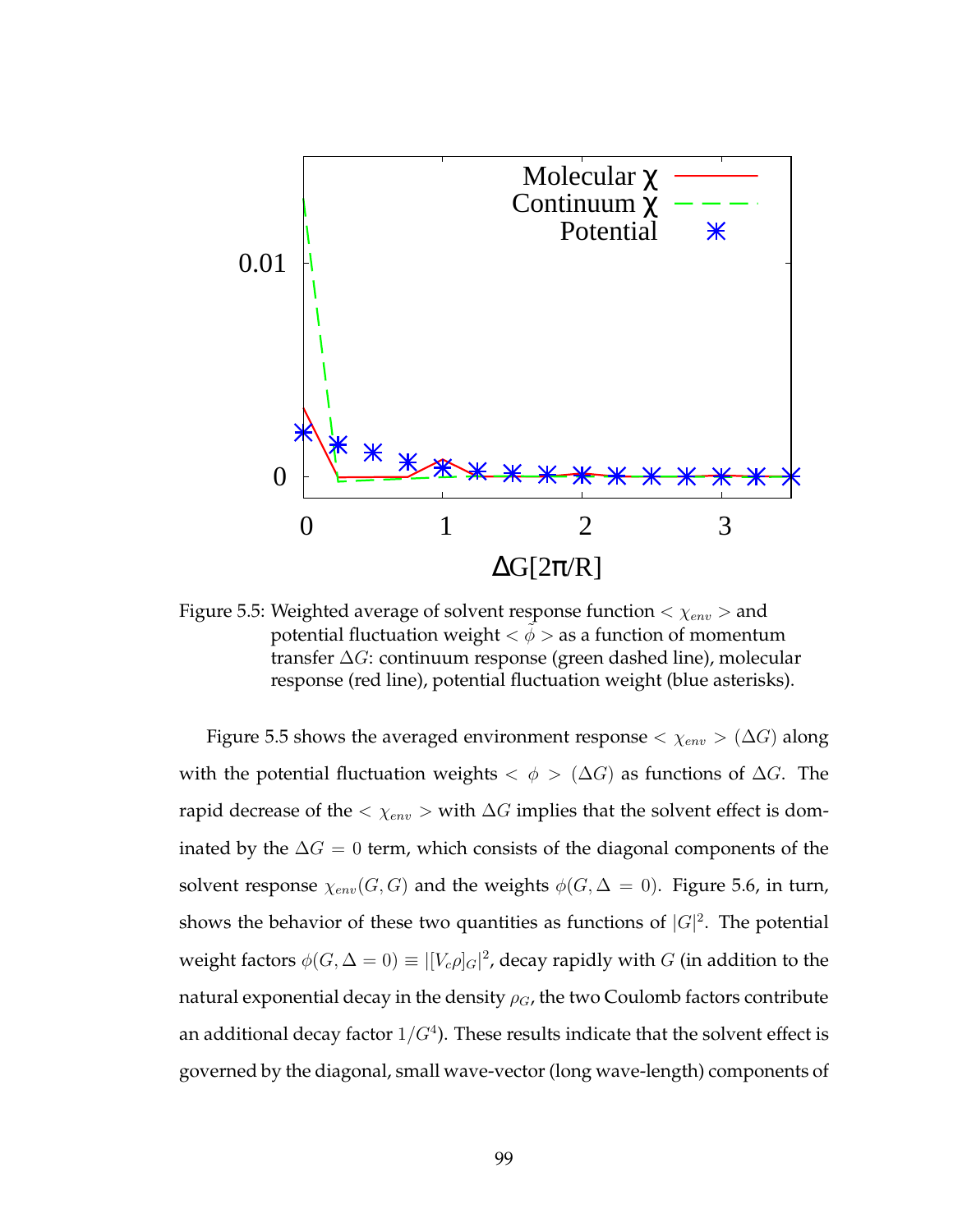

Figure 5.6: Diagonal components of solvent response and weights as functions of  $G^2$ : continuum response (green dashed line), molecular response (red +'s), potential weights (blue asterisks).

the response function, precisely those components at which the continuum and molecular response functions would be expected to most resemble each other. It is this localization of  $|[V_c \rho]_G|^2$  to small wave vectors, therefore, that explains the remarkable agreement in the solvent shifts for GW calculations within the two embedding approaches.

Figure 5.7 gives a more detailed view, focused on the relevant region of small wave vectors. The two methods are clearly consistent as  $G \rightarrow 0$ . However, the deviation between the two functions grows continuously with  $G$ . The continuum response, given by the Poisson equation to be  $\chi_{env}(G, G) = -\left(\epsilon(G) - \epsilon\right)$  $(0) - 1$ ) $G \cdot G/4\pi$ , grows linearly with  $|G|^2$ , whereas, the molecular embedding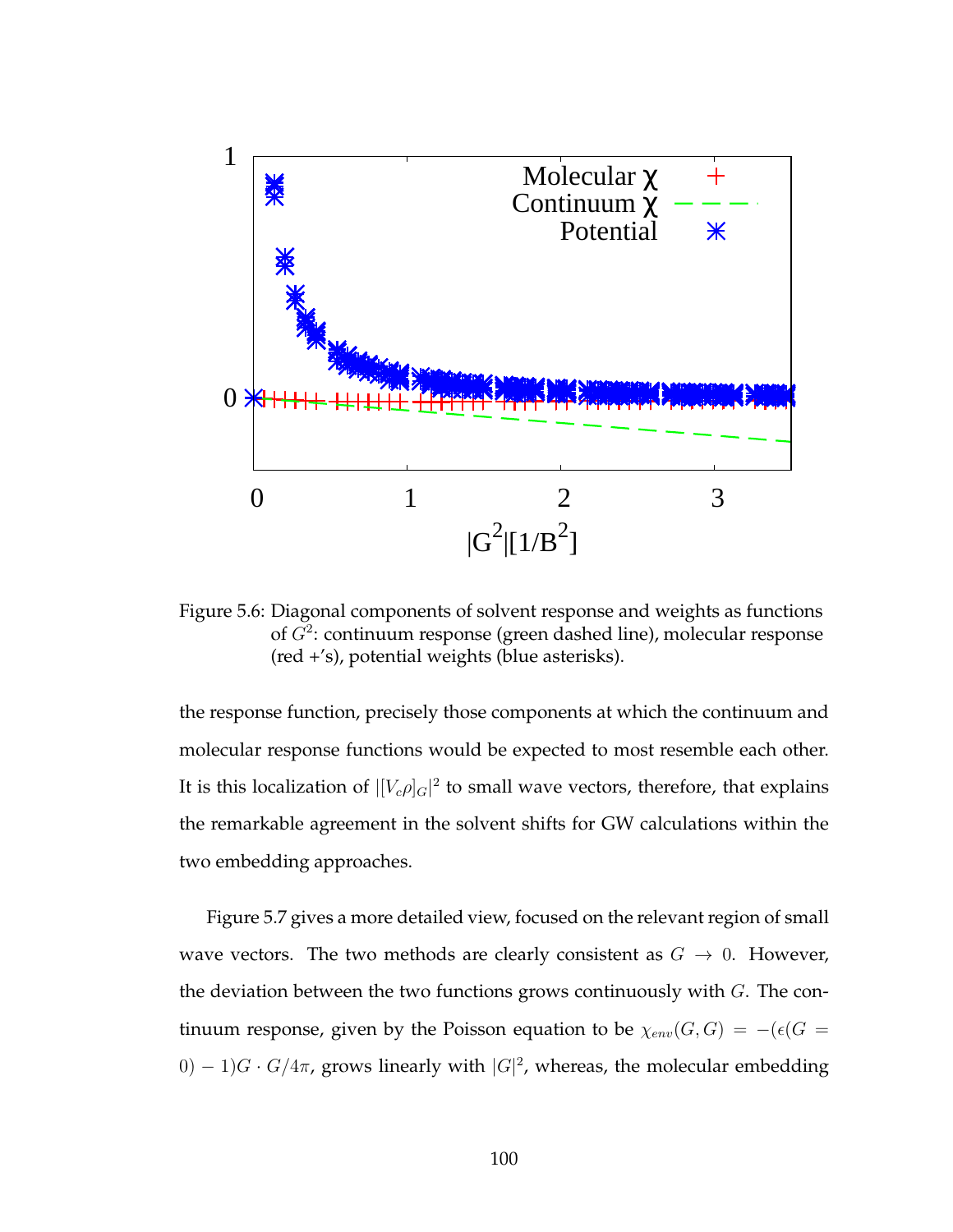

Figure 5.7: Diagonal components of solvent response and weights as functions of  $G^2$ : continuum response (green dashed line), molecular response (red +'s), fit to analytic form (black curve).

response converges to zero for wave vectors corresponding to length scales significantly smaller than the atomic orbitals making up the response function  $\chi_{env}$ . The erroneous divergence of the continuum response at large G, which ultimately stems from the fact that the description of the dielectric response  $\epsilon(r,r') = \epsilon(r)\delta(r-r')$  is purely local, could contribute significant errors in the GW corrections for systems with more highly localized orbitals, such as transition metals containing the d-orbitals.

For such systems with highly localized orbitals, the continuum response function  $\chi(G, G')$  can be corrected by replacing the quadratic  $(G^2)$  dependence with a functional form such as  $(aG/1 + bG^2)^2$ , which is found to fit well to the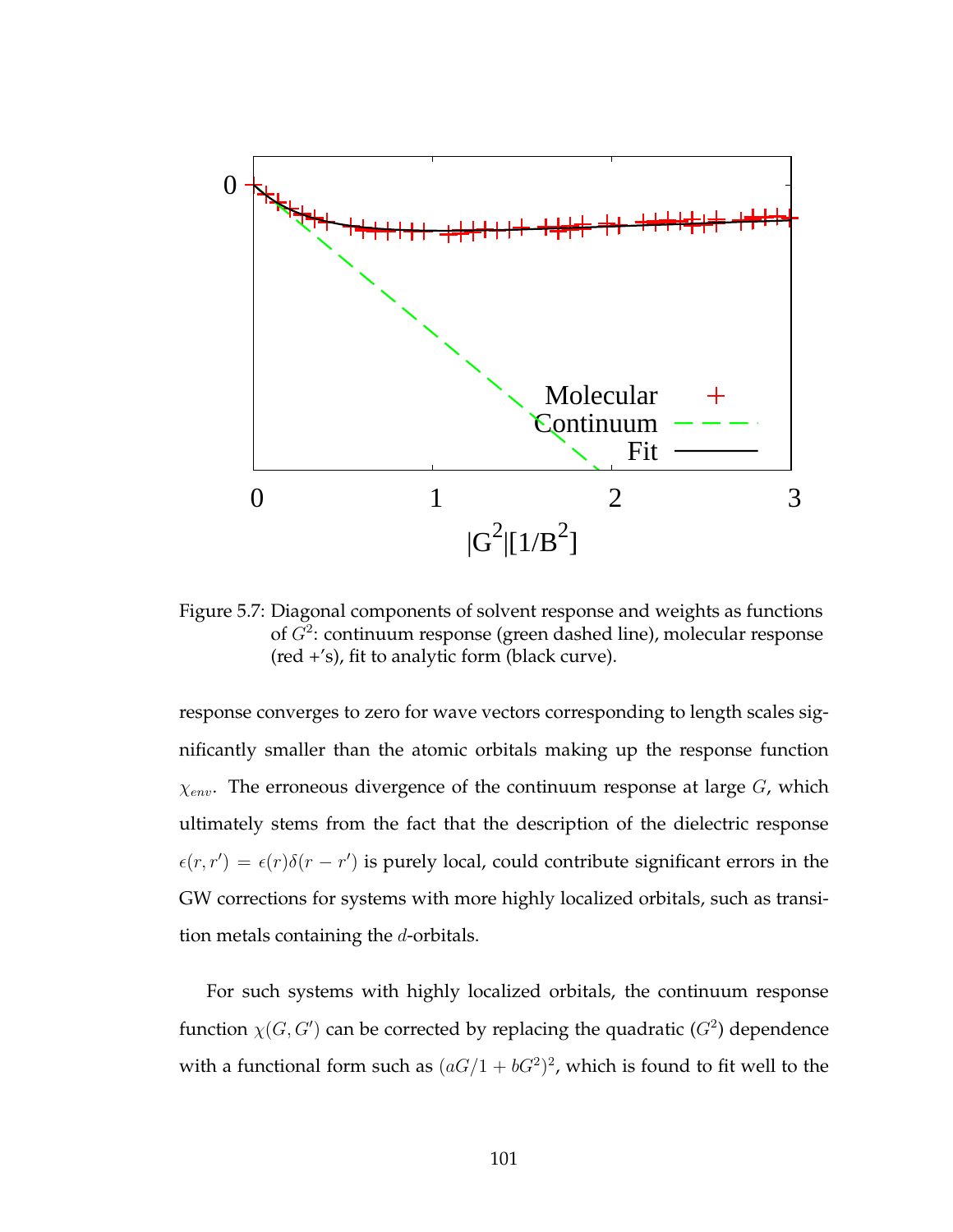Table 5.7: Solvation shifts for individual contributions (DFT and the GW self-energy correction added to the DFT result) and total ionization potential (HOMO level) for  $H_2O$  molecule and embedded in a continuum dielectric, a model molecular crystal (ice Ic), and within a specially constructed non-local dielectric continuum model (New model).

|           | DFT shift $(eV)$ GW shift $(eV)$ |      | Total shift (eV) |
|-----------|----------------------------------|------|------------------|
| Continuum | 0.40                             | 1.67 | 2.07             |
| Molecular | 2.18                             | 1.60 | 3.78             |
| New model | 2.18                             | 1.58 | 3.76             |

molecular embedding data, as seen in Figure 5.7. The advantage of using this particular functional form, in practice, is that it can be easily incorporated into the continuum Poisson equation as follows,

$$
G \cdot \left(\frac{a}{1 + bG^2} \epsilon(G - G', \omega) \frac{a}{1 + bG'^2}\right) G' \phi(G', \omega) = 4\pi \rho(G, \omega),\tag{5.2}
$$

where the expression within the large parentheses represents the Fourier transform of a non-local dielectric function,  $\epsilon(r, r') = \int dR f(r - R) \epsilon(R) f(r' - R)$ , where  $f(r)$  is the Fourier transform of  $a/(1+bG^2)$ , as opposed to the local dielectric function  $\epsilon(r)$  in the standard continuum approach. A non-local continuum theory with this dielectric response then has the correct behavior for the shortand long-wavelength components of  $\chi$  with relevance to GW corrections.

Table 5.7 shows that this new continuum function reduces the discrepancy between the continuum and molecular GW shifts by more than a factor of three, but with almost negligible additional computational cost over the traditional continuum method. In combination with the use of molecular embedding for calculating the equilibrium electronic eigenvalues, this new non-local continuum approach yields solvent shifts significantly closer than traditional continuum methods to Pearson's estimate of the experimental value!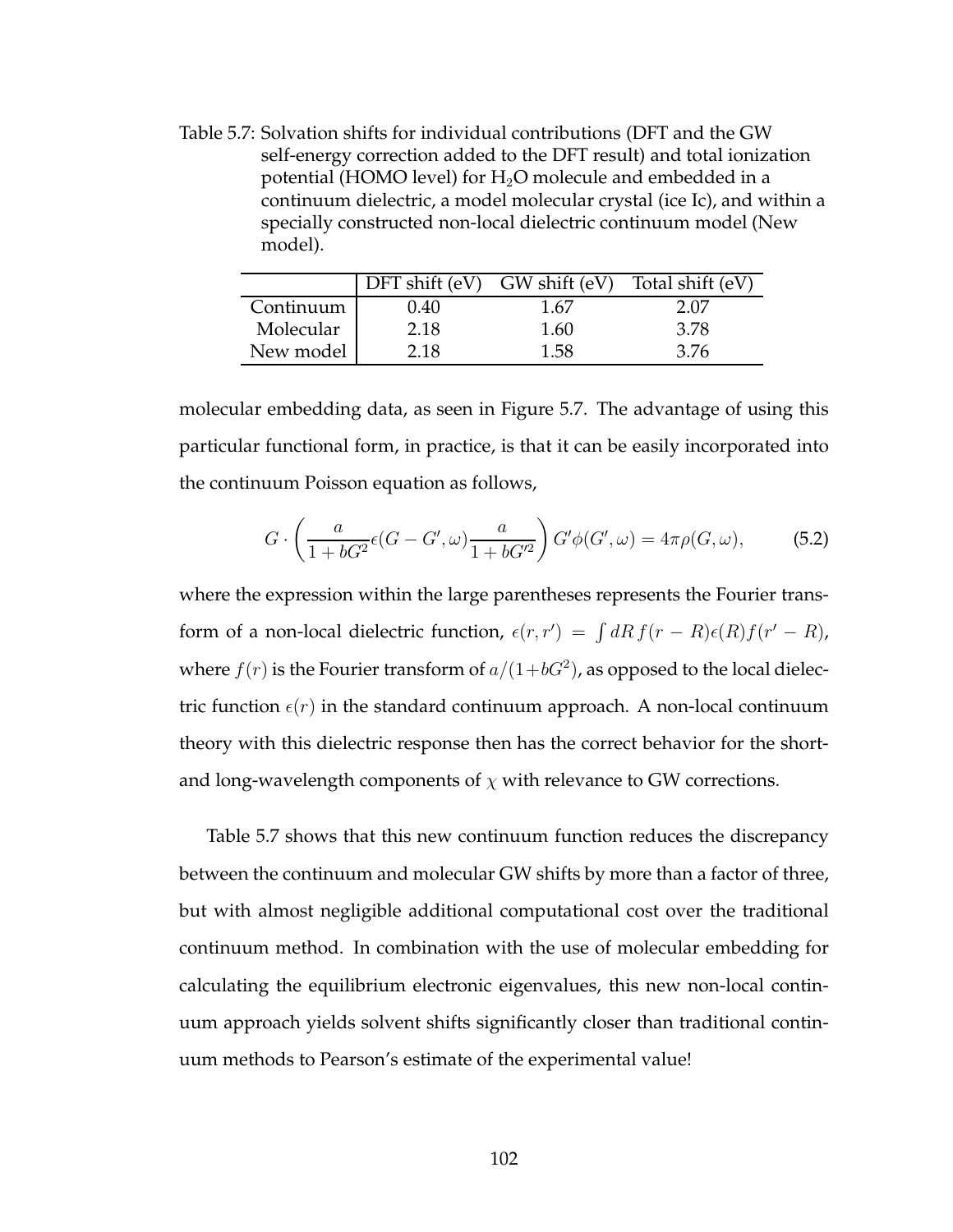## **5.8 Summary**

We present two methods for calculating the quasiparticle states of solvated systems: the continuum embedding and the molecular embedding. The continuum embedding, which employs a predetermined macroscopic dielectric function for the environment, significantly improves both the solvent shifts and absolute values of the ionization potential for various organic molecules. It also successfully captures the general trend in the ionization potential shift, in which molecules with larger polarizabilities experience larger IP shifts, in a good agreement with Pearson's estimates based on comparison of molecular and ionic solvation energies. Despite these above successes, the magnitudes of the overall shifts in ionization potentials, even though calculated at the GW level, turn out to be underestimated by about a factor of two, an effect we trace ultimately to the fact that, although the continuum approach captures polarization effects, it misses the potential shifts associated with the local molecular field of the solvent environment.

On the other hand, the molecular embedding method – a combination of the orbital-free embedding for computing the equilibrium state Kohn-Sham orbitals and eigenvalues with a cluster expansion of the microscopic response function for the environment  $\chi_{env}$  – successfully recovers the ionization potential shift by fully taking account the local molecular field effect of the surrounding environment. Surprisingly, for the GW self-energy correction, the continuum method gives results quite close to the molecularly detailed cluster expansion approach. Ultimately, we traced this coincidence to the importance of the longwavelength, diagonal components of  $\chi_{env}$  in determining the GW correction. Such agreement suggests an efficient hybrid approach to such calculations in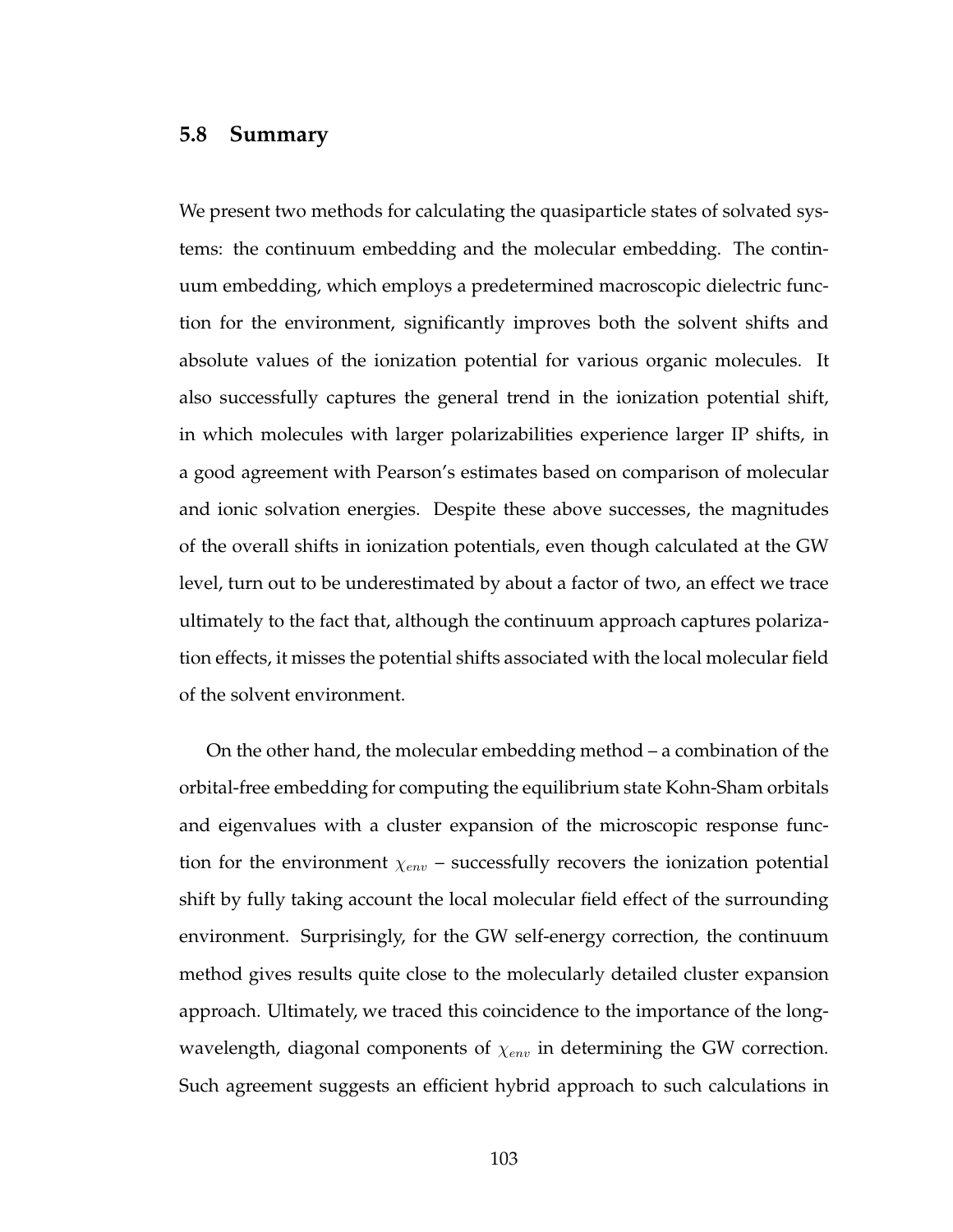the future, namely using the orbital-free molecular embedding at the DFT level to capture the crystal field effects, and then employing continuum embedding to compute the quasiparticle corrections.

Finally, our identification of the dominant components of  $\chi_{env}$  led to a simple approach for improving the continuum dielectric response at short wavelengths, which allows the molecular-embedded GW correction to be reproduced almost exactly within a non-local continuum dielectric approach.

This initial study, we believe, opens a pathway to the development of efficient excited-state methods for the study of systems in contact with environments such as liquids. Applications of this approach would include the study of solution effects on the spectra of dye molecules and tuning the band gaps of liquid-phase solar cells.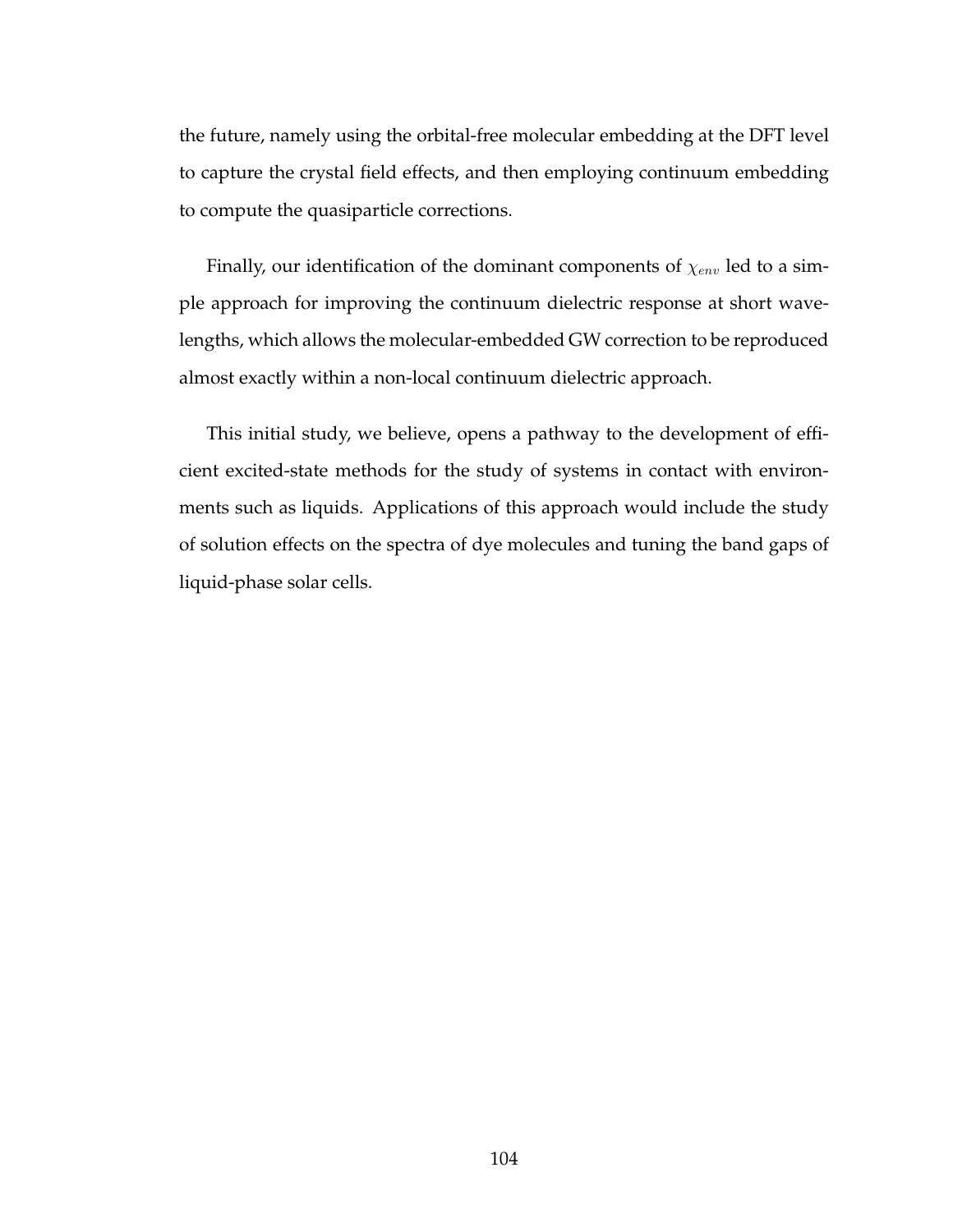# CHAPTER 6 **SUMMARY/FUTURE WORKS**

This thesis presents *ab initio* approaches to efficiently handle atomic subsystems in contact with various extended environments, including both defectcontaining crystals and liquid environments. Chapter 2 explores the structural deformations associated with the various Ruddlesden-Popper (RP) phases that result from the presence of stacking faults in complex oxides. To perform this study, we introduced a Ginzburg-Landau Hamiltonian describing the structural phase transition observed in the *ab initio* calculations and with parameters determined from those calculations. This new Hamiltonian allows us to embed the *ab initio* behavior of oxygen-octahedral units into much larger systems by coupling them to elastic fields induced by the planar, stacking-fault defects of each RP phase. Despite its simplicity, this model predicts quantities beyond the computational reach of *ab initio* calculations, including the structural phase transition associated with an isolated stacking fault. This work suggests that such a model Hamiltonian, particularly those with inter-octahedral interactions, can form a fruitful platform for study of nano-structured and superlattice systems in the future. Future work should include generalizing such models to include other order parameters, such as ferro-electricity, to allow exploration of the full range of complex oxides.

Chapter 3 continues our embedding studies in the context of solid-state systems, taking on the difficult challenge of understanding the microscopic origins of two-level centers in a particular class of substitutionally mixed crystalline systems. Our *ab initio* study concluded that such centers arise from structural phase transitions induced by random local chemical strains induced by the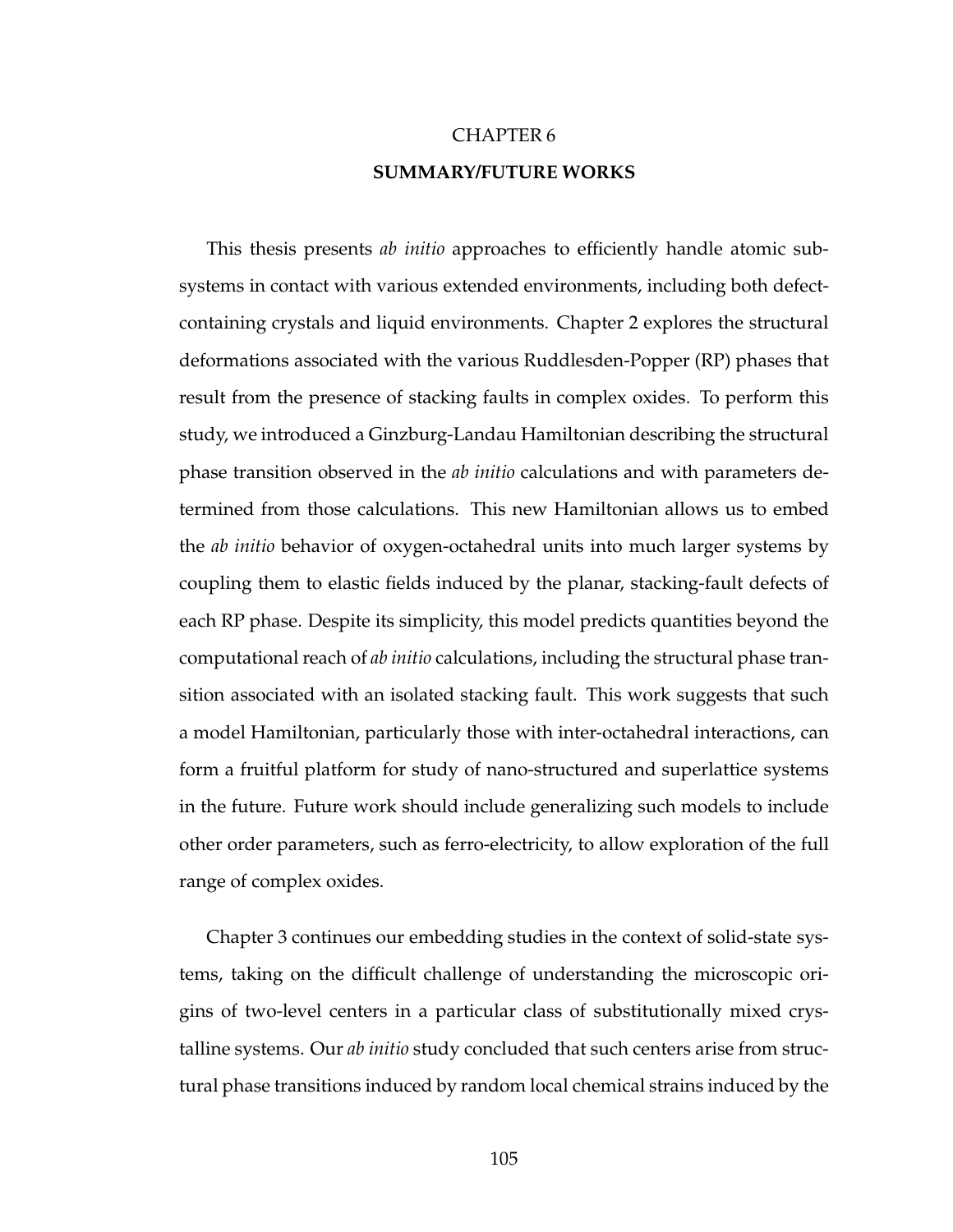placement of surrounding substitutions. In particular, we found that, in the case of  $Ba_{1-x}Ca_xF_2$ , relatively small fluctuations in local chemical strain induce multiple minimum configurations for "di-substitution" defects (two substitutions occurring on neighboring substitutional sites). Toward confirming these defects as the origin of the observed two-level centers, we then turned to making quantitative predictions of actual observables such as the optical density of states. Making such predictions required again embedding of *ab initio* calculations into a long-range elastic continuum description through a modified Landau Hamiltonian, as direct *ab initio* study of these phenomena would be prohibitive. After determining the parameters of this Hamiltonian through *ab initio* calculations, the combination of a statistical theory for the local strain distribution with the Landau Hamiltonian successfully predicted two key observables in accordance with experiment: both the overall density of active two-level centers, and the distribution of excitation frequencies. Finally, our proposed mechanism, symmetry breaking driven by local strain fluctuations, is sufficiently generic that we believe it should be explored in the future for other systems exhibiting two-level center behavior. Future works should include several more detailed analyses to improve the quantitative predictions of this work, such as the possible contributions from larger defect clusters, or the strain-dependence of the coupling dipole, all of which could improve the quantitative agreement of the absorption spectrum with the experimental observations.

These successes in Chapters 2 and 3 suggest that the combination of *ab initio* calculation with Landau Hamiltonian modeling opens a promising pathway of handling atomic subsystems embedded in solid-state environments with longrange *elastic* interactions. This thesis next turns to the question of embedding where there is a need to couple *ab initio* studies to other types of long-range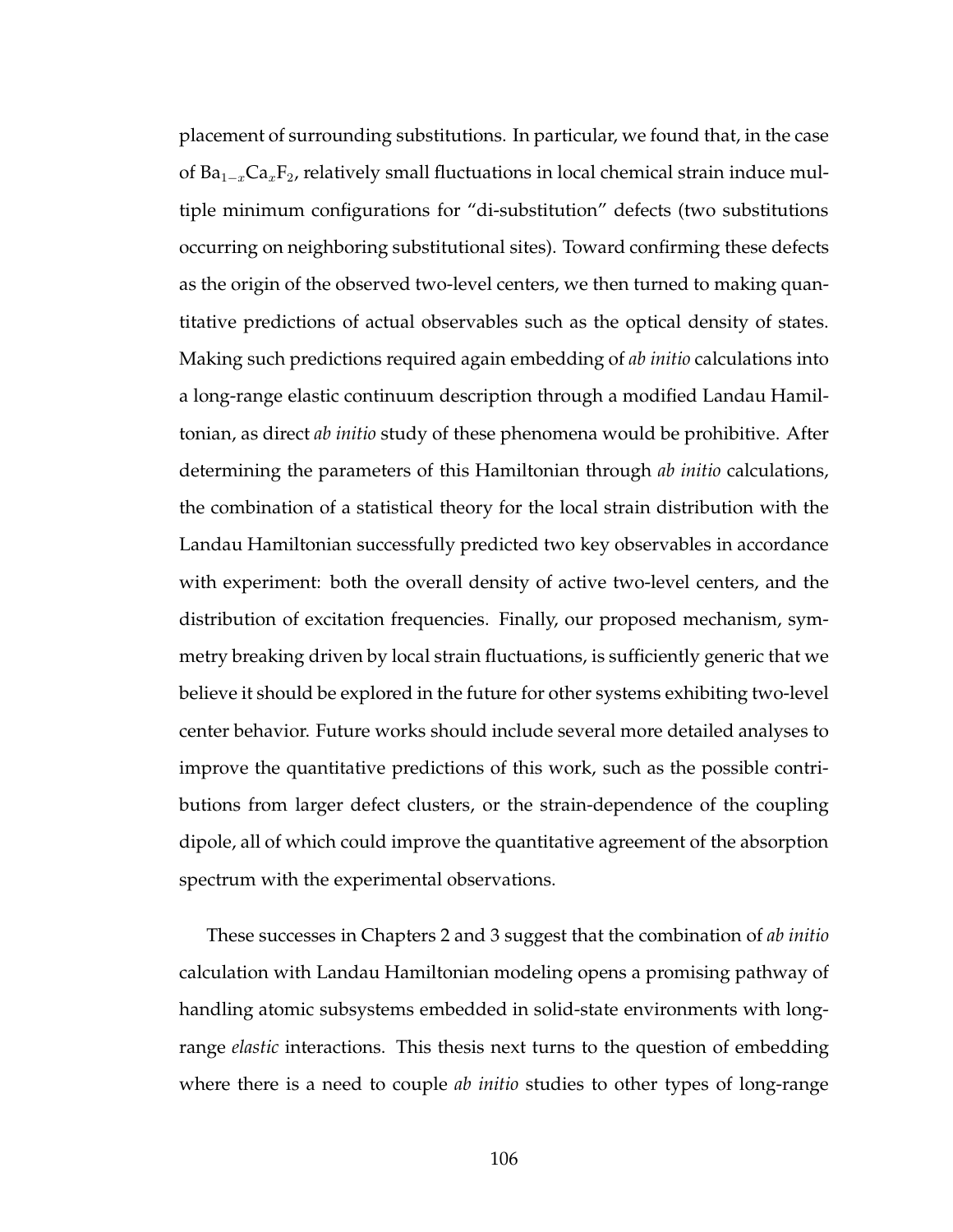interaction, in particular *electrostatic* interactions which can be present even in systems where the environment is not in the solid state. While there have been many previous studies of the coupling of ground-state calculations to dielectric environments, relatively little has been done in the field of excited-state studies. Accordingly, Chapters 4 and 5 explore the coupling of embedding excited state *ab initio* calculations into systems with strong electrostatic interactions.

Specifically, Chapters 4 and 5 develop new methods to apply many-body perturbation theory techniques (specifically, the GW method) to treat excited states for systems with strong electrostatic coupling to their environment. These chapters explore two approaches to the environment, a continuum model and a cluster expansion method, with Chapter 4 laying out the new formal groundwork and Chapter 5 focusing on the target application we have in mind, solvated molecular systems.

We find that the former approach to the coupling, the continuum embedding approach, improves significantly the solvent shifts of the ionization potential of organic molecules. Moreover, for the GW self-energy correction, the continuum approach gives results quite close to the more computationally demanding cluster-expansion approach. We succeeded in tracking down the origin of this somewhat surprising success of the continuum approach to the fact that the long-wavelength, diagonal components of  $\chi_{env}$ , which are reproduced well in the continuum approach, indeed dominate the GW correction, even in the cluster-expansion approach. For the uncorrected Kohn-Sham eigenvalues from density-functional theory, however, the continuum embedding method misses the local molecular field effect of the molecular environment, and consequently, turns out to significantly underestimate the overall solvent shifts. On the other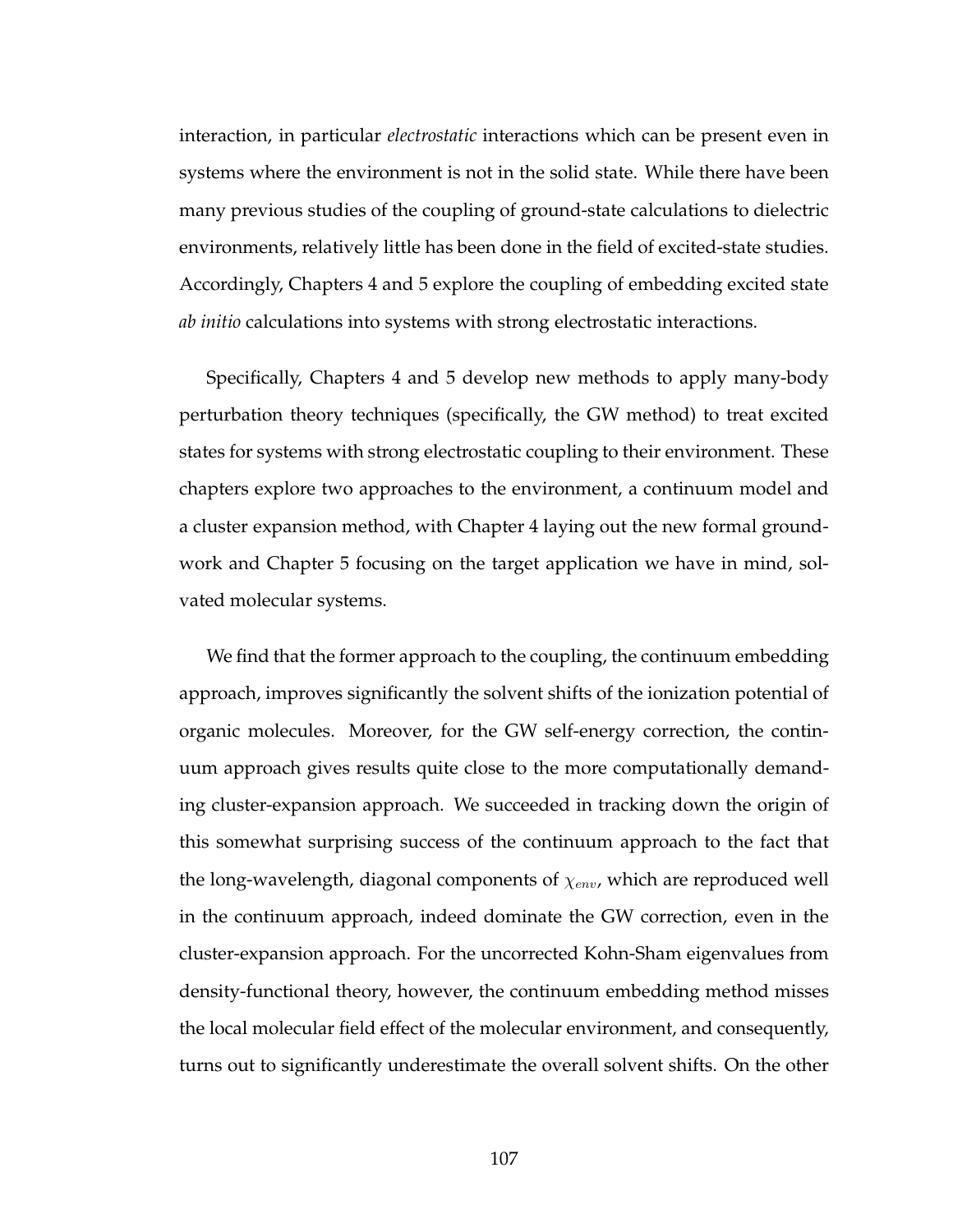hand, a relatively computationally simple, orbital-free molecular embedding approach which we describe does capture this field effect quite well.

Finally, based on the discoveries outlined in the previous paragraph, we suggest an efficient hybrid approach to treatment of liquid environments which we recommend be studied more in depth in the future. Specifically, our results indicate that a promising procedure is to use the orbital-free molecular embedding for the density-functional theory parts of the calculation to capture the crystal field effects and, then, to use the continuum embedding approach to calculate the GW corrections. An additional area for future exploration would be to build on our observation that the continuum calculation of the GW corrections can be improved by over a factor of three by employing a relatively simple, non-local model for the dielectric response of the environment. These initial studies of the embedding of excited state calculation, we believe, open a pathway to the development of efficient environment treatments for situations in which the present state-of-the-art PCM+TDDFT method does not work, such as interfacial physics for systems with metal surfaces in contact with liquid solvents.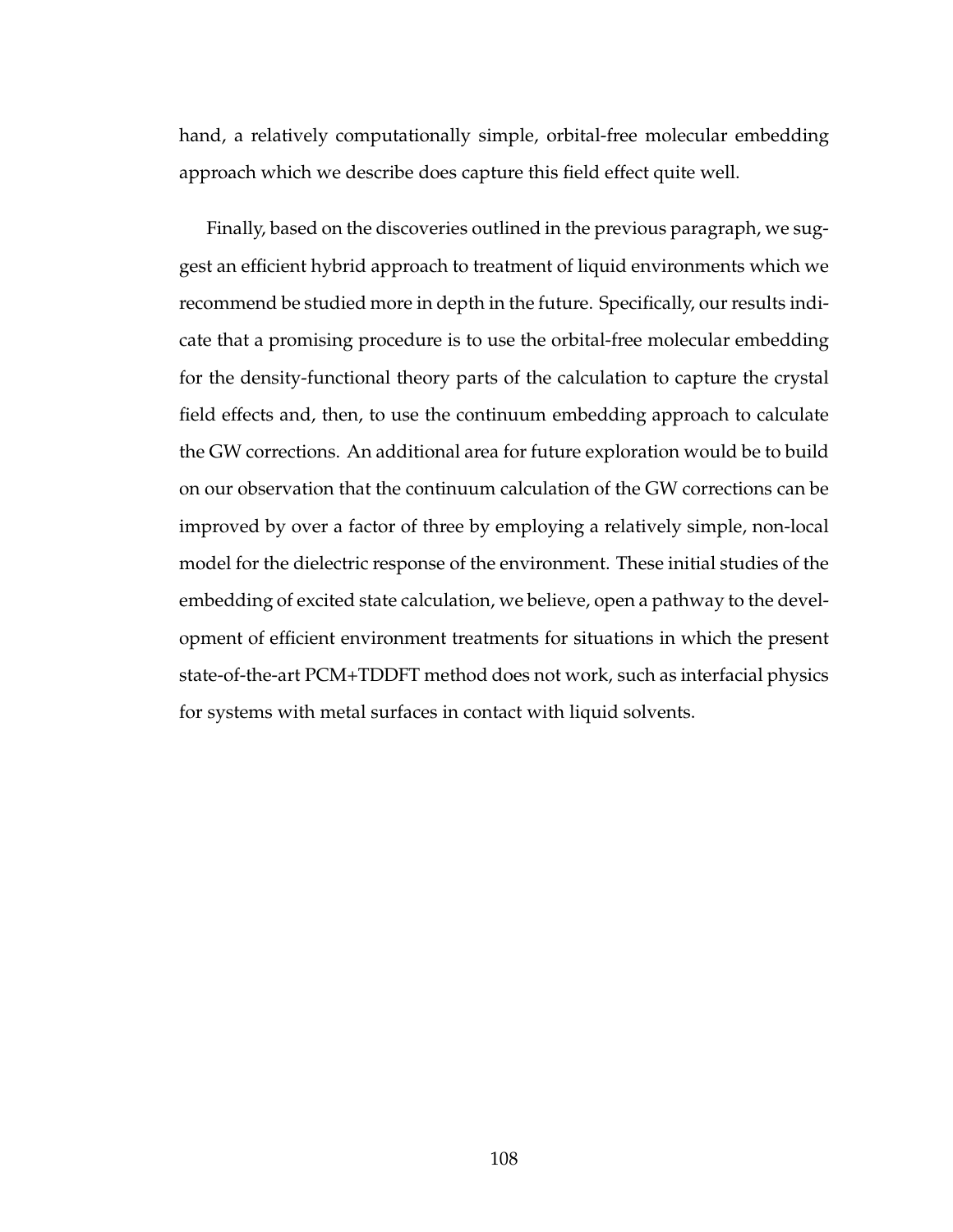#### **BIBLIOGRAPHY**

- [1] The LDA overbinding error may lead to an uncertainty in transition points as the AFD rotational instability is known to be overestimated.
- [2] Janaf thermodynamical tables. *J. Phys. Chem. Ref. Data*, 14:Suppl. 1, 1985.
- [3] P. W. Anderson, B. I. Halperin, and C. M. Varma. *Phil. Mag.*, 25:1, 1972.
- [4] C. A. Angell, K. N. Ngai, G. B. McKenna, P. F. McMillan, and S. W. Martin. *Appl. Phys. Rev.*, 88:3113, 2000.
- [5] T. A. Arias, M. C. Payne, and J. D. Joannopoulos. *Phys. Rev. Lett.*, 69:1077, 1992.
- [6] E. J. Baerends, D. E. Ellis, and P. Ros. *Chem. Phys.*, 2:41, 1973.
- [7] G. R. Barsch and J. A. Krumhansl. *Phys. Rev. Lett*, 53:1069, 1984.
- [8] M. Basletic et al. *Nature Material*, 7:621, 2008.
- [9] A. D. Becke. *J. Chem. Phys.*, 98:5648, 1993.
- [10] M. Benoit, M. Pöhlmann, and W. Kob. *Europhys. Lett.*, 82:57004, 2008.
- [11] J. A. Berger, L. Reining, and F. Sottile. *Phys. Rev. B*, 82:041103(R), 2010.
- [12] K. A. Brueckner. *Phys. Rev.*, 100:36, 1955.
- [13] F. Bruneval and X. Gonze. *Phys. Rev. B*, 78:085125, 2008.
- [14] F. Bruneval, N. Vast, and L. Reining. *Phys. Rev. B*, 74:045102, 2006.
- [15] Z.-L. Cai, K. Sendt, and J. R. Reimers. *J. Chem. Phys.*, 117:5543, 2002.
- [16] E. Cancs, B. Mennucci, and J. Tomasi. *J. Chem. Phys.*, 107:3032, 1997.
- [17] C. R. A. Catlow, J. D. Comins, F. A. Germano, R. Tharley, and W. Hayes. *J. Phys. C*, 11:3197, 1978.
- [18] J. R. Chelikowsky and M. L. Cohen. *Phys. Rev. B*, 14:556, 1976.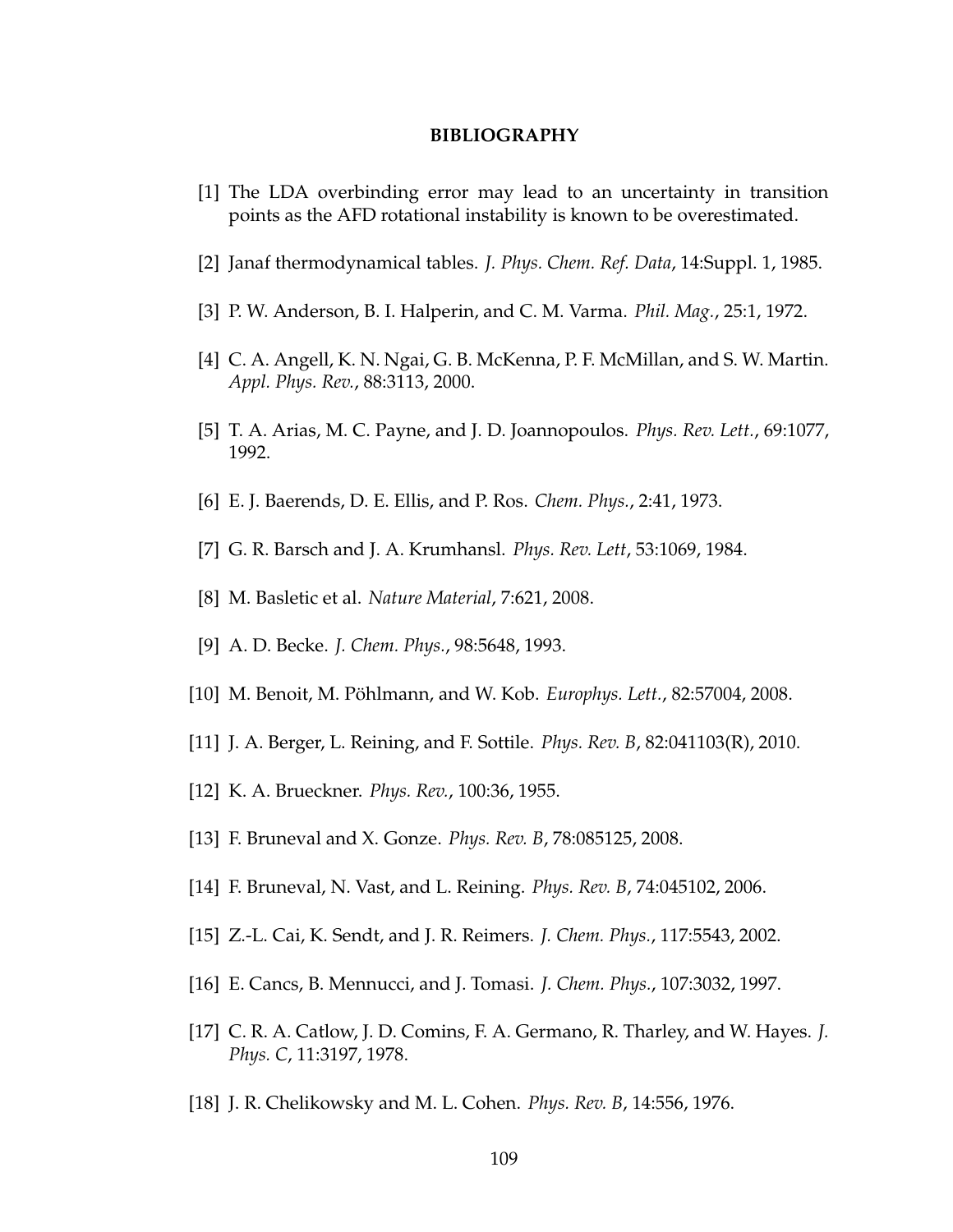- [19] Y. Q. Cheng, E. Ma, and H. W. Sheng. *Phys. Rev. Lett.*, 102:245501, 2009.
- [20] M. Cobb, D. A. Drabold, and R. L. Cappelletti. *Phys. Rev. B*, 54:12162, 1996.
- [21] M. Cossi and V. Barone. *J. Chem. Phys.*, 115:4708, 2001.
- [22] M. Cossi, N. Rega, G. Scalmani, and V. Barone. *J. Comp. Chem.*, 24:669, 2003.
- [23] G. Csanyi, S. Ismail-Beigi, and T. A. Arias. *Phys. Rev. Lett.*, 80:3984, 1998.
- [24] J. Deslippe, G. Samsonidze, D. A. Strubbe, M. Jain, M. L. Cohen, and S. G. Louie. *Comput. Phys. Commun.*, 183:1269, 2012.
- [25] S. V. Faleev, M. van Schilfgaarde, and T. Kotani. *Phys. Rev. Lett.*, 93:126406, 2004.
- [26] C. J. Fennie and K. M. Rabe. *Phys. Rev. B*, 68:184111, 2003.
- [27] S. A. FitzGerald, J. A. Campbell, and A. J. Sievers.
- [28] F. Floris, M. Persico, A. Tani, and J. Tomasi. *Chem. Phys. Lett.*, 199:518, 1992.
- [29] T. L. Fonseca, K. Coutinho, and S. Canuto. *Chem. Phys.*, 349:109, 2008.
- [30] W. M. C. Foulkes, L. Mitas, R. J. Needs, and G. Rajagopal. *Rev. Mod. Phys.*, 73:33, 2001.
- [31] H. P. R. Frederikse and W. R. Hosler. *Physical Review*, 158:775, 1967.
- [32] C. Friedrich, M. C. Müller, and Stefan Blügel. *Phys. Rev. B*, 83:081101(R), 2011.
- [33] V. Garbuio, M. Cascella, L. Reining, R. Del Sole, and O. Pulci. *Phys. Rev. Lett.*, 97:137402, 2006.
- [34] A. M. Glazer. *Acta Cryst.*, B28:3384, 1972.
- [35] R. W. Godby, M. Schluter, and L. J. Sham. *Phys. Rev. B*, 37:10159, 1988.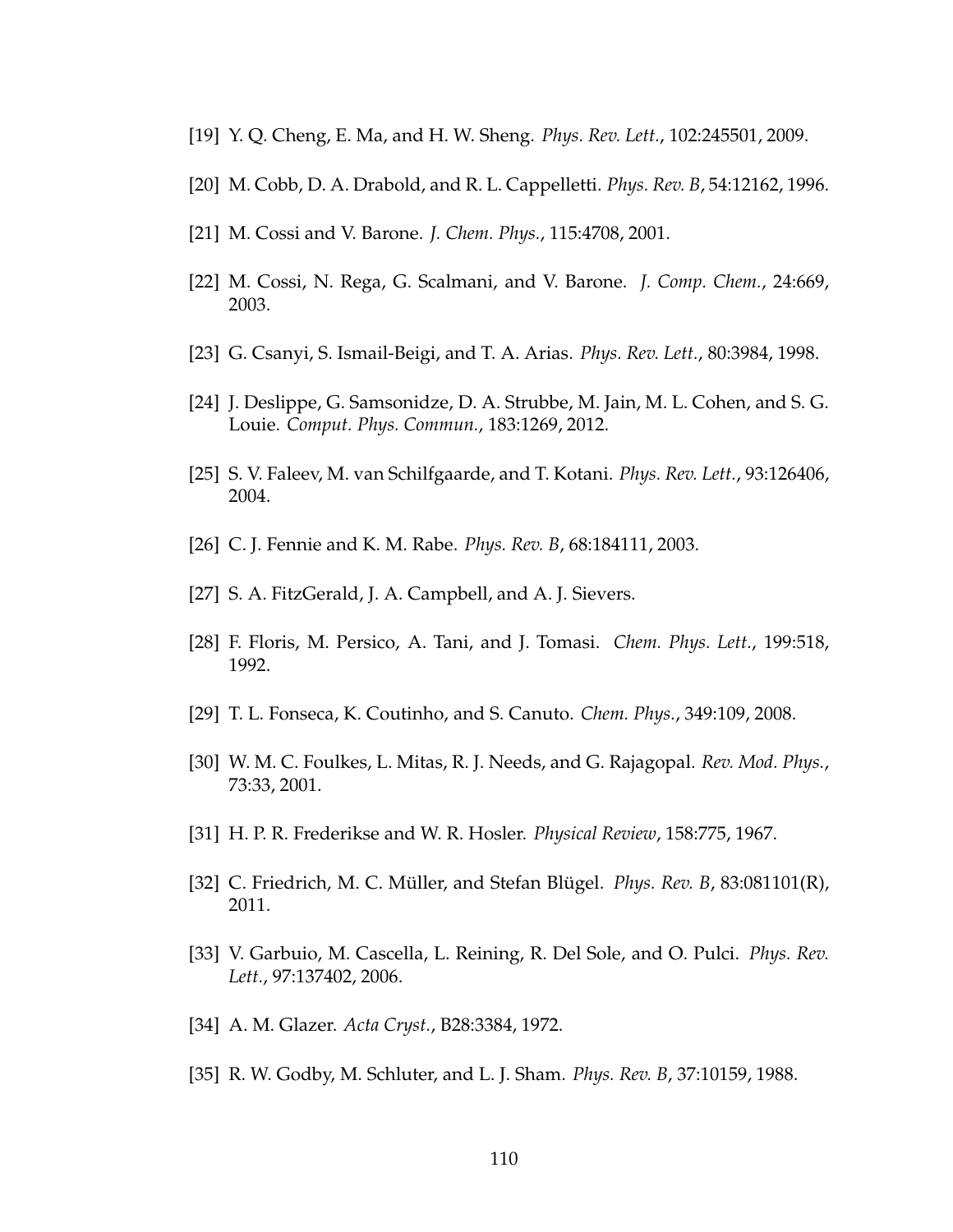- [36] M. Grätzel. *J. Photochem. Photobiol. A: Chem.*, 164:3, 2004.
- [37] C. Gros and R. Valenti. *Phys. Rev. B*, 48:418, 1993.
- [38] J. H. Haeni et al. *Nature*, 430:758, 2004.
- [39] P. H. Hahn, W. G. Schmidt, K. Seio, M. Preuss, F. Bechstedt, and J. Bernholc. *Phys. Rev. Lett.*, 94:037404, 2005.
- [40] L. Hedin. *Phys. Rev.*, 139:A796, 1965.
- [41] L. Hedin and S. Lundqvist. *Solid State Phys.*, 23:1, 1969.
- [42] A. Hermann, W. G. Schmidt, and P. Schwerdtfeger. *Phys. Rev. Lett.*, 100:207403, 2008.
- [43] A. Heuer. *Phys. Rev. Lett*, 78:4051, 1997.
- [44] P. Hohenberg and W. Kohn. *Phys. Rev.*, 136:B864, 1964.
- [45] M. S. Hybertsen and S. G. Louie. *Phys. Rev. B*, 34:5390, 1986.
- [46] M. S. Hybertsen and S. G. Louie. *Phys. Rev. B*, 35:5585, 1987.
- [47] K. Ishida et al. *Nature*, 396:658, 1998.
- [48] S. Ismail-Beigi and T. A. Arias. *Computer Physics Communications*, 128:1, 2000.
- [49] S. Ismail-Beigi and T. A. Arias. *Phys. Rev. Lett.*, 84:1499, 2000.
- [50] S. Ismail-Beigi and S. G. Louie. *Phys. Rev. Lett.*, 90:076041, 2003.
- [51] S. Ispas, M. Benoit, P. Jund, and R. Jullien. *Phys. Rev. B*, 64:214206, 2001.
- [52] K. Johnston, X. Huang, J. B. Neaton, and K. M. Rabe. *Phys. Rev. B*, 71:100103(R), 2005.
- [53] L. Kleinman and D. M. Bylander. *Phys. Rev. Lett.*, 48:1425, 1982.
- [54] P. J. Knowles, C. Hampel, and H.-J. Werner. *J. Chem. Phys.*, 99:5219, 1993.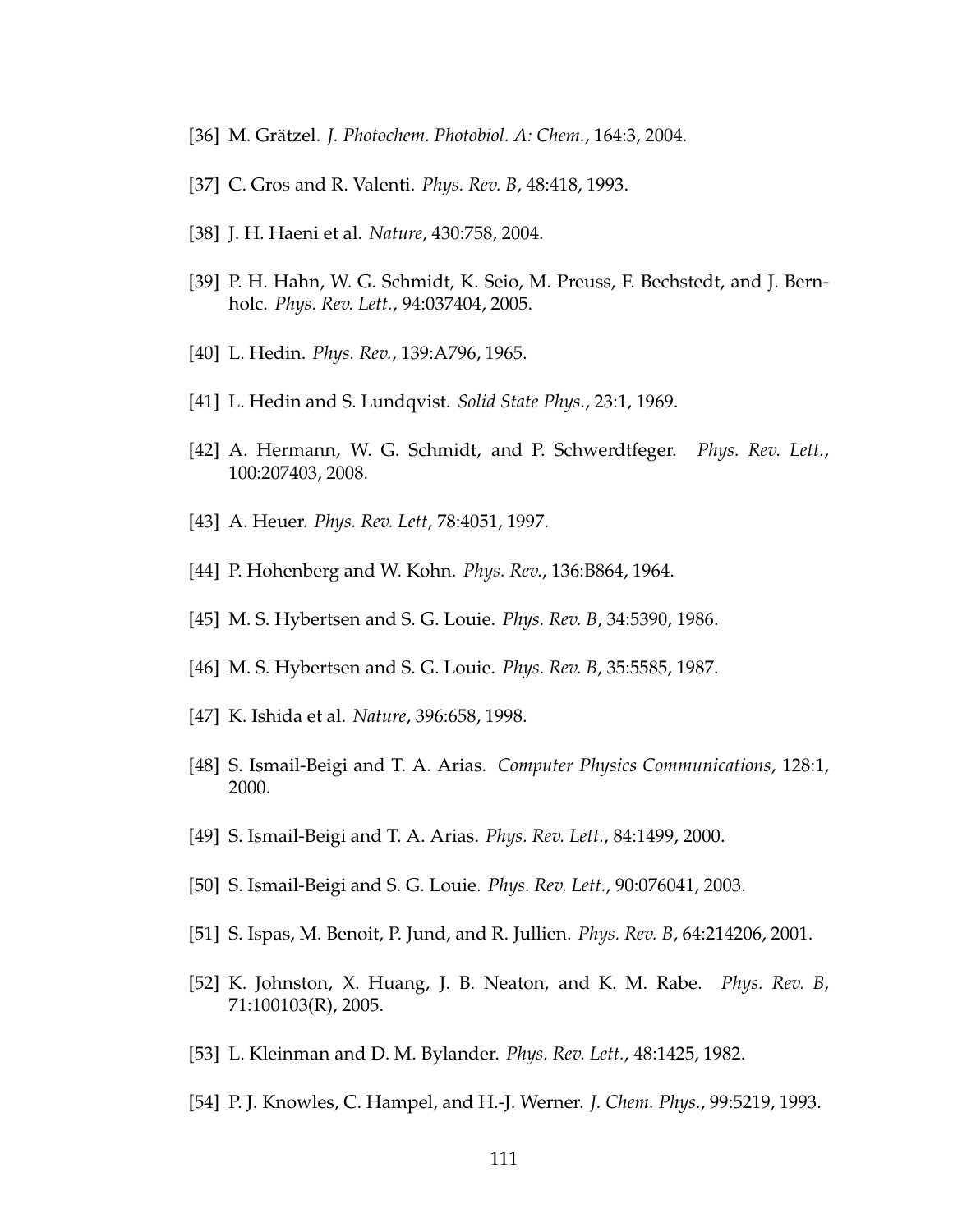- [55] W. Kohn and L. J. Sham. *Phys. Rev.*, 140:A1133, 1965.
- [56] C. S. Koonce et al. *Physical Review*, 163:380, 1967.
- [57] S. Lebeque, B. Arnaud, M. Alouani, and P. E. Bloechl. *Phys. Rev. B*, 67:155208, 2003.
- [58] Y. L. Li et al. *Phys. Rev. B*, 73:184112, 2006.
- [59] G. V. Lier, C. V. Alsenoy, V. V. Doren, and P. Geerlings. *Chem. Phys. Lett.*, 326:181, 2000.
- [60] J. Lischner and T. A. Arias. *Phys. Rev. B*, 84:125143, 2011.
- [61] X. Liu, P. D. Vu, R. O. Pohl, F. Schiettekatte, and S. Roorda. *Phys. Rev. Lett.*, 81:3171, 1998.
- [62] S. G. Louie, S. Froyen, and M. L. Cohen. *Phys. Rev. B*, 26:1738, 1982.
- [63] R. M. Martin. *Electronic Structure: Basic Theory and Practical Methods*. Cambridge University Press, 2004.
- [64] L.-M. Martinez and C. A. Angell. *Nature*, 410:663, 2001.
- [65] J. C. Mauro and R. J. Loucks. *Phys. Rev. E*, 78:021502, 2008.
- [66] M. Micoulaut, Y. Guissani, and B. Guillot. *Phys. Rev. E*, 73:031504, 2006.
- [67] H. J. Monkhorst and J.D. Pack. *Phys. Rev. B*, 13:5188, 1976.
- [68] M. Musia and R. J. Bartlett. *Chem. Phys. Lett.*, 384:210, 2004.
- [69] H. Nakatsuji. *Chem. Phys. Lett.*, 59:362, 1978.
- [70] S. M. Nakhmanson. *Phys. Rev. B*, 78:064107, 2008.
- [71] S. M. Nakhmanson, K. M. Rabe, and D. Vanderbilt. *Phys. Rev. B*, 73:060101(R), 2006.
- [72] V. N. Nemykin, E. A. Makarova, J. O. Grosland, R. G. Hadt, and A. Y. Koposov. *Chem. Phys.*, 349:109, 2008.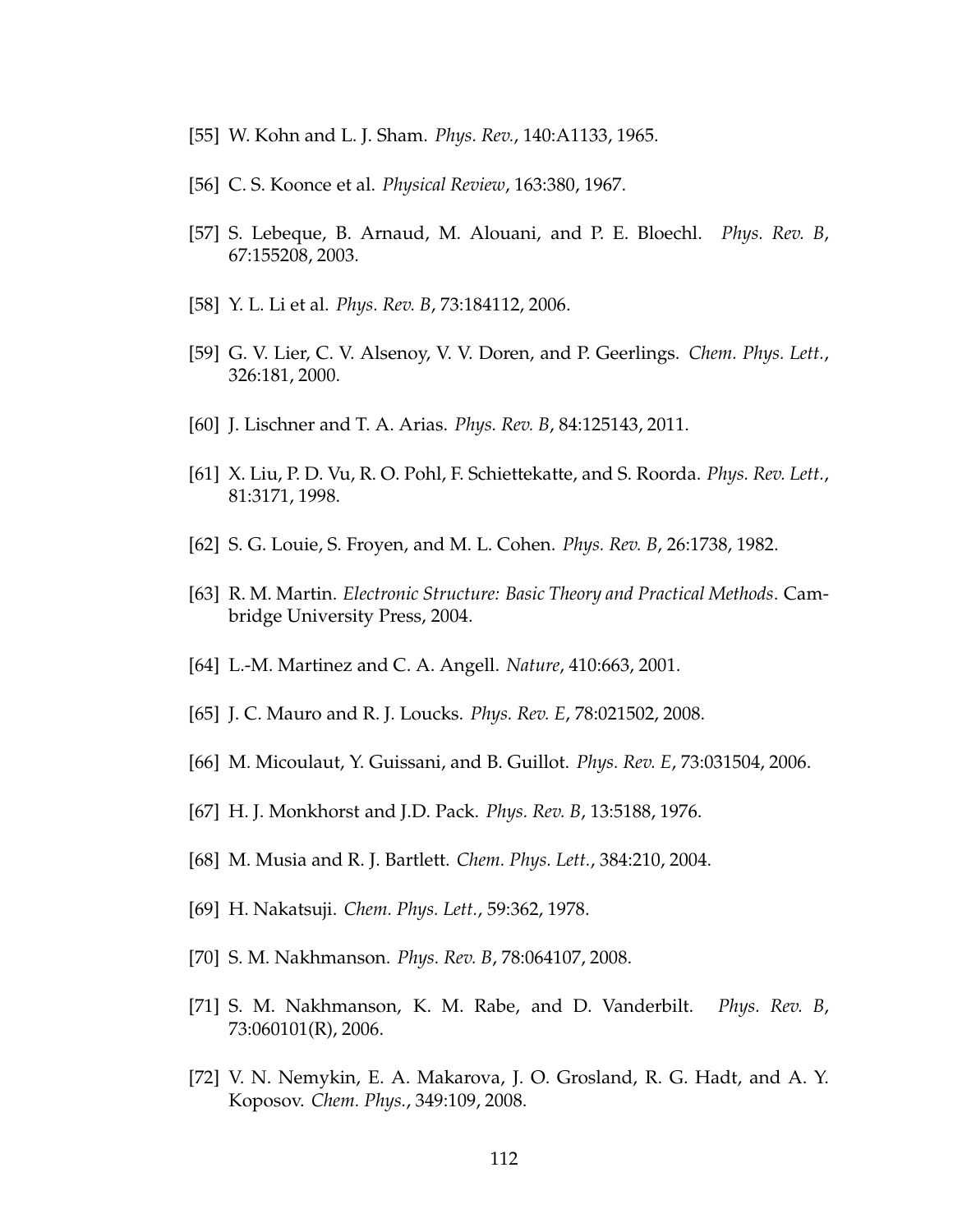- [73] C. I. Nicholls, L. N. Yadon, D. G. Haase, and M. S. Conradi. *Phys. Rev. Lett.*, 59:1317, 1987.
- [74] A. Gaita-Ari no and M. Schechter. *Phys. Rev. Lett.*, 107:105504, 2011.
- [75] B. O'Regan and M. Grätzel. *Nature*, 353:737, 1991.
- [76] N. D. Orloff et al. *Appl. Phys. Lett.*, 94:042908, 2009.
- [77] M. C. Payne et al. *Rev. Mod. Phys.*, 64:1045, 1992.
- [78] R. G. Pearson. *J. Am. Chem. Soc.*, 108:6109, 1986.
- [79] J. P. Perdew. *Phys. Rev. B*, 33:8822, 1986.
- [80] J. P. Perdew, J. A. Chevary, S. H. Vosko, K. A. Jackson, M. R. Pederson, D. J. Singh, and C. Fiolhais. *Phys. Rev. B*, 46:6671, 1992.
- [81] J. P. Perdew and A. Zunger. *Phys. Rev. B*, 23:5048, 1981.
- [82] S. A. Petrosyan, A. A. Rigos, and T. A. Arias. *J. Phys. Chem. B*, 109:15436, 2005.
- [83] W. A. Phillips. *Rep. Prog. Phys.*, 50:1657, 1987.
- [84] W. E. Pickett. *Chem. Phys. Rep.*, 9:115, 1989.
- [85] G. D. Purvis and R. J. Bartlett. *J. Chem. Phys.*, 76:1910, 1982.
- [86] A. M. Rappe, K. M. Rabe, E. Kaxiras, and J. D. Joannopoulos. *Phys. Rev. B*, 41:1227, 1990.
- [87] P. J. Reynolds, D. M. Ceperley, B. J. Alder, and W. A. Lester. *J. Chem. Phys.*, 77:5593, 1982.
- [88] M. Rohlfing and S. G. Louie. *Phys. Rev. B*, 62:4927, 2000.
- [89] S. N. Ruddlesden and P. Popper. *Acta Cryst.*, 10:538, 1957.
- [90] R. Rulis, J. Chen, L. Ouyang, W.-Y. Ching, X. Su, and S. H. Garofalini. *Phys. Rev. B*, 71:235317, 2005.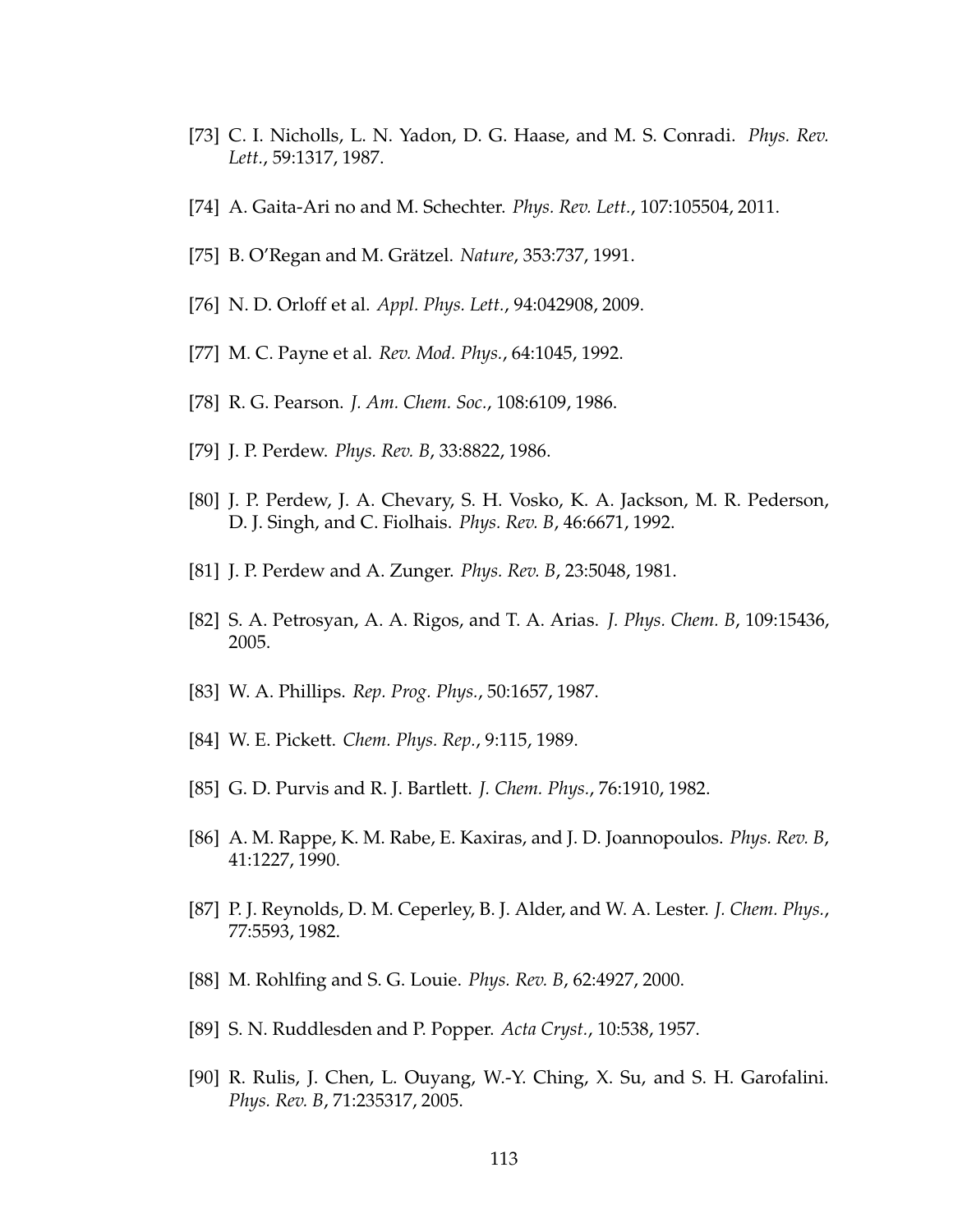- [91] J. Sarnthein, A. Pasquarello, and R. Car. *Phys. Rev. B*, 52:12690, 1995.
- [92] S. Sastry, P. G. Debenedettei, and F. H. Stillinger. *Nature*, 393:554, 1998.
- [93] K.-P. Schröder and J. Sauer. *J. Phys. Chem.*, 100:11043, 1996.
- [94] J. P. Sethna and K. S. Chow. *Phase Transit.*, 5:317, 1985.
- [95] B.-C. Shih, Y. Xue, P. Zhang, M. L. Cohen, and S. G. Louie. *Phys. Rev. Lett.*, 105:146401, 2010.
- [96] C.-K. Skylaris, P. D. Haynes, A. A. Mosto, and M. C. Payne. *J. Chem. Phys.*, 122:084119, 2005.
- [97] J. C. Slater. *Phys. Rev.*, 81:385, 1951.
- [98] J. M. Soler, E. Artacho, J. D. Gale, A. Garca, J. Junquera, P. Ordejn, and D. Snchez-Portal. *J. Phys.: Condens. Matter*, 14:2745, 2002.
- [99] J. Sponer and P. Hobza. *J. Phys. Chem.*, 98:3161, 1994.
- [100] R. Sundararaman, K. Letchworth-Weaver, and T. A. Arias. *http://jdftx.sourceforce.net*.
- [101] I. Tamblyn, P. Darancet, S. Y. Quek, S. A. Bonev, and J. B. Neaton. *Phys. Rev. B*, 84:201402(R), 2011.
- [102] W. Tian, X. Q. Pan, J. H. Haeni, and D. G. Schlom. *J.Mater.Res.*, 16:2013, 2001.
- [103] J. Tomasi, B. Mennucci, and E. Cances. *J. Mol. Struc: THEOCHEM*, 464:211, 1999.
- [104] K. A. Topp, E. Thompson, and R. O. Pohl. *Phys. Rev. B*, 60:898, 1999.
- [105] R. E. Tribble, J. D. Cossairt, K. I. Kubo, and D. P. May.
- [106] H. Üstünel, D. Roundy, and T. A. Arias. *Phys. Rev. Lett.*, 94:025503, 2005.
- [107] M. van Schilfgaarde, T. Kotani, and S. Faleev. *Phys. Rev. Lett.*, 96:226402, 2006.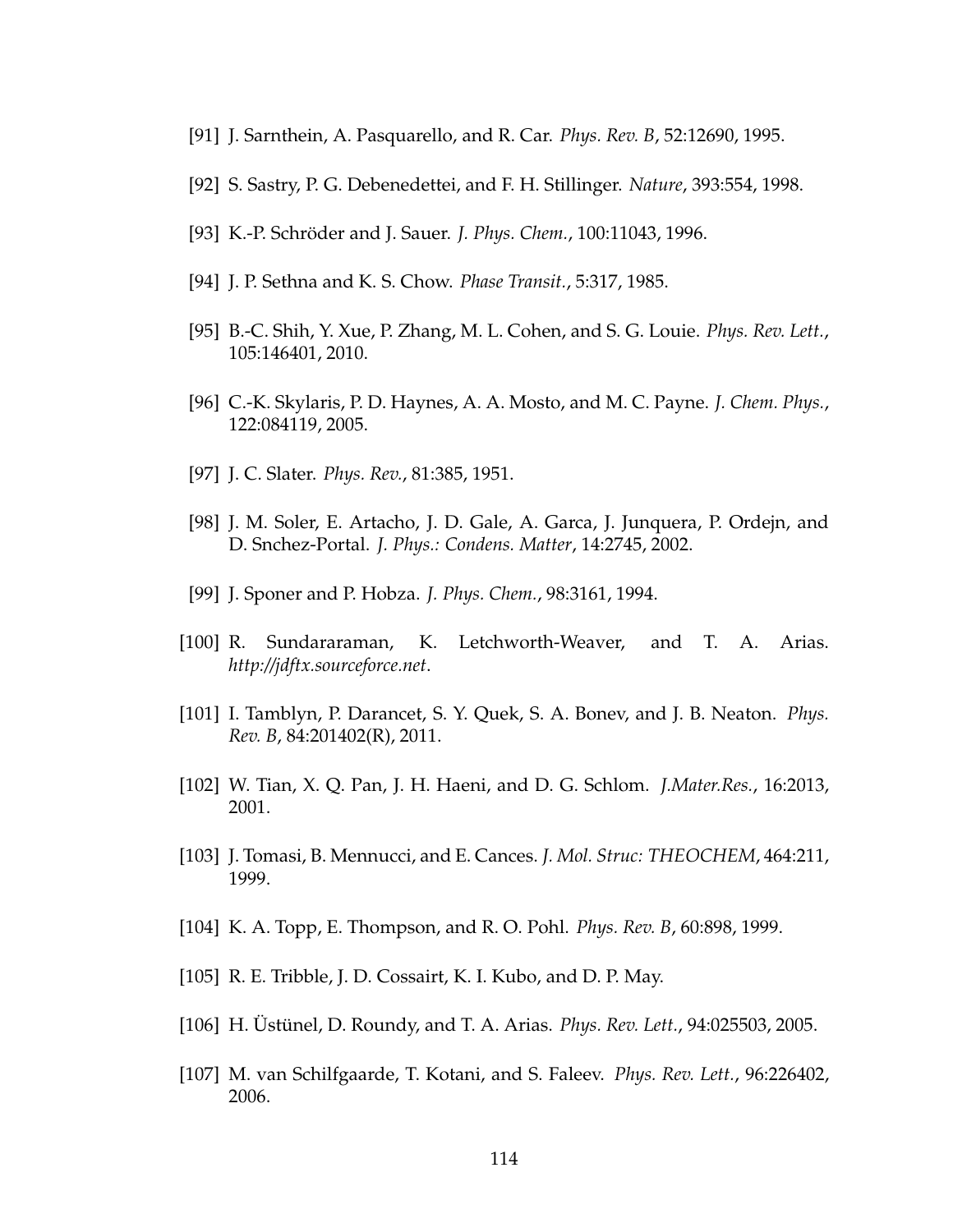- [108] M. P. Warusawithana et al. *Science*, 324:367, 2009.
- [109] T. A. Wesolowski and A. Warshel. *J. Phys. Chem.*, 97:8050, 1993.
- [110] J. P. Wrubel et al. *Phys. Rev. Lett*, 96:235503, 2006.
- [111] H. Zhang, C.-X. Liu, X.-L. Qi, X. Dai, Z. Fang, and S.-C. Zhang. *Nature Phys.*, 5:438, 2009.
- [112] H.-J. Zhang, C.-X. Liu, X.-L. Qi, X.-Y. Deng, X. Dai, S.-C. Zhang, and Z. Fang. *Phys. Rev. B*, 80:085307, 2009.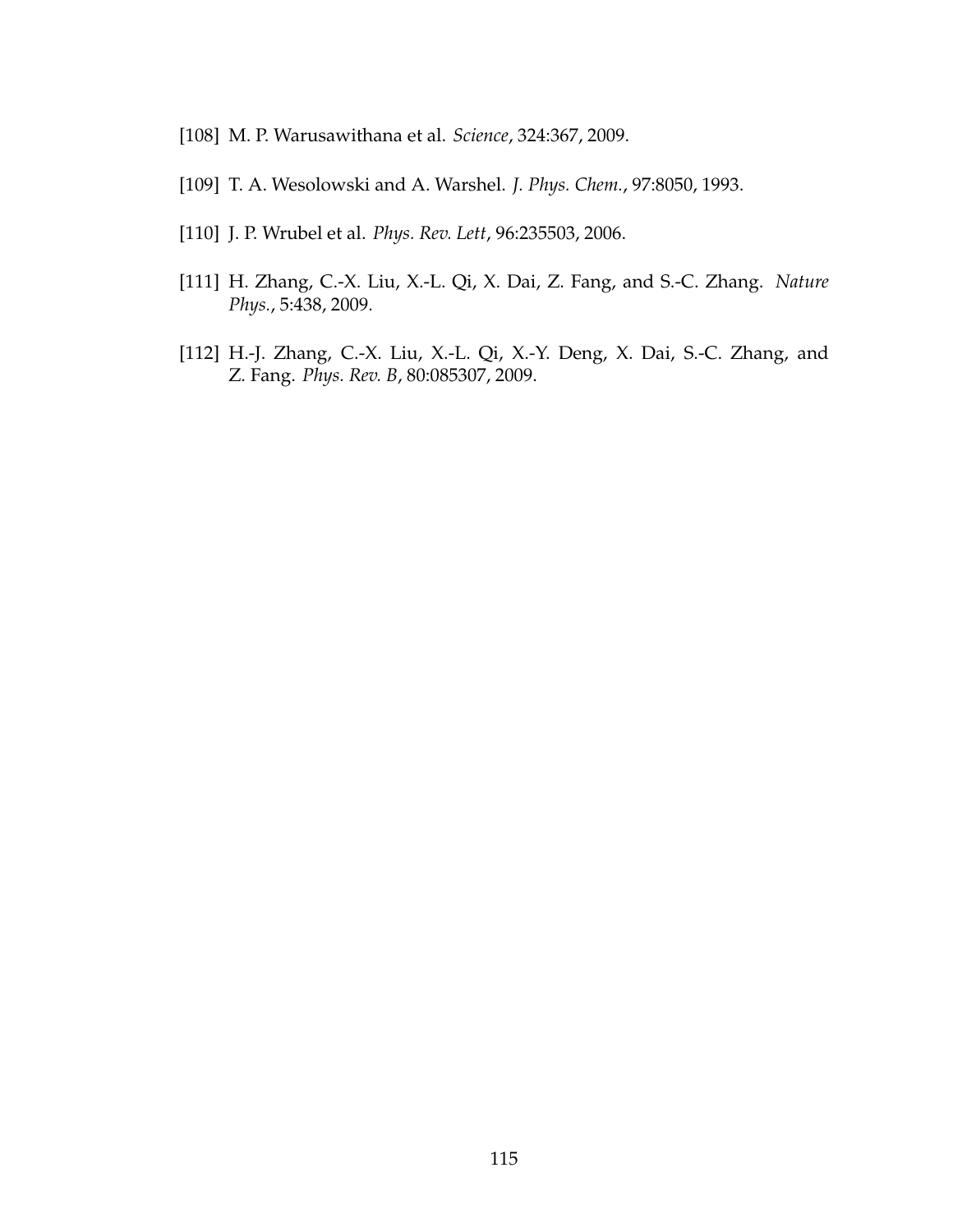#### APPENDIX A

## **TWO-LEVEL STATES HAMILTONIAN CONSTRUCTION**

In Section 3.7 we introduced a free energy model Hamiltonian describing the spectral properties of di-substitution defects under the isotropic strain:  $\epsilon_{ii} =$  $\epsilon_n, \epsilon_{i\neq j} = \epsilon_s$ . In this Appendix, we present detailed derivations for the spectral properties from the model Hamiltonian, and extend our model to include nonisotropic strain.

Full exploration within density-functional theory of the effects of strain with variations in all tensor components is extremely demanding computationally. Therefore, we employ our empirical potential model to explore the phase space more efficiently. Although the specific numerical results we obtain may not be reliable because they depend on the details of the interatomic forces, the analytic structure of the energy surface with varying strain depends not upon these details, but upon the symmetries of the system. Our aim, therefore, is to determine this analytic structure from the interatomic potential calculations, but then to calculate the relevant parameters *ab initio*.

To lowest relevant order, the Landau Hamiltonian satisfying inversion symmetry  $\vec{r} \leftrightarrow -\vec{r}$ , or, more specifically,  $(\epsilon_s, q) \leftrightarrow (-\epsilon_s, -q)$  and  $(\epsilon_s = 0, q) \leftrightarrow (-\epsilon_s = 0, q)$ 0,  $-q$ ) for shear strain  $\epsilon_s$  and order parameter q, has the following form

$$
F(q) = F_0(q) + \beta_s \epsilon_s q + O(\epsilon^{5/2}),
$$
  
\n
$$
F_0(q) = \frac{1}{4} A q^4 + \frac{1}{2} \gamma (\epsilon_c - \epsilon_n) q^2.
$$
\n(A.1)

Assuming sufficiently small shear strain, the solution  $q$  minimizing the free energy can be written in a series in terms of the shear strain at first order,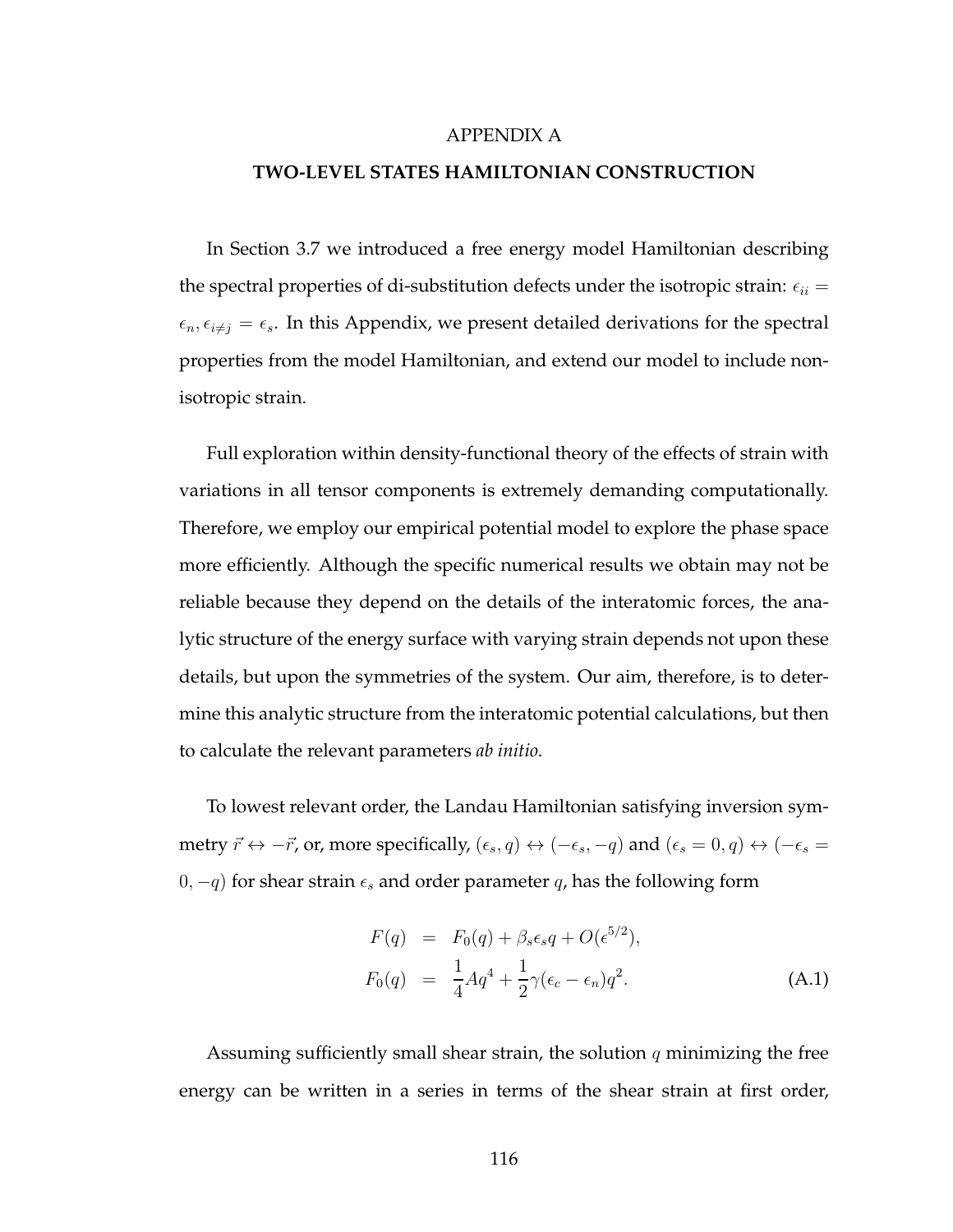$q = q_0 + \epsilon_s \delta q$ , where  $q_0 = \sqrt{\gamma(\epsilon_n - \epsilon_c)/A}$  is the solution for the Hamiltonian for shear strain  $\epsilon_s = 0$ . To see this, we minimize the full Hamiltonian by setting its derivative to zero,

$$
\frac{\partial F}{\partial q}|_q = \frac{\partial F_0}{\partial q}|_{q_0} + \frac{\partial^2 F_0}{\partial q^2}|_{q_0} \delta q + \beta_s \epsilon_s O(\epsilon_s^2) = 0
$$
  
=  $\delta q[3Aq_0^2 + \gamma(\epsilon_c - \epsilon_n)] + \beta_s \epsilon_s + O(\epsilon_s^2),$  (A.2)

which leads to the correction in  $q$ ,

$$
\delta q = \beta_s \epsilon_s / (3Aq_0^2 + \gamma(\epsilon_c - \epsilon_n)) = \beta_s \epsilon_s / 2Aq_0^2,
$$
\n(A.3)

where  $Aq_0^2 = \gamma(\epsilon_n - \epsilon_c)$  is used in the last step. The resulting energy asymmetry  $\Delta$  can be obtained similarly,

$$
\Delta(\epsilon_n, \epsilon_c) = F(q) - F(-q)
$$
  
=  $F_0(q_0) + \frac{\partial F_0}{\partial q}|_{q_0} \delta q + \beta_s \epsilon_s q_0 - \left(F_0(q_0) - \frac{\partial F_0}{\partial q}|_{q_0} \delta q - \beta_s \epsilon_s q_0\right)$   
=  $2\beta_s \epsilon_s q_0,$  (A.4)

employing  $\frac{\partial F_0}{\partial q}|_{q_0} = 0.$ 

The above derivation is valid only when the shear  $\epsilon_{i\neq j} = \epsilon_s$  and normal  $\epsilon_{i=j} = \epsilon_N$  components of the strain tensor each have identical values so that shear and normal strain can each be single variables  $\epsilon_s$  and  $\epsilon_n$ , respectively. Let us now consider the general case where each independent component of the strain tensor has a different value,

$$
\epsilon = \begin{pmatrix} \epsilon_{xx} & \epsilon_{xy} & \epsilon_{xz} \\ \epsilon_{xy} & \epsilon_{yy} & \epsilon_{yz} \\ \epsilon_{xz} & \epsilon_{yz} & \epsilon_{zz} \end{pmatrix} .
$$
 (A.5)

One should expect, and our numerical interatomic potential calculations confirm, that the coupling strength of each strain tensor component depends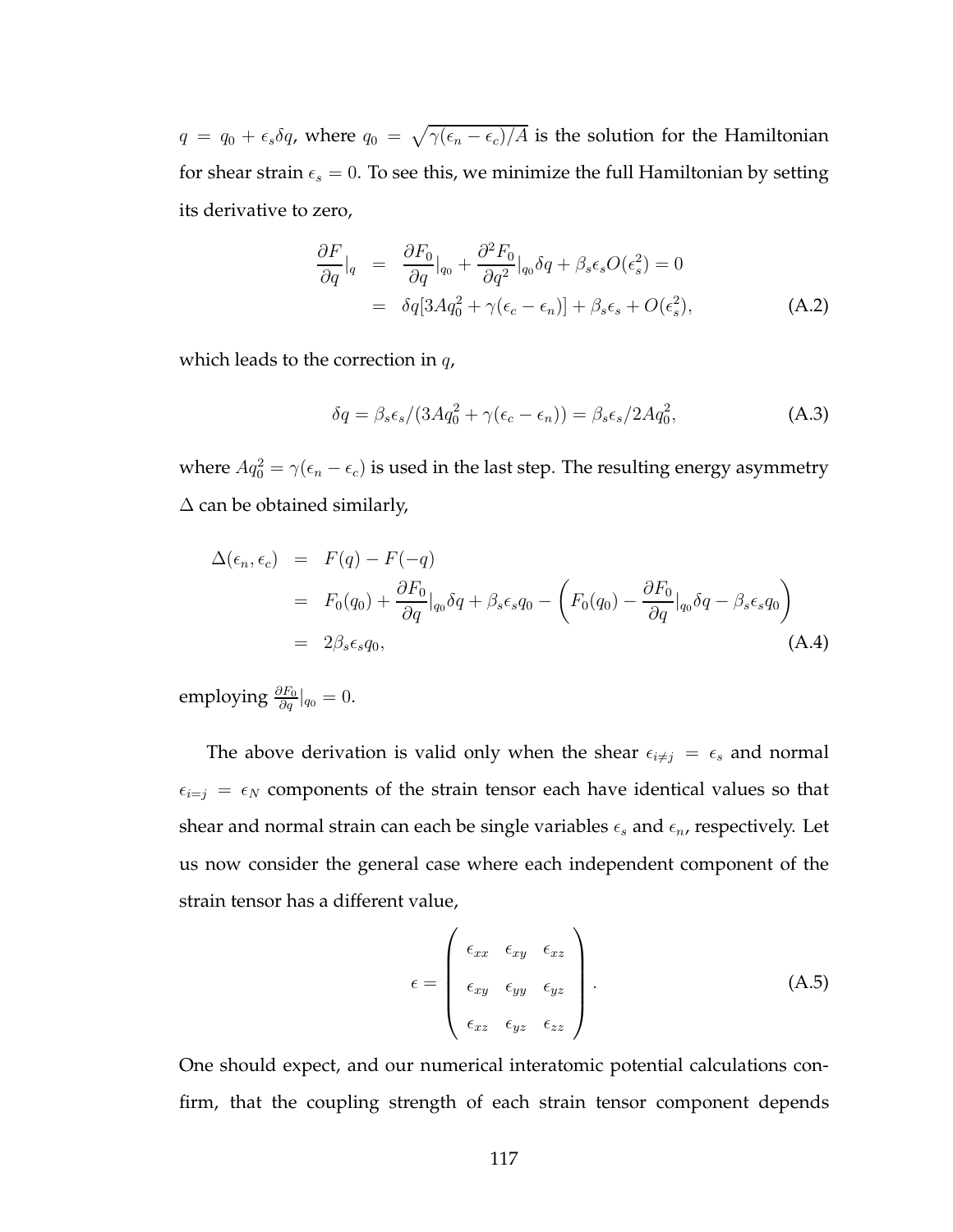strongly on the defect geometry. In the fluorite lattice, neighboring cation sites are separated by  $\langle 110 \rangle$  directions that are contained in one of the xy, xz or yz coordinate planes, leaving the third (perpendicular) direction  $(z, y, x,$  respectively) uniquely determined by the symmetry of the defect. Indeed, we find that the coupling to the diagonal ("normal") strain component in the third direction is very weak. Similarly, shear strains in the corresponding coordinate plane couple only weakly to the defect. In this initial analysis, we ignore these weakly coupled components to make our model simple and only consider the effects of the remaining components. For example, in the case of a di-substitution oriented along the [110] direction (selecting the "xy" plane), the important components which we consider for the strain tensor are  $\epsilon_{xx}, \epsilon_{yy}, \epsilon_{xz},$  and  $\epsilon_{yz}.$ 

Focusing on these components, Figure A.1 shows a contour plot of the height of the tunneling barrier for a di-substitution defect as a function of both of the relevant normal components of strain we consider. Interestingly, the contours are nearly circular, indicating that the barrier seems to depend only on the rootmean-square of the two strain components, specifically in the form  $(\epsilon_{xx} - \epsilon_c)^2 +$  $(\epsilon_{yy} - \epsilon_c)^2$ . These results are fully consistent with two independent degrees of freedom contributing to the underlying Landau Hamiltonian in the forms,

$$
F_1(q_1) = \frac{1}{4} A q_1^4 + \frac{1}{2} \gamma (\epsilon_c - \epsilon_{xx}) q_1^2 + \eta q_1 q_2
$$
  
\n
$$
F_2(q_2) = \frac{1}{4} A q_2^4 + \frac{1}{2} \gamma (\epsilon_c - \epsilon_{yy}) q_2^2 + \eta q_1 q_2,
$$
\n(A.6)

where  $\eta q_1q_2$  represents coupling between two order parameters  $q_1$  and  $q_2$ . Assuming that this coupling strength is sufficiently smaller than the deformation instability, the minima for each equation becomes simply  $q_1 = \pm q_1^0 - \eta q_2^0/2\beta(\epsilon_{xx} (\epsilon_c)$ ,  $q_2 = \pm q_2^0 - \eta q_1^0/2\beta(\epsilon_{yy}-\epsilon_c)$ , where  $q_i^0 = \sqrt{\beta(\epsilon_i i - \epsilon_c)/A}$ , and the resulting barrier is  $V = -\frac{1}{4}$  $\frac{1}{4}\beta[(\epsilon_{xx}-\epsilon_{c})^{2}+(\epsilon_{yy}-\epsilon_{c})^{2}]+\eta\frac{\beta}{A}$  $\frac{\beta}{A}\sqrt{(\epsilon_{xx}-\epsilon_c)(\epsilon_{yy}-\epsilon_c)}$ , which well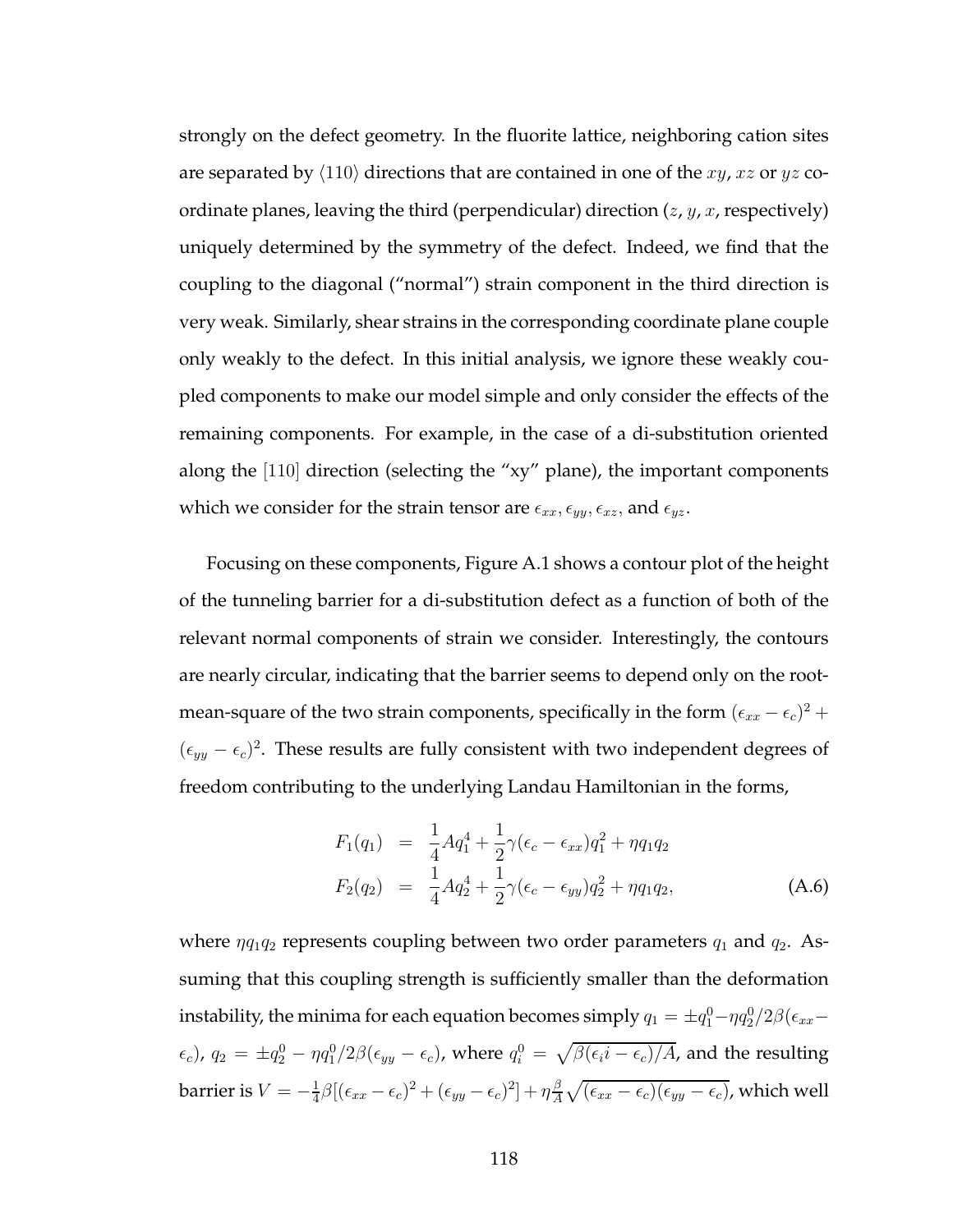



agree to our interatomic potential results.

We have also explored the behavior of the asymmetry ∆ for the relevant shear components of the strain tensor, those whose plane does not contain the line connecting the two substitutions. Figure A.2 displays the contour plot of resulting asymmetry, which exhibits perfect linear dependence between the two components*, i.e.,*  $\Delta \propto \sum_{ij} \epsilon_{ij}.$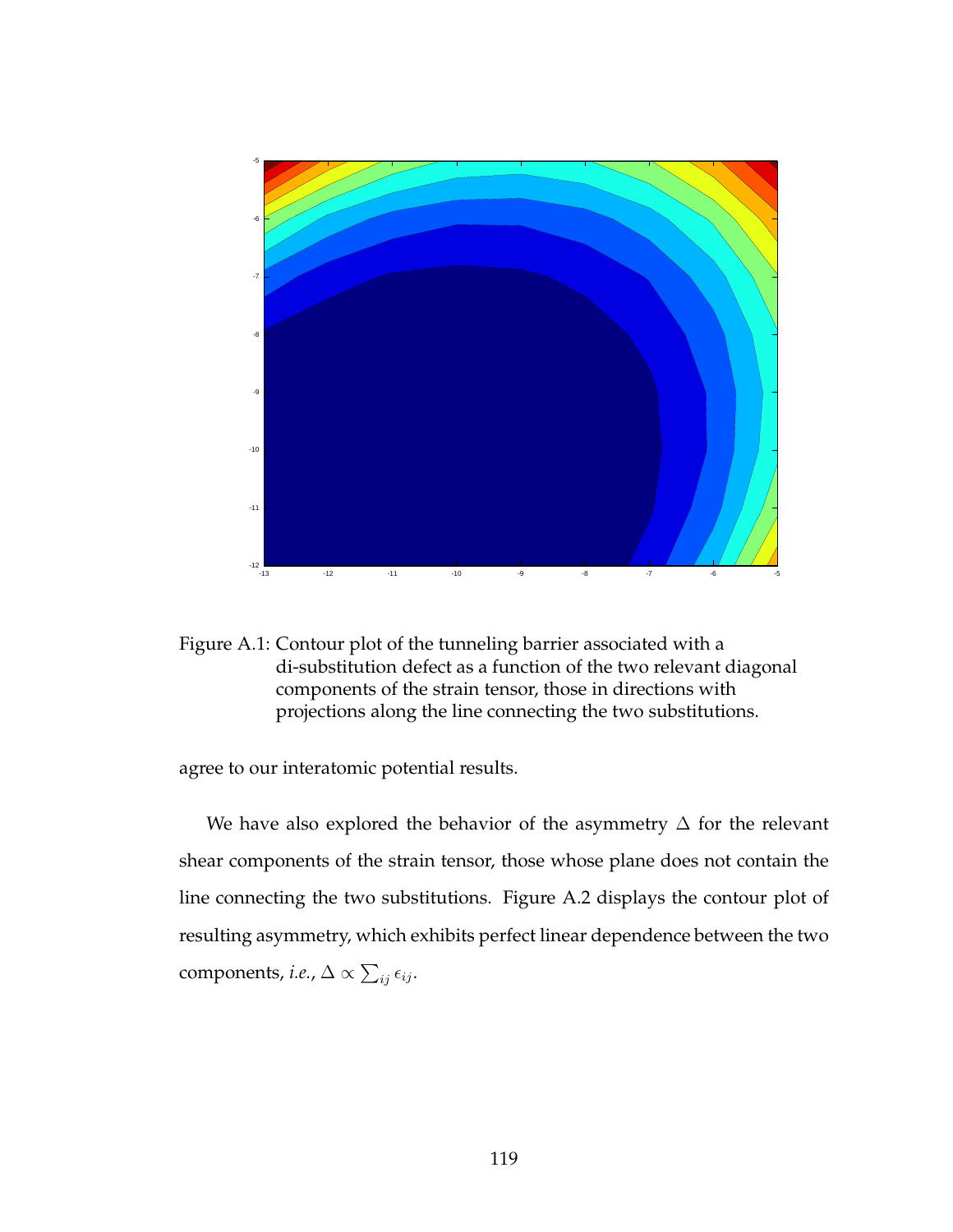

Figure A.2: Contour plot of the asymmetry  $\Delta$  (energies difference between minima) for a di-substitution defect as a function of the two relevant shear components of the strain tensor, those which do not contain the line connecting the two substitutions.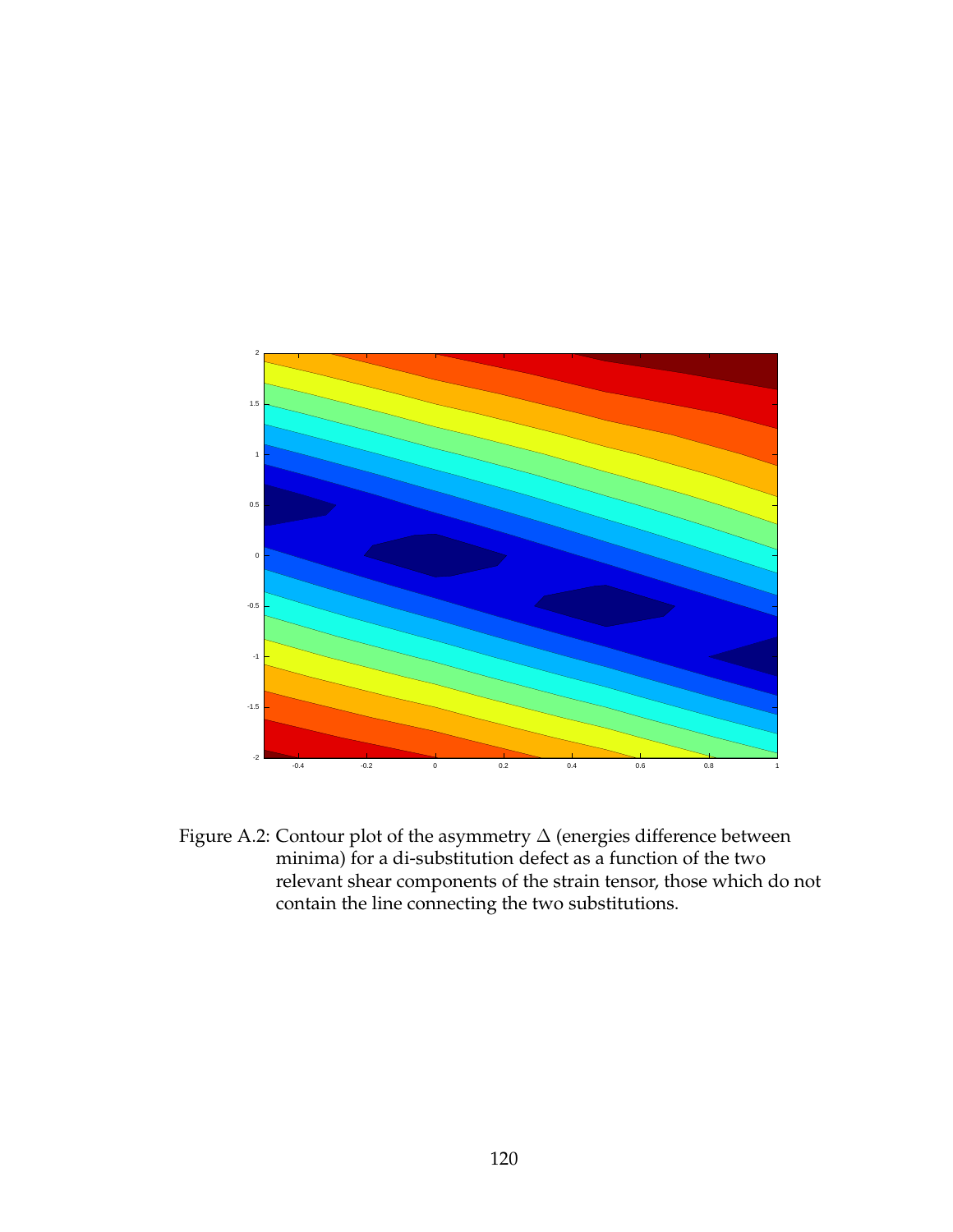#### APPENDIX B

#### **FREQUENCY INTEGRAL OF GW METHOD**

In this chapter we present a detailed procedure to evaluate the frequency integral in the GW method. The self-interaction kernel in the GW approximation is written as following:

$$
\Sigma(E) = \frac{i}{2\pi} \int d\omega e^{-i\delta\omega} G(E - \omega) W(\omega), \tag{B.1}
$$

where  $\delta = 0^+$ , G is single electron Green's function, and W is the screened Coulomb interaction. This integral is a major bottleneck in the entire GW method, because one should compute W for many points  $\omega$  as W is rather ragged along real axis with lots of singularities. One of the common approaches to avoid this bottleneck is to assume that the dynamic dependence of the charge response resembles that of the uniform electron gas, or the plasmon, and to construct dynamic part of W from the the plasmon spectrum[45]. This approach, named as the plasmon pole approximation, has been very successful for many semiconducting materials, however, the plasmon could not be assumed for localized systems including isolated molecules we consider in this work. Instead, we use the contour deformation techniques[57, 35], which obtains the integration as contributions from the poles of Green's function and an integral along imaginary axis, along which  $\hat{W}$  is analytic and thus needed to be evaluated at a few points.

The integration procedure starts with separating dynamic and static components of the screened Coulomb interaction in Eq. B.1 as  $W(\omega) = V_c + \tilde{W}(\omega)$ , and the self-energy kernel  $\Sigma(\omega) = \Sigma_X + \Sigma_C(\omega)$ . The static component of the self-energy kernel  $\Sigma_X$  is contributed by electrons interacting with themselves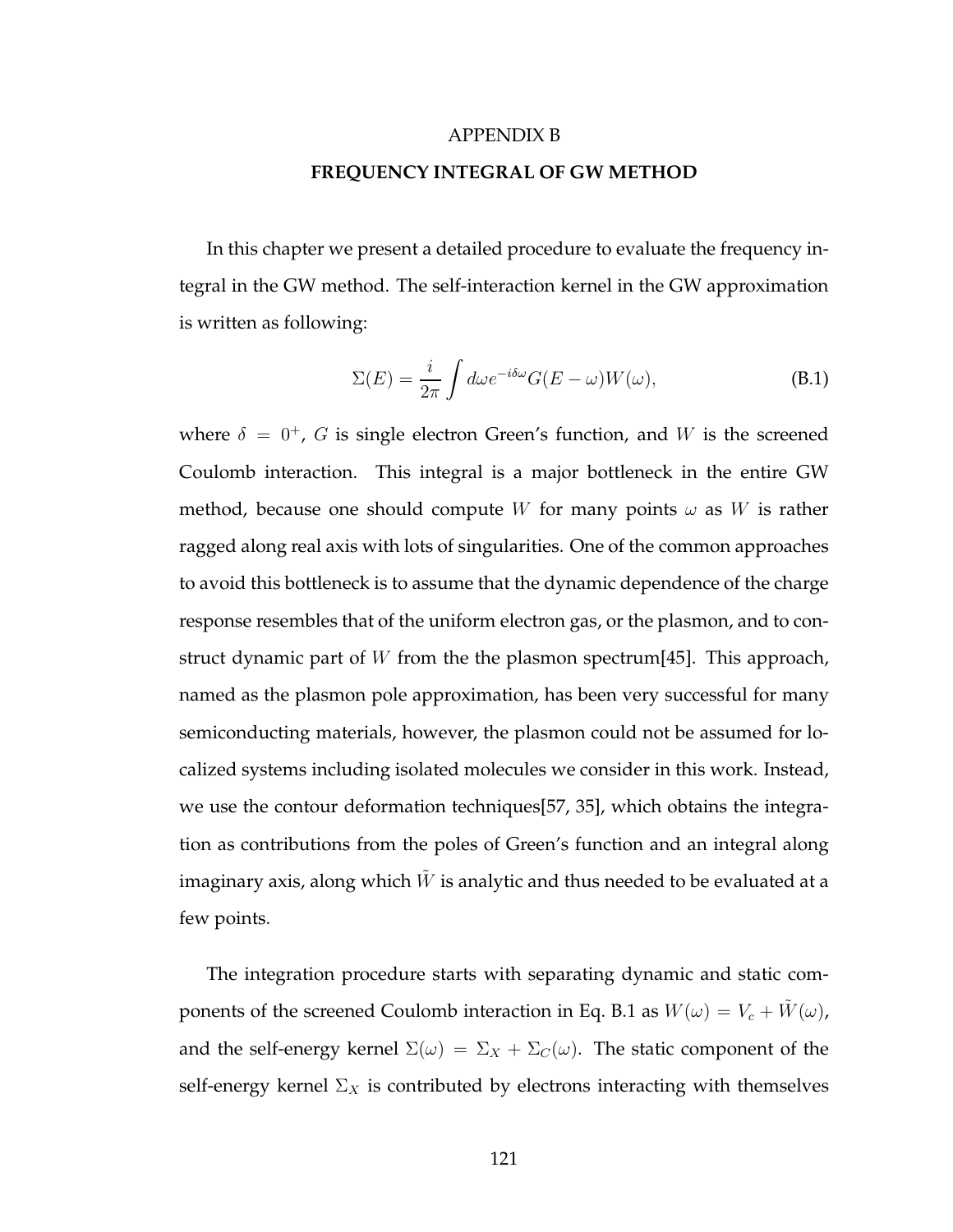through bare Coulomb potential  $V_c$  and evaluated for *n*-th orbital as following:

$$
\langle n|\Sigma_X|n\rangle = \frac{i}{2\pi} \int d\omega e^{-i\delta\omega} \sum_G \sum_m \frac{1}{E - \omega - \epsilon_m - i\delta_m} \langle nm|V_c|mn\rangle
$$

$$
= -\sum_m^{occ} \langle nm|V_c|nm\rangle = -\frac{1}{\Omega} \sum_m^{occ} \sum_G |M_G^{nm}|^2 V_c(G), \qquad (B.2)
$$

where  $|nm\rangle = \psi_n^*\psi_m$ ,  $M_G^{nm} = \int e^{-iG\cdot r}\psi_n^*(r)\psi_m(r)$ , and "occ" refers to the group of occupied states. The second term  $\Sigma_C$  represents the frequency-dependent contribution of self-energy and written as:

$$
\langle n|\Sigma_C(E)|n\rangle = \frac{1}{\Omega} \sum_{GG'} \sum_m [M_G^{nm}]^* M_{G'}^{nm} C_{GG'}^m(E)
$$
\n(B.3)

with the frequency integral term as

$$
C_{GG'}^{m}(E) = \frac{i}{2\pi} \int_{-\infty}^{\infty} d\omega \frac{\tilde{W}_{GG'}(\omega)}{E - \omega - \epsilon_m + i\delta sgn[\epsilon_m - \mu]},
$$
(B.4)

where  $\tilde{W}_{GG'} = (W - V_c)_{GG'}$  is the difference between the screened Coulomb and the bare Coulomb interaction in Fourier representation.

We obtain the dynamic charge response function  $\chi(\omega)$  from time-dependent perturbation theory[46] as the following form,

$$
\chi(r,r';\omega) = \psi_c^*(r)\psi_v(r)\psi_v^*(r')\psi_c(r')\left(\frac{1}{\omega + \epsilon_v - \epsilon_c - i\delta} - \frac{1}{\omega - \epsilon_v + \epsilon_c + i\delta}\right)
$$
  

$$
= \psi_c^*(r)\psi_v(r)\psi_v^*(r')\psi_c(r')\frac{2(\epsilon_v - \epsilon_c)}{(\epsilon_v - \epsilon_c)^2 - \omega^2},
$$
(B.5)

where the dynamic response  $\chi(\omega)$  rapidly decays as  $1/\omega^2$ . This decay results in  $\tilde{W}(\omega)$  to converge  $\propto 1/\omega^2$  for large enough  $|\omega|$ , which allows us handle the tedious singularities of  $W$  along the real axis by deforming the integration axis from the real axis to imaginary axis. In practice, we employ the contour deformation trick developed by Lebegue and coworkers[57], who split the integral as contributions from the poles of Green's function and an integral along imaginary axis. The contributions from the Green's function are obtained as a sum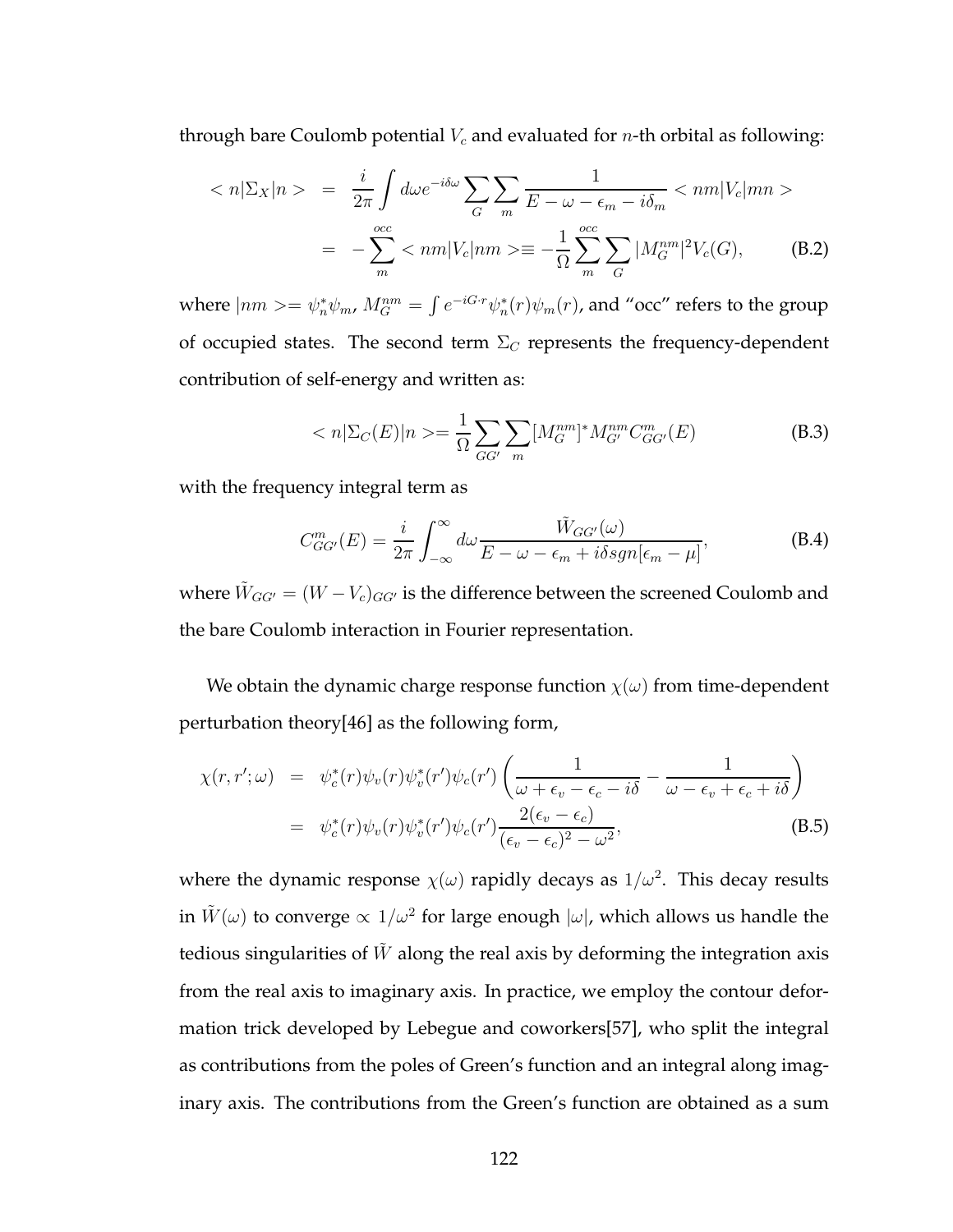over residues for poles located between  $E$  and  $\mu$ , *i.e.*,

$$
\sum_{n} \tilde{W}_{GG'}(E - \epsilon_n), E > \epsilon_n > \mu, \text{if } E > \mu
$$

$$
-\sum_{n} \tilde{W}_{GG'}(E - \epsilon_n), E < \epsilon_n < \mu, \text{if } E < \mu.
$$
 (B.6)

To practically evaluate  $\tilde{W}$  at various frequencies, we first explicitly compute  $\tilde{W}$ on a given mesh of frequencies from 0 to  $\epsilon_c - \epsilon_v$ , in which  $\tilde{W}$  is analytic, fit them to a polynomial function, and use the polynomial function to evaluate. The integral part along imaginary axis is written as

$$
C_{GG'}^{m}(E) = \frac{i}{2\pi} \int_{-i\infty}^{i\infty} dz \frac{\tilde{W}_{GG'}(z)}{E - z - \epsilon_m + i\delta sgn[\epsilon_m - \mu]}
$$
  
= 
$$
-\frac{1}{2\pi} \int_{-\infty}^{\infty} dz \frac{\tilde{W}_{GG'}(iz)}{E - iz - \epsilon_m + i\delta sgn[\epsilon_m - \mu]},
$$
(B.7)

where  $\tilde{W}(iz)$  is analytically continued  $\tilde{W}(\omega)$  at complex frequency iz. The analytic continuation technique is first applied to the dynamic charge response function in Eq. B.5 for which we know the analytic form as following,

$$
\chi(i\omega) = \frac{2(\epsilon_v - \epsilon_c)}{(\epsilon_v - \epsilon_c)^2 + \omega^2},
$$
\n(B.8)

which leads to the analytically continued  $\tilde{W}(iz) = (\chi(iz)^{-1} - V_c)^{-1} - V_c$ .

Since only the real part of self interaction  $\Sigma$  contributes to the quasiparticle energy (the imaginary part is the quasiparticle lifetime), we take the real part of the above integration, which, using the time-reversal symmetry  $W(iz) =$  $\tilde{W}(-iz)$ , is written as following:

$$
Re[C_{GG'}^{m}(E)] = -\frac{1}{2\pi} \int_{-\infty}^{\infty} dz \frac{(E - \epsilon_m)\tilde{W}_{GG'}(iz)}{(E - \epsilon_m)^2 + z^2} = -\frac{1}{2\pi} \int_{0}^{\infty} dz \frac{2(E - \epsilon_m)\tilde{W}_{GG'}(iz)}{(E - \epsilon_m)^2 + z^2},
$$
(B.9)

The integration could be numerically evaluated using standard interpolation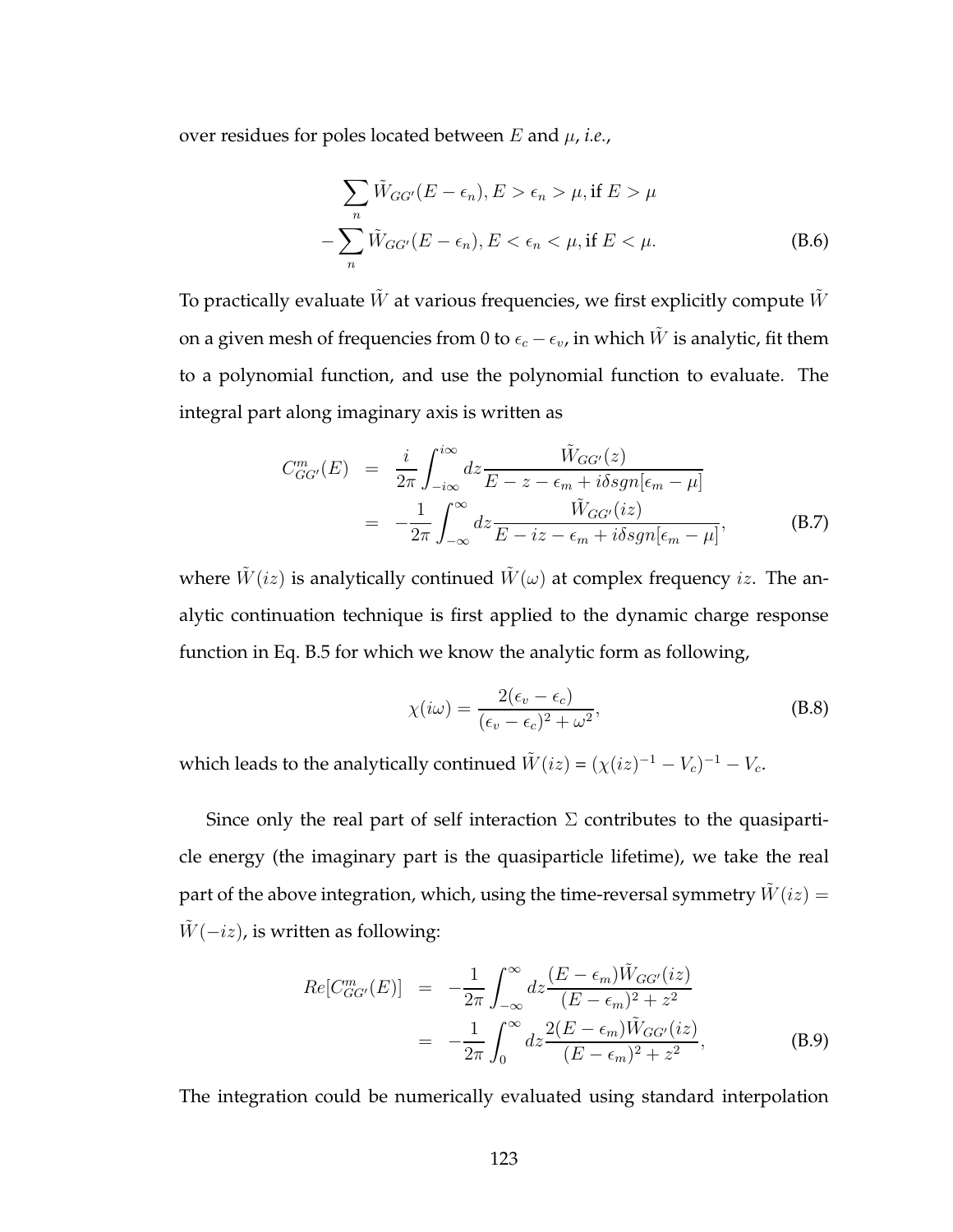techniques such as Gaussian quadrature[57], or even more simplified in the following form:

$$
Re[C_{GG'}^{m}(E)] = -\frac{1}{\pi} \int_0^{\pi/2} du \tilde{W}_{GG'} (i(E - \epsilon_m) \tan(u)), \qquad (B.10)
$$

where we used change of a variable  $\tan(u) = z/(E - \epsilon_m).$ 

Finally, we explicitly construct  $\tilde{W}(iz)$  along imaginary frequency axis from z = 0 up to 5eV at 30 nonuniform grid points, and used its polynomial fit to re-evaluate the integrand at uniform  $u$  grids. Figure B.1 shows the explicit data and its polynomial fit on  $u$ -axis, which monotonically decreases and thus is easily integrable. As the imaginary frequency iz goes to infinite,  $u \rightarrow \pi/2$ , the screening rapidly converges to zero, as expected.